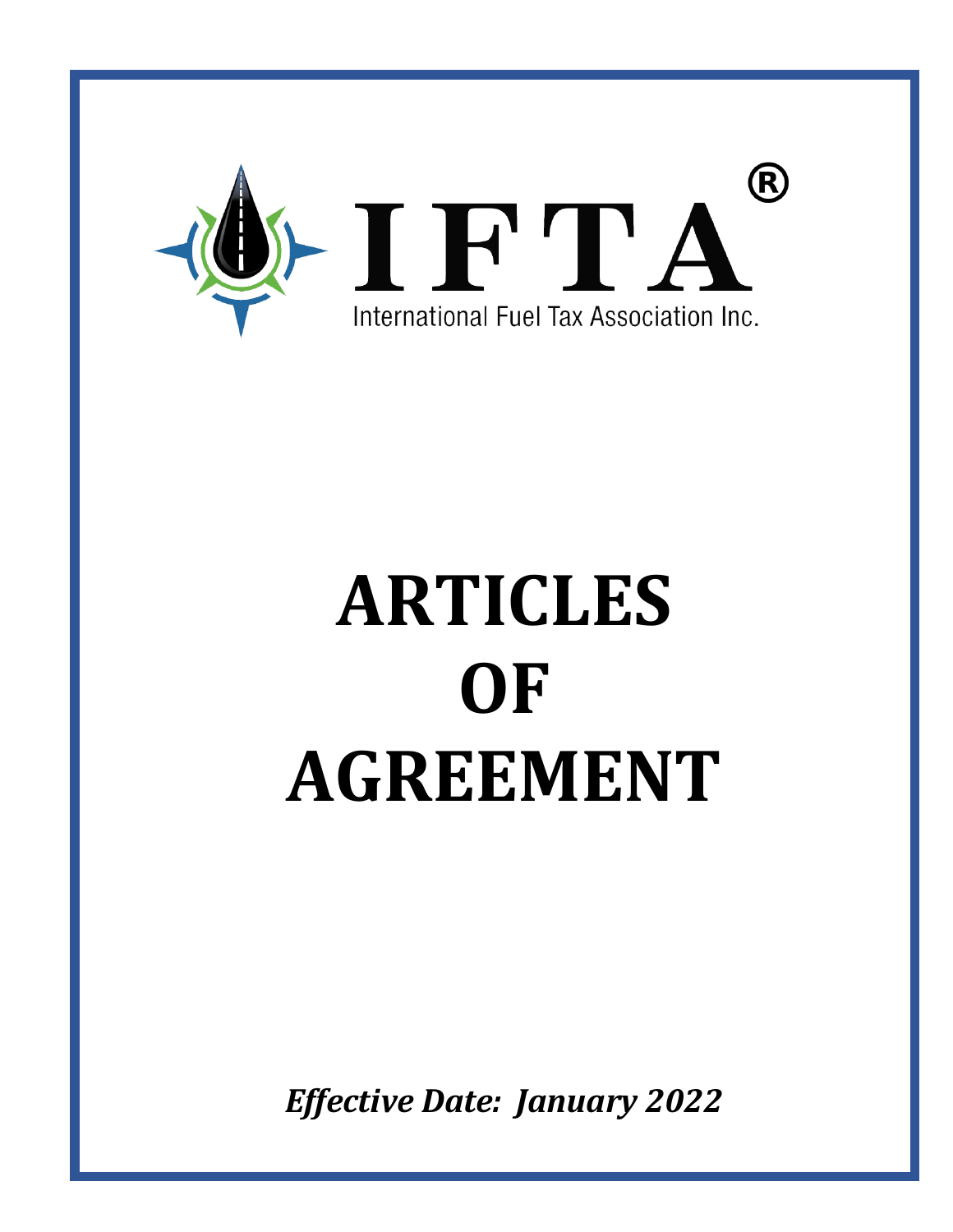# **TEXTUAL NOTE**

The International Fuel Tax Agreement Articles of Agreement has been subject to amendments under Section R1600 of the Agreement. It is the purpose of this publication to provide a commentary when sections have been amended.

The official commentary voted on by the IFTA membership is shown in italics. All commentaries initiated from Consensus Board Interpretations of issues or history/intent segments of IFTA ballots.

An asterisk (\*) next to a Section number indicates commentary to that Section.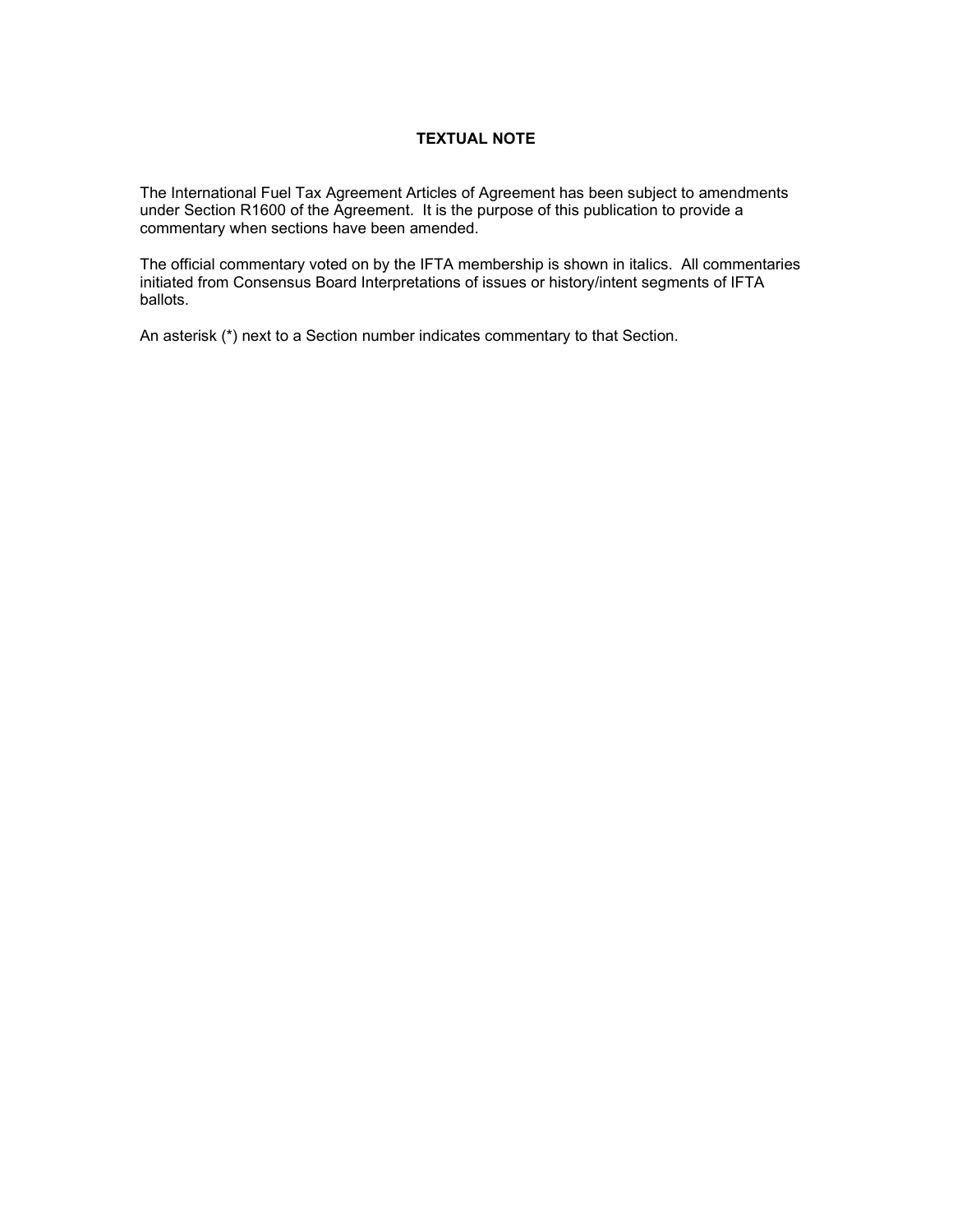| <b>TABLE OF CONTENTS</b> |                                              | Page             |
|--------------------------|----------------------------------------------|------------------|
|                          |                                              | <b>Number</b>    |
| R <sub>100</sub>         | <b>Agreement Principle</b>                   | 6                |
| R110                     | <b>Title</b>                                 | 6                |
| R120                     | Governing Documents                          | 6                |
| R130                     | Purpose                                      | 6                |
| R140                     | <b>Cooperative Administration</b>            | 6                |
| R <sub>150</sub>         | One License and One Base Jurisdiction        | $\overline{7}$   |
|                          | Commentary                                   | 8                |
|                          |                                              |                  |
| <b>R200</b>              | Definitions                                  | $\boldsymbol{9}$ |
|                          | Commentary                                   | 12               |
|                          |                                              |                  |
| <b>R300</b>              | <b>Application And Renewal</b>               | 16               |
| R305                     | Licensing Requirement                        | 16               |
| R310                     | <b>Trip Permits</b>                          | 16               |
| R315                     | <b>Application For License</b>               | 16               |
| R320                     | Designation of Licensee                      | 16               |
| R325                     | <b>Base Jurisdiction Determination</b>       | 16               |
| R330                     | <b>Application Processing</b>                | 16               |
| R335                     | Non-Issuance of License                      | 17               |
| R340                     | <b>Bond Requirement</b>                      | 17               |
| R345                     | License Renewal                              | 17               |
| <b>R350</b>              | Notification to Member Jurisdictions         | 17               |
| R355                     | Fees                                         | 17               |
| R360                     | Providing Information to Licensees           | 18               |
| R365                     | Effect of Amendments to Agreement            | 18               |
| <b>R370</b>              | Licensee Right of Appeal                     | 18               |
|                          | Commentary                                   | 19               |
|                          |                                              |                  |
| <b>R400</b>              | Cancellation, Revocation, And Suspension     | 23               |
| R410                     | <b>License Cancellation</b>                  | 23               |
| <b>R420</b>              | License Suspension and Revocation            | 23               |
| R430                     | License Reinstatement                        | 23               |
|                          | Commentary                                   | 24               |
|                          |                                              |                  |
| <b>R500</b>              | Lessors/Lessees And Household Goods Carriers | 25               |
| <b>R510</b>              | Rental/Leasing                               | 25               |
| <b>R520</b>              | <b>Household Goods Carriers</b>              | 25               |
| <b>R530</b>              | <b>Independent Contractors</b>               | 25               |
| <b>R540</b>              | Filing of Leases                             | 26               |
|                          | Commentary                                   | 27               |
|                          |                                              |                  |
| <b>R600</b>              | Vehicle Identification                       | 28               |
| <b>R605</b>              |                                              | 28               |
|                          | <b>Identification Requirement</b>            |                  |
| <b>R610</b>              | License Period                               | 28               |
| R615                     | Form and Content                             | 28               |
| <b>R620</b>              | Possession of License                        | 28               |
| R625                     | Display of Decals                            | 28               |
| <b>R630</b>              | Display of Renewal Credentials               | 28               |
| R635                     | Display of Multiple Credentials              | 28               |

# **TABLE OF CONTENTS**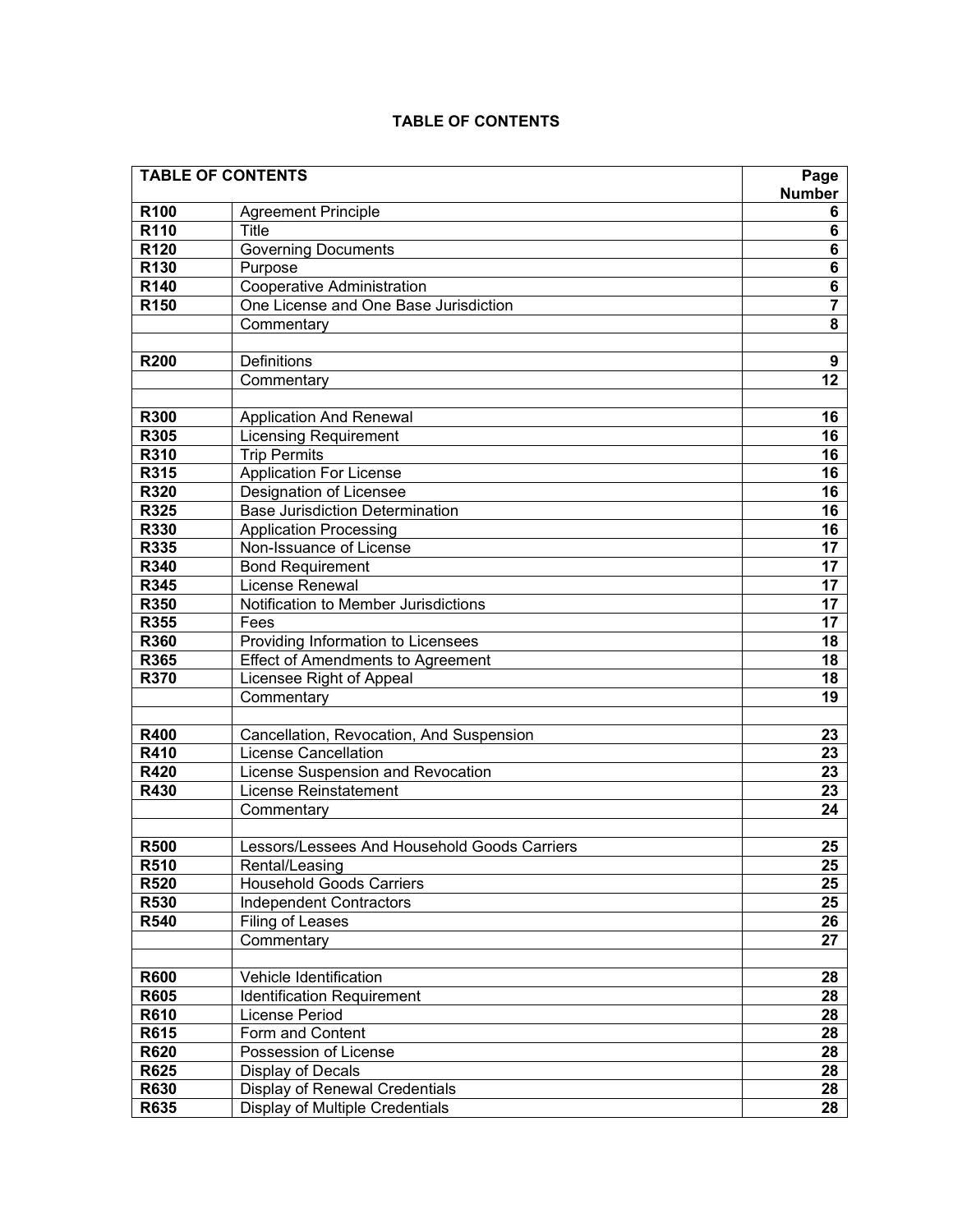| <b>R640</b> | <b>Transfer of Decals</b>                  | 29 |
|-------------|--------------------------------------------|----|
| <b>R650</b> | <b>Temporary Decal Permits</b>             | 29 |
| <b>R655</b> | <b>Grace Period</b>                        | 29 |
| <b>R660</b> | Non-Compliance                             | 29 |
|             | Commentary                                 | 30 |
|             |                                            |    |
| <b>R700</b> | <b>Records Requirements</b>                | 33 |
|             | Commentary                                 | 34 |
|             |                                            |    |
| <b>R800</b> | Taxation of Motor Fuels                    | 35 |
| <b>R810</b> | <b>Qualified Motor Vehicles</b>            | 35 |
| <b>R820</b> | <b>Taxable Fuel Use</b>                    | 35 |
| <b>R830</b> | <b>Exempt Fuel Use</b>                     | 35 |
| <b>R840</b> | Reporting Intrajurisdictional Travel       | 35 |
|             | Commentary                                 | 36 |
|             |                                            |    |
| <b>R900</b> | Reporting                                  | 38 |
| <b>R910</b> | <b>Reporting Requirement</b>               | 38 |
| <b>R920</b> | <b>Filing With Base Jurisdiction</b>       | 38 |
| <b>R930</b> | <b>Tax Reporting Period</b>                | 38 |
| <b>R940</b> | <b>Tax Return Format</b>                   | 38 |
| <b>R950</b> | Required Information                       | 39 |
| <b>R960</b> | Due Date                                   | 39 |
| <b>R970</b> | Late Filing                                | 40 |
|             | Commentary                                 | 41 |
|             |                                            |    |
| R1000       | <b>Tax Paid Purchases</b>                  | 43 |
| R1010       | <b>Retail Fuel Purchases</b>               | 43 |
| R1020       | <b>Bulk Fuel Purchases</b>                 | 43 |
|             | Commentary                                 | 44 |
|             |                                            |    |
| R1100       | <b>Credits And Refunds</b>                 | 45 |
| R1110       | <b>Refunds</b>                             | 45 |
| R1120       | <b>Application of Credits</b>              | 45 |
| R1130       | Authorization to Withhold Refunds          | 45 |
| R1140       | <b>Conditions For Issuance of Refunds</b>  | 45 |
| R1150       | Interest on Refunds                        | 45 |
|             | Commentary                                 | 46 |
|             |                                            |    |
| R1200       | <b>Assessment and Collection</b>           | 47 |
| R1210       | Assessment                                 | 47 |
| R1220       | <b>Penalties</b>                           | 47 |
| R1230       | Interest                                   | 47 |
| R1240       | <b>Collection Procedures</b>               | 48 |
| R1250       | Responsibilities in Bankruptcy Proceedings | 49 |
| R1260       | Waiver of Penalties and Interest           | 49 |
| R1270       | Revocation of License                      | 49 |
|             | Commentary                                 | 50 |
|             |                                            |    |
| R1300       | Audits                                     | 53 |
| R1310       | Licensee Audits                            | 53 |
| R1320       | <b>Audit Requirements</b>                  | 53 |
| R1330       | <b>Audit Manual</b>                        | 53 |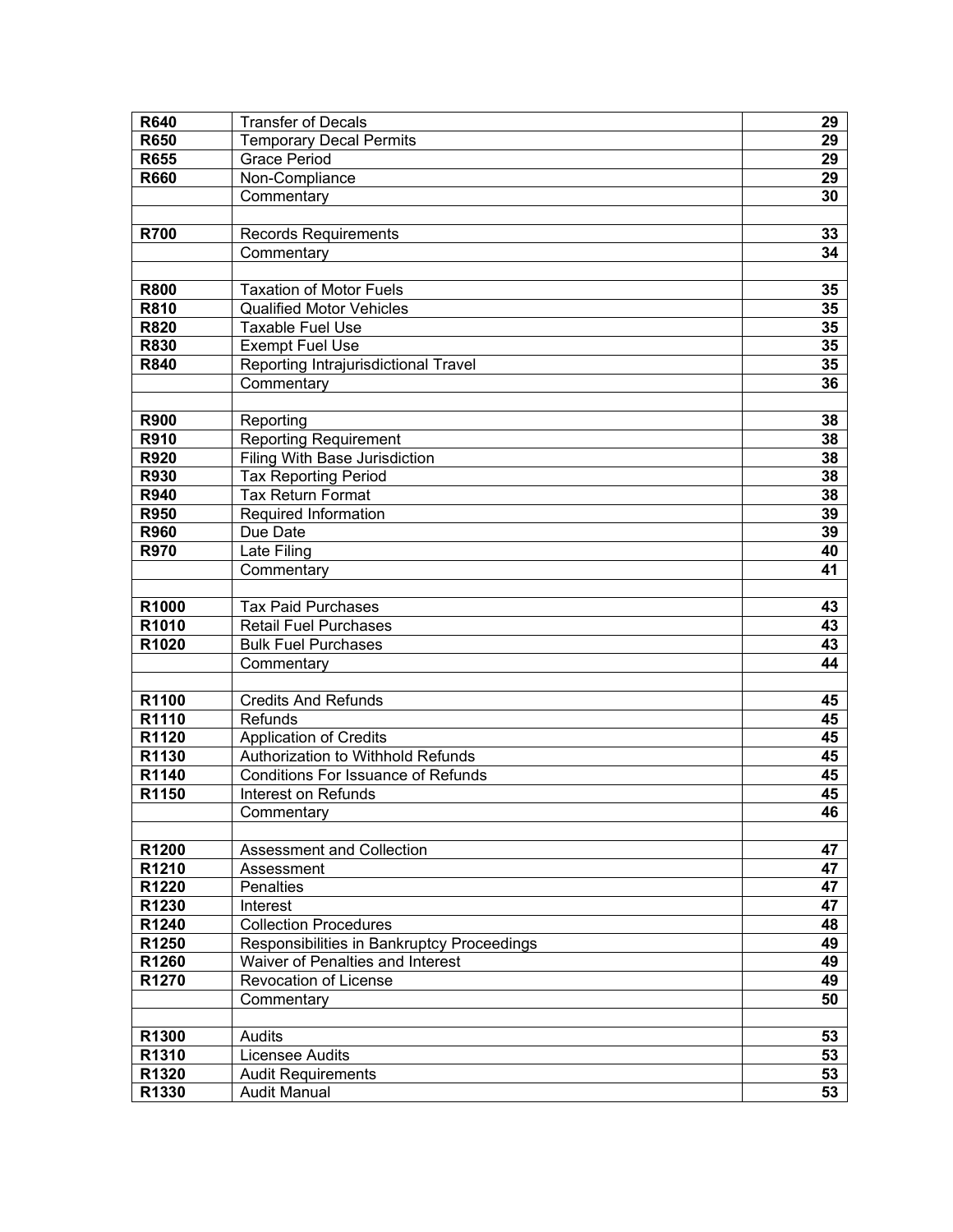| R1340             | Review/Revision of Audit Requirements                               | 53 |
|-------------------|---------------------------------------------------------------------|----|
| R1350             | <b>Joint Audits</b>                                                 | 53 |
| R1360             | Re-Audit and Re-Examination                                         | 53 |
| R1370             | <b>Audit Reports</b>                                                | 54 |
| R1380             | <b>Communication of Audit Findings</b>                              | 54 |
| R1390             | <b>Audit Appeals</b>                                                | 55 |
|                   | Commentary                                                          | 56 |
|                   |                                                                     |    |
| R1400             | <b>Appeal Procedures</b>                                            | 57 |
| R <sub>1410</sub> | <b>Request For Hearing</b>                                          | 57 |
| R1420             | Notice of Hearing                                                   | 57 |
| R1430             | <b>Procedures For Hearing</b>                                       | 57 |
| R1440             | Notice of Findings                                                  | 57 |
| R1450             | <b>Further Requests for Appeal</b>                                  | 57 |
|                   | Commentary                                                          | 58 |
|                   |                                                                     |    |
| R1500             | Membership                                                          | 59 |
| R1505             | <b>Application for Membership</b>                                   | 59 |
| R1510             | <b>Conditions for Membership</b>                                    | 59 |
| R1515             | <b>Adopting Resolution</b>                                          | 59 |
| R1520             | Approval of Adopting Resolution                                     | 59 |
| R1525             | Membership Effective Date                                           | 60 |
| R1530             | <b>Implementation Effective Date</b>                                | 60 |
| R1535             | Implementing Licensing in The New Jurisdiction                      | 60 |
| R1540             | Failure to Implement                                                | 60 |
| R1545             | <b>Active Membership Status</b>                                     | 60 |
| R1550             | <b>Membership Cancellation</b>                                      | 61 |
| R1555             | <b>Compliance Matters</b>                                           | 61 |
|                   | Commentary                                                          | 63 |
|                   |                                                                     |    |
| R1600             | Amendment                                                           | 66 |
| R1605             | Submission of non-substantive changes for board review and decision | 66 |
| R1610             | Submission of Ballot Proposals for Comment                          | 66 |
| R1615             | <b>Ballot Proposal Requirements</b>                                 | 67 |
| R1620             | <b>Ballot Proposal Procedures</b>                                   | 67 |
| R1625             | Amendments to Ballot Proposals                                      | 67 |
| R1630             | Acceptance of Amendments, Interpretations, and Roll Call Votes      | 68 |
| R1635             | <b>Effective Date of Amendments</b>                                 | 68 |
| R1640             | Withdrawal of Amendment Proposals                                   | 68 |
|                   | Commentary                                                          | 69 |
|                   |                                                                     |    |
| R1700             | Issue Papers and Consensus Board Interpretations                    | 70 |
| R1710             | <b>Issue Papers</b>                                                 | 70 |
| R1720             | <b>Consensus Board Interpretations</b>                              | 70 |
|                   | Commentary                                                          | 71 |
|                   |                                                                     |    |
| R1800             | Administration                                                      | 72 |
| R1810             | International Fuel Tax Association, Inc.                            | 72 |
| R1820             | Repository                                                          | 73 |
|                   | Commentary                                                          | 75 |
|                   |                                                                     |    |
| R1900             | Cooperation With Regional Fuel Tax Agreement                        | 76 |
|                   | Commentary                                                          | 76 |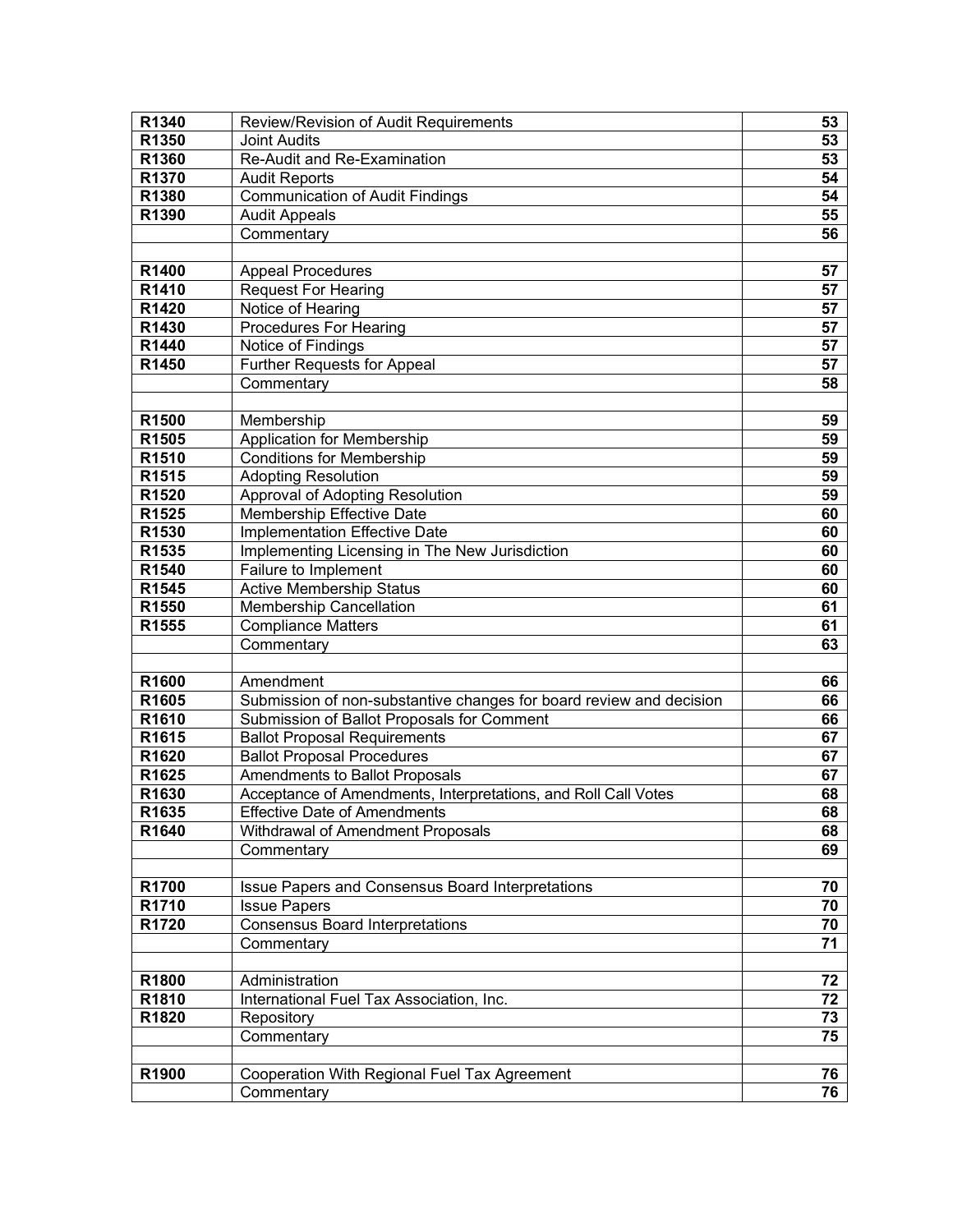| <b>R2000</b>      | Adoption of Recodification of IFTA Manuals                                                              |    |
|-------------------|---------------------------------------------------------------------------------------------------------|----|
| R2010             | Adoption                                                                                                |    |
|                   | Commentary                                                                                              | 78 |
|                   |                                                                                                         |    |
| R <sub>2100</sub> | International Fuel Tax Association, Inc. Clearinghouse                                                  | 79 |
| R2110             | IFTA, Inc. Clearinghouse                                                                                | 79 |
| R2120             | Required Exchange of Licensee Demographic and Transmittal Data<br>and Interjurisdictional Audit Reports | 79 |
|                   | Commentary                                                                                              | 81 |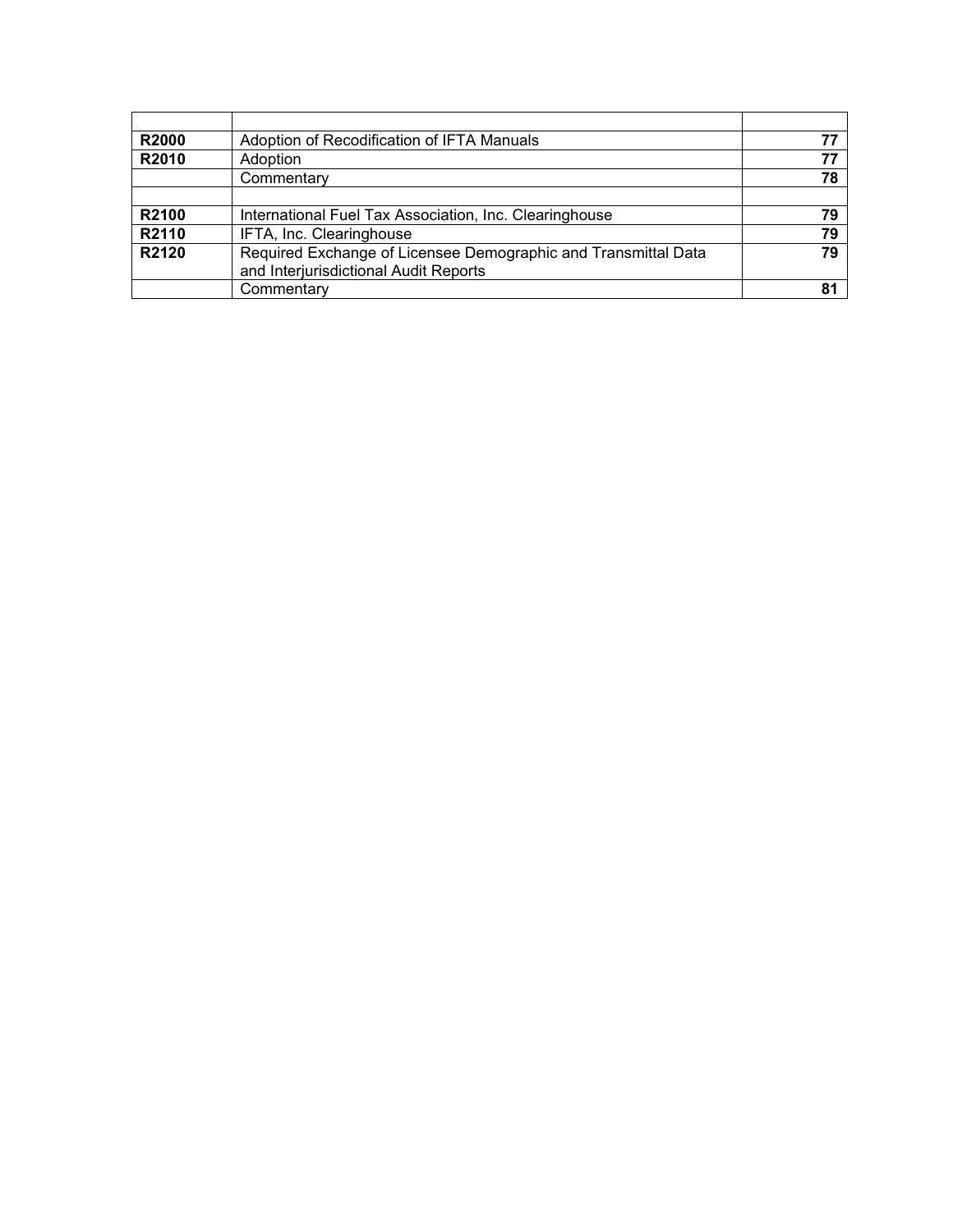# **ARTICLE I**

#### **R100 AGREEMENT PRINCIPLE**

## **R110 TITLE**

This multijurisdictional agreement shall be referred to, cited, and known as the International Fuel Tax Agreement, referred to hereinafter as "the Agreement".

# **\*R120 GOVERNING DOCUMENTS**

The Audit Manual and Procedures Manual authorized by this Agreement are equally expressive of, and constitute evidence of this multijurisdictional agreement. The provisions of all three IFTA documents shall be equally binding upon the member jurisdictions and IFTA licensees and are known as the IFTA governing documents.

#### **\*R130 PURPOSE**

It is the purpose of this Agreement to promote and encourage the fullest and most efficient possible use of the highway system by making uniform the administration of motor fuels use taxation laws with respect to motor vehicles operated in multiple member jurisdictions.

- **.100** To effect this purpose, the Agreement implements three core provisions that, as between states of the United States, constitute an interstate compact approved by Congress in the Intermodal Surface Transportation Efficiency Act of 1991 (ISTEA). These core provisions, incorporated by ISTEA, are:
	- .005 The base jurisdiction concept, which allows a licensee to report and to pay motor fuel use taxes to a base jurisdiction for distribution to other member jurisdictions in which the licensee traveled and incurred motor fuel use tax liability.
	- .010 Retention of each jurisdiction's sovereign authority to determine tax rates, exemptions and exercise other substantive tax authority.
	- .015 A uniform definition of the vehicles to which the Agreement applies.
- **.200** To enable participation in this Agreement and to supplement the core provisions, the relationship among the member jurisdictions is further expressed in:
	- .005 Reciprocal statutes enacted in member jurisdictions authorizing participation in IFTA, and
	- .010 Provisions in the Agreement reflecting a reciprocal administrative agreement for the administration of the IFTA program. These administrative provisions are subject to amendment and interpretation as provided in this Agreement.

# **\*R140 COOPERATIVE ADMINISTRATION**

It is the purpose of this Agreement to enable participating jurisdictions to act cooperatively and provide mutual assistance in the administration and collection of motor fuels use taxes. By virtue of signing an IFTA license application or a renewal containing the certification set out in P160, a person who applies for and operates under an IFTA license agrees to be bound by the duties and obligations of licensees as set forth in the Agreement currently and as it may be amended. The base jurisdiction must enforce those duties and obligations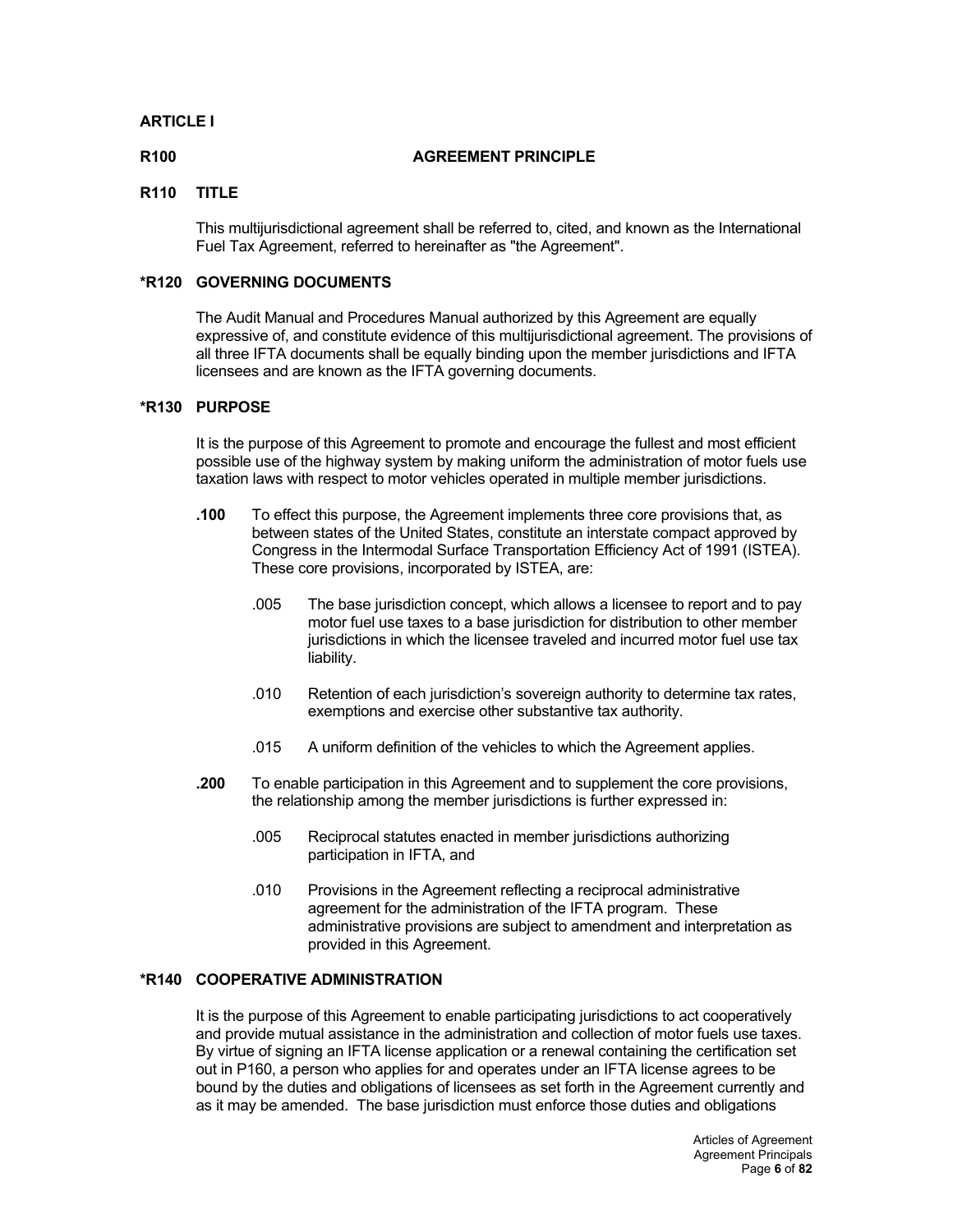within its jurisdiction. The member jurisdictions may also enforce those duties and obligations within their jurisdictions. The licensee acknowledges that, in addition to the licensee's duties and obligations under the Agreement, the licensee is also subject to the laws, rules and regulations of all jurisdictions in which it operates.

# **\*R150 ONE LICENSE AND ONE BASE JURISDICTION**

It is the purpose of this Agreement to establish and maintain the concept of one fuel use license and administering base jurisdiction for each licensee and to provide that a licensee's base jurisdiction will have the primary responsibility for administering this Agreement and executing its provisions with respect to such licensee.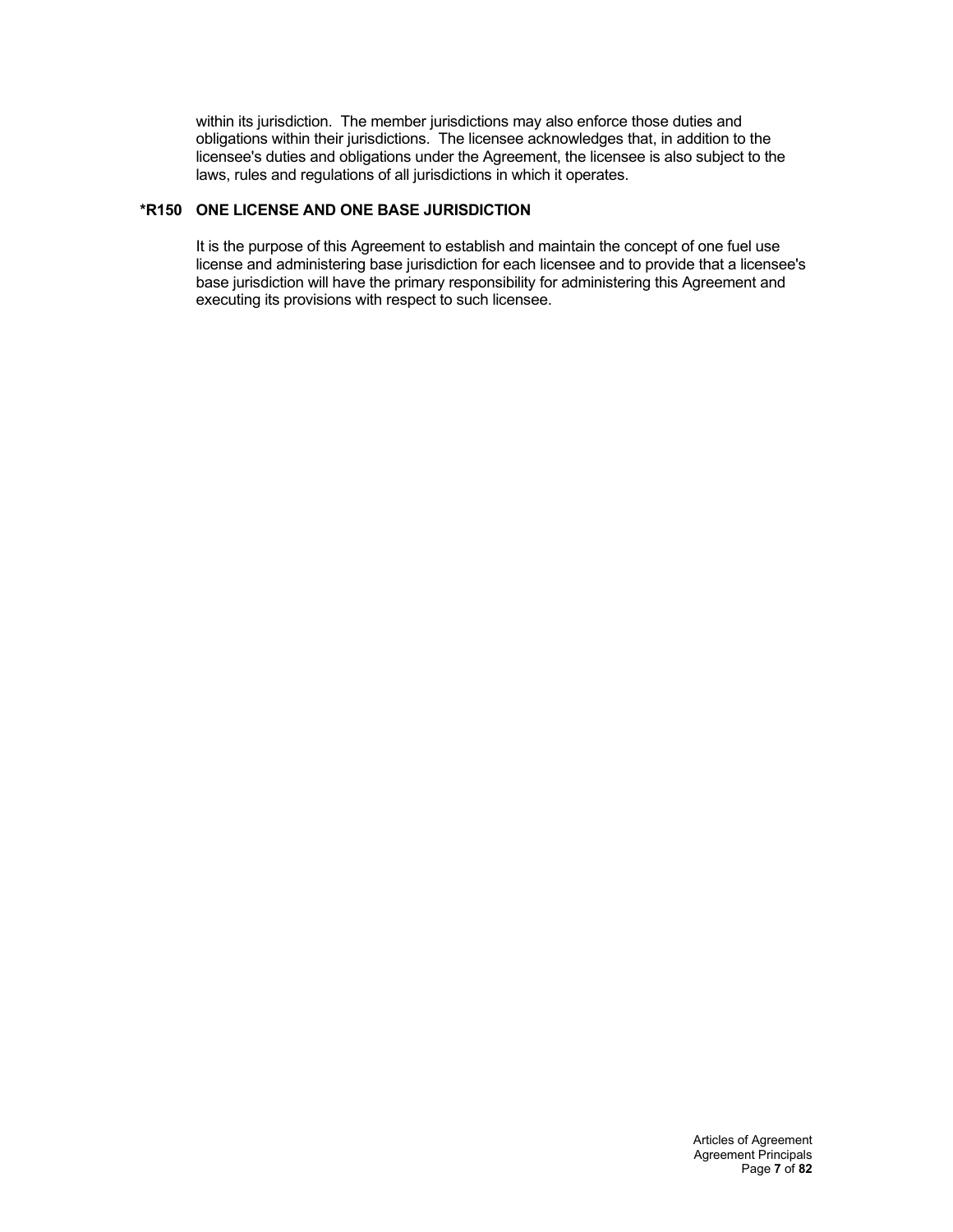# **Commentary to Article I**

- **R120** IFTA Ballot 2-1996 added IFTA Articles of Agreement Section R120 to clarify that all of the IFTA governing documents are equally binding on the member jurisdictions and IFTA licensees and was effective July 1, 1998.
- **R130** Ballots 90-267-1 and 90-267-2, passed in March 1991, amended the many references to U.S. measurement units such as miles and gallons, and added additional language in the Agreement and Procedures Manual to allow the Canadian provinces to join IFTA. IFTA Articles of Agreement Sections which were amended by these ballots are: R130, R212, R224, R245, R263, R325, R510.100, R830, R840, R930.200, R960.100, R1150 and R1230.
- **R130** IFTA Ballot 1-2001 amended IFTA Articles of Agreement Section R130 to embody the core principles identified in the Final Report of the State Legislation and Constitutional Provisions Project conducted by NCSL and was effective July 1, 2003.
- **R140** IFTA Ballot 1-2001 amended IFTA Articles of Agreement Section R140 to embody the core principles identified in the Final Report of the State Legislation and Constitutional Provisions Project conducted by NCSL and was effective July 1, 2003.
- **R150** IFTA Ballot 1-2001 amended IFTA Articles of Agreement Section R150 to embody the core principles identified in the Final Report of the State Legislation and Constitutional Provisions Project conducted by NCSL and was effective July 1, 2003.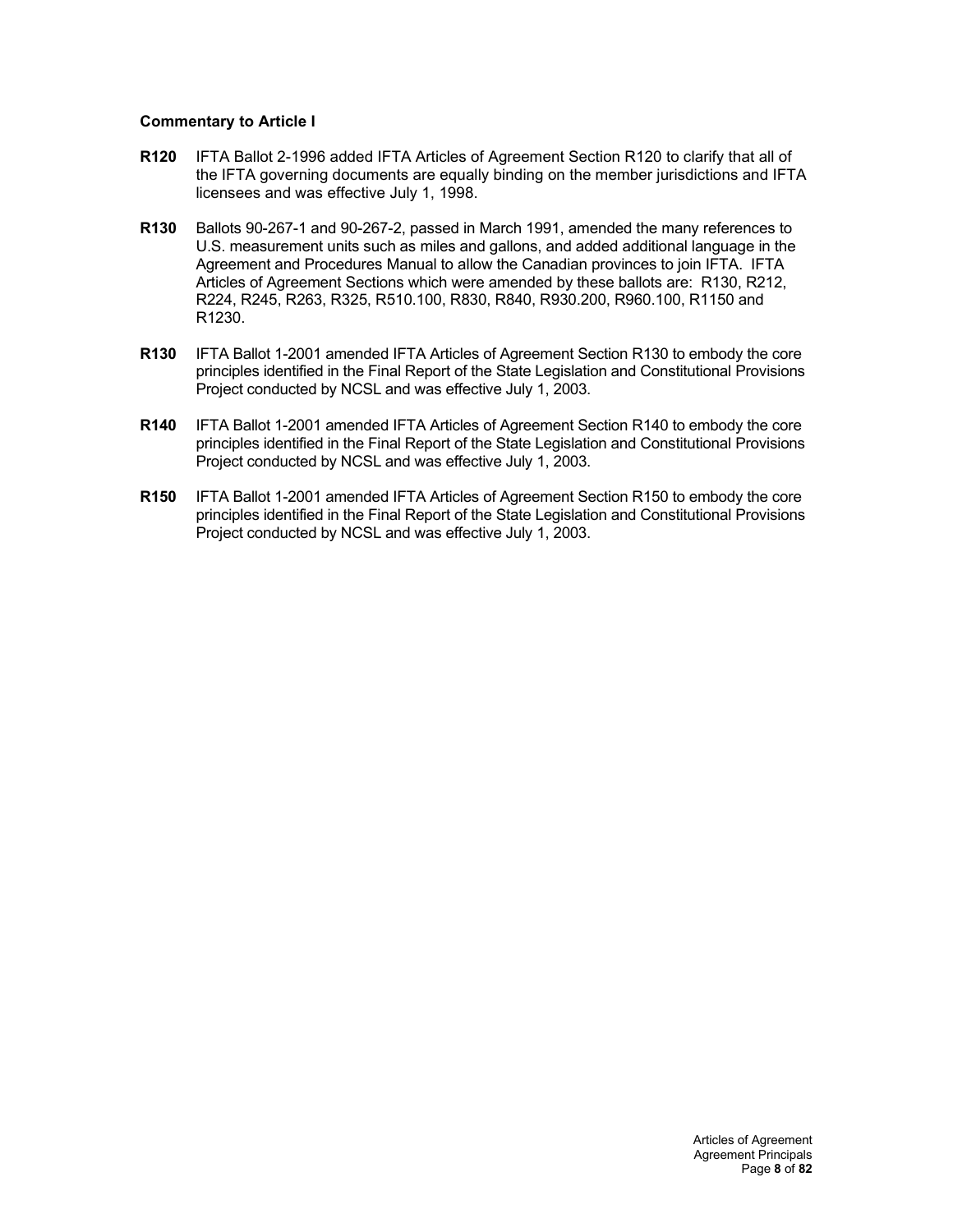# **ARTICLE II**

#### **R200 DEFINITIONS**

- **\*R203 Annual Tax Reporting Period** means January 1 through December 31.
- **R206 Applicant** is a person in whose name the uniform application for licensing is filed with a base jurisdiction for the purpose of motor fuel tax reporting under the provisions of this Agreement.

#### **\*R209 Audit means:**

- **.100** The physical examination of the source documentation of the licensee's operations either in detail or on a representative sample basis;
- **.200** The evaluation of the internal controls of the licensee's accounting system and operations; and
- **.300** The accumulation of sufficient competent evidential matter to afford a reasonable basis for determining whether or not there are any material differences between actual and reported operations for each affected jurisdiction in accordance with the provisions of the International Fuel Tax Agreement and all affected jurisdictions' fuel use tax laws.
- **\*R212 Base Jurisdiction** means the member jurisdiction where qualified motor vehicles are based for vehicle registration purposes and
	- **.100** Where the operational control and operational records of the licensee's qualified motor vehicles are maintained or can be made available; and
	- **.200** Where some travel is accrued by qualified motor vehicles within the fleet. The commissioners of two or more affected jurisdictions may allow a person to consolidate several fleets that would otherwise be based in two or more jurisdictions.
- **\*R215 Cancellation** means the termination of a license by the licensing jurisdiction pursuant to Section R410.
- **R218 Commissioner** means the official designated by the jurisdiction to be responsible for administration of this Agreement.
- **R220 Eligible Member Jurisdiction** means a jurisdiction who meets all the following criteria:
	- **.100** The jurisdiction has an active membership status.
	- .200 The jurisdiction's voting rights are not rescinded through the penalty provisions of the IFTA Dispute Resolution Process.
	- .300 The jurisdiction has designated a commissioner or has designated a delegate with voting privileges.
- **R221 Fleet** means one or more vehicles.
- **R222 Gallon** of compressed natural gas means a quantity of compressed natural gas equal to 126.67 cubic feet of natural gas at 60 degrees Fahrenheit and one atmosphere of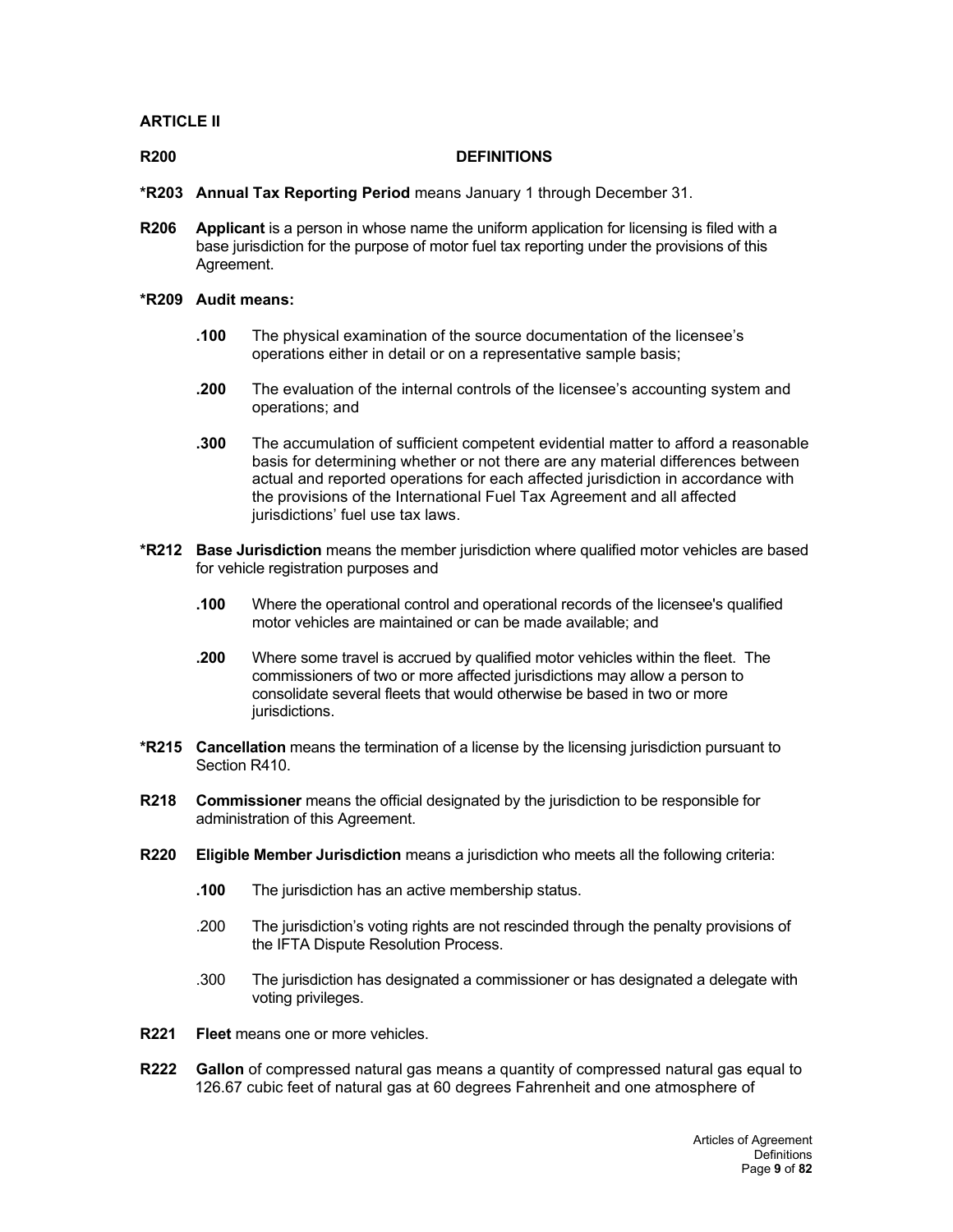pressure. In the alternative, it means a quantity of compressed natural gas that weighs 5.66 pounds.

- **\*R224 In-Jurisdiction Distance** means the total number of miles or kilometers operated by a licensee's qualified motor vehicles within a jurisdiction including miles/kilometers operated under an IFTA temporary permit. In-jurisdiction distance does not include miles/kilometers operated on fuel tax trip permit or exempted from fuel taxation by a jurisdiction.
- **\*R227 Jurisdiction** means a state of the United States of America, the District of Columbia, a province or territory of Canada, or a state of the United Mexican States.
- **\*R230 Lessee** means the party acquiring the use of equipment with or without a driver from another.
- **\*R233 Lessor** means the party granting the use of equipment with or without a driver to another.
- **R236 Licensee** means a person who holds an uncancelled Agreement license issued by the base jurisdiction.
- **R237 Liter** of compressed natural gas means a quantity of compressed natural gas equal to 1.0 cubic meters of natural gas at 15 degrees Celsius and one atmosphere of pressure. In the alternative, it means a quantity of compressed natural gas that weighs 0.678 kilograms.
- **\*R239 Motor Fuels** means all fuels placed in the supply tank of qualified motor vehicles.
- **R242 Person** means an individual, corporation, partnership, association, trust, or other entity.
- **\*R245 Qualified Motor Vehicle** means a motor vehicle used, designed, or maintained for transportation of persons or property and:
	- .100 Having two axles and a gross vehicle weight or registered gross vehicle weight exceeding 26,000 pounds or 11,797 kilograms; or
	- .200 Having three or more axles regardless of weight; or
	- .300 Is used in combination, when the weight of such combination exceeds 26,000 pounds or 11,797 kilograms gross vehicle or registered gross vehicle weight. **Qualified Motor Vehicle** does not include recreational vehicles.
- **R247 Records** means information created, received, and maintained by an organization or person in the transaction of business, or in the pursuance of legal obligations, regardless of media.
- **R248 Recreational Vehicle** means vehicles such as motor homes, pickup trucks with attached campers, and buses when used exclusively for personal pleasure by an individual. In order to qualify as a recreational vehicle, the vehicle shall not be used in connection with any business endeavor.
- **R251 Registration** means the qualification of motor vehicles normally associated with a prepayment of licensing fees for the privilege of using the highway and the issuance of license plate and a registration card or temporary registration containing owner and vehicle data.
- **\*R254 Quarterly Tax Reporting Period** means a period of time consistent with the calendar quarterly periods of January 1 - March 31, April 1 - June 30, July 1 - September 30, and October 1 - December 31.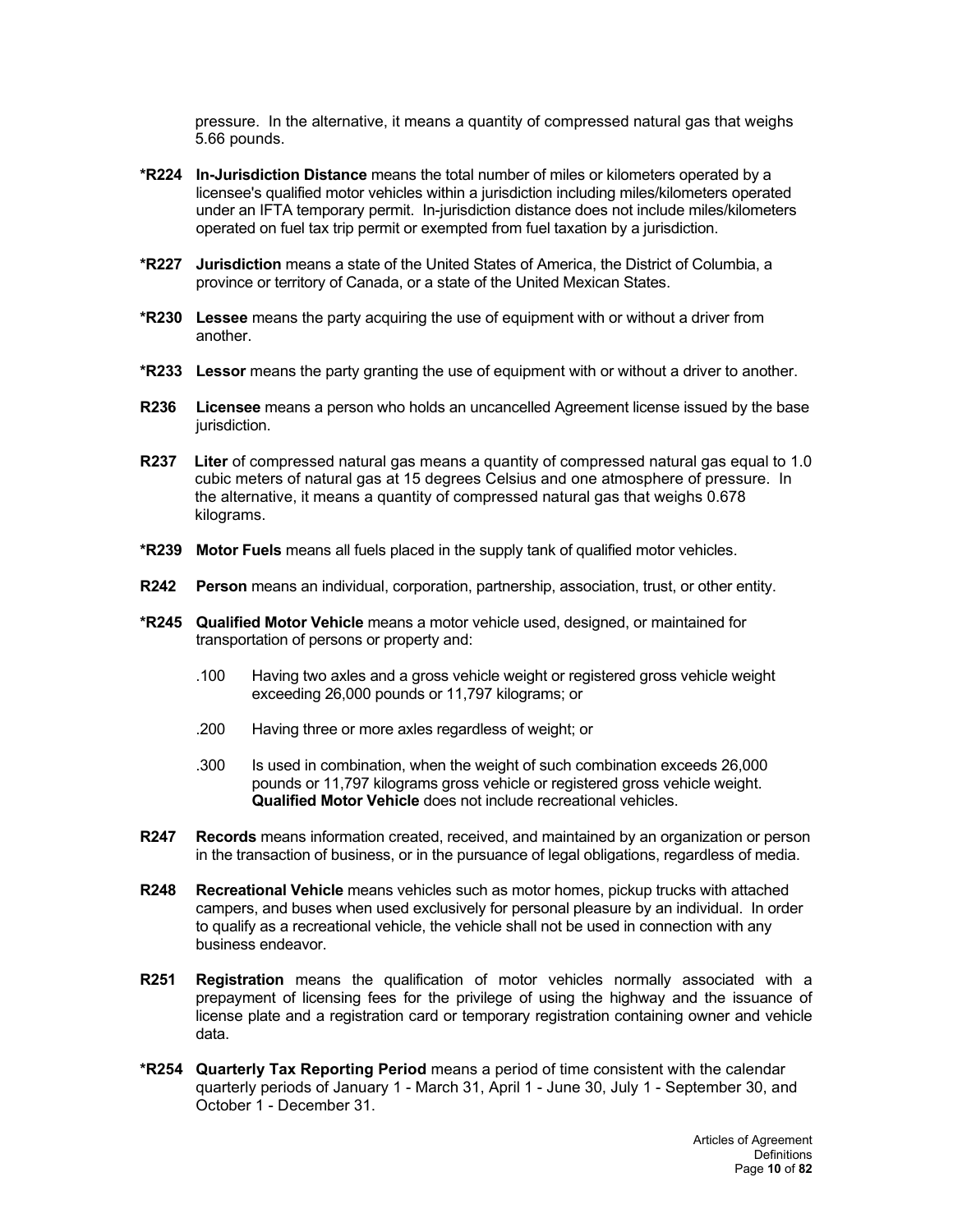- **R257 Revocation** means withdrawal of license and privileges by the licensing jurisdiction.
- **\*R258 Roadside Enforcement** means necessary action, by those persons within a jurisdiction, charged with inspection or compliance checks of qualified vehicles being operated within the jurisdiction. It includes any activity by authorized personnel at any permanent or temporary weight or inspection site or any other location as deemed appropriate by the jurisdiction.
- **R260** Suspension means temporary removal of privileges granted to the licensee by the licensing jurisdiction.
- **\*R263 Temporary Decal Permit** means a permit issued by the base jurisdiction or its agent to be carried in a qualified motor vehicle in lieu of display of the permanent annual decals. A temporary decal permit is valid for a period of 30 days to give the carrier adequate time to affix the annual permanent decals.
- **\*R266 Total Distance** means all miles or kilometers traveled during the tax reporting period by every qualified vehicle in the licensee's fleet, regardless of whether the miles or kilometers are considered taxable or nontaxable by a jurisdiction.
- **R269 Weight** means the maximum weight of the loaded vehicle or combination of vehicles during the registration period.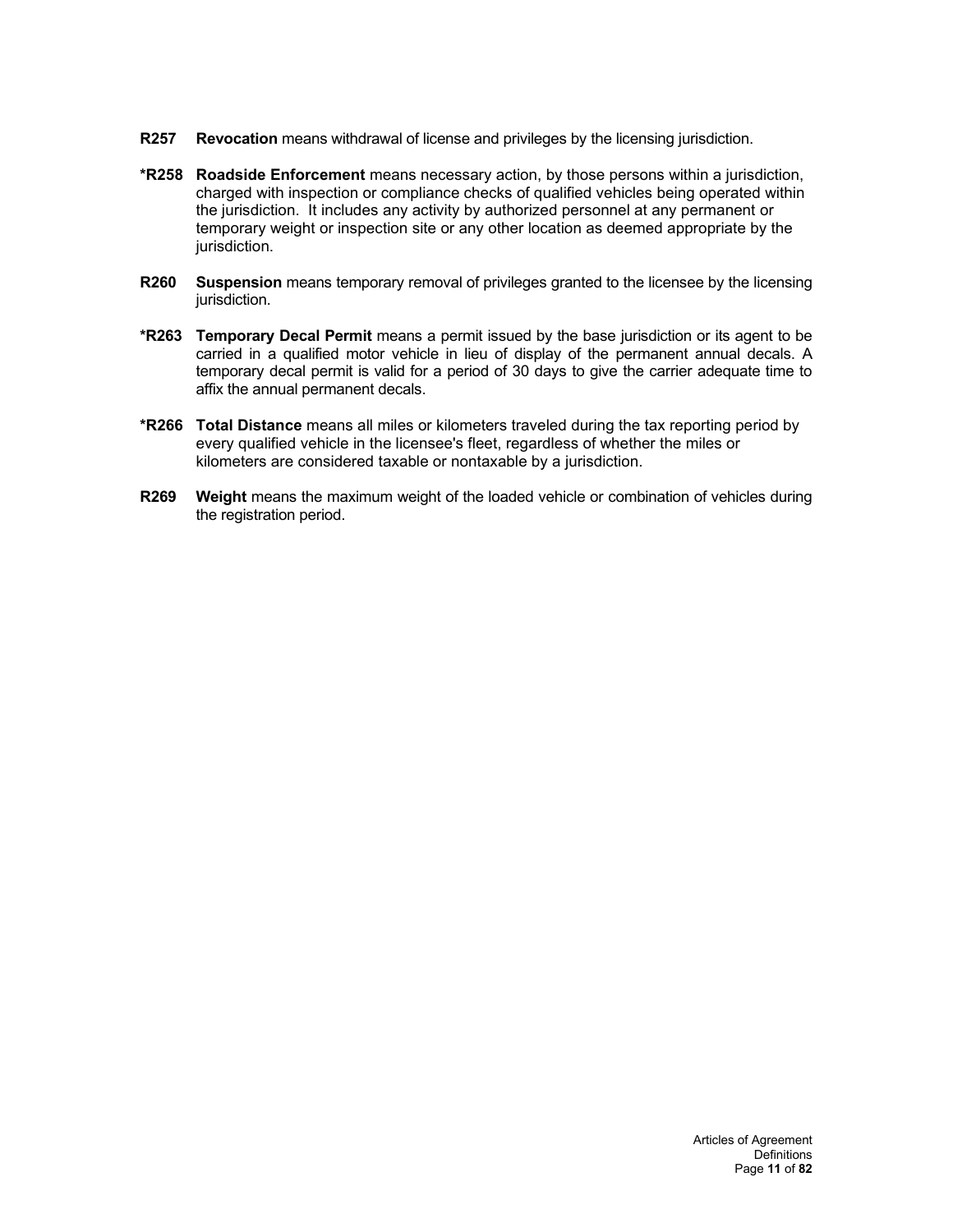# **Commentary to Article II**

- **R203** IFTA Ballot 9-1994 amended IFTA Articles of Agreement Sections R200 and R930.200 to define an annual reporting period and to require jurisdictions only to notify other member jurisdictions in which a licensee operated during a prescribed period of an annual reporting request by a licensee and was effective January 1, 1996.
- **R203** IFTA Ballot 15-2004 amended the IFTA Articles of Agreement to provide greater clarity and make the language more consistent with all of the IFTA Governing Documents and was effective January 1, 2006.
- **R209** IFTA Ballot 4-2002 amended IFTA Articles of Agreement Section R209 to expand the definition of an audit and was effective July 1, 2004.

## **[Editor's Note: IFTA Ballot 15-2004 attempted to amend the Articles of Agreement, Section R209. However, IFTA Ballot 4-2002 had amended the same language effective July 1, 2004.]**

- **R209** IFTA Ballot 4-2002 amended IFTA Articles of Agreement Section R209 to expand the definition of an audit and was effective July 1, 2004.
- **R212** See commentary at IFTA Articles of Agreement Section R130 regarding amendments to accommodate jurisdictions outside of the United States.
- **R212** In July 1991, the membership unanimously ratified inclusion of Consensus Board Interpretation, Issue 4, as narrative to IFTA Articles of Agreement Sections R212 and R510.200.
- ISSUE: Whether an independent contractor based in an IFTA jurisdiction, but permanently leased to a carrier not based in an IFTA jurisdiction, must be licensed as an IFTA licensee when the lease agreement between the lessor and lessee provides that the lessee (carrier based in a non-IFTA jurisdiction) is responsible for reporting and remitting of the fuel use tax.

In the fact situation set forth in this issue, the lessors are located in Indiana and the lessees are located in non-IFTA jurisdictions. The lease agreement specifically states that the lessees will report and pay the fuel use taxes. The lessees would not qualify as IFTA licensees because they do not meet the requirement of "base jurisdiction" set forth in Section R212.

It has come to the attention of Indiana that other jurisdictions are ticketing such lessors' vehicles because they do not have an IFTA decal or cab card. If such lessors were to become IFTA licensees in Indiana, they would simply be licensing to file quarterly returns showing no operations because the lessees would be reporting and paying the fuel use tax to Indiana pursuant to their annual motor carrier fuel tax permits. Apparently, the lessors are receiving tickets even though they are carrying copies of their lease agreements that clearly show the non-IFTA carriers are responsible for reporting and remitting the fuel use taxes. Further, the lessee is properly licensed in the other jurisdiction to report and pay the fuel tax, and the appropriate credentials are being carried in the vehicle. It seems apparent that the licensing of these lessors as IFTA carriers is unnecessary in light of the fact that they are leased to non-IFTA carriers. Indiana proposed that such lessors should not be IFTA licensees.

# BOARD INTERPRETATION:

The Board unanimously concurred with Indiana's Interpretation.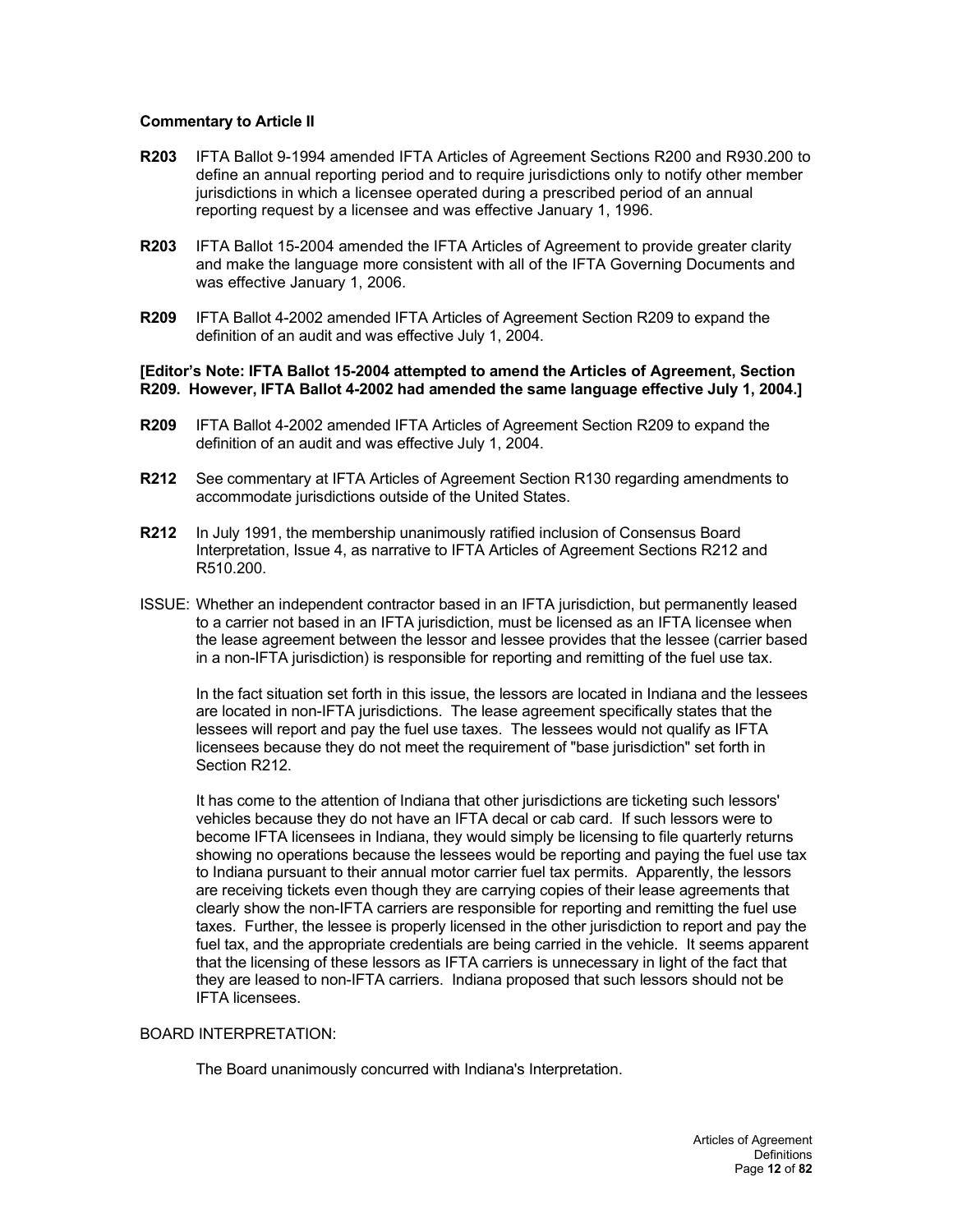- **R212** In July 1991, the membership unanimously ratified inclusion of Consensus Board Interpretation, Issue 6, as narrative to IFTA Articles of Agreement Sections R212, R224, R245, R800, R820, and R1000.
- ISSUE: Can the State of Indiana allow buses tax-exempt status; if this is permitted, are all fuel purchases made by the buses in Indiana fully refundable?

## BOARD INTERPRETATION:

The Board consensus was that a jurisdiction may have its own specific exemptions for types of vehicles. However, jurisdictions are required to collect taxes and enforce fuel tax reporting pursuant to other jurisdictions' laws regarding vehicles taxed in their jurisdictions. The Board agreed that in the case of a return being filed where there is a vehicle exemption, the return would be prepared by the carrier to include miles traveled in the total miles field, not include those miles in the taxable miles field, and the carrier would receive credit for any purchases made. The Board also agreed that various examples of how to accommodate exemptions from other jurisdictions would be sent to the membership for review.

- **R215** IFTA Ballot 4-2004 amended the IFTA Articles of agreement, Section R215 to redefine cancellation and was effective July 1, 2006. Also see commentary to R410.
- **R220** IFTA Ballot 1-2020 amended the IFTA Articles of Agreement to add the definition of Eligible Member Jurisdiction and became effective January 1, 2022.
- **R222** IFTA Ballot 3-2013 amended the IFTA Articles of Agreement to add a definition of Gallon and was effective July 1, 2015.
- **R224** IFTA Ballot 1-92 amended IFTA Articles of Agreement Section R224 to include miles operated under a temporary permit and was effective January 1, 1993.
- **R224** See commentary at IFTA Articles of Agreement Section R130 regarding amendments to accommodate jurisdictions outside of the United States.
- **R224** In July, 1991, the majority of the membership concurred to include the commentary on miles traveled while under a trip permit as narrative to IFTA Articles of Agreement Sections R224 and R263. The quote is as follows:

Miles traveled while utilizing a trip permit would be included in total miles traveled, and the miles would also be reported as part of the total miles traveled in the applicable jurisdiction. However, the miles would not be included as taxable miles traveled for that jurisdiction. Fuel purchases while traveling under a trip permit would be included in total fuel consumed and should also be included in the taxpaid purchase column (if taxes were paid at the time the fuel was purchased) under the appropriate jurisdiction.

- **R224** See commentary at IFTA Articles of Agreement Section R212 regarding vehicle exemptions.
- **R224** In July 2000, the membership ratified inclusion of Consensus Board Interpretation, Issue 56-99, as narrative to the IFTA Articles of Agreement, Sections R224 and R830.100
- ISSUE: Doesn't a member jurisdiction have the responsibility to honor the exempt/nontaxable mile claim of one of its base carriers when the carrier claims nontaxable miles from a member jurisdiction when it is clearly stated in the member jurisdiction's fuels tax code and annual IFTA Report?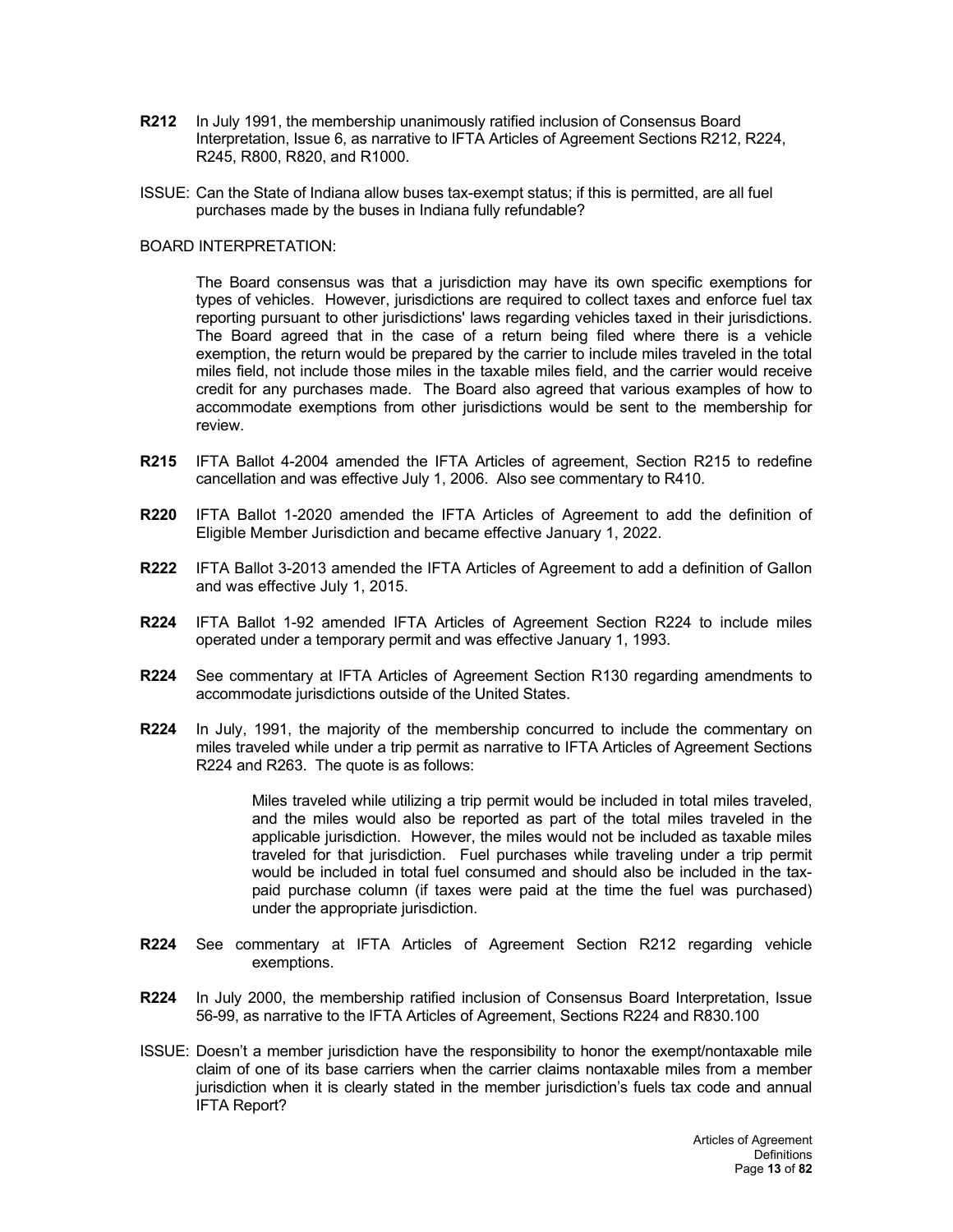#### BOARD INTERPRETATION:

Exempt/nontaxable miles or kilometers in any jurisdiction may be claimed on a licensee's IFTA tax return filed in its base jurisdiction. Such exempt miles or kilometers, if allowed by the law of the jurisdiction for which the exemption is claimed, may be deducted from that jurisdiction's total miles or kilometers to compute taxable miles or kilometers.

- **R227** IFTA Ballot 12-2001 amended IFTA Articles of Agreement Section R227 to add a state of the United Mexican States to the definition of "Jurisdiction" and was effective January 1, 2003.
- **R230** IFTA Ballot 2-1993 was intended to better define the parties responsible for reporting and paying the fuel use taxes in short-term lease situations. The ballot added IFTA Articles of Agreement Sections R230 and R233 to define "Lessor" and "Lessee". The ballot was effective July 1, 1995. See commentary at IFTA Articles of Agreement Section R510 regarding responsible party under lease agreements.
- **R233** See commentary at IFTA Articles of Agreement Section R230
- **R237** IFTA Ballot 3-2013 amended the IFTA Articles of Agreement to add a definition of Liter and was effective July 1, 2015.
- **R239** IFTA Ballot 1-2001 amended IFTA Articles of Agreement Section R239 to embody the core principles identified in the Final Report of the State Legislation and Constitutional Provisions Project conducted by NCSL and was effective July 1, 2003.
- **R245** See commentary at IFTA Articles of Agreement Section R130 regarding amendments to accommodate jurisdictions outside of the United States.
- **R245** See commentary at IFTA Articles of Agreement Section R212 regarding vehicle exemptions.
- **R245** IFTA Ballot 19-91 amended IFTA Articles of Agreement Section R245, clarifying the definition of a qualified motor vehicle, with an effective date of December 15, 1992.
- **R245** In July 1992, the membership voted to include the Consensus Board Interpretation, Issue 12, as narrative to IFTA Articles of Agreement R245.
- ISSUE: North Carolina questions a portion of the definition of a qualified motor vehicle. North Carolina understands that the axles of trailing units have no bearing and that the part of the definition alluding to number of axles applies only to the axles on the power unit, irrespective of any trailing units. If a motor carrier has a power unit having two axles, weighing less than 26,000 pounds, but pulling a trailing unit, and the combination weighs less than 26,000 pounds, would such be a qualified motor vehicle?

#### BOARD INTERPRETATION:

The Consensus Board Interpretation is that the axles of a trailing unit have no bearing on this definition. The part of the definition alluding to the number of axles applies only to the axles on the power unit, irrespective of any trailing units. The Board agreed that a power unit with two axles, pulling a trailing unit, with a combined gross or registered weight of 26,000 pounds or less is not a qualified motor vehicle. The first and second definitions of a qualified motor vehicle refer only to the power unit. The third definition refers to the combination of the power unit and the trailing unit.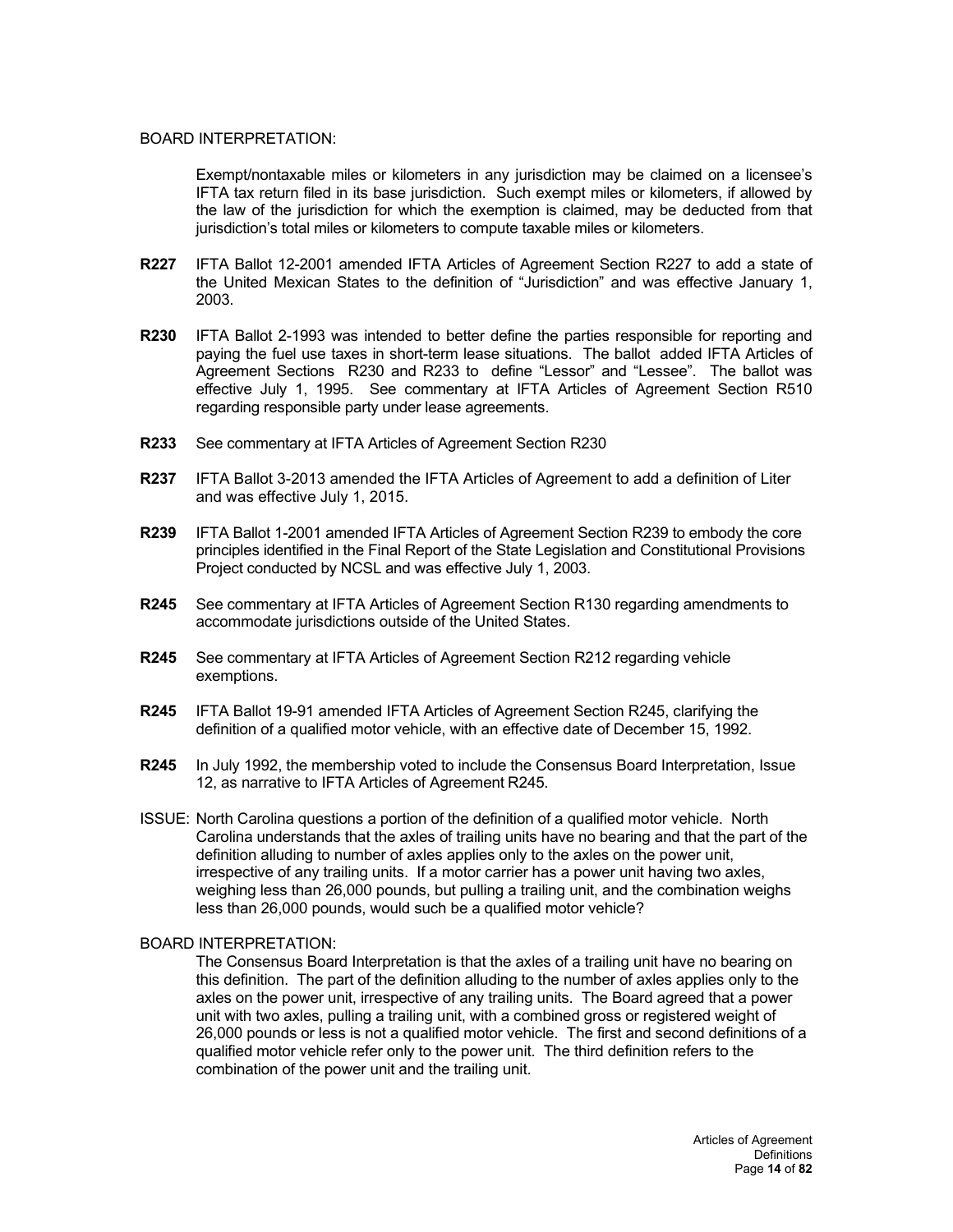- **R245** Ballot 4-1993 amended IFTA Articles of Agreement Section R245 to more accurately reflect the reference to the kilograms. In July 1992, the Audit Committee was assigned the responsibility to research the issue. Ballot 4-1993 resulted and was effective January 1, 1994.
- **R247** IFTA Ballot 3-2015 amended the IFTA Articles of Agreement adding the definition of Records and was effective January 1, 2017.
- **R254** IFTA Ballot 15-2004 amended the IFTA Articles of Agreement to provide greater clarity and make the language more consistent with all of the IFTA Governing Documents and was effective January 1, 2006.
- **R258** IFTA Ballot 14-2005 amended the IFTA Articles of Agreement to add a definition of Roadside Enforcement and was effective January 1, 2007.
- **R263** See commentary at IFTA Articles of Agreement Section R130 regarding amendments to accommodate jurisdictions outside of the United States.
- **R263** See commentary at IFTA Articles of Agreement Section R224 regarding miles traveled under temporary permit.
- **R263** IFTA Ballot 1-92 amended IFTA Articles of Agreement Section R263 to include distance operated under a temporary permit effective January 1, 1993. Also see commentary to R650.
- **R263** See commentary at IFTA Articles of Agreement Section R650 regarding issuance of temporary permits in lieu of decals only.
- **R263** IFTA Ballot 14-2004 amended the IFTA Articles of Agreement Section R263 to clarify the language to state the temporary permit is a temporary decal permit and was effective January 2006. Also, see commentary to R650.
- **R266** IFTA Ballot 15-2004 amended the IFTA Articles of Agreement to provide greater clarity and make the language more consistent with all of the IFTA Governing Documents and was effective January 1, 2006.]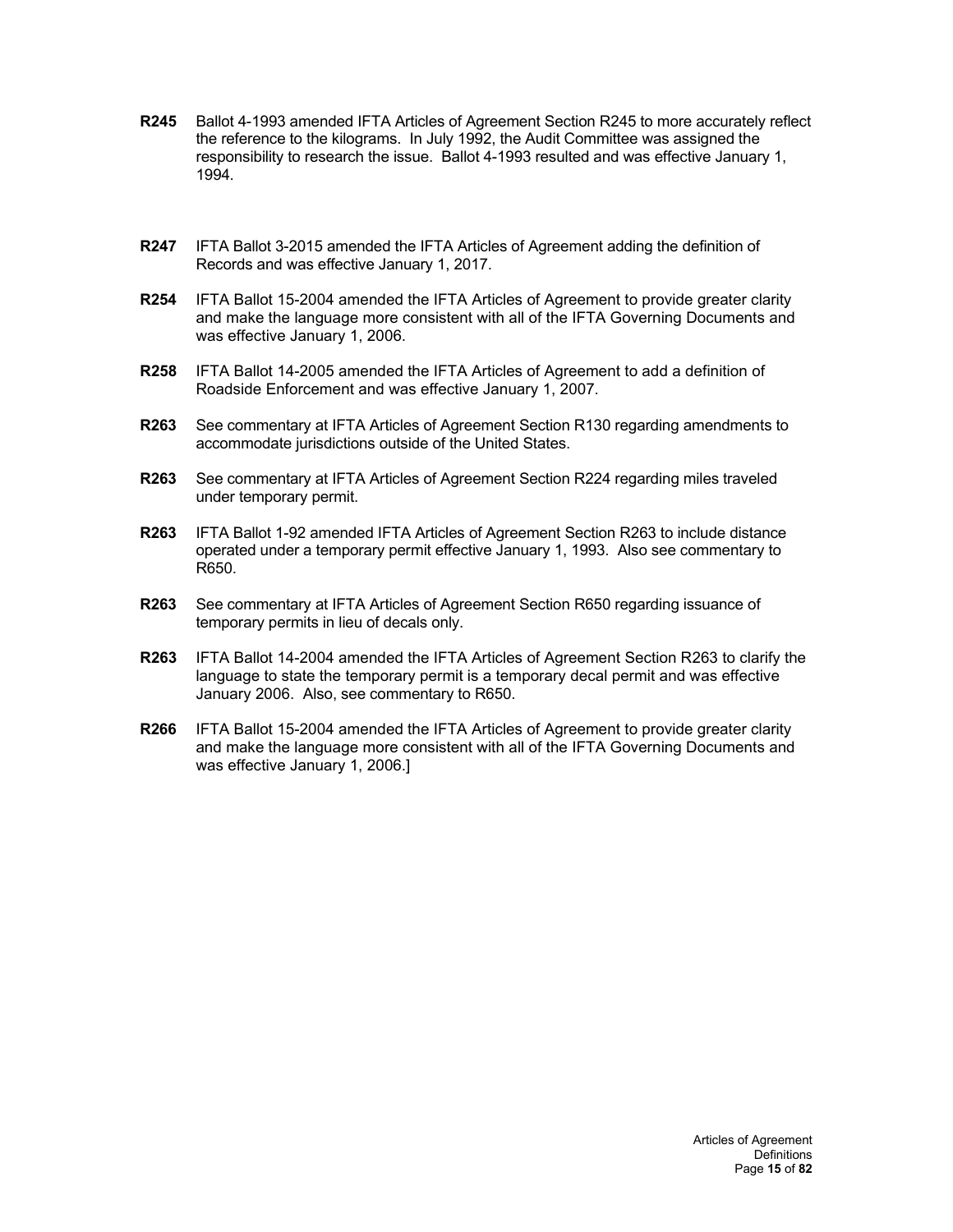# **ARTICLE III**

# **R300 APPLICATION AND RENEWAL**

# **\*R305 LICENSING REQUIREMENT**

Any person based in a member jurisdiction operating a qualified motor vehicle(s) in two or more member jurisdictions is required to license under this Agreement, except as indicated in IFTA Articles of Agreement Sections R310 and R500.

If a jurisdiction determines that a person required to become licensed under this Agreement has failed to do so, the jurisdiction is specifically authorized to assess and collect any and all fuel taxes due from such person for all member jurisdictions in accordance with IFTA Articles of Agreement Sections R1100 and R1200.

# **R310 TRIP PERMITS**

In lieu of motor fuel tax licensing under this Agreement, persons may elect to satisfy motor fuels use tax obligations on a trip-by-trip basis.

# **R315 APPLICATION FOR LICENSE**

A person shall file an application for licensing with the base jurisdiction. The fuel tax license application shall have the content specified in the IFTA Procedures Manual Section P100.

# **\*R320 DESIGNATION OF LICENSEE**

Tax licensing under this Agreement shall be in the name of the licensee. IFTA Articles of Agreement Section R500 designates the party responsible for tax reporting and payment of fuel taxes in the case of lessors/lessees, independent contractors, and household goods agents.

# **\*R325 BASE JURISDICTION DETERMINATION**

An applicant not based in a member jurisdiction may make application for licensing to any member jurisdiction in which it operates. The jurisdiction receiving such application may accept or reject it. If licensed pursuant to this section, the licensee shall agree to make operational records available for audit in the base jurisdiction, or pay the reasonable per diem travel expenses for auditors to audit the records located outside of the base jurisdiction, at the discretion of the base jurisdiction. A person licensed under this section shall apply for an IFTA license to the jurisdiction in which it is based immediately upon notification that the jurisdiction has become an IFTA member jurisdiction. The license shall become effective the following license year.

# **\*R330 APPLICATION PROCESSING**

Upon receipt of an IFTA fuel tax license application from a new applicant, the base jurisdiction should check all entries on the application to ensure that they are complete. If the base jurisdiction feels more information is required, the licensee should immediately be contacted requesting the required information. Upon being satisfied that the application is correct and that the applicant is in compliance with the base jurisdiction's laws, the base jurisdiction shall issue the fuel tax credentials for the fleet.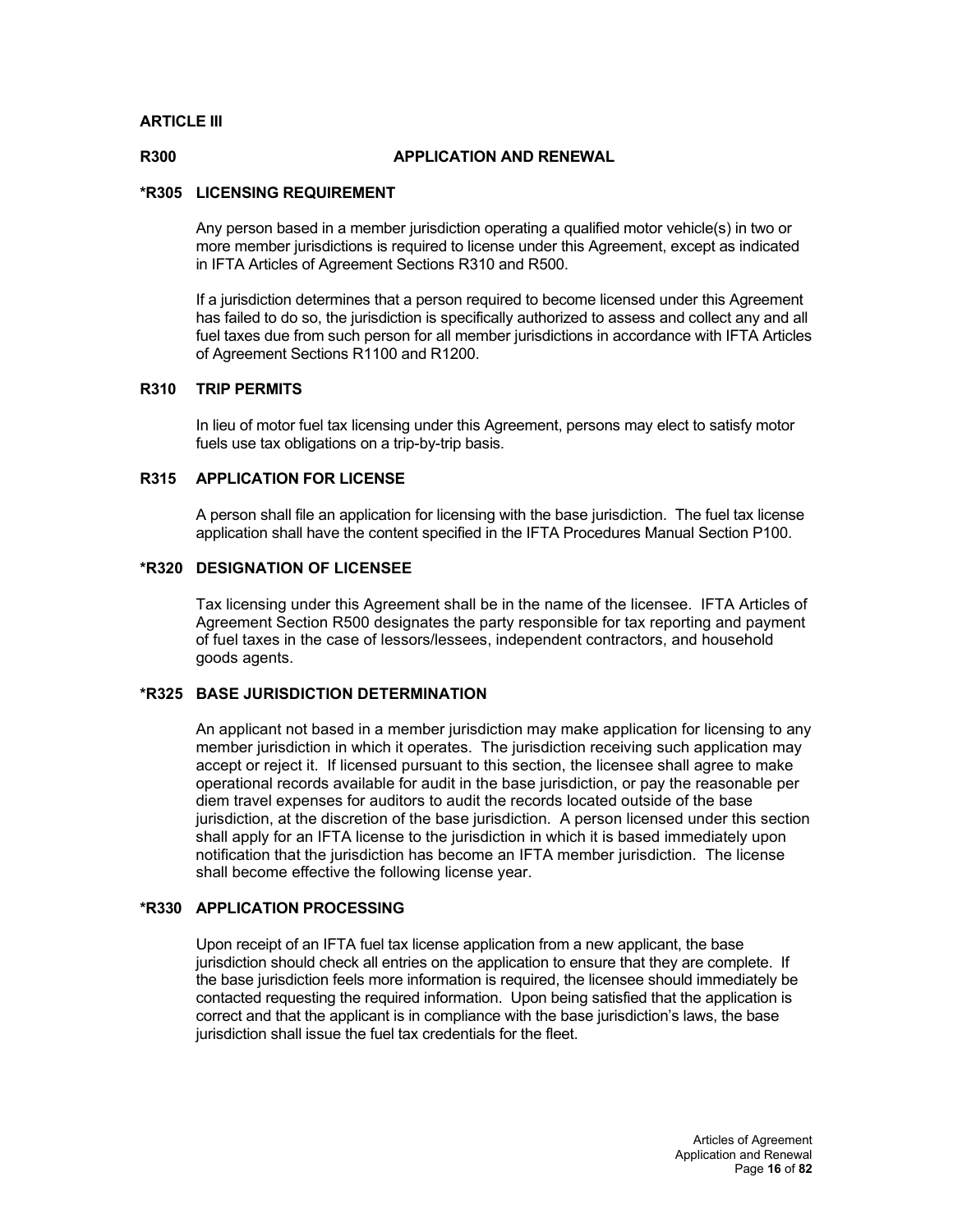# **R335 NON-ISSUANCE OF LICENSE**

A license will not be issued if the applicant has been previously licensed under this Agreement and that license is still under revocation by any member jurisdiction or the application contains any misrepresentation, misstatement, or omission of information required in the application.

# **\*R340 BOND REQUIREMENT**

The base jurisdiction may require a licensee to post a bond if one of the following conditions exist:

- **.100** failure to file tax returns timely or to remit taxes timely;
- **.200** when an audit indicates problems severe enough that, in the commissioner's discretion, a bond is required to protect the interests of the member jurisdictions; or
- **.300** the issuance of an IFTA license, when the applicant is seeking the license pursuant to R325.

Requirements for posting of bonds are outlined in IFTA Procedures Manual Section P400.

# **\*R345 LICENSE RENEWAL**

- **.100** A renewal license and decals for the following calendar year will be issued upon application if the license is not revoked, suspended or canceled, all tax returns have been filed, and all motor fuels use taxes, penalties and interest due have been paid and the applicant is in compliance with the base jurisdiction's laws.
- **.200** In lieu of renewal application, jurisdictions may notify a licensee that meets the requirements of R345.100 that their license will automatically be renewed for the following calendar year.
- **.300** Jurisdictions have the right to cancel or deny renewal of an IFTA license to a carrier that does not leave the confines of the borders of the base jurisdiction and reports zero or base jurisdiction distance only for three (3) or more consecutive quarters. The base jurisdiction has the right to require proof of out of jurisdiction travel prior to allowing the carrier to get licensed again under the IFTA agreement. Proof may be in the manner of out of jurisdiction fuel permits purchased and/or amended IFTA returns showing actual distance traveled during a quarter already filed or for those reasons the base jurisdiction deems necessary to reissue the license including but not limited to the list included in R345.100.

# **\*R350 NOTIFICATION TO MEMBER JURISDICTIONS**

The base jurisdiction shall send to each member jurisdiction a listing of new applicants, identifying the license numbers assigned. New applicant information shall be forwarded to each member jurisdiction quarterly.

## **R355 FEES**

The base jurisdiction may collect its statutorily authorized fees for issuance of the license and decals to licensees based in its jurisdiction.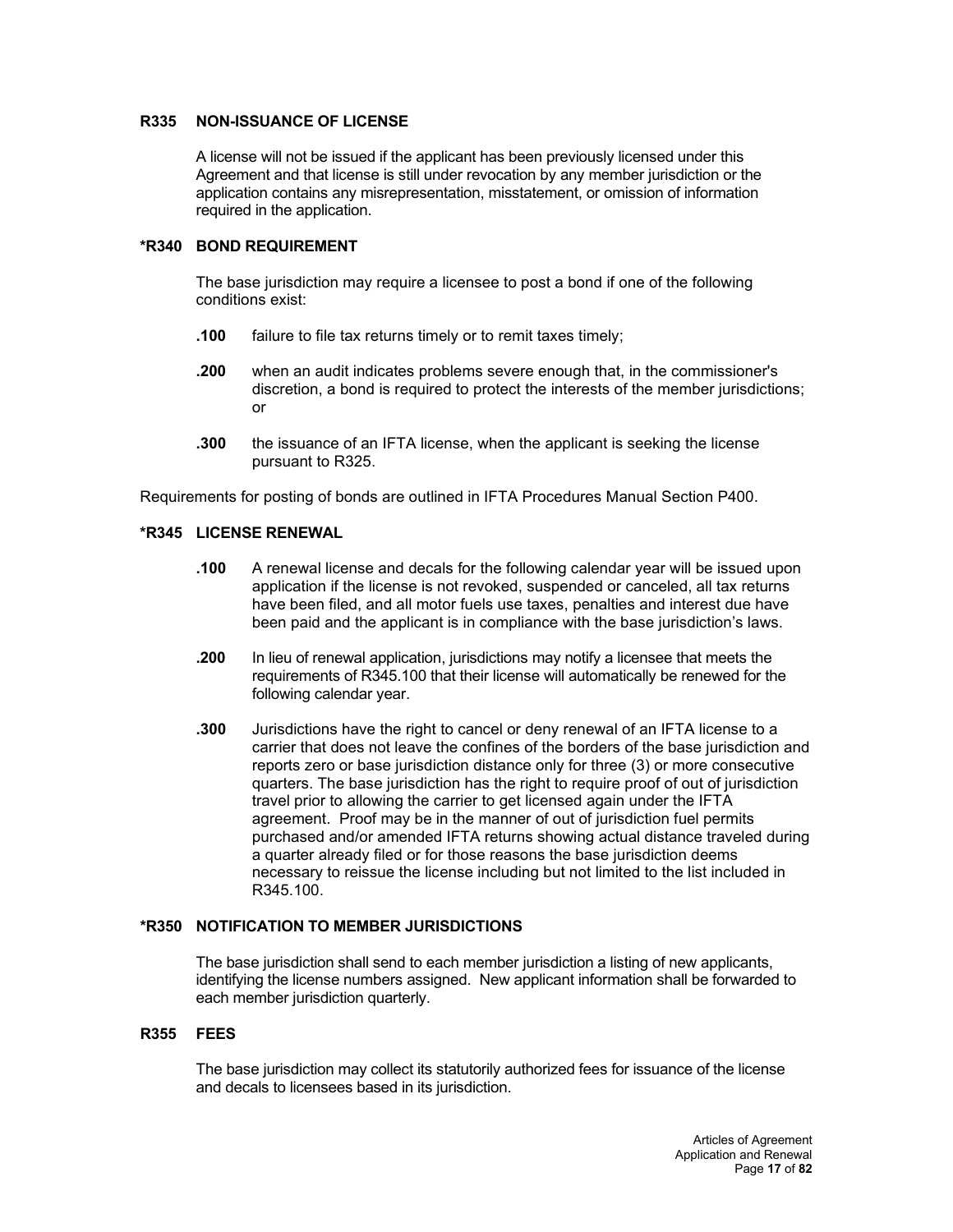# **R360 PROVIDING INFORMATION TO LICENSEES**

Each jurisdiction shall provide licensees and prospective licensees with all information required to enable them to comply with all the terms of this Agreement. When credentials are issued to a new licensee, information shall be provided to the licensee which completely describes the requirements of the Agreement. This should include, but not be limited to:

- **.100** Instructions for display of license or cab card and decals;
- **.200** Licensing requirements and cancellation provisions;
- **.300** Tax reporting and recordkeeping requirements;
- **.400** Audit information;
- **.500** Explanation of base jurisdiction determination.

As the Articles of Agreement, Procedures Manual, and Audit Manual are revised, it is the responsibility of each base jurisdiction to notify its licensees of the current requirements.

# **\*R365 EFFECT OF AMENDMENTS TO AGREEMENT**

- **.100** If a licensee does not accept a revision to the Agreement as set out in a notice referred to in R360, the licensee must notify the base jurisdiction in writing that it is canceling its IFTA license. The motor carrier shall destroy its IFTA license and remove all decals and copies of the license from its qualified motor vehicles. A statement that this has been done shall be included in the notification to the base jurisdiction.
- **.200** Any licensee that notifies a base jurisdiction pursuant to R365.100, but does not destroy its license and remove all decals, is subject to appropriate penalties as imposed by a jurisdiction.

# **\*R370 LICENSEE RIGHT OF APPEAL**

An applicant who has been denied a license or whose license has been revoked may file an appeal in accordance with IFTA Articles of Agreement Section R1400.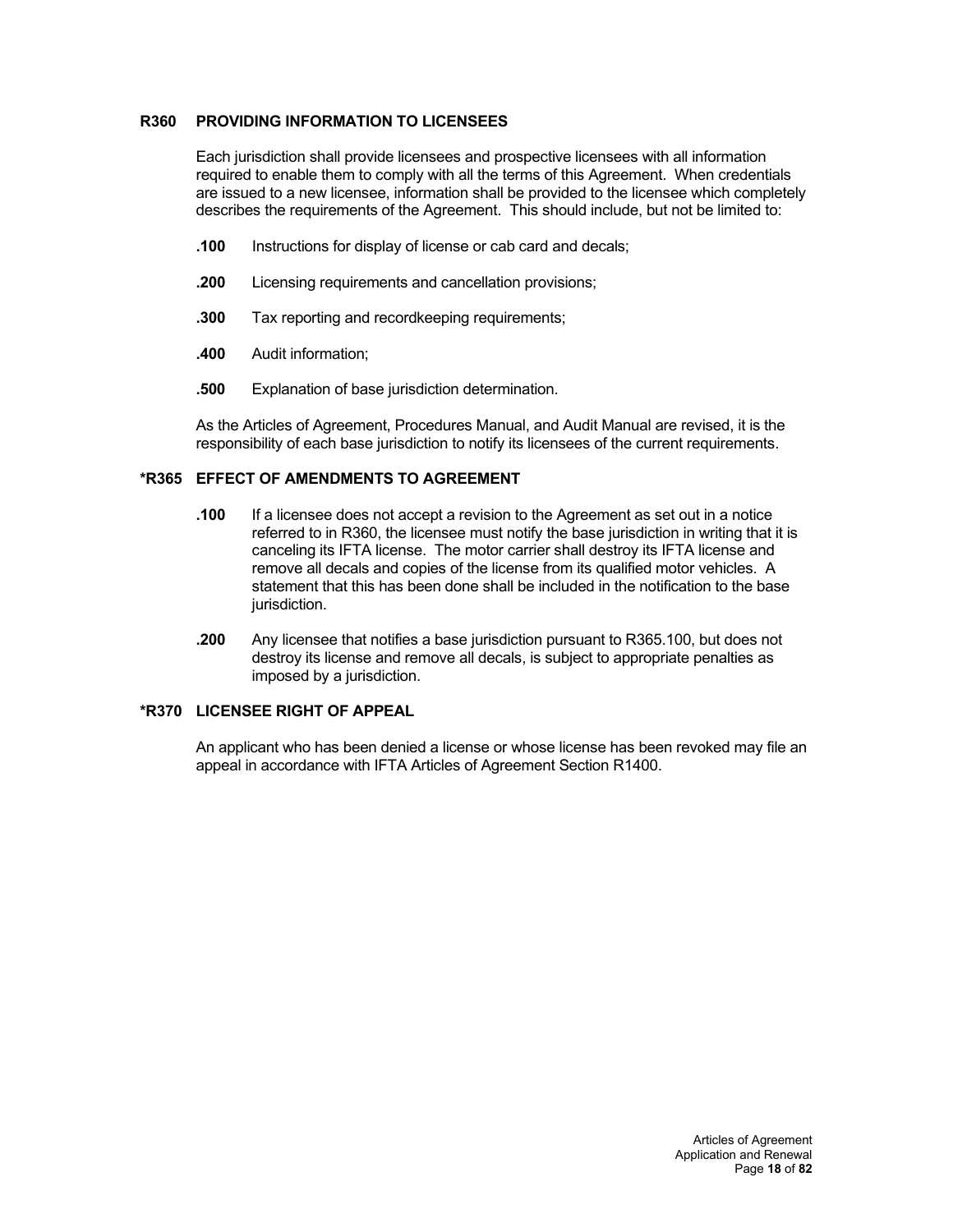# **Commentary to Article III**

- **R305** In July 1993, the membership voted to include the Consensus Board Interpretation, Issue 31, as narrative to IFTA Articles of Agreement Section R305.
- ISSUE: May a carrier with vehicles based in multiple jurisdictions (IFTA and non-IFTA) be allowed to license and report all its vehicles through a non-IFTA jurisdiction?

#### BOARD INTERPRETATION:

The Consensus Board Interpretation is that Section R310 allows the option of a trip permit. Section R500 allows different requirements for lessors, lessees, independent contractors, and household goods agents.

Assuming the carrier does not qualify for either of these exemptions, has qualified vehicles based in an IFTA jurisdiction and operates in two or more IFTA jurisdictions, the carrier must be licensed for IFTA. Section R212 defines a base jurisdiction.

- **R305** IFTA Ballot 9-1995 amended IFTA Articles of Agreement R305 to expand the licensing requirement to include a person operating a qualified motor vehicle in a member jurisdiction and a RFTA jurisdiction and was effective July 1, 1997. Also, see Commentary to IFTA Articles of Agreement R1900 regarding and IFTA/RFTA cooperative agreement.
- **R305** IFTA Ballot 10-2001 amended IFTA Articles of Agreement R305 to remove the expanded language regarding operating in a member jurisdiction and a RFTA jurisdiction which was added by Ballot 9-1995 and was effective January 1, 2002.
- **R305** IFTA Ballot 3-2014 amended the IFTA Articles of Agreement to add jurisdiction authorization to assess and collect fuel use taxes for a carrier that failed to license when required to. Effective January 1, 2017.
- **R320** IFTA Ballot 15-2004 amended the IFTA Articles of Agreement to provide greater clarity and make the language more consistent with all of the IFTA Governing Documents and was effective January 1, 2006.
- **R325** See commentary at IFTA Articles of Agreement Section R130 regarding amendments to accommodate jurisdictions outside of the United States.
- **R325** IFTA Ballot 7-2004 amended IFTA Articles of Agreement Section R325 to clarify that an IFTA member jurisdiction may license a motor carrier based in a non-member jurisdiction and that such motor carrier must either pay audit expenses or make the records available in the base jurisdiction at the discretion of the base jurisdiction and was effective January 2006. Also, see commentary to R960.
- ISSUE: The State of Indiana, Indiana Department of Revenue has two (2) issues/questions for the International Fuel Tax Association, Inc.
	- 1. Under the International Fuel Tax Agreement Articles of Agreement, can a person or licensee hold more than one (1) fuel license in separate jurisdictions, or must a person hold only one (1) fuel license in a base jurisdiction?
	- 2. Under the International Fuel Tax Agreement Articles of Agreement, can a person or licensee hold more than one (1) fuel license in the base jurisdiction?

BOARD INTERPRETATION: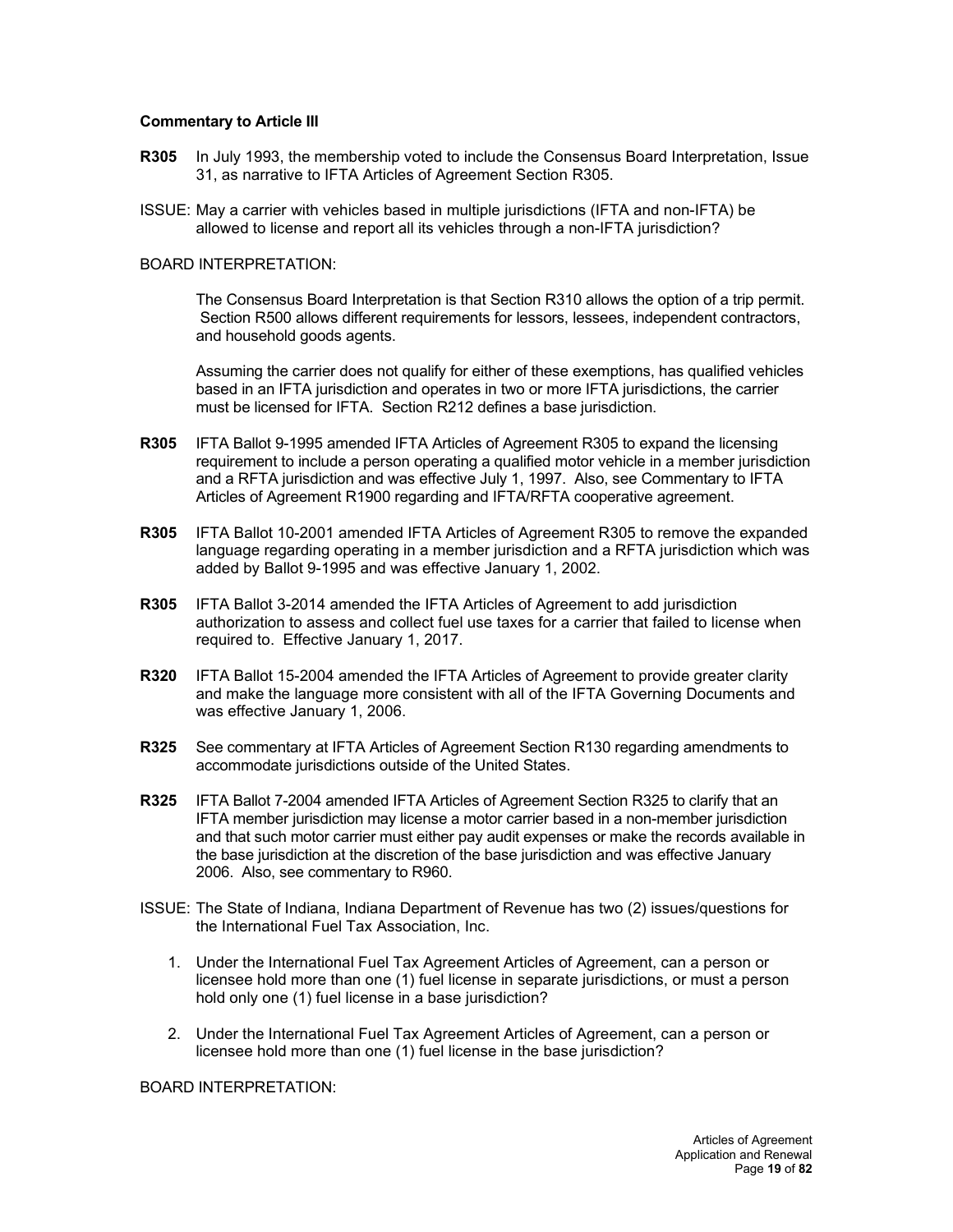The Board agreed upon the following resolution in response to the CBI request:

- 1. Nothing in the Agreement prohibits a person or licensee from holding more than one fuel license in separate jurisdictions; and
- 2. Nothing in the Agreement prohibits a licensee from obtaining multiple licenses within one jurisdiction.
- **R330** IFTA Ballot 1-2006 amended IFTA Articles of Agreement Section R330 to allow jurisdictions more flexibility with the application process and issuance of credentials and was effective December 5, 2006.
- **R340** IFTA Ballot 8-2004 and Ballot 15-2005 amended the IFTA Articles of Agreement Section R340 to allow a member jurisdiction to require a bond when licensing a carrier under R325, and to make the language more consistent with all of the IFTA Governing Documents and were effective January 1, 2006. Also, see commentary to R910.
- **R345.100** IFTA Ballot 2-2006 amended IFTA Articles of Agreement R345 to provide that a jurisdiction will renew an IFTA license if it is not revoked or cancelled, if all returns have been filed, all taxes, penalties and interest have been paid, and the applicant is in compliance with base jurisdiction laws and was effective December 5, 2006.
- **R345.100** IFTA Ballot 3-2009 amended the IFTA Articles of Agreement R345 to add suspended to the license statuses for which a licensee will not be issued IFTA renewal credentials.
- **R345.200** Ballot 9-1996 added IFTA Articles of Agreement Section R345.200 to provide that IFTA licenses may be automatically renewed by member jurisdictions under certain circumstances and was effective July 1, 1998.

**R345** [EDITOR'S NOTE: In light of the passage of Ballot 9-1996, effective July 1, 1998, Commentary resulting from the ratification of Issue 9 is no longer valid as of that date because said Commentary is in direct conflict to the language of Ballot 9-1996. The Commentary regarding Issue 9 is for historical reference only.}

In July 1992, the membership voted to include the commentary from Consensus Board Interpretation, Issue 9, as narrative to IFTA Articles of Agreement Section R345.

ISSUE: Can the State of Utah automatically renew its IFTA licenses without requesting a renewal application to be completed?

# BOARD INTERPRETATION:

Section R345 of the Agreement states:

A renewal license and decals for the following calendar year will be issued upon application if the license has not been revoked or canceled, all returns have been filed, and all motor fuels use taxes, penalties, and interest due have been paid.

Utah complies with all of these procedures except it does not have the carrier file an application. We believe this is clearly not in compliance with the Articles of Agreement. "A renewal license will be issued upon application" The Board also believes Utah should change its procedure to require the carrier to file an application. We hasten to add that this renewal application could be as simple as the card Utah already sends to update decal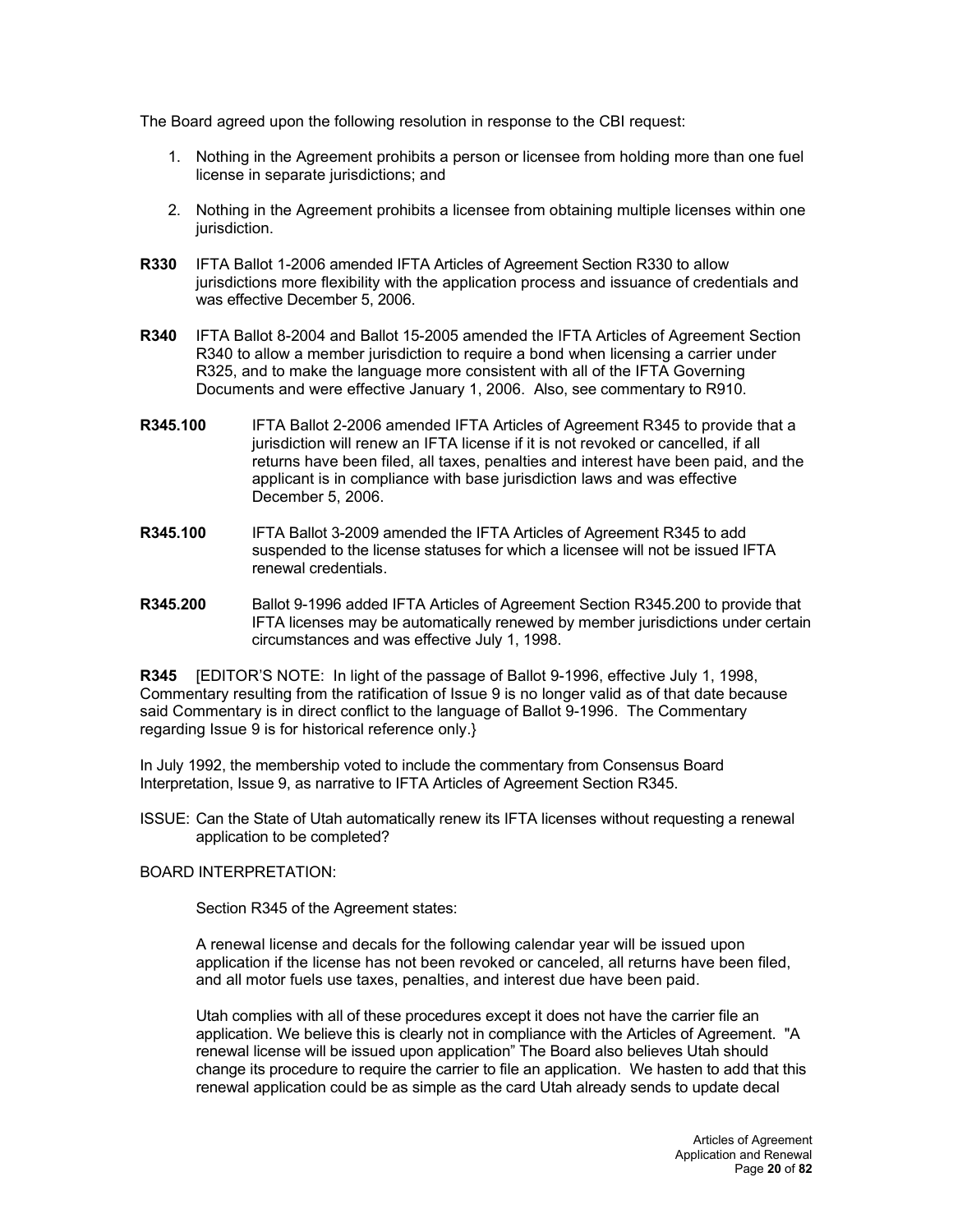needs and address changes. Many other states do something similar and appropriately consider that a renewal application.

The Board believes the Articles of Agreement should not be rewritten at this time to allow automatic renewals of licenses without application. While this may seem to be a small change, it would erode our foundation of uniformity. The more states deviate with interpretations of the Agreement, the less viable our organization becomes.

- **R345** IFTA Ballot 15-2004 amended the IFTA Articles of Agreement to provide greater clarity and make the language more consistent with all of the IFTA Governing Documents and was effective January 1, 2006.
- **R345.300** IFTA Ballot 6-2007 amended the IFTA Articles of Agreement to allow a base jurisdiction to deny renewal of a carrier's IFTA license for filing zero or base jurisdiction distance only for three (3) consecutive quarters or more and was effective January 1, 2008.
- **R350** In July 2001, the membership voted to include Consensus Board Interpretation, Issue 58- 01, as narrative to IFTA Articles of Agreement Section R350 and referenced at Sections R410.300, R420.300 and 430.300.
- ISSUE: Whether the commentary currently found to R350 and referenced at R410.300, R420.300 and R430.300 conflicts with the provisions found in these sections.

# BOARD INTERPRETATION:

Pursuant to R350 and R410.300, new account information, including the license number, and canceled account information shall be forwarded by each jurisdiction to all other member jurisdictions quarterly. There is no requirement that this be a cumulative report.

Pursuant to R420.300 and R430.300, license suspension, revocation and reinstatement information shall be forwarded by each jurisdiction to all other member jurisdictions within ten (10) days of the suspension, revocation or reinstatement. There is no requirement that this information become part of the quarterly report.

The previous commentary to R350 is hereby repealed.

# **[EDITOR'S NOTE: The commentary to R350 resulting from issue 20-92, and repealed by issue 58-01 remains for historical reference only.]**

**R350** In July 1992, the membership voted to include Consensus Board Interpretation, issue 20- 92, as narrative to IFTA Articles of Agreement Section R350 and Section R410.300, R420.300 and 430.300.

ISSUE: What type of notification should be sent to each jurisdiction and in what manner?

# EXAMPLE:

New licenses should be sent out in a quarterly report. Would this report then only be for that quarter and not be cumulative?

On revocations, cancellations, and suspensions, the report is sent within 10 days and is included in a quarterly cumulative report. Is this quarterly necessary?

Cancellations are quarterly generated. Is this a cumulative quarterly report?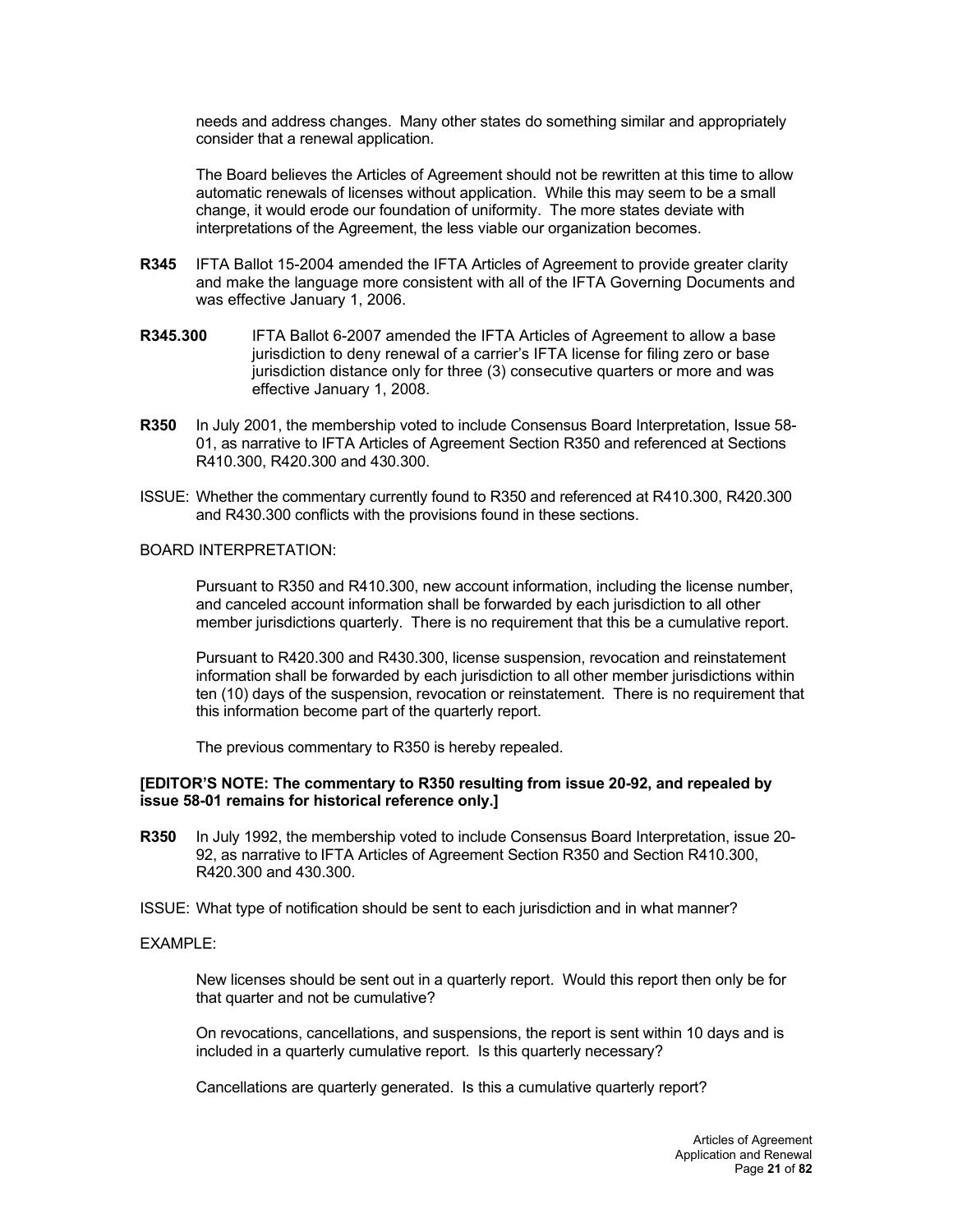# BOARD INTERPRETATION:

The Consensus Board Interpretation is that the report be sent on a quarterly basis and information is not cumulative. Based upon the Articles of Agreement, jurisdictions are expected to comply.

Jurisdictions are expected to send within 10 days information on revocations, reinstatements, cancellations, or suspensions. This information becomes part of the quarterly report.

- **R365** IFTA Ballot 1-2001 added IFTA Articles of Agreement Section R365 to embody the core principles identified in the Final Report of the State Legislation and Constitutional Provisions Project conducted by NCSL and was effective July 1, 2003.
- **R370** IFTA Ballot 1-2001 added IFTA Articles of Agreement Section R365 to embody the core principles identified in the Final Report of the State Legislation and Constitutional Provisions Project conducted by NCSL and was effective July 1, 2003. The previous Section R365 was renumbered to R370.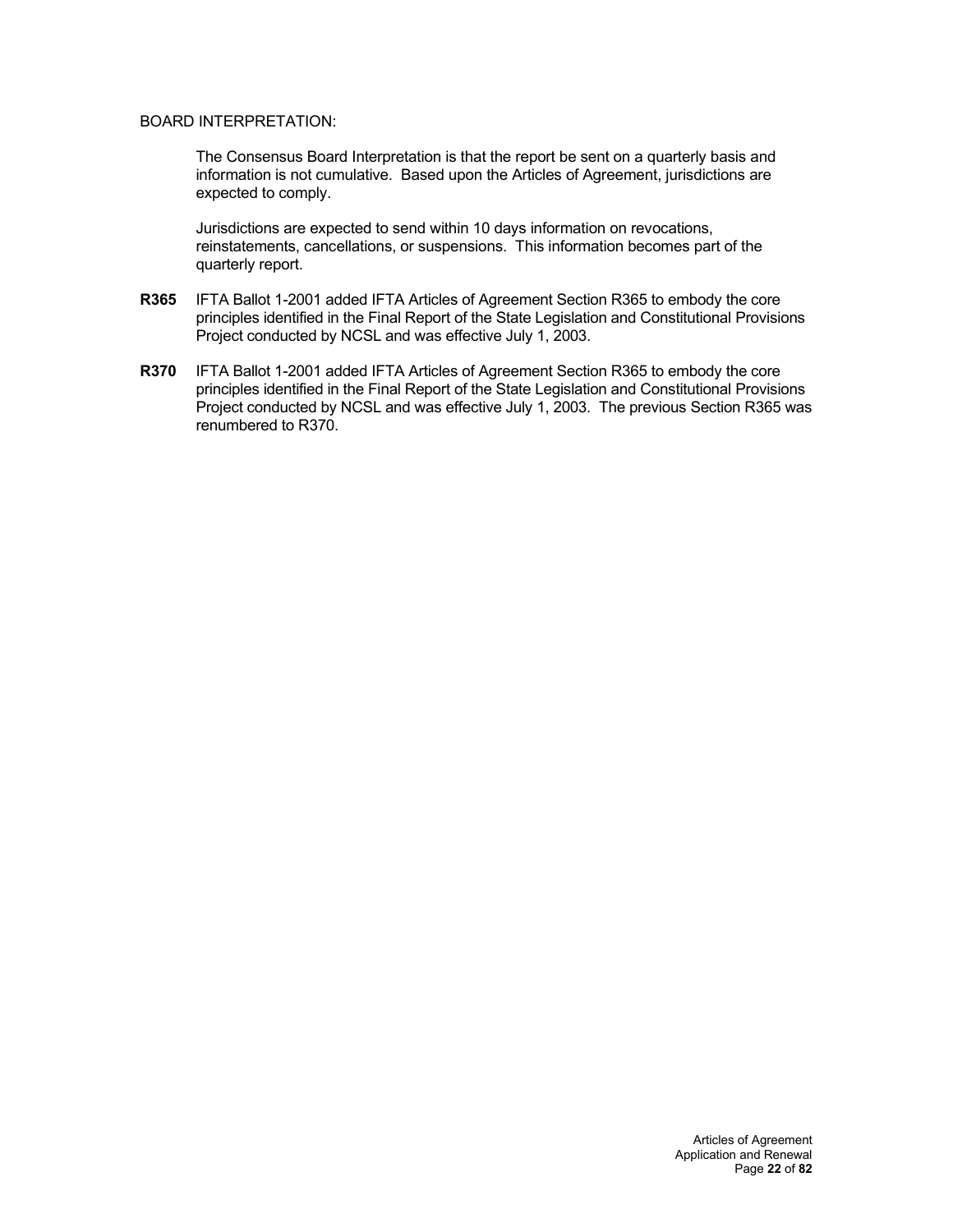# **ARTICLE IV**

## **R400 CANCELLATION, REVOCATION, AND SUSPENSION**

## **\*R410 LICENSE CANCELLATION**

- **.100** A base jurisdiction may, at the request of a licensee or on its own initiative, cancel a license if the licensee has complied with all applicable provisions of this Agreement, including the satisfaction of all motor fuel use tax obligations for the license period. The base jurisdiction shall instruct its licensees that, upon cancellation, the original IFTA license, all license copies, and all decals shall be destroyed.
- **.200** Licenses shall be canceled in accordance with the administrative procedure laws of the base jurisdiction**.**
- **.300** The read only Clearinghouse member jurisdictions shall notify all Clearinghouse member jurisdictions quarterly of all canceled accounts.

#### **\*R420 LICENSE SUSPENSION AND REVOCATION**

- **.100** Failure to comply with all applicable provisions of this Agreement shall be grounds for suspension or revocation of the license issued under this Agreement.
- **.200** Licenses shall be suspended or revoked in accordance with the administrative procedure laws of the base jurisdiction.
- **.300** The read only Clearinghouse member jurisdictions shall notify all Clearinghouse member jurisdictions within 10 days of all suspensions and revocations.

#### **\*R430 LICENSE REINSTATEMENT**

- **.100** A former licensee whose license has been revoked may have that license reinstated. Before a license may be reinstated, the base jurisdiction may require a reinstatement fee in accordance with the existing jurisdictional laws.
- **.200** The base jurisdiction may also require the reinstated licensee to post a fuel tax bond in an amount sufficient to satisfy any potential liability to all member jurisdictions.
- **.300** The read only Clearinghouse member jurisdictions shall notify all Clearinghouse member jurisdictions within 10 days of all reinstatements.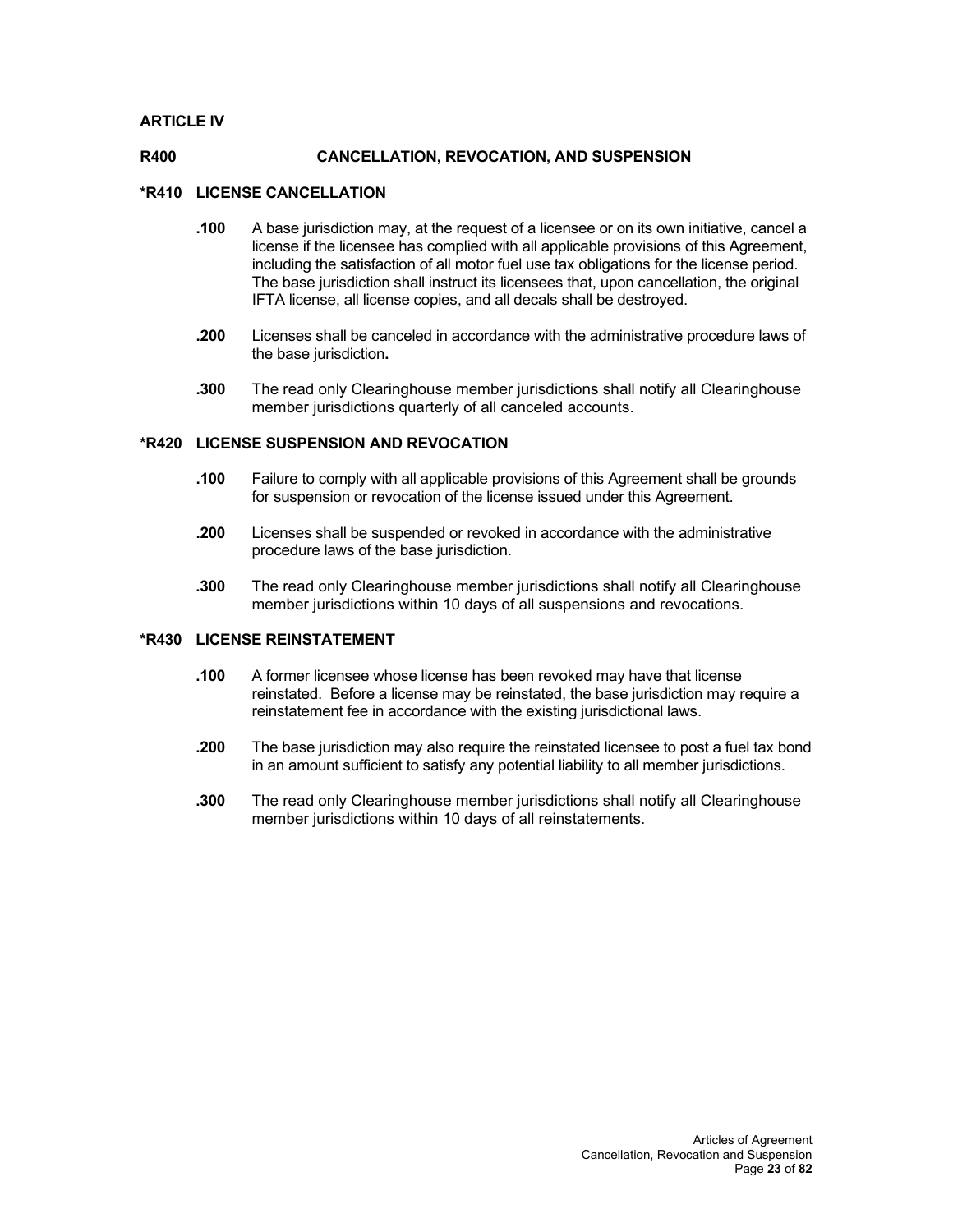# **Commentary to Article IV**

- **R410.100** IFTA Ballot 4-2004 amended the IFTA Articles of agreement, Section R410 to redefine license cancellation and was effective July 1, 2006. Also, see commentary to R215.
- **R410.200** In July 1998, it was unanimously ratified by the membership to include Consensus Board Interpretation,
- **R420.200** Issue 54-98, as narrative to IFTA Articles of Agreement Sections R410.200 and R420.200.
- ISSUE: When an IFTA licensee fails to file a quarterly fuel tax report and subsequently fails to respond to the Failure to File Notice and Best Information Available Assessment or fails to respond to an assessment of additional tax, interest and/or penalty within the prescribed 30-day period, does the base jurisdiction:
	- 1) issue a revocation notice allowing a 30-day period to file an appeal (Articles of Agreement Section R1410);
	- 2) follow its own administrative procedures laws (Articles of Agreement Sections R410.200 and R420.200); or
	- 3) issue an immediate revocation (Articles of Agreement Section R1260)?

# BOARD INTERPRETATION:

The base jurisdiction would follow its own administrative procedures laws regarding the revocation/suspension of an IFTA license and the appeal of such action. The Articles of Agreement Sections R410.200 and R420.200 control with respect to the revocation/suspension of an IFTA license because it addresses a specific occurrence and provides a specific course of action. The 30-day period prescribed in the Articles of Agreement Section R1410 would be applicable if the base jurisdiction did not have provisions in its administrative procedures laws for revocation/suspension of licenses and appeals of such actions.

**R410.300** See commentary at IFTA Articles of Agreement Section R350 regarding notification to members of changes in licensee status

#### **R420.300 R430.300**

**R400** Ballot 4-2015 amended the Articles of Agreement, Sections A410, A420 and A430 to require Cancellation, Revocation, Suspension and Reinstatement reports to be sent by read only Clearinghouse member jurisdictions.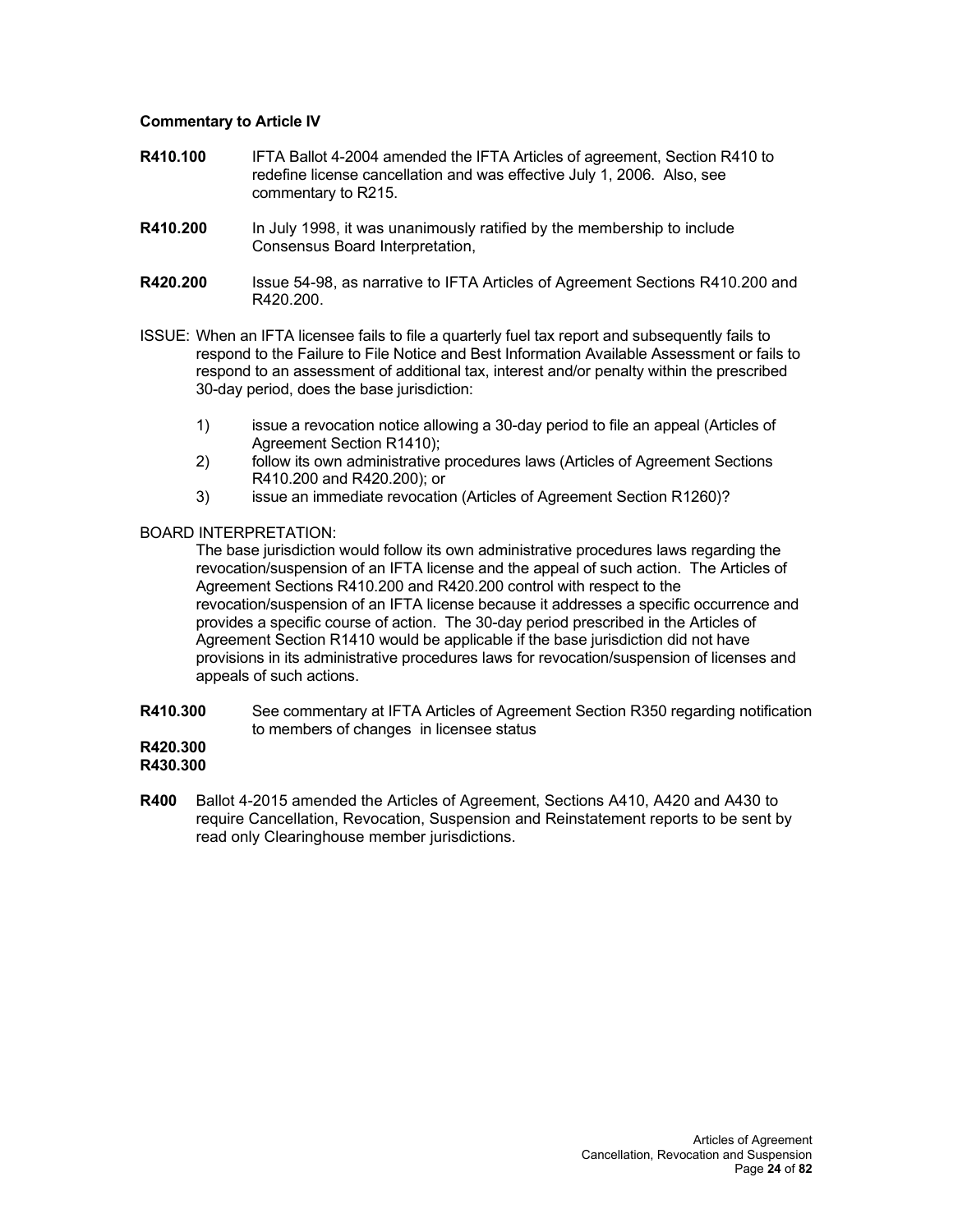# **ARTICLE V**

## **R500 LESSORS/LESSEES AND HOUSEHOLD GOODS CARRIERS**

#### **\*R510 RENTAL/LEASING**

- **.100** Short-Term Leases. In the case of a short-term motor vehicle rental, by a lessor regularly engaged in the business of leasing, or renting motor vehicles without drivers, for compensation to licensees or other lessees of 29 days or less, the lessor will report and pay the fuel use tax unless the following two conditions are met:
	- .005 The lessor has a written rental contract which designates the lessee as the party responsible for reporting and paying the fuel use tax; and
	- .010 The lessor has a copy of the lessee's IFTA fuel tax license which is valid for the term of the rental.
- **.200** Long-Term Leases. A lessor regularly engaged in the business of leasing or renting motor vehicles without drivers for compensation to licensees or other lessees may be deemed to be the licensee, and such lessor may be issued a license if an application has been properly filed and approved by the base jurisdiction

# **\*R520 HOUSEHOLD GOODS CARRIERS**

In the case of a household goods carrier using independent contractors, agents, or service representatives, under intermittent leases, the party liable for motor fuel use tax shall be:

- **.100** The lessee (carrier) when the qualified motor vehicle is being operated under the lessee's jurisdictional operating authority. The base jurisdiction for purposes of this Agreement shall be the base jurisdiction of the lessee (carrier), regardless of the jurisdiction in which the qualified motor vehicle is registered for vehicle registration purposes by the lessor or lessee.
- **.200** The lessor (independent contractor, agent, or service representative) when the qualified motor vehicle is being operated under the lessor's jurisdictional operating authority. The base jurisdiction for purposes of this Agreement shall be the base jurisdiction of the lessor, regardless of the jurisdiction in which the qualified motor vehicle is registered for vehicle registration purposes.

#### **\*R530 INDEPENDENT CONTRACTORS**

- **.100** Short-Term Leases. In the case of a carrier using independent contractors under short-term/trip leases of 29 days or less, the trip lessor will report and pay all fuel taxes.
- **.200** Long-Term Leases. In the case of a carrier using independent contractors under long-term leases (30 days or more), the lessor and lessee will be given the option of designating which party will report and pay fuel use tax. In the absence of a written agreement or contract, or if the document is silent regarding responsibility for reporting and paying fuel use tax, the lessee will be responsible for reporting and paying fuel use tax. If the lessee (carrier) through a written agreement or contract assumes responsibility for reporting and paying fuel use taxes, the base jurisdiction for purposes of this Agreement shall be the base jurisdiction of the lessee, regardless of the jurisdiction in which the qualified motor vehicle is registered for vehicle registration purposes by the lessor.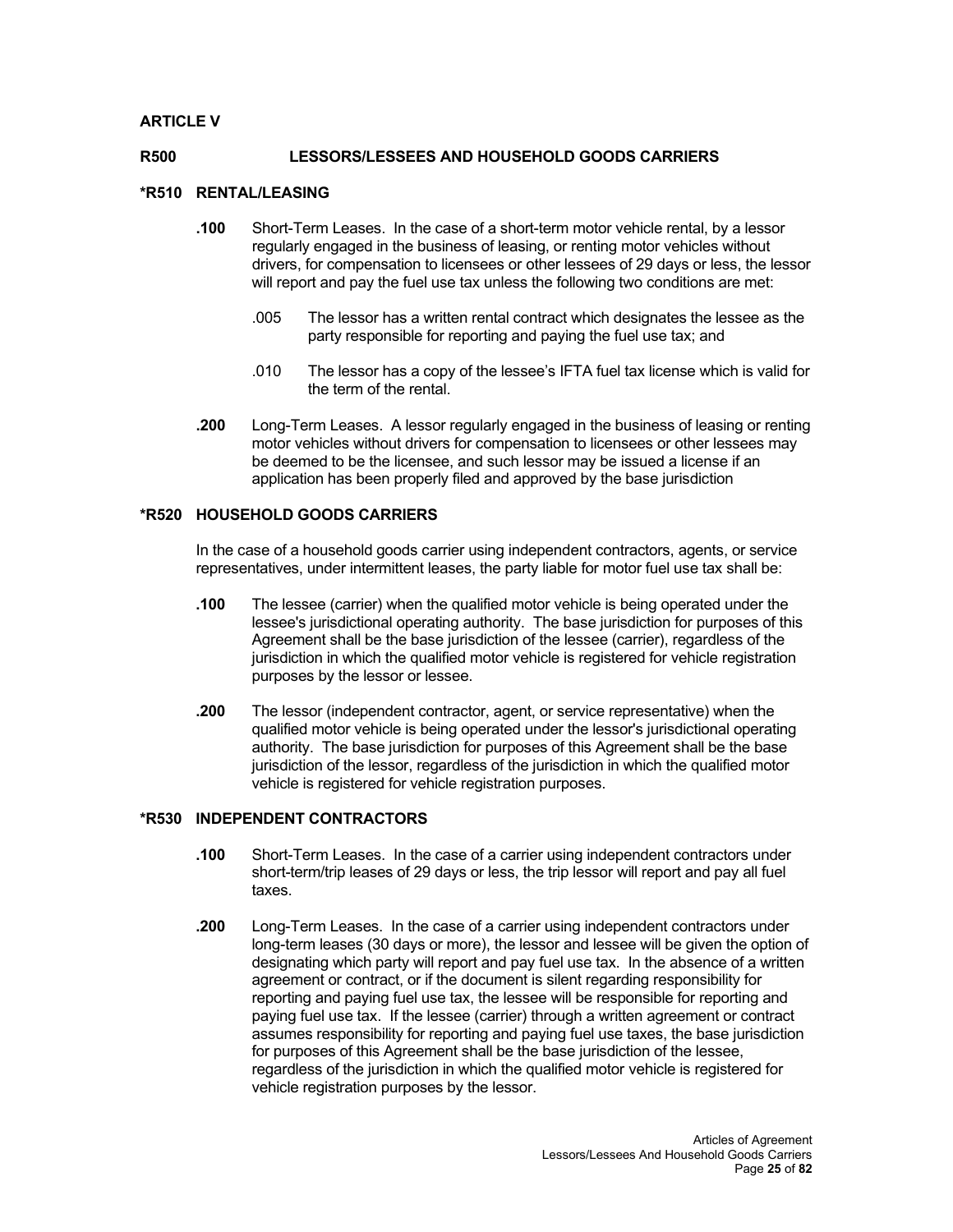# **R540 FILING OF LEASES**

No member jurisdiction shall require the filing of such leases but such leases shall be made available upon request of any member (see IFTA Procedures Manual, Section P520).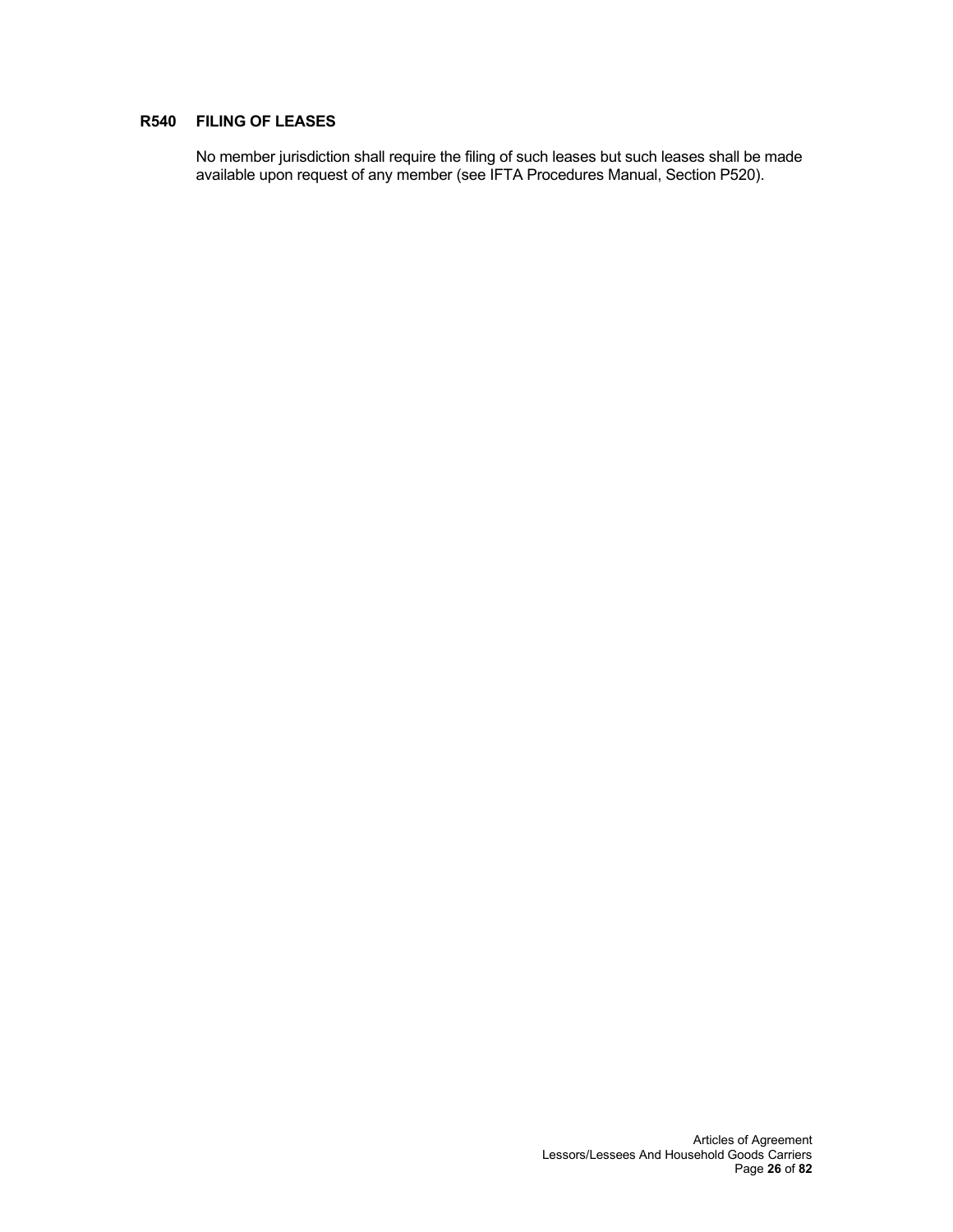# **Commentary to Article V**

- **R510.100** Ballot 2-1993 was intended to better define the parties responsible for reporting and paying the fuel use
- **R510.200** taxes in short-term lease situations. The ballot identified the "lessor" as the responsible party, with one exception. The exception is defined in IFTA Articles of Agreement R510.100 and requires two conditions to be met. The exception only applies to lessors who are regularly engaged in the business of leasing, or renting vehicles without drivers and only when BOTH conditions are met. Ballot 2-1993 amended IFTA Articles of Agreement Section R510.100. The ballot was effective July 1, 1995.
- **R510.100** See commentary at IFTA Articles of Agreement Sections R230 and R233 regarding definitions of "Lessor" and "Lessee".
- **R510.100** See commentary at IFTA Articles of Agreement Section R130 regarding amendments to accommodate jurisdictions outside of the United States.
- **R510.200** See commentary at IFTA Articles of Agreement Section R212 regarding licensing of lessors/lessees.
- **R520** In July 1990, a special committee was formed to review issues of household goods carriers unique to that group such as intermittent leases. Ballot 90-225-4 amended IFTA Articles of Agreement Section R520, changing the application of the Agreement for household goods carriers and independent contractors.
- **R530.200** IFTA Ballot 7-1994 amended IFTA Articles of Agreement Section R530.200 to identify the responsible tax reporting party in a lease situation in the absence of a written agreement or if the written agreement is silent regarding such responsibility and was effective July 1, 1996.
- **R530.200** IFTA Ballot 4-1996 amended IFTA Articles of Agreement Section R520.200 to include a lease of 30 days in the provision regarding long-term leases and was effective on October 10, 1996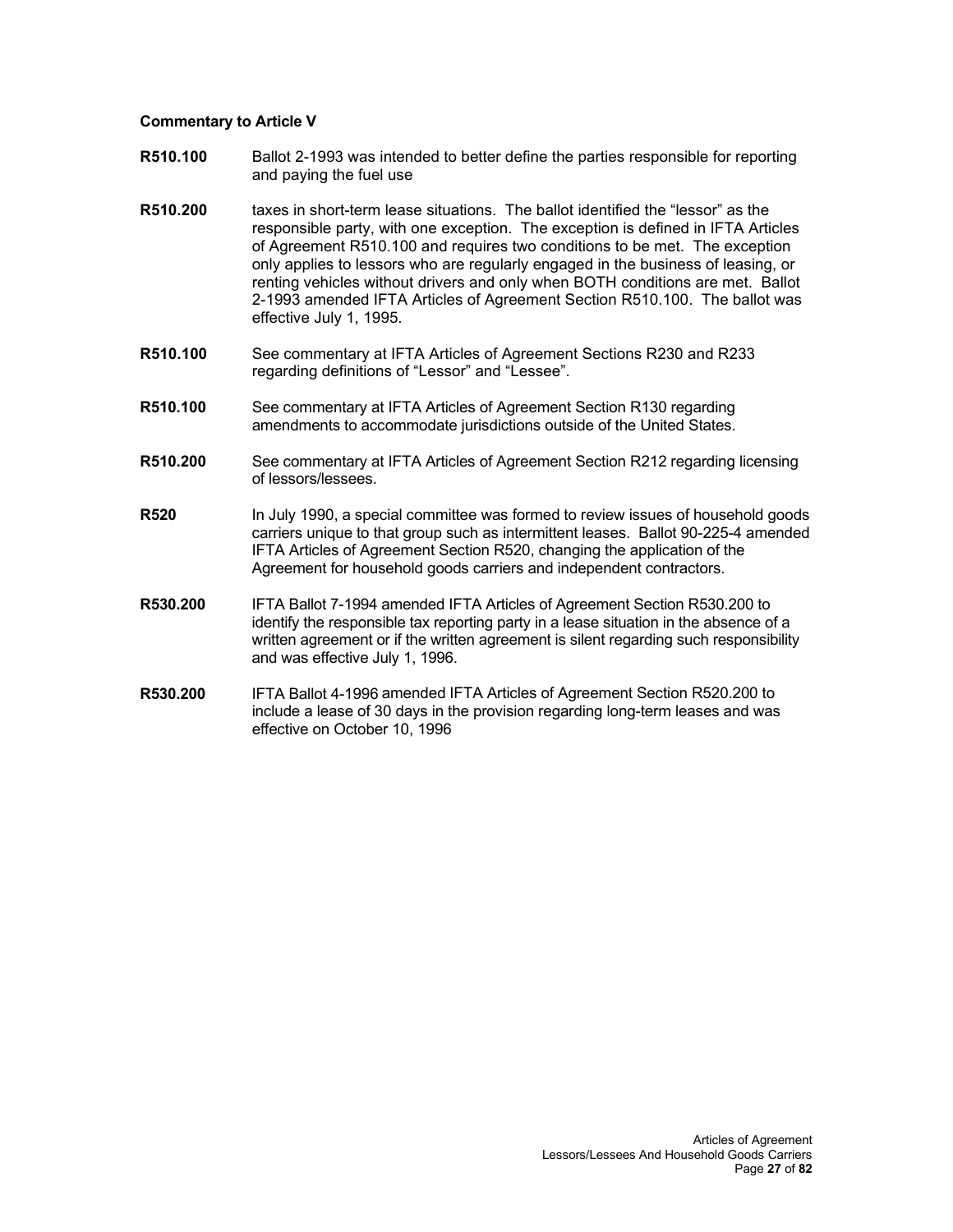# **ARTICLE VI**

# **R600 VEHICLE IDENTIFICATION**

#### **\*R605 IDENTIFICATION REQUIREMENT**

The base jurisdiction shall issue a license and two decals per vehicle. The license and decals shall qualify the licensee to operate in all member jurisdictions without further licensing or identification requirements in regard to motor fuel use taxes.

#### **R610 LICENSE PERIOD**

The license is valid for the current calendar year ending December 31, and shall be reproduced by the licensee and placed in the qualified motor vehicles of the licensee's fleet. The licensee's identification code will remain unchanged from year to year until the license is canceled or revoked. The decals shall be issued annually.

# **R615 FORM AND CONTENT**

The form and content of the license and decal shall be specified in the IFTA Procedures Manual. The decal shall not be so designed as to require vehicle specific data.

# **\*R620 POSSESSION OF LICENSE**

Each licensee shall be issued one IFTA license or cab card in paper or as an electronic image. The licensee is required to make legible paper copies or electronic images of the license so that one and a copy shall be carried in each vehicle. Member jurisdictions must accept paper originals, paper copies, or electronic images of IFTA licenses, whichever is presented by the licensee and regardless of the method by which the license was initially issued by the base jurisdiction. A vehicle will not be considered to be operating under this Agreement unless there is a copy of the license in the vehicle, or an electronic image is made available at the time it is requested.

## **\*R625 DISPLAY OF DECALS**

Each licensee shall be issued a minimum of two vehicle identification decals for each qualified vehicle in its fleet. The decals must be placed on the exterior portion of both sides of the cab. In the case of transporters, manufacturers, dealers, or driveway operations, or in the case of a short-term motor vehicle rental of 29 days or less whereby the lessee has assumed responsibility for reporting and paying the fuel use tax pursuant to R510, the decals need not be permanently affixed, but may be temporarily displayed in a visible manner on both sides of the cab.

# **R630 DISPLAY OF RENEWAL CREDENTIALS**

Carriers renewing credentials may operate with the IFTA decals and license two months prior to the effective date shown on the credentials. However, those carriers are responsible for filing a fourth quarter report for the year preceding the effective date of the new credentials, including all operations for that quarter.

## **\*R635 DISPLAY OF MULTIPLE CREDENTIALS**

Qualified motor vehicles to be operated by more than one IFTA licensee during the calendar year may display IFTA decals for each active licensee concurrently.

> Articles of Agreement Vehicle Identification Page **28** of **82**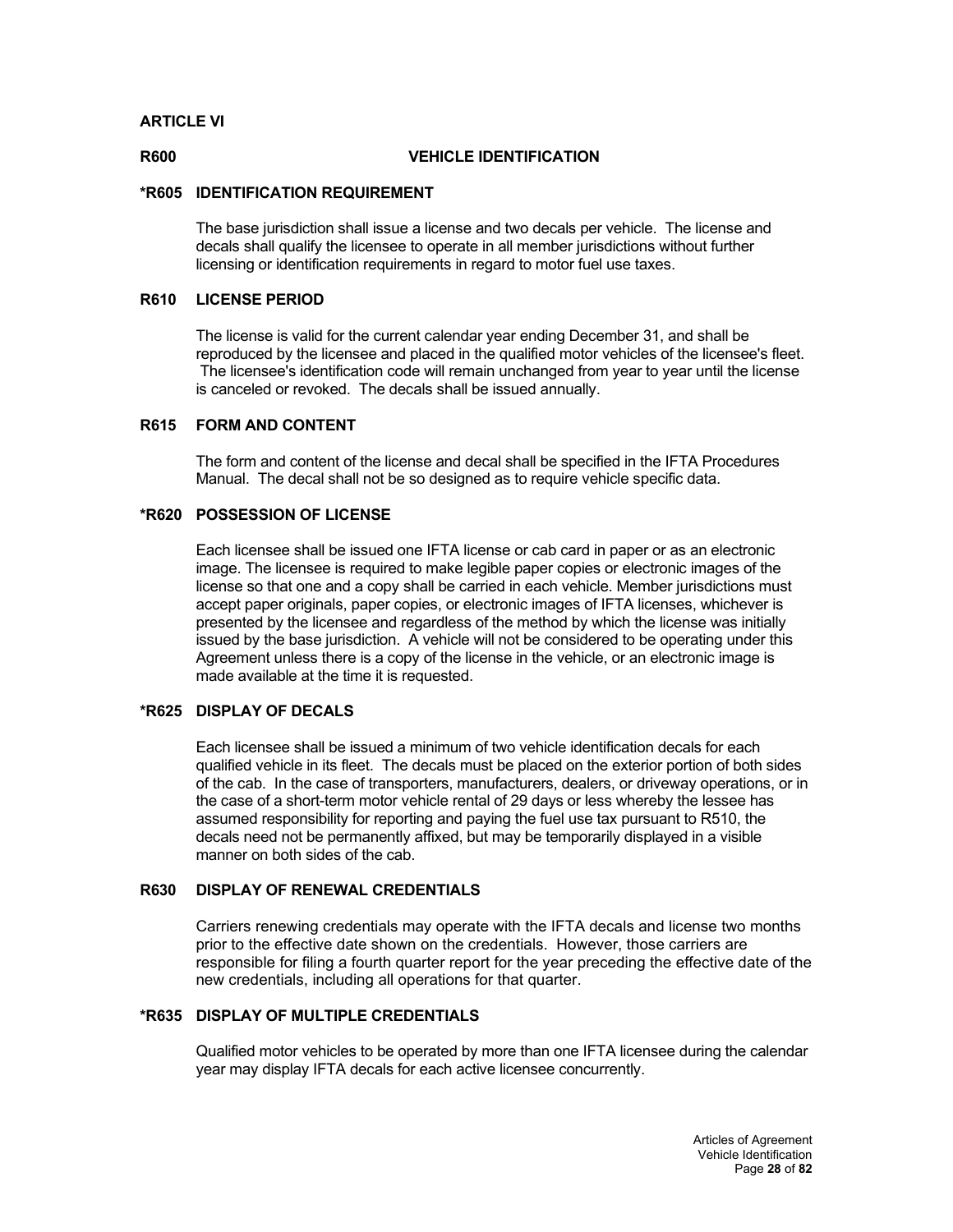# **R640 TRANSFER OF DECALS**

Decals shall not be transferred between motor vehicles without authorization from the base jurisdiction.

# **\*R650 TEMPORARY DECAL PERMITS**

The base jurisdiction may provide for the issuance of a 30-day IFTA temporary decal permit valid for all member jurisdictions to a licensee in good standing to carry in lieu of displaying the annual decals. The base jurisdiction may charge an administrative fee to the licensee to cover the cost of issuance. Temporary decal permits must be vehicle specific and show the expiration date. The temporary decal permit need not be displayed but shall be carried in the vehicle in paper or as an electronic image.

# **\*R655 GRACE PERIOD**

- **.100** Carriers from new member jurisdictions shall be allowed a two-month grace period from the date of the new member's IFTA program implementation to display the IFTA license and decals. However, carriers must maintain the proper credentials for traveling in member jurisdictions until they display the valid IFTA license and decals.
- **.200** Carriers renewing their IFTA license and decals have a two-month grace period (January and February) to display the renewal IFTA license and decals. To operate in IFTA jurisdictions during this grace period, carriers must display either valid current or prior year IFTA license and decals from the jurisdiction in which they were operating or a valid single-trip permit from the IFTA jurisdiction in which they are operating.

# **\*R660 NON-COMPLIANCE**

- **.100** Failure to possess a copy of the license in the vehicle may subject the vehicle operator to the purchase of a trip permit, a citation, or both.
- **.200** Failure to display the identification decals in the required locations or to carry a temporary permit may subject the vehicle operator to the purchase of a trip permit, a citation, or both.
- **.300** Improper use of the license or the decals by the licensee may be cause for revocation of the license.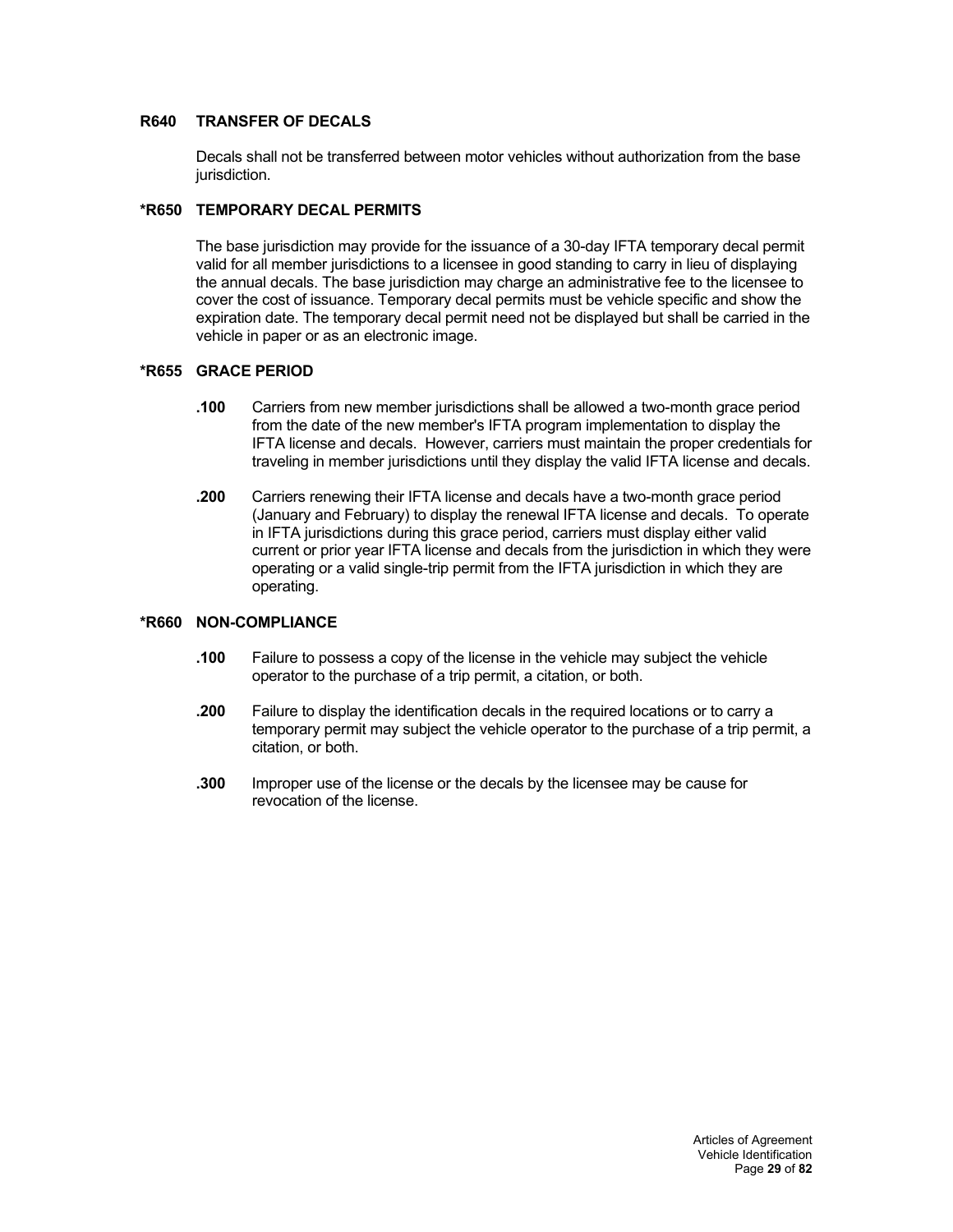# **Commentary to Article VI**

- **R605** In October 1990, requiring two decals instead of one for vehicle identification was raised as an issue by some of the heavier truck traffic jurisdictions. Some jurisdictions felt that two decals (one on each side) were more appropriate because of the positioning of weigh station and port-of-entry personnel. It was hoped that better visibility of decals would improve the flow of truck traffic. IFTA Ballot 16-91 amended IFTA Articles of Agreement Sections R605 and R625 to require issuance of two decals instead of one, with an effective date of March 16, 1993.
- **R620** See commentary at IFTA Articles of Agreement Section R650 regarding issuance of temporary permits in lieu of decals only.
- **R620** IFTA Ballot 5-2017 amended the Articles of Agreement changed to allow the use of electronic images of licenses, at the option of the licensee and became effective January 1, 2019.
- **R625** See commentary at IFTA Articles of Agreement Section R605 regarding issuance of two decals.
- **R625** IFTA Ballot 1-2017 amended the IFTA Articles of Agreement to added language to include driveway operations and language pertaining to rentals of 29 days or less.
- **R630** IFTA Ballot 2-2016 amended the IFTA Articles of Agreement to allow renewed credentials to be displayed two months in advance rather than one month, with an effective date of February 10, 2017.
- **R635** IFTA Ballot 90-255-4 amended IFTA Articles of Agreement R635 to cover vehicles operated by multiple licensees.
- **R635** IFTA Ballot 1-2017 amended IFTA Articles of Agreement R635 to clarify short-term motor vehicle rentals and became effective on July 1, 2019.
- **R650** In July 1991, the Temporary Credential Issuance Subcommittee proposed jurisdictions be permitted to issue 30-day temporary permits, allowing fleet vehicles to be placed in service immediately. IFTA Ballot 1-92 amended IFTA Articles of Agreement Section R650, allowing jurisdictions to issue 30-day temporary permits and was effective January 1, 1993.
- **R650** Ballot 2-92 amends IFTA Articles of Agreement, allowing jurisdictions to issue a 30-day temporary authorization to allow a vehicle to be placed in service immediately. Ballot 2-92 was effective January 1, 1993.
- **R650** In July 1998, it was unanimously ratified by the membership to include Consensus Board Interpretation, Issue 55-98, as narrative to IFTA Articles of Agreement Section R650.
- ISSUE: Whether a temporary permit, as defined in IFTA Articles of Agreement Section R263, can be issued in lieu of IFTA decals and licenses.

# BOARD INTERPRETATION:

Section R650 of the IFTA Articles of Agreement does not authorize the issuance of a temporary IFTA license. The temporary permit must be issued in place of decals only. Because the IFTA does not allow the issuance of a temporary permit in lieu of an IFTA license, such a practice by a member jurisdiction subjects its licensees to citations or the purchase of trip permits in other member jurisdictions.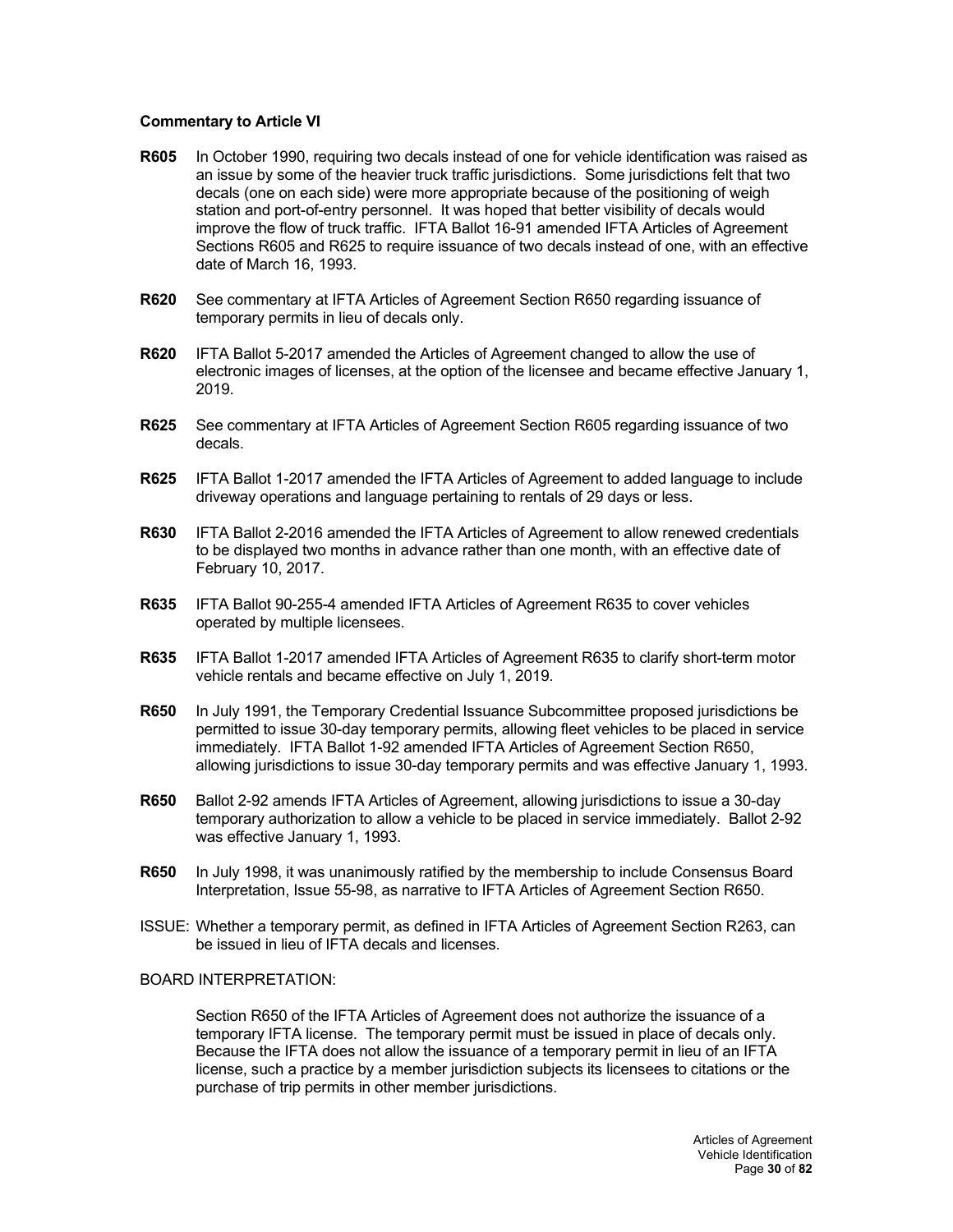- **R650** IFTA Ballot 14-2004 amended the IFTA Articles of Agreement Section R650 to clarify the language to state the temporary permit is a temporary decal permit and was effective January 1, 2006. Also, see commentary to R263.
- **R650** IFTA Ballot 5-2017 amended the Articles of Agreement changed to allow the use of electronic images of licenses, at the option of the licensee and became effective January 1, 2019.
- **R655** In July 1991, it was unanimously ratified by the membership to include Consensus Board Interpretation, Issue 3, as narrative to IFTA Articles of Agreement Section R655.
- ISSUE: What is IFTA's policy concerning the grace period for displaying license and decals for new IFTA member carriers and for current IFTA member carriers?

# BOARD INTERPRETATION:

The Board consensus on this issue was that the grace period applies to both the license and the display of credentials. It was agreed that the way in which the Agreement language is currently written is potentially confusing. However, based on the discussions in Indianapolis, it was felt that the grace period for the license and display of decals would be honored for this year with the understanding that the Agreement should probably be modified prior to the beginning of 1992.

- **R655** Ballot 4-92 amends the IFTA Articles of Agreement Section R655 to appropriately clarify the grace period and was effective January 1, 1993.
- **R655** Ballot 5-92 amends IFTA Articles of Agreement Section R655, clarifying the grace period. Ballot 5-92 was effective December 1, 1992.
- **R655** In July 1992, the membership voted to include Consensus Board Interpretation, Issue 11, as narrative to IFTA Articles of Agreement Section R655.
- ISSUE: Under the Agreement, decals may be displayed one month prior to their effective date, and carriers from new member jurisdictions shall be allowed a 60-day grace period from the new member's program implementation date. Realizing this issue has been brought up before, North Carolina would like clarification that if the carrier travels into an IFTA jurisdiction on December 1, 1991, with a North Carolina IFTA decal, will it be honored?

More importantly, the jurisdiction wants clarification that if a North Carolina carrier does not have a 1992 IFTA decal, will the state honor its 1991 decal or the 1991 North Carolina decal or the North Carolina license plate? If the carrier will become a 1992 North Carolina IFTA carrier but has some if its vehicles plated in another jurisdiction, would its 1991 North Carolina decal be honored?

# BOARD INTERPRETATION:

Jurisdictions will not honor a North Carolina, Arkansas, or Kansas IFTA credential in December 1991, since jurisdiction implementation will not occur until January 1992.

North Carolina, Arkansas, and Kansas IFTA motor carriers must display one of the following when operating in another IFTA state during December 1991:

- 1. A valid 1991 decal and fuel license (when applicable) issued by the IFTA state(s) in which they are operating;
- 2. A 1991 IFTA decal and fuel license from a state that was a member during 1991; or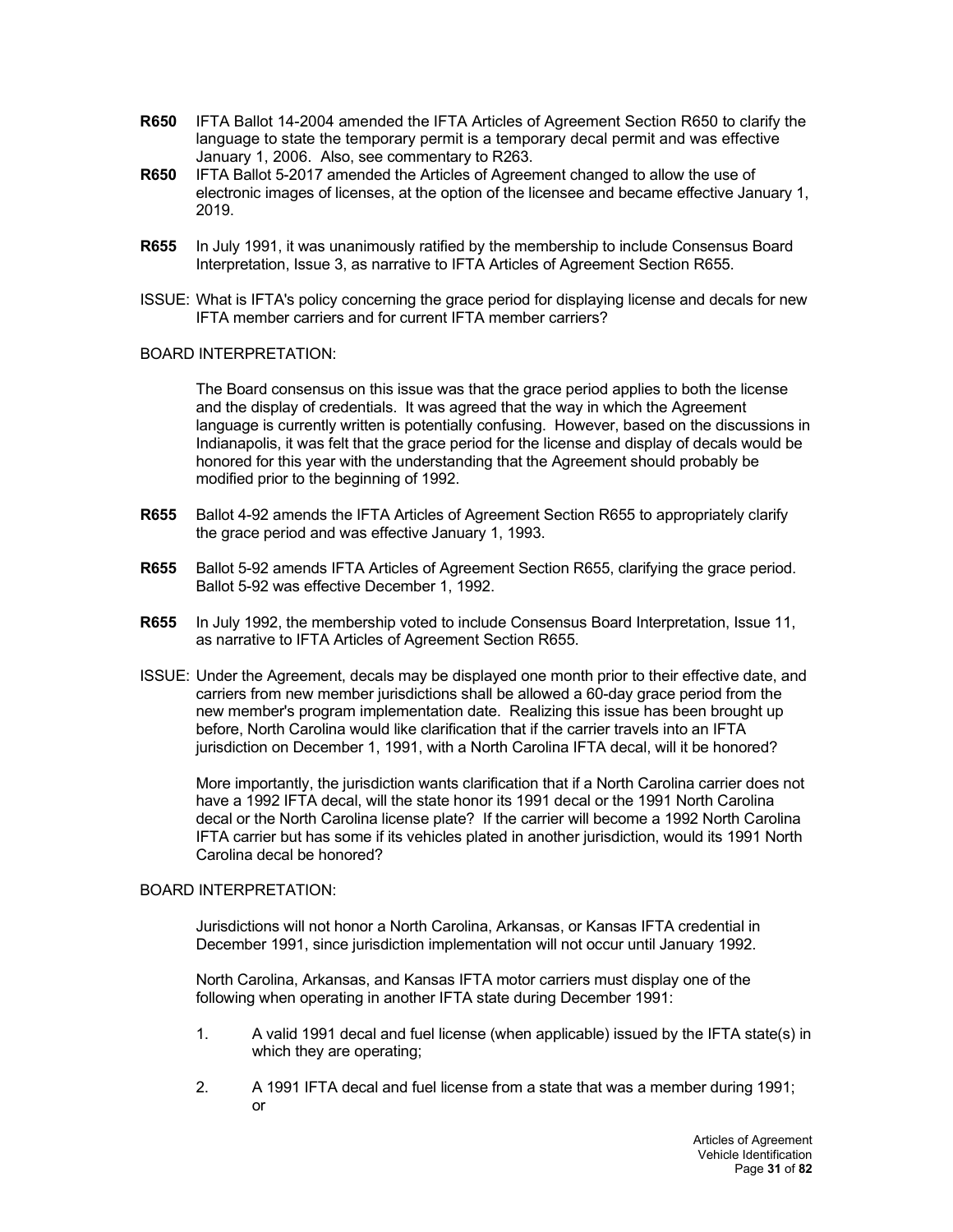3. A temporary or trip permit for the IFTA state in which they are operating.

During January and February of 1992, when operating in another IFTA state, one of the preceding must be displayed or a 1992 North Carolina, Arkansas, or Kansas IFTA decal and fuel license.

- **R655** Ballot 11-2001 amended IFTA Articles of Agreement Section R655 to add the subsection number .100 and to add .200 to more specifically describe the allowed grace period and the credential display requirements during the grace period and was effective January 1, 2003.
- **R660** Ballot 17-91 amends IFTA Articles of Agreement Section R660, clarifying the interpretation of decal identification. The effective date of IFTA Ballot 17-91 was March 16, 1993. The enforcement provision contained in this section gives the enforcement officers of the member jurisdictions discretion regarding the issuance of a citation and the requirement of a trip permit in the event two decals are not displayed on a qualified vehicle.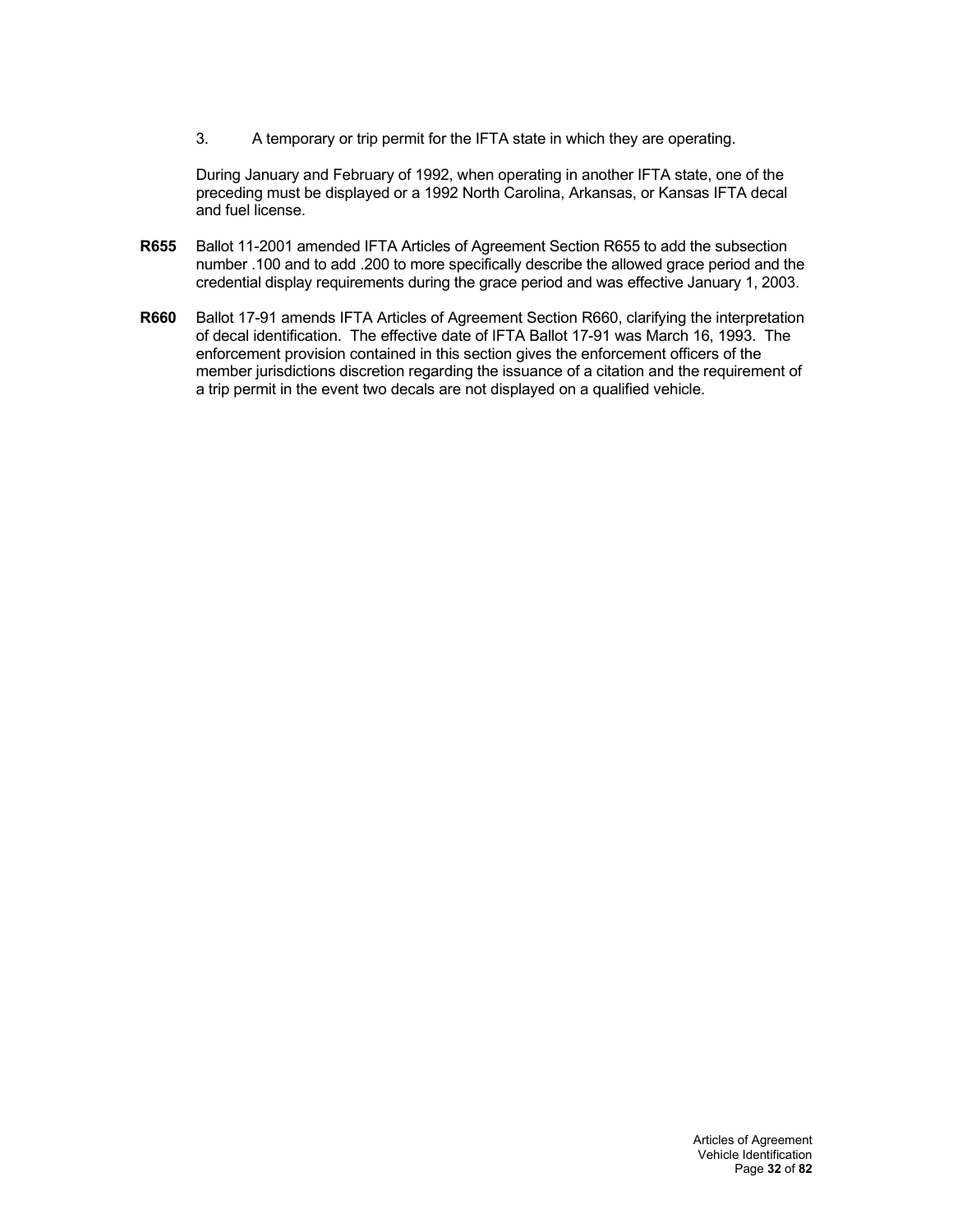# **ARTICLE VII**

# **\*R700 RECORDS REQUIREMENTS**

Every licensee shall maintain records to substantiate information reported on the tax returns. Operational records shall be maintained or be made available for audit in the base jurisdiction. Recordkeeping requirements shall be specified in the IFTA Procedures Manual.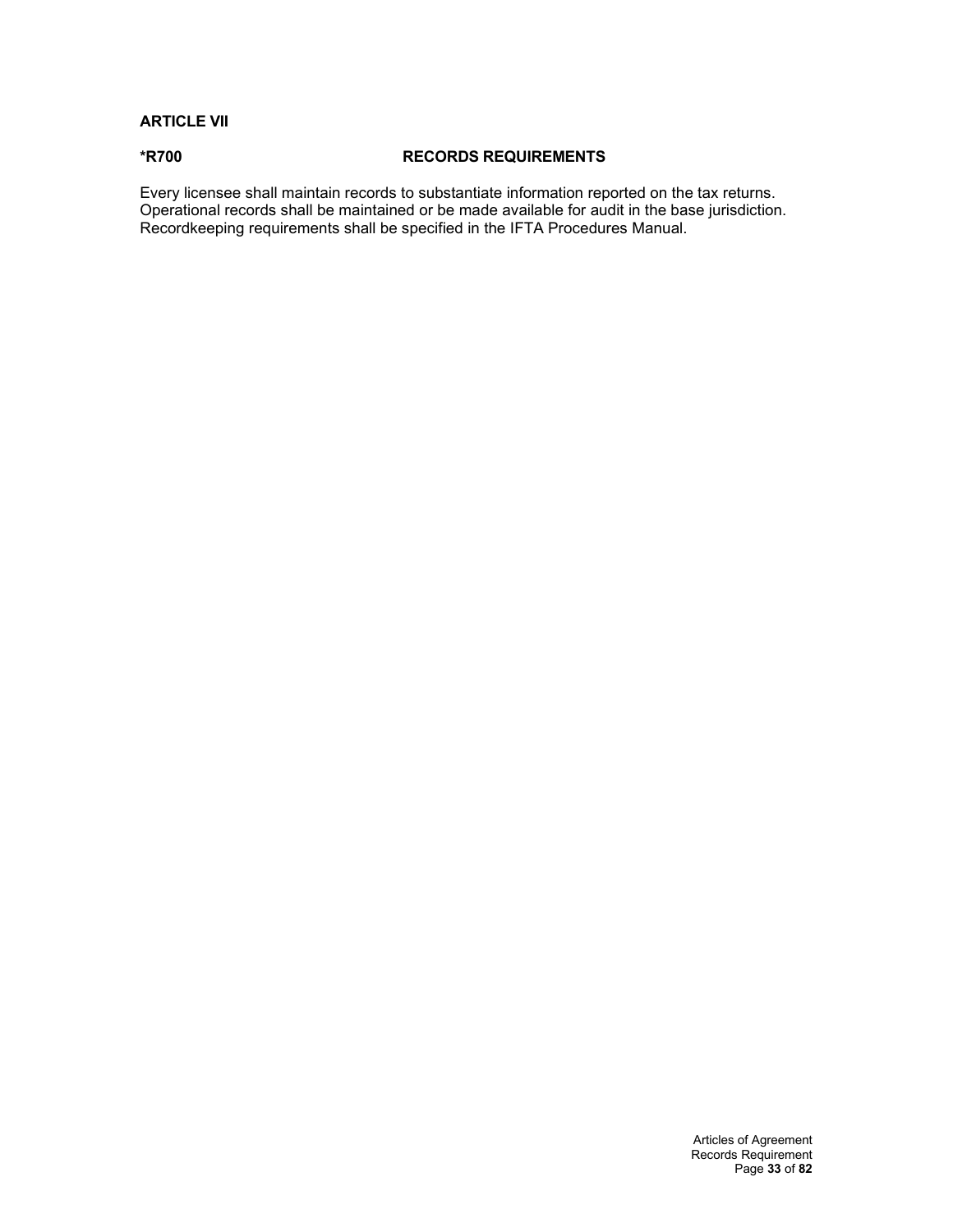# **Commentary to Article VII**

**R700** IFTA Ballot 15-2004 amended the IFTA Articles of Agreement to provide greater clarity and make the language more consistent with all of the IFTA Governing Documents and was effective January 1, 2006.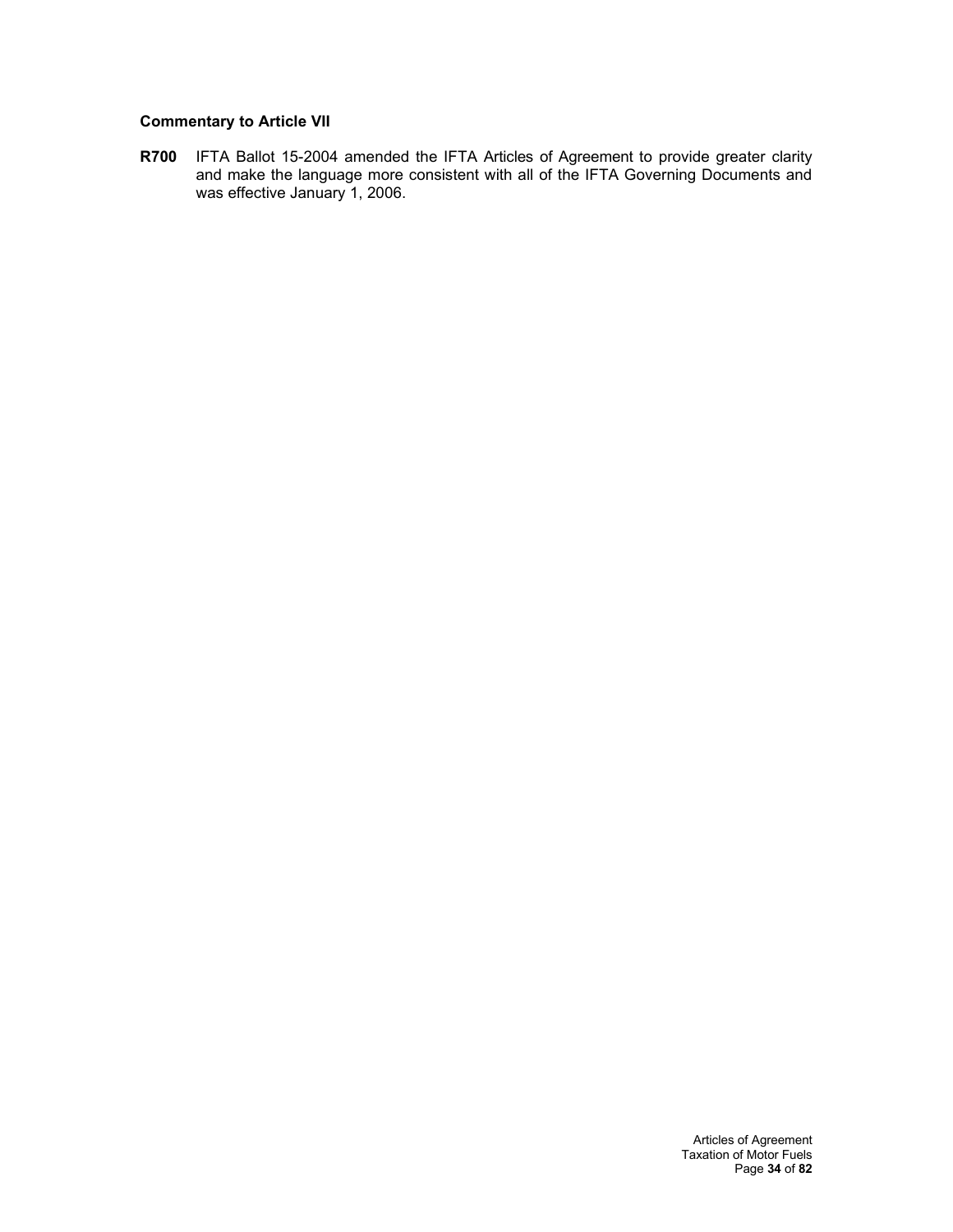# **ARTICLE VIII**

**\*R800 TAXATION OF MOTOR FUELS**

The procedures contained in this Agreement apply to motor fuel use taxes that are imposed by each jurisdiction on the consumption of motor fuel in qualified motor vehicles.

# **\*R810 QUALIFIED MOTOR VEHICLES**

- **.100** Tax reporting under this Agreement shall be for qualified motor vehicles as defined in this Agreement.
- **.200** No member jurisdiction may require tax reporting or trip permitting for any vehicles based in any other member jurisdiction, other than qualified motor vehicles as defined in IFTA Articles of Agreement R245.

# **\*R820 TAXABLE FUEL USE**

All motor fuel acquired that is normally subject to consumption tax is taxable unless proof to the contrary is provided by the licensee. The licensee must report all fuel placed in the supply tank of a qualified motor vehicle as taxable on the tax return.

# **\*R830 EXEMPT FUEL USE**

- **.100** A member jurisdiction may exempt from taxation any use of motor fuel within its jurisdiction.
- **.200** Fuel use defined as exempt by a particular jurisdiction must be reported under this Agreement. For reporting tax-exempt miles or kilometers, the licensee is required to obtain the definition of operations that qualify for tax-exempt status from the jurisdictions of the Agreement.
- **.300** Licensees must submit claims for refund for tax paid on tax-exempt fuel directly to the respective jurisdiction. (See IFTA Articles of Agreement Sections R1000 and R1100.)

# **\*R840 REPORTING INTRAJURISDICTIONAL TRAVEL**

The licensee may include fuel purchases and travel by qualified motor vehicles operated exclusively within a jurisdiction by obtaining IFTA decals for the intrajurisdictional vehicle(s). Once decaled, the intrajurisdictional vehicle(s) must continue to be reported until such time as the decal becomes expired or the vehicle(s) are no longer under the licensee's authority.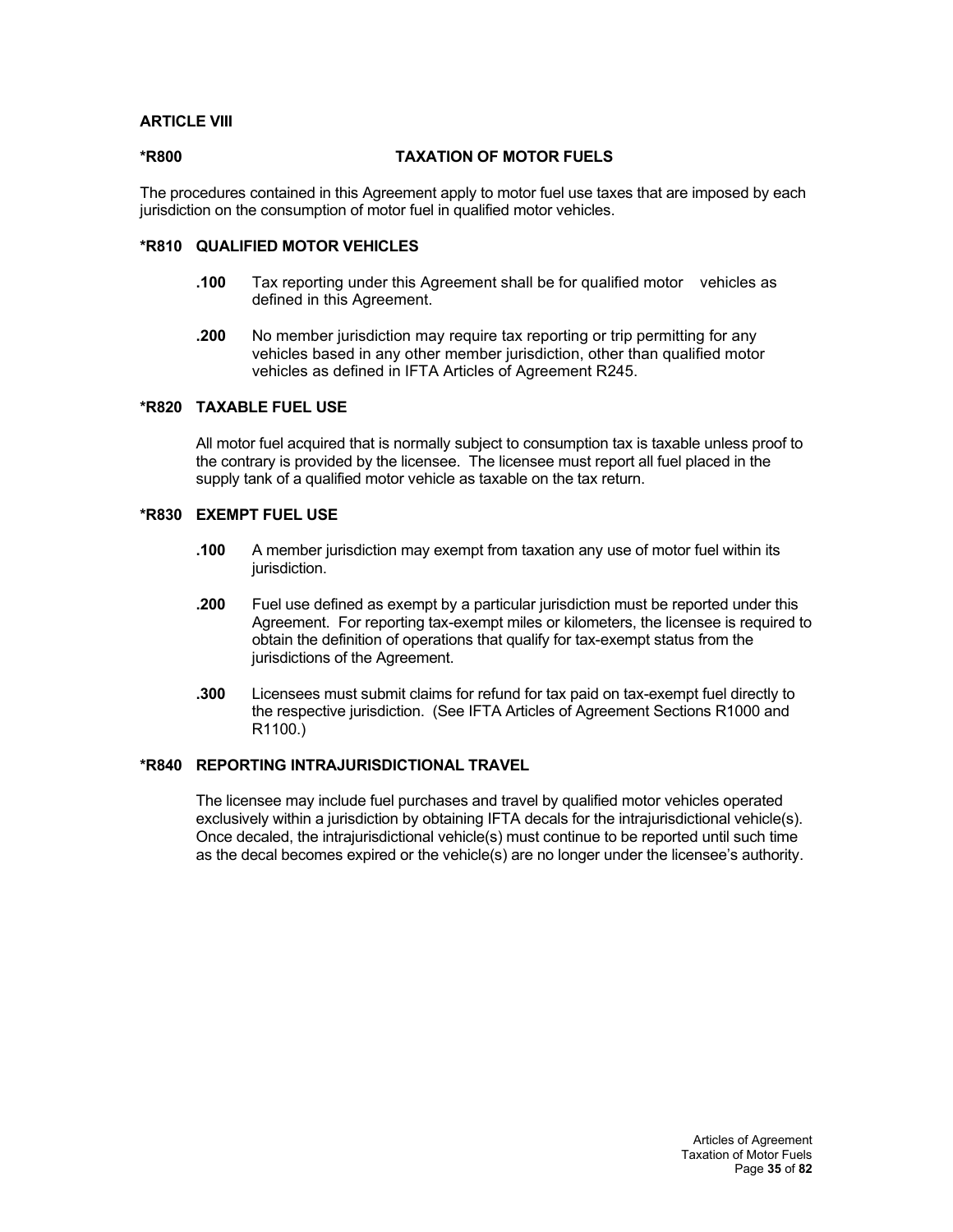## **Commentary to Article VIII**

- **R800** See commentary at IFTA Articles of Agreement Section R212 regarding fuel purchases for use in tax-exempt vehicles.
- **R800** IFTA Ballot 1-2001 amended IFTA Articles of Agreement Section R800 to embody the core principles identified in the Final Report of the State Legislation and Constitutional Provisions Project conducted by NCSL and was effective July 1, 2003.
- **R810** IFTA Ballot 15-2004 amended the IFTA Articles of Agreement to provide greater clarity and make the language more consistent with all of the IFTA Governing Documents and was effective January 1, 2006.
- **R820** In August 2020, the membership ratified inclusion of Consensus Board Interpretation, Issue 1-2019, as narrative to IFTA Articles of Agreement Sections R820 and R950 and Procedures Manual Sections P710 and P720.

### Issue:

The IAC has been advised by carriers and service providers that some IFTA member jurisdictions have either failed to validate tax returns or do not provide a return that enables a licensee to report all fuel placed into the supply tank of a qualified motor vehicle. The licensees are attempting to report either un-receipted fuel (purchases were made for which no receipt was retained) or untaxed fuel (e.g., fuel bought ex-tax on a Native American reservation).

The IAC respectfully requests that the IFTA, Inc. Board of Trustees examine this matter and issue a Consensus Board Interpretation addressing the following points:

- Does the direct language in IFTA Articles of Agreement §820 require the inclusion of unreceipted fuel (fuel purchased for which no receipt exists) and untaxed fuel (e.g., fuel purchased on a Native American reservation without tax)?
- Does the direct language in IFTA Articles of Agreement §R950, IFTA Procedures Manual §P720, and, more specifically, IFTA Procedures Manual §P720.300, require member jurisdictions to: provide a field or space which licensees can use to report all fuel placed into the supply tank of a qualified motor vehicle, regardless of whether a receipt was retained for tax paid credit or whether the fuel was taxed or not?
- **How shall carriers report the correct tax liability to the base and all affected member** jurisdictions when the base jurisdiction does not provide properly formatted tax return per IFTA Procedures Manual §P720 that enables them to do so?

## **Proposed Consensus Board Interpretation:**

The Board agreed upon the following resolution in response to the CBID request:

The Board has determined that the Articles of Agreement and Procedures Manual require that all fuel placed in the fuel tanks of qualified vehicles, whether receipted or not, and whether taxed or not, must be reported to calculate the MPG/KPL and appropriate fuel taxes.

Jurisdictions are required to provide tax returns that allow for the calculation of the correct MPG/KPL and appropriate fuel taxes. Per the language of the Articles of Agreement and the Procedures Manual, licensees are required to report all taxable gallons or liters. In order to accomplish this, jurisdictions must provide the ability for the licensee to report all fuel placed in qualified motor vehicles.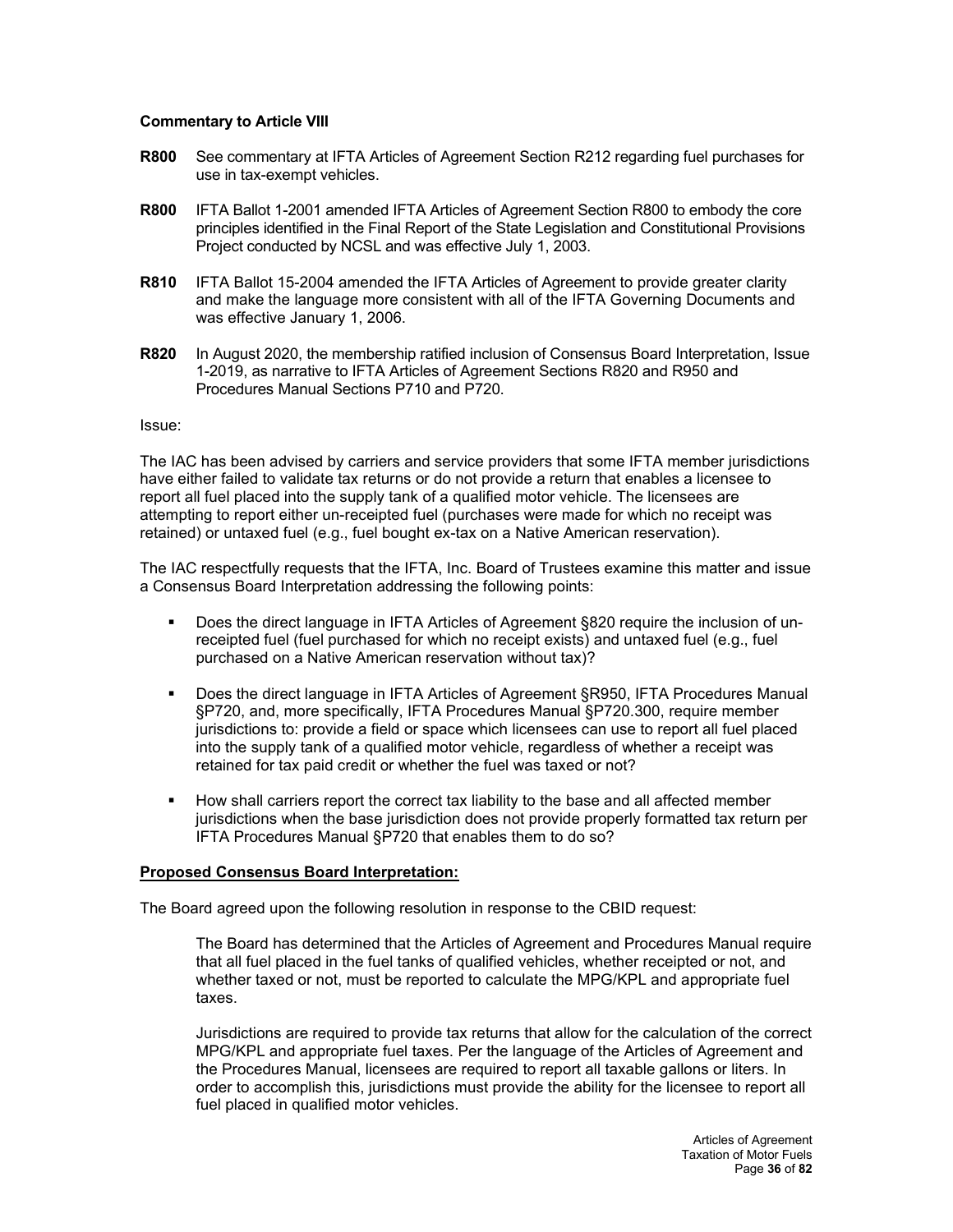- **R830** See Commentary at IFTA Articles of Agreement Section R130 regarding amendments to accommodate jurisdictions outside of the United States.
- **R830.100** See commentary at IFTA Articles of Agreement R224 regarding reporting of exempt/nontaxable miles or kilometers on an IFTA tax return.
- **R830.100** IFTA Ballot 1-2001 added IFTA Articles of Agreement Section R830.100 to embody the core principles identified in the Final Report of the State Legislation and Constitutional Provisions Project conducted by NCSL and was effective July 1, 2003. In addition, the previous Subsections R830.100 and R830.200 were renumbered to R800.200 and R830.300 respectively.
- **R830.200** Ballot 7-92 added IFTA Agreement Section R830.200 effective January 1, 1994.
- **R840** In July 1992, the membership unanimously ratified inclusion of Consensus Board Interpretation, Issue 13, as narrative to IFTA Articles of Agreement Section R840.
- ISSUE: Which is to be used on a tax return to determine the average miles per gallon, the all operations figures? North Carolina believes units which operated intrastate only (not interstate) in any state during a reporting period may be excluded in the "everywhere/all operations" figures. What is correct?

### BOARD INTERPRETATION:

Under the Agreement it is permissible for the carrier to be allowed to include intrastate qualified vehicle miles and reporting of intrastate operations through the IFTA return or through their own state return. If they are through IFTA, then the IFTA jurisdiction will need to make sure that in the audit the proper amount of taxation is collected and distributed.

If the carrier or registrant is reporting intrastate miles traveled by qualified vehicles on the IFTA tax return, the intrastate miles and fuel must be included in the IFTA calculation for miles per gallon. If the carrier or registrant is not reporting intrastate miles or fuel, they cannot include miles and fuel in the calculation for miles per gallon

- **R840** See commentary at IFTA Articles of Agreement Section R130 regarding amendments to accommodate jurisdictions outside of the United States.
- **R840** IFTA Ballot 5-2000 amended IFTA Articles of Agreement Section R840 to add language concerning obtaining decals for intrajurisdictional vehicles and was effective July 1, 2002
- **R840** Correction IFTA Ballot 5-2000 changed the title of this section from Reporting Interstate Travel to Reporting Intrajurisdictional Travel.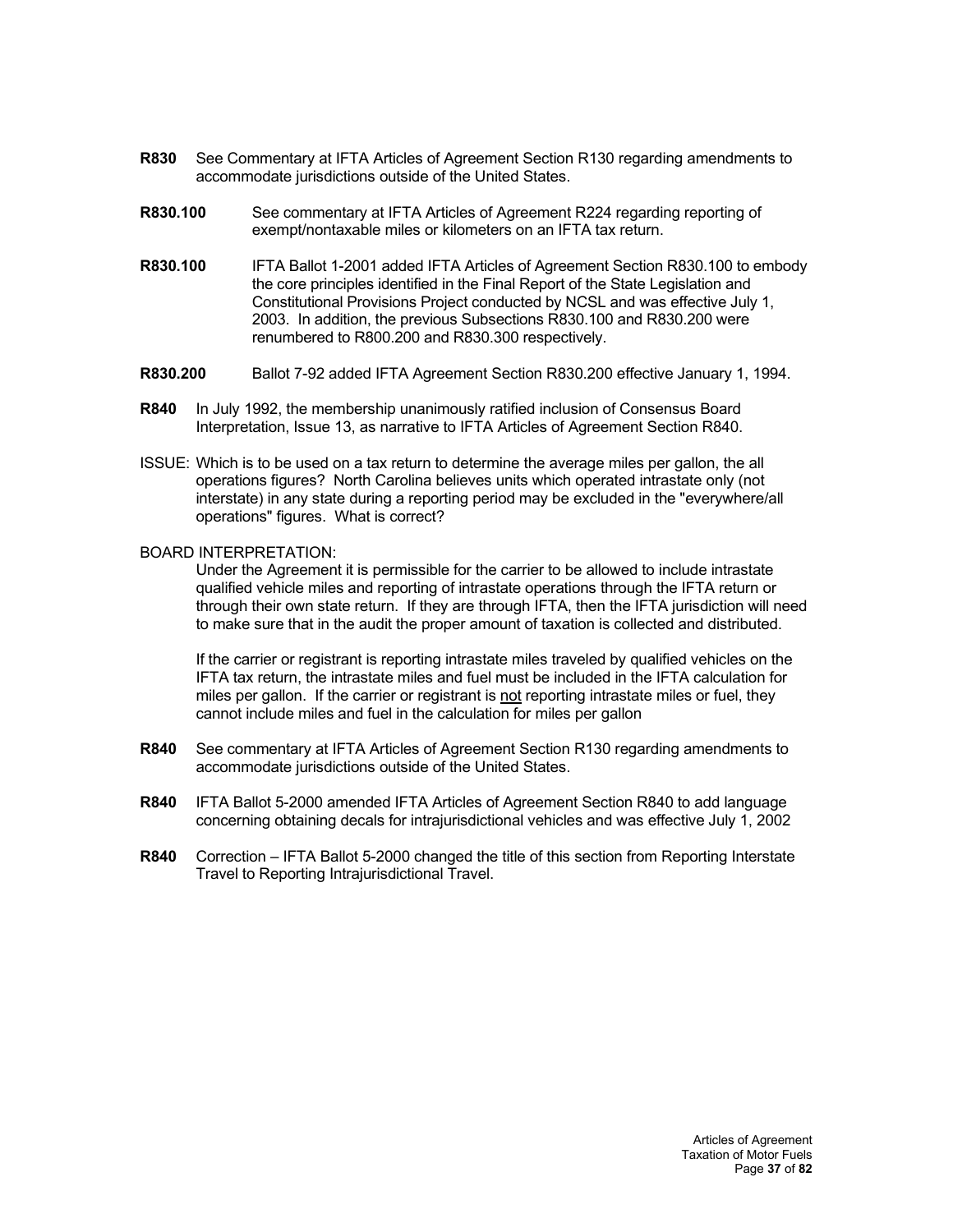# **ARTICLE IX**

### **R900 REPORTING**

# **\*R910 REPORTING REQUIREMENT**

The licensee shall file a tax return for the tax reporting period with the base jurisdiction and shall pay all taxes due to all member jurisdictions with the remittance payable to the base jurisdiction by the due date. Jurisdictions may only require payment by guaranteed funds for the same reasons a bond may be required under R340.

# **\*R920 FILING WITH BASE JURISDICTION**

The timely filing of the tax return and the payment of taxes due to the base jurisdiction for all member jurisdictions discharges the responsibility of the licensee for filing of tax returns and payment of individual taxes to all member jurisdictions.

## **\*R930 TAX REPORTING PERIOD**

# **.100 Quarterly Tax Reporting**

The tax return shall be for the previous calendar quarter. Tax returns are required even if no operations were conducted or no taxable fuel was used during the tax reporting period.

# **.200 Annual Tax Reporting**

Notwithstanding the quarterly tax reporting requirement, a licensee whose operations total less than 5,000 miles or 8,000 kilometers (based on previous filing history) in all member jurisdictions other than the base jurisdiction during 12 consecutive months may request to report on an annual basis. Should a licensee wish to report annually, the licensee must obtain approval from the base jurisdiction.

# **\*R940 TAX RETURN FORMAT**

## **.100 Forms**

Tax return forms shall be furnished at no charge to each licensee at least 30 days prior to the due date of the tax return. All tax rates shown on the tax return will be the current jurisdiction tax rate provided notification of a change in tax rates is disseminated by a jurisdiction within the time limits prescribed by P1120. Failure to receive the authorized form does not relieve the licensee from the obligation to submit a tax return.

# **.200 Non Standard Returns**

A base jurisdiction may authorize a licensee to submit a written or computergenerated tax return in lieu of the standard tax return if the return includes all the information required by this Agreement and is in a form acceptable to the base jurisdiction.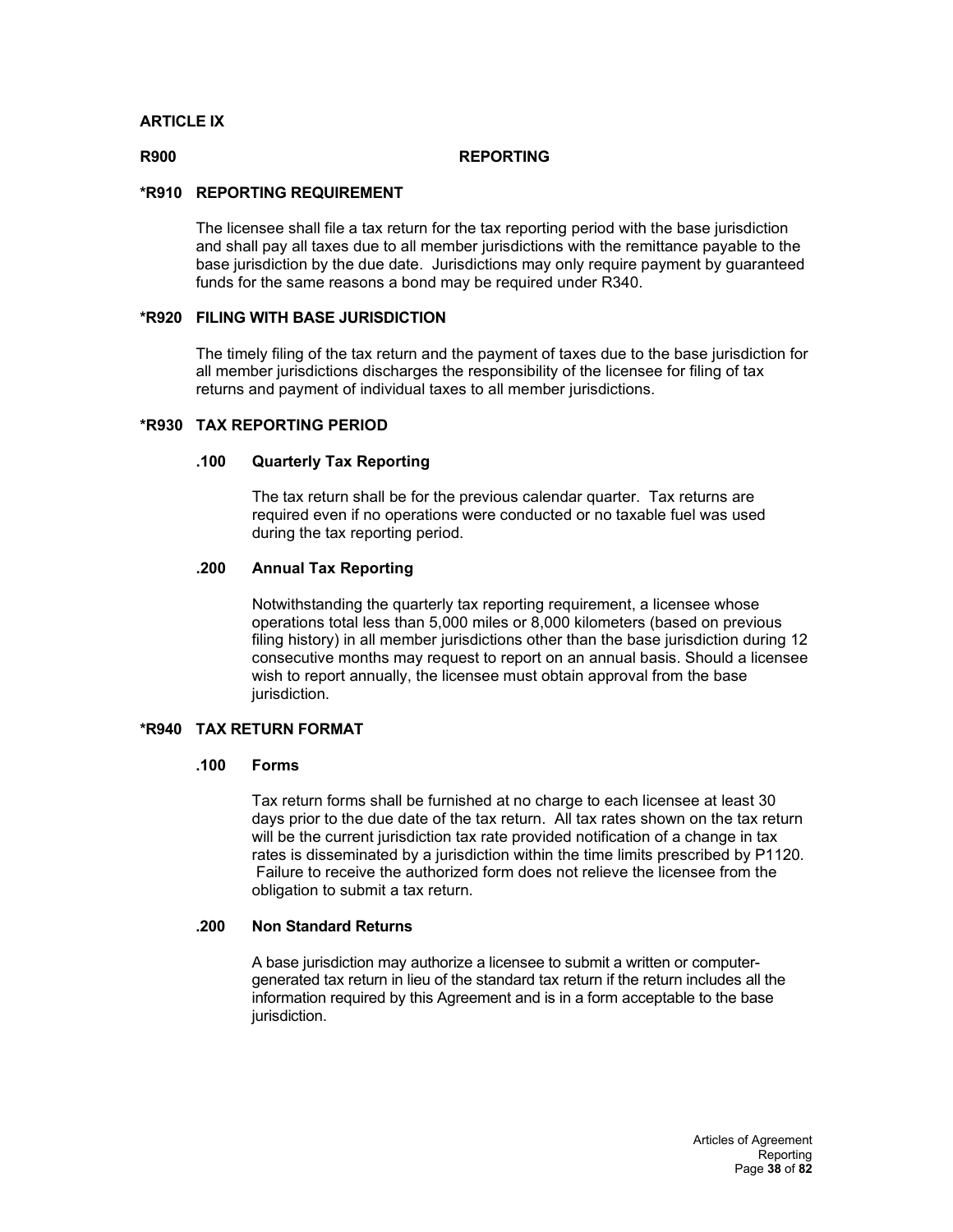# **.300 Electronic Return**

A base jurisdiction may authorize a licensee to submit a tax return electronically, in lieu of the standard tax return, if the return includes all the information required by this Agreement and is in a form acceptable to the base jurisdiction.

### **R950 REQUIRED INFORMATION**

Each jurisdiction shall utilize a standard tax return form that contains, but is not limited to, all elements specified in the IFTA Procedures Manual P720.

## **\*R960 DUE DATE**

**.100** The tax return and full payment of taxes shall be due on the last day of the month following the close of the reporting period for which the tax return is due. If a licensee has been granted permission to file tax returns annually, the annual tax return shall be due January 31 following the close of the annual tax reporting period. If the last day of the month falls on a Saturday, Sunday, or legal holiday, the next business day shall be considered the due date.

## **.200 Delivery by National Postal Service or National Delivery Service**

- .005 Tax returns shall be considered received and filed on the date shown on the cancellation mark stamped by the national postal service of the Dominion of Canada, the United Mexican States, or the United States of America, or a national delivery service equivalent, on the envelope that contains the tax return; or the date the envelope was mailed, if proof satisfactory to the base jurisdiction is available to establish the date of mailing. To qualify under this provision, the envelope must be properly addressed to the department designated by the base jurisdiction to receive fuel tax returns and have adequate postage affixed.
- .010 Tax payments shall be considered received on the date shown on the cancellation mark stamped by the national postal service of the Dominion of Canada, the United Mexican States, or the United States of America, or a national delivery service equivalent, on the envelope that contains the payment; or the date the envelope was mailed, if proof satisfactory to the base jurisdiction is available to establish the date of mailing. To qualify under this provision, the envelope must be addressed to the department designated by the base jurisdiction to receive fuel tax payments and have adequate postage affixed.
- .015 When a tax return is hand delivered, the tax return shall be considered received and filed on the date that the tax return is delivered and receipted for by an employee of the department designated by the base jurisdiction to receive tax returns.
- .020 When a tax payment is hand delivered, the payment shall be considered received on the date that the payment is delivered and receipted for by an employee of the department designated by the base jurisdiction to receive fuel tax payments.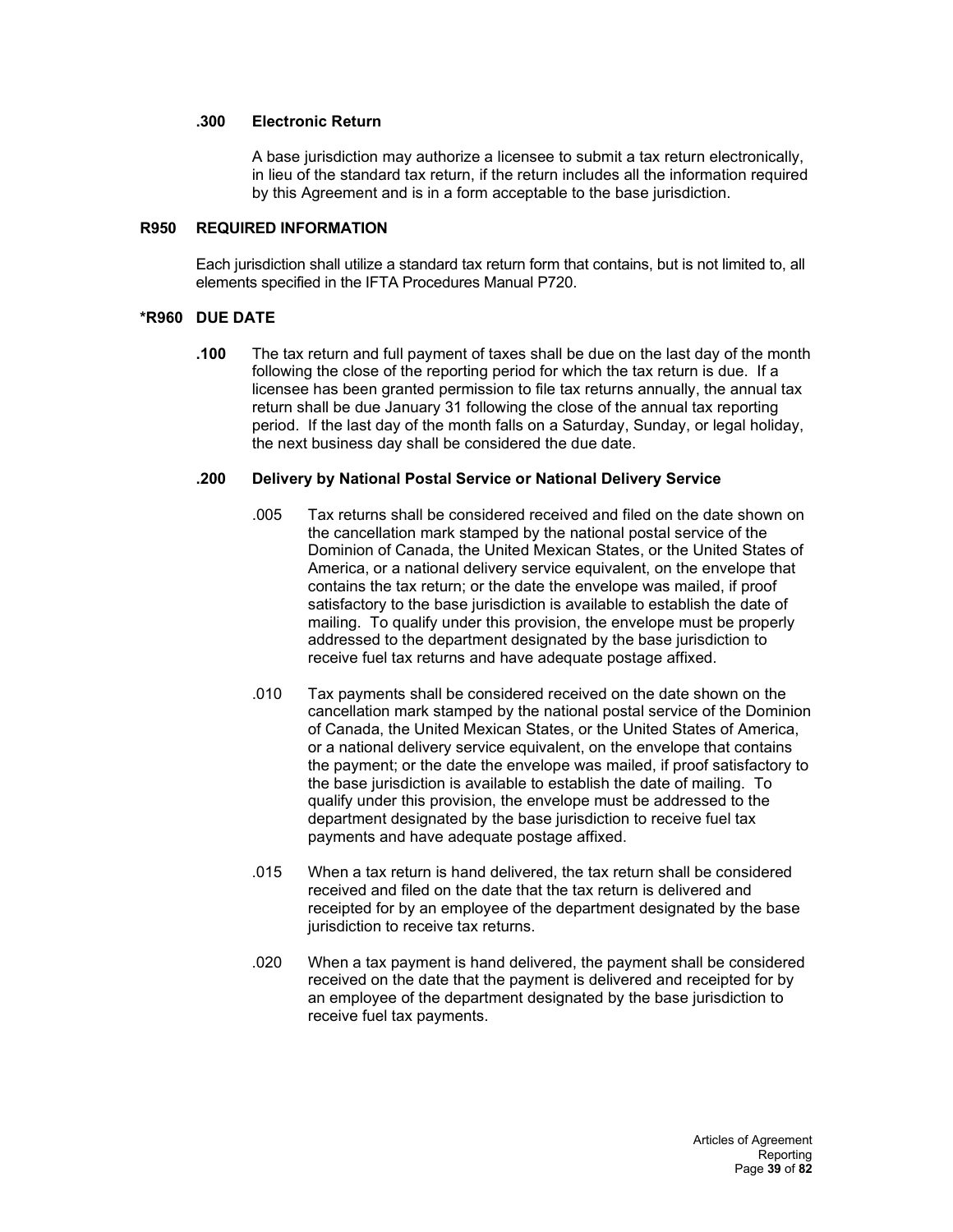# **.300 Delivery by Electronic Means**

- .005 Tax returns delivered electronically shall be considered to have been received and filed on the date determined in accordance with the laws of the base jurisdiction.
- .010 Tax payments may be made by any method of electronic transfer approved by the base jurisdiction.
- .015 Electronic tax payments shall be considered to have been received on the date determined in accordance with the laws of the base jurisdiction.

# **\*R970 LATE FILING**

Tax returns not filed or full payment of taxes not made by the due date shall be considered late and any taxes due considered delinquent.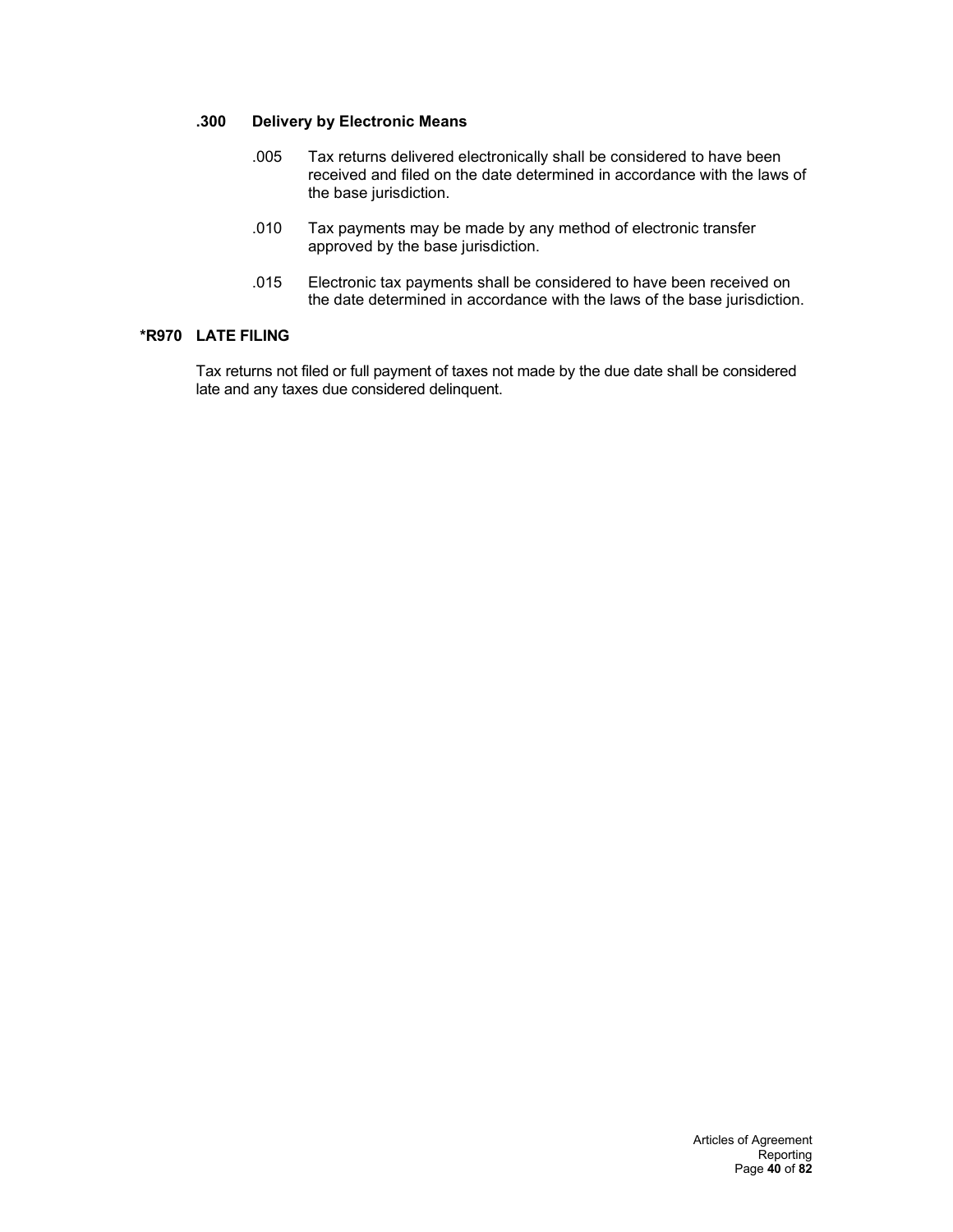## **Commentary to Article IX**

- **R910** IFTA Ballot 17-2002 amended IFTA Articles of Agreement Section R910 to remove the requirement of payment by check and was effective January 1, 2004.
- **R910** IFTA Ballot 4-2003 amended IFTA Articles of Agreement Section R910 to remove the requirement to file a calendar quarterly return, to add a requirement to file a return for the reporting period and to add a requirement that the remittance be made payable to the base jurisdiction by the due date and was effective January 1, 2005.
- **R910** IFTA Ballot 8-2004 and Ballot 15-2005 amended the IFTA Articles of Agreement Section R910 to allow a member jurisdiction to require a bond when licensing a carrier under R325, and to make the language more consistent with all of the IFTA Governing Documents and were effective January 1, 2006. Also, see commentary to R340.
- **R910** IFTA Ballot 4-2006 amended IFTA Articles of Agreement Section R910 to separate the requirement for payment by guaranteed funds from the requirement to post a bond and was effective November 21, 2006.
- **R920** IFTA Ballot 15-2004 amended the IFTA Articles of Agreement to provide greater clarity and make the language more consistent with all of the IFTA Governing Documents and was effective January 1, 2006.
- **R930** IFTA Ballot 15-2004 amended the IFTA Articles of Agreement to provide greater clarity and make the language more consistent with all of the IFTA Governing Documents and was effective January 1, 2006.
- **R930.200** See commentary at IFTA Articles of Agreement Section R130 regarding amendments to accommodate jurisdictions outside of the United States.
- **R930.200** See commentary at IFTA Articles of Agreement Section R203 regarding amendments to annual reporting provisions.
- **R930.200** IFTA Ballot 5-2006 amended the IFTA Articles of Agreement to eliminate the requirement for the base jurisdiction to request permission of other jurisdictions to allow a licensee to report on an annual basis. This does not change the criteria for a licensee to qualify for annual filing status and was effective November 21, 2006.
- **R940.100** IFTA Ballot 7-2003 amended IFTA Articles of Agreement Section 940.100 to provide that a jurisdiction may reference the IFTA, Inc. or its own web site for purposes of providing the tax rates, so long as they are the correct rates and was effective October 10, 2003.
- **R940** IFTA Ballot 15-2004 amended the IFTA Articles of Agreement to provide greater clarity and make the language more consistent with all of the IFTA Governing Documents and was effective January 1, 2006.
- **R940** IFTA Ballot 6-2006 amended the IFTA Articles of Agreement to allow jurisdictions discretion to accept tax return information on a non-prescribed form and was effective November 21, 2006.
- **R940.300** IFTA Ballot 10-2005 amended the IFTA Articles of Agreement, Section R940 to add subsection .400 and was effective December 31, 2005. **{Editor's Note: IFTA Ballot 6-2006 deleted what was previously numbered R940.200. As a result, the commentary above is to the current R940.300.}**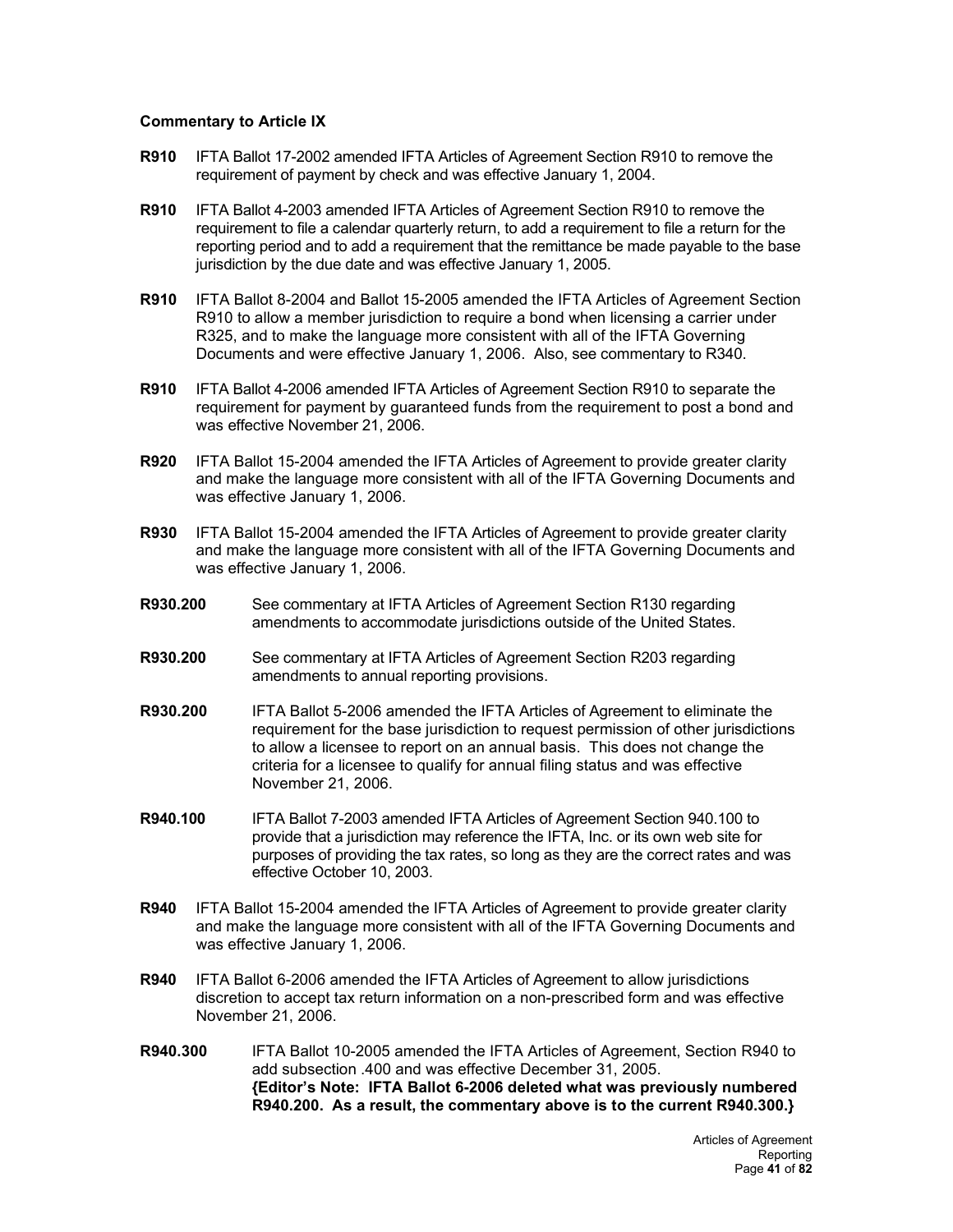- **R950** See commentary at IFTA Articles of Agreement Section R820 regarding fuel placed into the supply tank of a qualified motor vehicle. Affected provisions include Articles of Agreement Sections R820, R950 and Procedures Manual Sections P710 and P720.
- **R960** IFTA Ballot 1-1994 amended IFTA Articles of Agreement Sections R960, R970 and R1220 to provide that full payment of taxes due is a requirement for timely filing and to provide a due date for annual tax returns and was effective July 1, 1996.
- **R960** IFTA Ballot 7-2004 amended IFTA Articles of Agreement Section R960 to clarify that the use of a national postmark can determine the timely filing of a tax return and was effective January 1, 2006.
- **R960.100** See commentary at IFTA Articles of Agreement Section R130 regarding amendments to accommodate jurisdictions outside of the United States.
- **R960.100** IFTA Ballot 4-2003 amended IFTA Articles of Agreement Subsections R960.100 and R960.200 to
- **R960.200** indicate when a remittance, in addition to the return, will be considered filed and received and was effective January 1, 2005.
- **R960.300** IFTA Ballot 10-2005 amended the IFTA Articles of Agreement, Section R960 to add subsection .300 and was effective December 31, 2005.
- **R970** See commentary at IFTA Articles of Agreement Section R960 regarding amendments to clarify timely filing and annual tax return provisions.
- **R970** IFTA Ballot 15-2004 amended the IFTA Articles of Agreement to provide greater clarity and make the language more consistent with all of the IFTA Governing Documents and was effective January 1, 2006.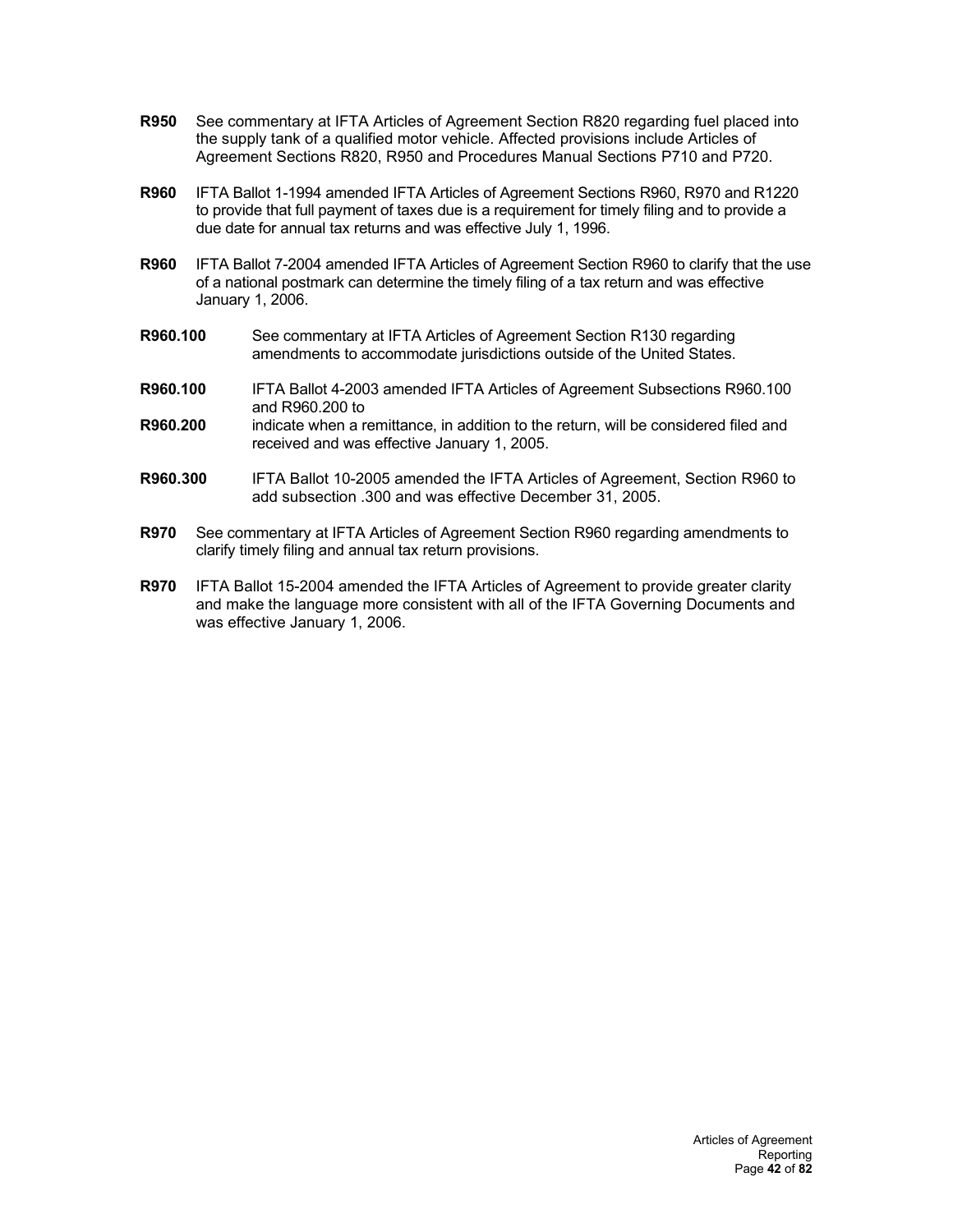# **ARTICLE X**

## **\*R1000 TAX PAID PURCHASES**

- **.100** To obtain credit for tax paid purchases, the licensee must retain a receipt, invoice, credit card receipt, or automated vendor generated invoice or transaction listing, showing evidence of such purchases and taxes paid. These records may be kept on microfilm, microfiche or other computerized or condensed record storage system which meets the legal requirement of the base jurisdiction. Licensees are not required to submit proof of tax paid purchases with their tax returns.
- **.200** Receipts that have been altered or indicate erasures are not accepted for tax-paid credits unless the licensee can demonstrate the receipt is valid.

# **\*R1010 RETAIL FUEL PURCHASES**

- **.100** A licensee may claim a tax-paid credit on the IFTA tax return for fuel purchased at retail only when the fuel is placed into the fuel tank of a qualified motor vehicle and the purchase price includes fuel tax paid to a member jurisdiction.
- **.200** The receipt must show evidence of tax paid directly to the applicable jurisdiction or at the pump. Specific requirements for these receipts are outlined in the IFTA Procedures Manual Section P550. No member jurisdiction shall require evidence of such purchases beyond what is specified in the Procedures Manual.
- **.300** In the case of a lessee/lessor agreement, receipts for tax-paid purchases may be in the name of either the lessee or the lessor provided a legal connection can be made to the tax reporting party.

## **\*R1020 BULK FUEL PURCHASES**

- **.100** Storage fuel is normally delivered into fuel storage facilities by the licensee, and fuel tax may or may not be paid at the time of delivery.
- **.200** A licensee may claim a tax-paid credit on the IFTA tax return for fuel withdrawn from bulk storage only when the fuel is placed into the fuel tank of a qualified motor vehicle; the bulk storage tank is owned, leased, or controlled by the licensee; and either the purchase price of the fuel includes fuel tax paid to the member jurisdiction where the bulk fuel storage tank is located or the licensee has paid fuel tax to the member jurisdiction where the bulk fuel storage tank is located.
- **.300** The licensee's records must identify the quantity of fuel taken from the licensee's own bulk storage and placed in its qualified motor vehicles. Recordkeeping requirements for tax paid bulk fuel purchases are provided in IFTA Procedures Manual Section P550.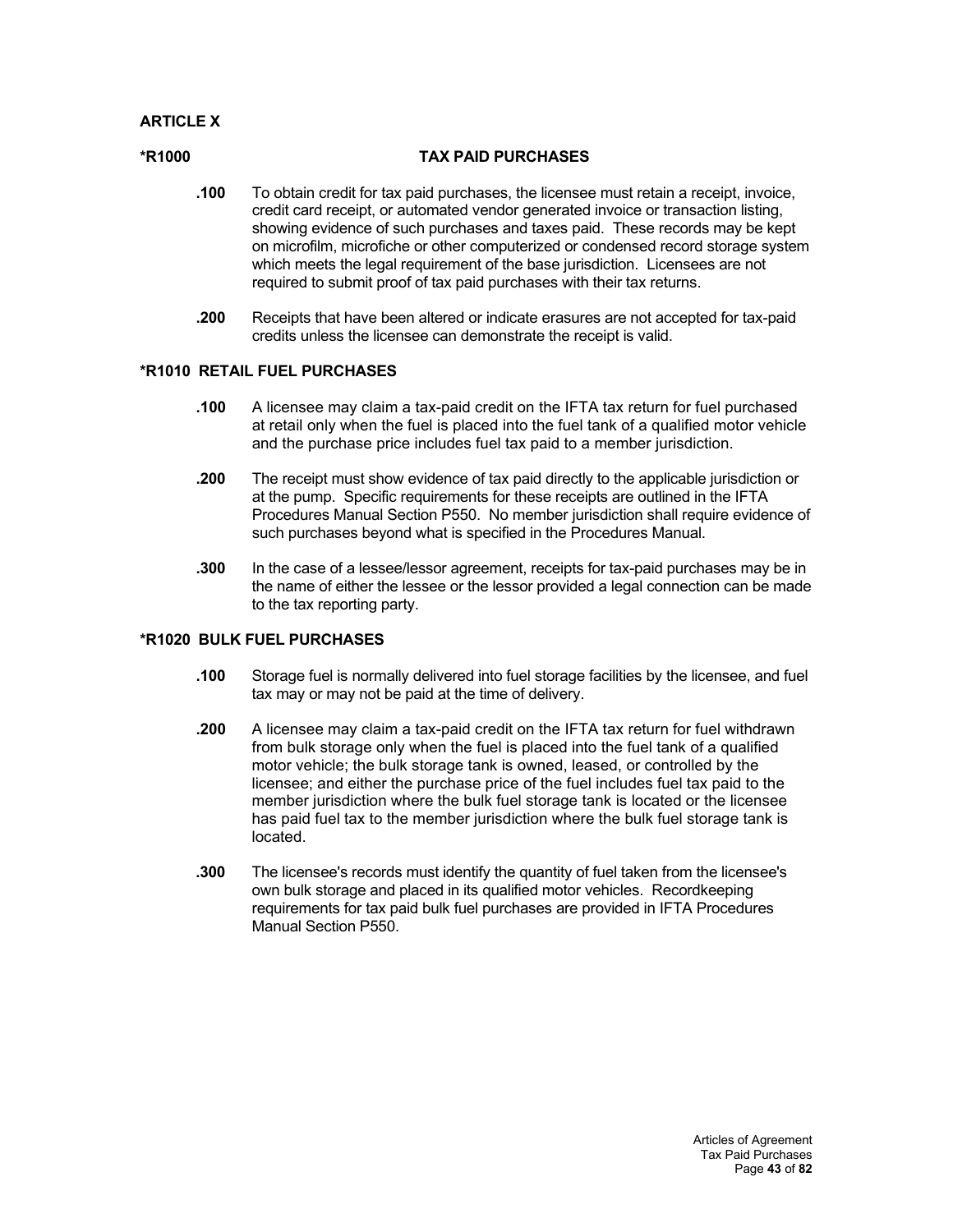# **Commentary to Article X**

- **R1000** See commentary at IFTA Articles of Agreement Section R212 regarding fuel purchases for use in tax-exempt vehicles.
- **R1000** In July 1992, the IFTA Audit Committee was assigned to study the IFTA requirements for an invoice for credit for tax-paid fuel. In August, 1992, the Tax Paid Fuel and Computerized Billing Services Subcommittee was formed to study the issue, and its findings were presented at the 1993 IFTA Audit Workshop. As a result of these efforts, Ballot 3-1993 amended IFTA Articles of Agreement Section R1000, effective January 1, 1994, to allow that automated vendor generated invoices and transaction listings be retained by the licensees as evidence of tax paid purchases.
- **R1000** IFTA Ballot 11-95 amended IFTA Articles of Agreement Section R1000 to provide that altered receipts are not accepted for tax-paid credits unless a licensee can demonstrate that the receipt is valid and was effective January 1, 1996. Ballot 11-95 reinserted language that was inadvertently deleted by Ballot 3-1993.
- **R1010** IFTA Ballot 9-2004 and Ballot 15-2005 amended the IFTA Articles of Agreement Section R1010 to provide clarity that tax paid credit may only betaken only for tax paid fuel purchased in member jurisdictions and to make the language more consistent with all of the IFTA Governing Documents and were effective January 1, 2006.
- **R1010.200** IFTA Ballot 3-2014 corrected the reference to the Procedures Manual to P550.
- **R1020.200** IFTA Ballot 9-2004 amended the IFTA Articles of Agreement Section R1020.200 to provide clarity that tax paid credit may only be taken only for tax paid fuel purchased in member jurisdictions and was effective January 1, 2006.
- **R1020.300** IFTA Ballot 3-2014 corrected the reference to the Procedures Manual to P550.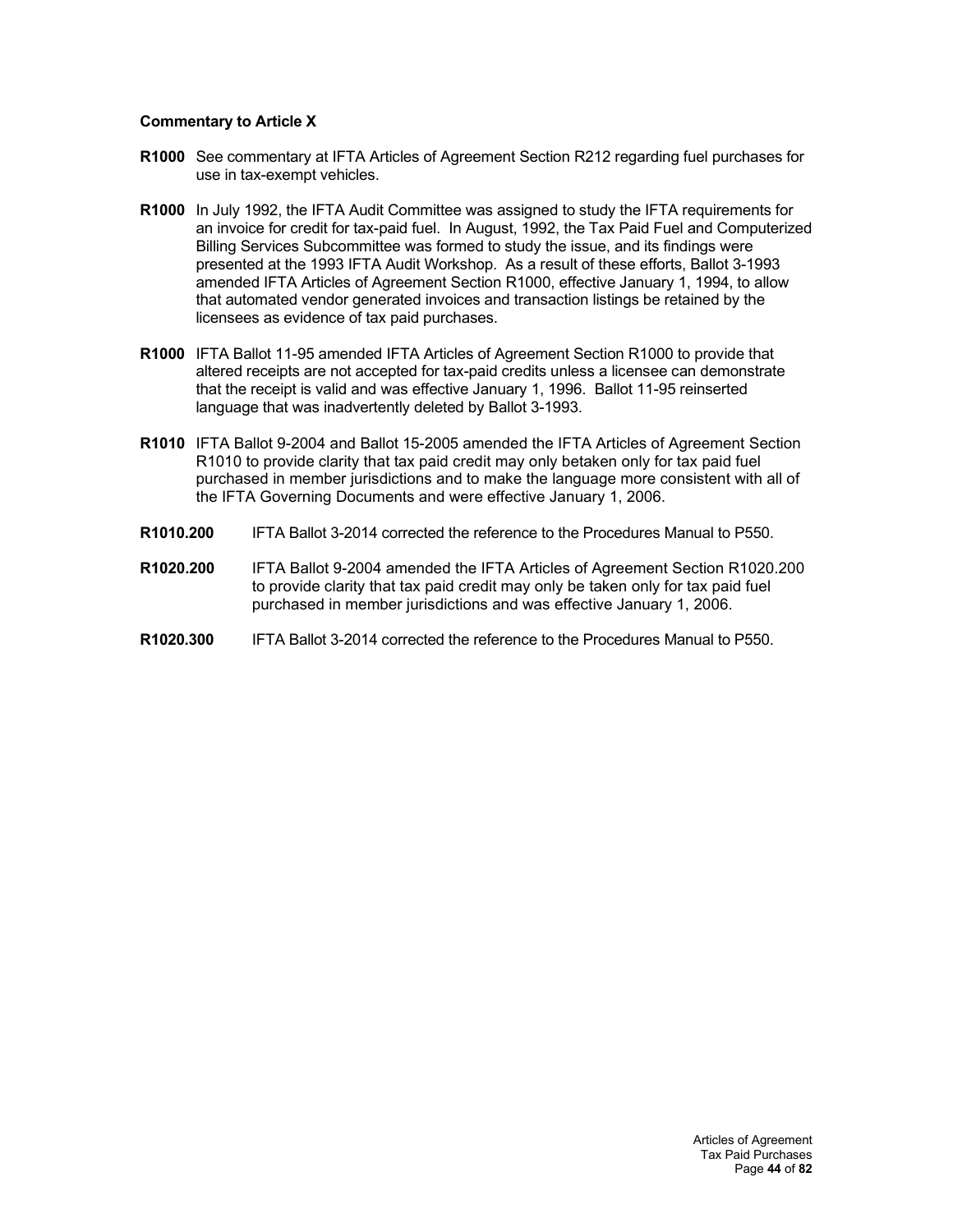# **ARTICLE XI**

#### **R1100 CREDITS AND REFUNDS**

A licensee shall receive full credit or refund for tax-paid fuel used outside the jurisdiction where the fuel was purchased. The base jurisdiction shall allow credits and issue refunds for all of its licensees on behalf of all member jurisdictions. Refunds to licensees will be made only when all tax liability, including audit assessments, have been satisfied to all member jurisdictions.

## **\*R1110 REFUNDS**

The licensee shall receive, on request, a refund of any accumulated credits. The manner in which the refund is issued shall be in accordance with the laws of the base jurisdiction. All requests for refunds of credit balances must be filed in writing unless the base jurisdiction has an automatic refund policy.

## **\*R1120 APPLICATION OF CREDITS**

- **.100** Such credits, when not refunded, shall be carried over to offset liabilities of the licensee in future tax reporting periods until:
	- .005 The credit is fully offset; or
	- .010 Eight calendar quarters shall have passed from the end of the calendar quarter in which the credit accrued,

whichever occurs sooner.

**.200** When filing a tax return, a licensee may apply the overpayment generated in one jurisdiction to the taxes owed to another jurisdiction and remit the net tax owed to the base jurisdiction.

# **R1130 AUTHORIZATION TO WITHHOLD REFUNDS**

As a condition to issuance of a motor fuel tax license under this Agreement, an applicant will authorize on the application that refunds may be withheld if the licensee is delinquent on fuel use taxes due to any member jurisdiction.

## **\*R1140 CONDITIONS FOR ISSUANCE OF REFUNDS**

- **.100** Refunds need not be made for an overpayment for which records are no longer required under this Agreement. A request for refund shall extend the records requirement date until the refund is made or denied.
- **.200** Credited amounts may be refunded to the licensee only if all motor fuels taxes, penalty, and interest governed by this Agreement due every other member jurisdiction have been paid, unless the unpaid amount is under appeal in accordance with IFTA Articles of Agreement Section R1400.

## **\*R1150 INTEREST ON REFUNDS**

Refunds determined to be properly due shall be paid within 90 days after receipt of a request for payment from a licensee. If not so paid, interest shall accrue at the rate specified in IFTA Articles of Agreement Section R1230. Interest shall be calculated from the date the refund was due for each month or fraction thereof until paid.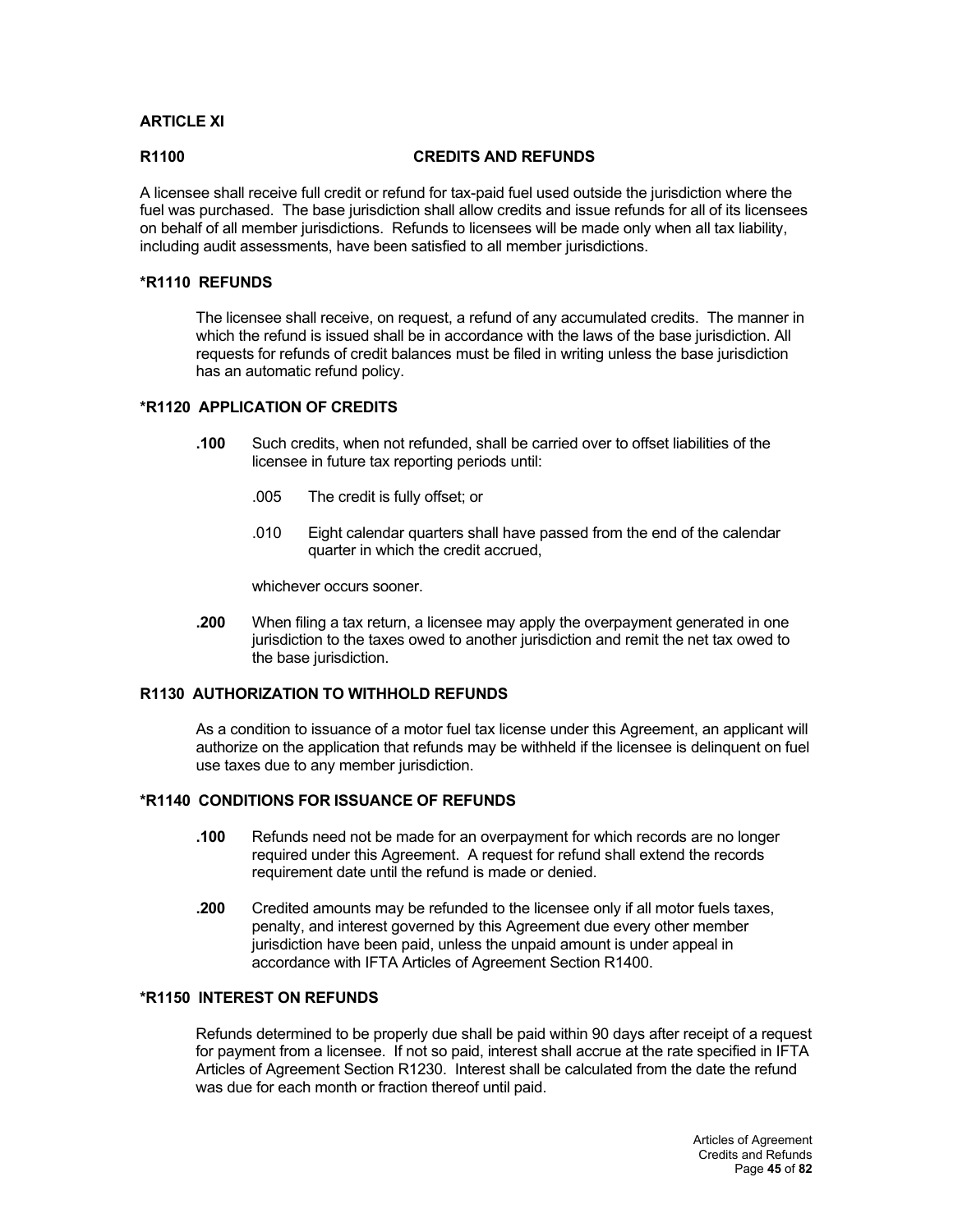# **Commentary to Article XI**

- **R1110** IFTA Ballot 8-2006 amended the IFTA Articles of Agreement to eliminate the requirement that licensees make requests for refunds in writing if the base jurisdiction has an automatic refund policy and eliminates the requirement that refunds be issued in cash and was effective November 21, 2006.
- **R1120** IFTA Ballot 15-2004 amended the IFTA Articles of Agreement to provide greater clarity and make the language more consistent with all of the IFTA Governing Documents and was effective January 1, 2006.
- **R1140.200** In July 1992, the membership voted to include the commentary from Consensus Board Interpretation, Issue 18-92, as narrative to IFTA Articles of Agreement Section R1140.200.
- ISSUE: If a taxpayer has a prior period credit and files a delinquent return for the current period, how is the credit applied? Is interest calculated before or after the application of the credit?

## BOARD INTERPRETATION:

When the taxpayer has a prior period credit and files a delinquent return for the current period, we believe interest must be calculated before the application of the credit. This is necessary because the base jurisdiction is actually holding the money, while the tax is due other jurisdictions. It would not be fair to apply the base state's credit against another state's liability. The other state must receive interest. While this may seem unfair to the carrier, the carrier is not required to carry a credit on the account and may request a refund, and the problem is avoided if the carrier files on time.

**R1150** See commentary at IFTA Articles of Agreement Section R130 regarding amendments to accommodate jurisdictions outside of the United States.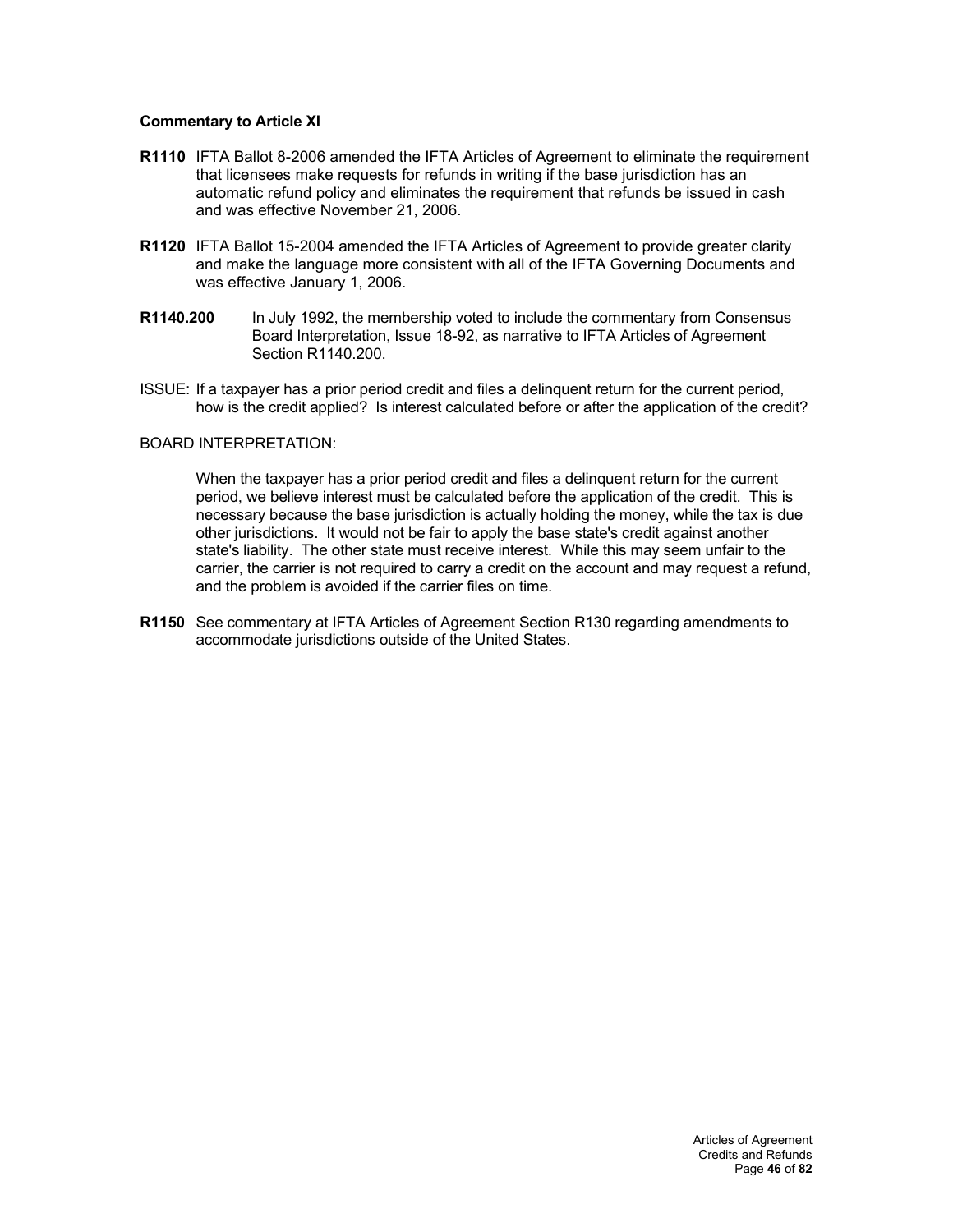## **ARTICLE XII**

### **R1200 ASSESSMENT AND COLLECTION**

## **\*R1210 ASSESSMENT**

- **.100** In the event that any licensee
	- .005 fails, neglects, or refuses to file a tax return when due;
	- .010 fails to make records available upon written request by the base jurisdiction; or
	- .015 fails to maintain records from which the licensee's true liability may be determined,

the base jurisdiction shall proceed in accordance with .200 and .300.

- **.200** On the basis of the best information available to it, the base jurisdiction shall:
	- .005 determine the tax liability of the licensee for each jurisdiction and/or
	- .010 revoke or suspend the license of any licensee who fails, neglects or refuses to file a tax report with full payment of tax when due, in accordance with the base jurisdiction's laws.

Both .200.005 and .200.010 may be utilized by the base jurisdiction. For purposes of assessment pursuant to .100.010 or .100.015, the base jurisdiction must issue a written request for records giving the licensee thirty (30) days to provide the records or to issue a notice of insufficient records.

**.300** The base jurisdiction shall, after adding the appropriate penalties and interest, serve an assessment issued pursuant to .200.005 upon the licensee in the same manner as an audit assessment or in accordance with the laws of the base jurisdiction. The assessment made by a base jurisdiction pursuant to this procedure shall be presumed to be correct and, in any case where the validity of the assessment is questioned, the burden shall be on the licensee to establish by a fair preponderance of evidence that the assessment is erroneous or excessive.

## **\*R1220 PENALTIES**

- **.100** The base jurisdiction may assess the licensee a penalty of \$50.00 or 10 percent of delinquent taxes, whichever is greater, for failing to file a tax return, filing a late tax return, underpaying taxes due.
- **.200** Penalties paid by the licensee shall be retained by the base jurisdiction.
- **.300** Nothing in the Agreement limits the authority of a base jurisdiction to impose any other penalties provided by the laws of the base jurisdiction.

#### **\*R1230 INTEREST**

The base jurisdiction, for itself and on behalf of the other jurisdictions, shall assess interest on all delinquent taxes due each jurisdiction except taxes collected directly by other jurisdictions.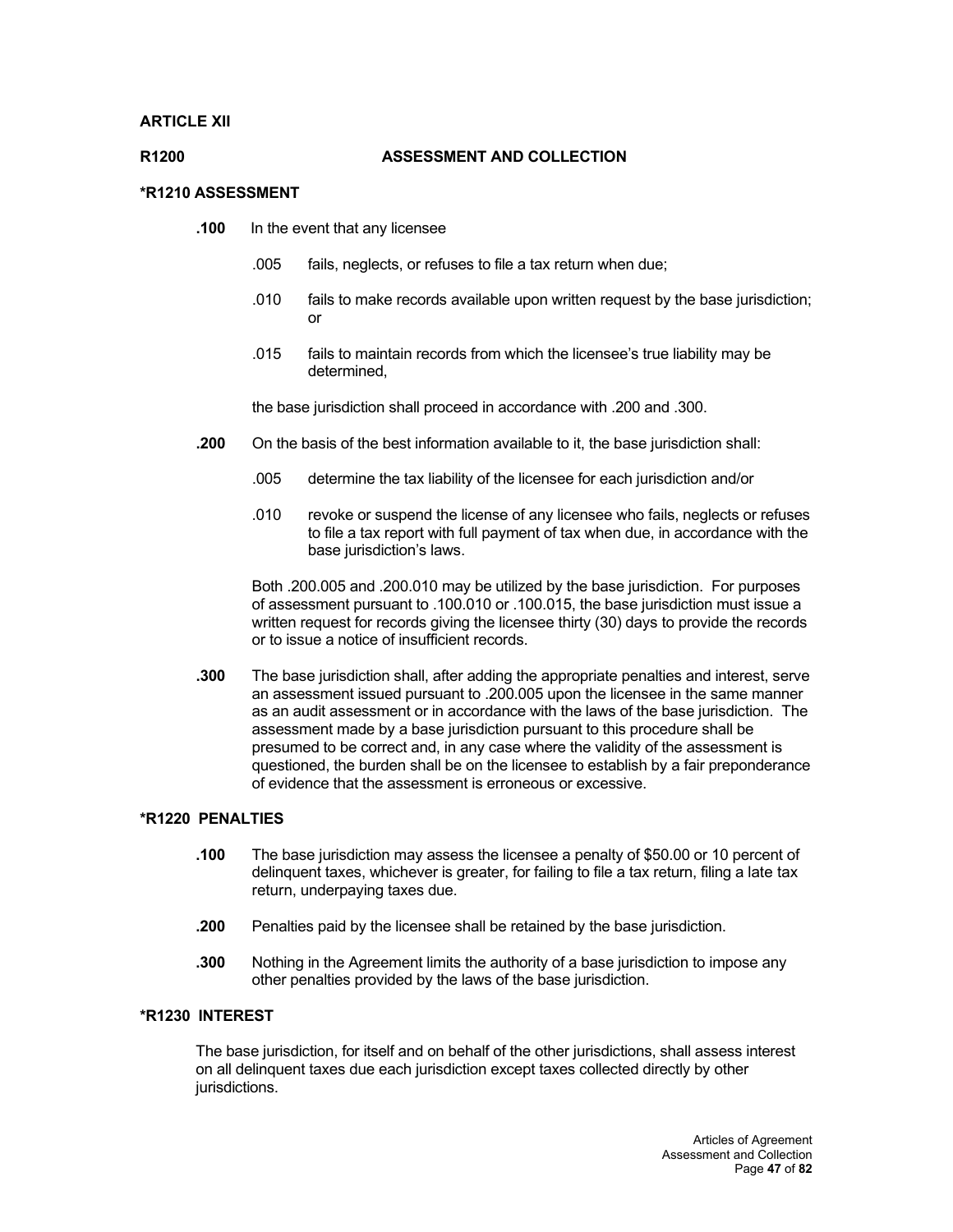# **.100 U.S. Jurisdiction Interest Rate**

For a fleet based in a U.S. jurisdiction, interest shall be set at an annual rate of two (2) percentage points above the underpayment rate established under Section 6621(a)(2) of the Internal Revenue Code, adjusted on an annual basis on January 1 of each year. Interest shall accrue monthly at 1/12 this annual rate. The Repository shall notify Jurisdictions of the new rate by December 1.

## **.200 Canadian Jurisdiction Interest Rate**

For a fleet based in a Canadian jurisdiction, interest shall accrue at a rate equal to the Canadian Federal Treasury Bill rate plus two percent and adjusted every calendar quarter.

## **.300 Computation of Interest**

.005 Tax Returns

Interest due from a tax return shall be calculated separately for each jurisdiction from the date tax was due for each month or fraction thereof until paid. A full month's interest shall accrue for any portion of a month on which tax owed remains unpaid.

## .010 Audits

Audit interest shall be calculated separately for each jurisdiction. Audit interest shall accrue monthly on the cumulative net tax balance owed to a jurisdiction until paid. A cumulative net tax balance is the amount of additional tax owed or tax overpayment made to a jurisdiction immediately following the due date of any tax reporting period taking into account all prior additional tax owed or overpayments made to a jurisdiction during the audit period. The cumulative net tax balance shall be adjusted immediately following the due date of any subsequent tax reporting period to reflect tax owed or overpayment made for that tax reporting period. A full month's interest shall accrue for any portion of a month on which tax owed remains unpaid. An overpayment for one jurisdiction shall have no effect on the interest calculation for any other jurisdiction.

#### **.400 Remittance**

All interest collected shall be remitted to the appropriate jurisdictions in accordance with IFTA Procedures Manual Section P1000.

# **\*R1240 COLLECTION PROCEDURES**

- **.100** The collection of tax, penalty and interest owed to all member jurisdictions is the responsibility of the base jurisdiction, except as noted in IFTA Procedures Manual Sections P1000 and P1120.300.
- **.200** Methods of collection will be governed by the laws of the base jurisdiction and by this Agreement.
- **.300** In accordance with the jurisdiction's law, a base jurisdiction may use lien provisions to collect on taxes delinquent for a period of over 30 days. Such provisions shall include appropriate notice and due process requirements.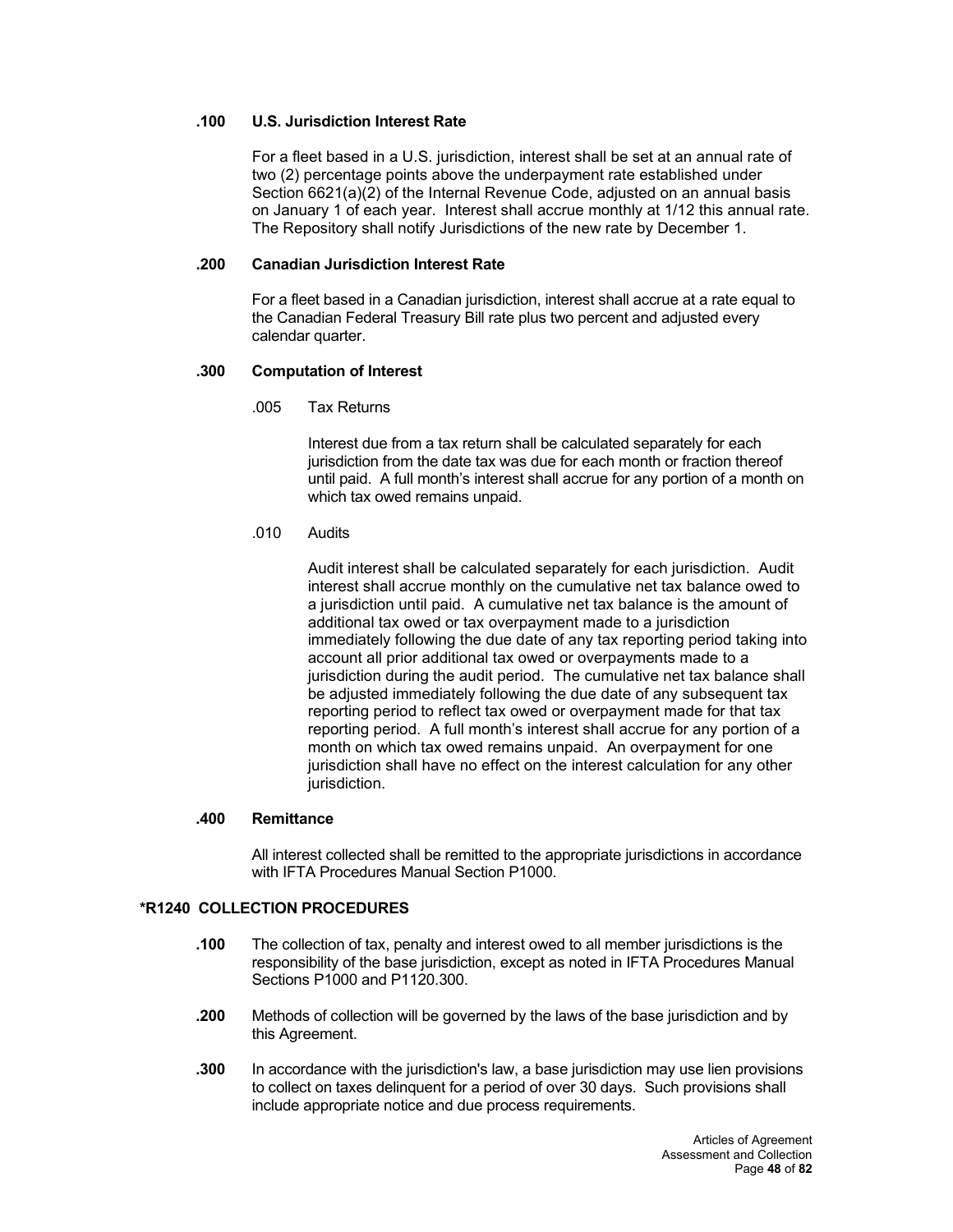# **\*R1250 RESPONSIBILITIES IN BANKRUPTCY PROCEEDINGS**

- **.100** If the base jurisdiction receives official notice or otherwise obtains knowledge of the filing of a bankruptcy case or similar insolvency, liquidation, or reorganization proceeding by or against a licensee, the base jurisdiction shall be responsible for determining and taking such action as it deems reasonable and proper with respect to the need to:
	- .005 Prepare and file a proof of claim;
	- .010 Prepare and file requests for payment of post-petition liabilities; and
	- .015 Prosecuting and defending proofs and requests.
- **.200** If the base jurisdiction is named respondent or defendant in a contested matter or adversary proceeding in which a member jurisdiction has an interest, and the base jurisdiction determines that it will not pursue the IFTA claim, then the base jurisdiction shall promptly notify such jurisdiction so it may seek to intervene.
- **.300** Upon request from a member jurisdiction, the base jurisdiction must promptly provide such information and documentation in its possession as is necessary for the member jurisdiction to defend any contested matters or adversary proceedings involving fuel use taxes administered under IFTA.

## **\*R1260 WAIVER OF PENALTIES AND INTEREST**

- **.100** The base jurisdiction commissioner may waive penalties authorized by this Article for reasonable cause. If a licensee can demonstrate a tax return was filed late because of misinformation given to the carrier by the base jurisdiction, the interest may be waived for the base jurisdiction if the jurisdiction's statutes allow such a waiver. To waive interest for another jurisdiction, the base jurisdiction must receive written approval from the other jurisdiction.
- **.200** Licensees against whom a penalty has been levied may file an appeal pursuant to Article R1400.

# **\*R1270 REVOCATION OF LICENSE**

If a tax delinquency has not been satisfied, or the licensee has not filed a written appeal within a 30-day period from the notification of delinquency, a notice of revocation will be sent in accordance with the base jurisdiction's statutes for such notices advising the licensee of the immediate revocation of the fuel tax license.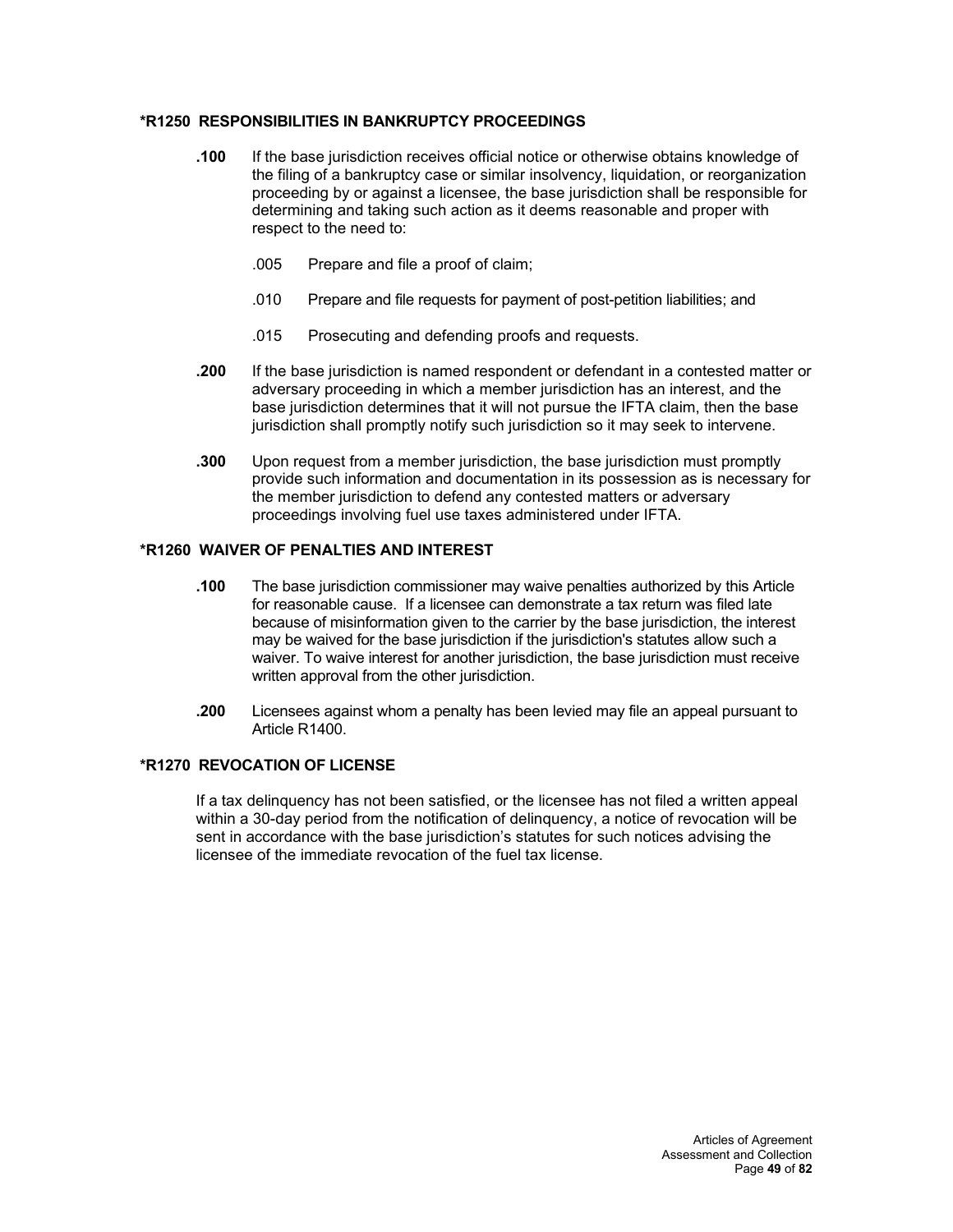## **Commentary to Article XII**

- **R1210** Ballot 9-1998 amended IFTA Articles of Agreement Section R1210 to allow jurisdictions to either issue an estimated assessment or revoke or suspend a license and was effective July 1, 2000.
- **R1220** Ballot 20-91 amended IFTA Articles of Agreement Sections R1220 and R1230 to allow Canadian provinces to set interest and penalty rates at levels satisfactory for Canadianbased carriers effective December 15, 1992.
- **R1220** See commentary at IFTA Articles of Agreement Section R960 regarding amendments to clarify timely filing and annual tax return provisions.
- **R1220** IFTA Ballot 15-2004 amended the IFTA Articles of Agreement to provide greater clarity and make the language more consistent with all of the IFTA Governing Documents and was effective January 1, 2006.
- **R1230** IFTA ballot 11-1996 amended IFTA Articles of Agreement Section R1230 to specifically state that interest is collected by the base jurisdiction for itself and on behalf of all member jurisdictions and was effective July 1, 1998.
- **R1230** See commentary at IFTA Articles of Agreement Section R130 regarding amendments to accommodate jurisdictions outside of the United States.
- **R1230** See commentary at IFTA Articles of Agreement Section R1220 regarding setting of penalties and interest rates for the Canadian carriers.
- **R1230** In July 1991, the membership unanimously ratified inclusion of Consensus Board Interpretation, Issue 2, as narrative to IFTA Articles of Agreement Section R1230.
- ISSUE: What is IFTA's policy concerning the way in which jurisdictions should be charging interest after January 1, 1991? Is interest charged by date received or is it based upon the time period for which the carrier is filing?

## BOARD INTERPRETATION:

The Board consensus on this topic was that fourth quarter returns should be charged at the new interest rate of one percent. The interest rate should apply to the return due date. This means that multiple interest rates must be applied if tax is unpaid during periods when the tax rate changes. Multiple interest rates will apply for both returns and audit assessments.

- **R1230** In July 1992, the membership unanimously ratified inclusion of Consensus Board Interpretation, Issue 16-92, as narrative to IFTA Articles of Agreement Section R1230.
- ISSUE: The IFTA Articles of Agreement Section R1230 state, "The base jurisdiction shall assess interest on all delinquent taxes due each jurisdiction..." Is interest assessed for "each jurisdiction" at the jurisdiction level or is it assessed at the fuel type level?

#### BOARD INTERPRETATION:

A survey was done which indicated nearly all the jurisdictions assess interest for each fuel type. Because some jurisdictions provide a separate return for each fuel type, netting the tax due before assessing interest would be difficult. (Contact repository for survey.)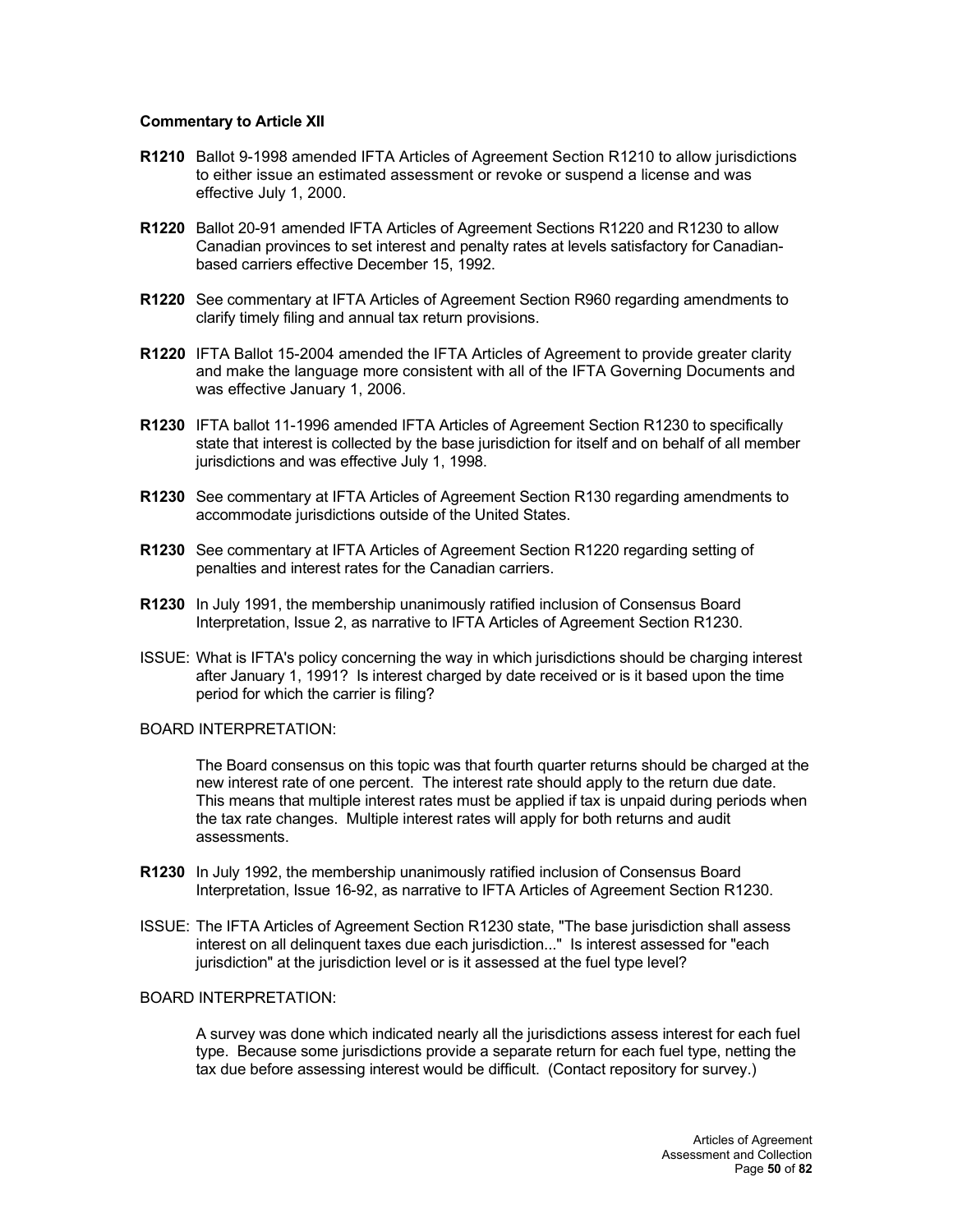- **R1230 [EDITOR'S NOTE: In light of the passage of Ballot 11-1996, effective July 1, 1998, Commentary resulting from the ratification of Issue 44-95 is no longer valid as of that date because said Commentary is in direct conflict to the language of Ballot 11-1996. Provisions regarding calculation of audit interest can now be found at IFTA Articles of Agreement Section R1230.300.010. The Commentary regarding Issue 44-95 is for historical reference only.}**
- **R1230** In July 1995, the membership unanimously ratified inclusion of Consensus Board Interpretation 44-95, as narrative to IFTA Articles of Agreement Section R1230.
- ISSUE: What is the appropriate method of interest calculation for an audit? At the 1994 IFTA Annual Meeting, a discussion was held about the "majority" vs. "minority" method of computing interest on an audit. Basically, the majority method interest is calculated on amounts due through the end of the audit period and then credits are applied. In the minority method, credits are applied based on the due date of the period of the credit, and interest is due only on the net tax.

### BOARD INTERPRETATION:

The IFTA Articles of Agreement do not require a specific method of interest calculation on an audit. Both the "majority" method and "minority" method are acceptable

- **R1230.100** IFTA Ballot 2-2010 amended the IFTA Articles of Agreement, Section R1230.100 to change the way in which U.S. interest is calculated effective July 1, 2013.
- **R1230.300** IFTA Ballot 5-1998 amended IFTA Articles of Agreement Section R1230.300 to clarify how audit interest must be calculated and was effective October 23, 1998.
- **R1230.300** IFTA Ballot 15-2004 amended the IFTA Articles of Agreement to provide greater clarity and make the language more consistent with all of the IFTA Governing Documents and was effective January 1, 2006.
- **R1230.300** IFTA Ballot 6-2004 amended the IFTA Articles of Agreement Section R1230.300.005 to clearly define how interest is calculated and was effective July 1, 2006. responsibilities in bankruptcy proceedings and was effective July 1, 2000.
- **R1240.300** IFTA Ballot 11-1996 amended IFTA Articles of Agreement Section R1240.300 to specifically state how audit interest must be calculated effective July 1, 1998.
- **R1240.300** See commentary at IFTA Articles of Agreement Section R1230 regarding collection of interest for all jurisdictions.
- **R1250** Ballot 2-1998 amended IFTA Articles of Agreement Section R1250 to add provisions concerning a jurisdiction's responsibilities in bankruptcy proceedings and was effective July 1, 2000.
- **R1260** IFTA Ballot 12-92 amended IFTA Articles of Agreement Section R1250 to allow jurisdictions to waive interest if statutory authority is present, effective January 1, 1993.
- **R1260** Prior to July 2000, IFTA Articles of Agreement Section R1260 was Section R1250.
- **R1260** IFTA Ballot 15-2004 amended the IFTA Articles of Agreement to provide greater clarity and make the language more consistent with all of the IFTA Governing Documents and was effective January 1, 2006.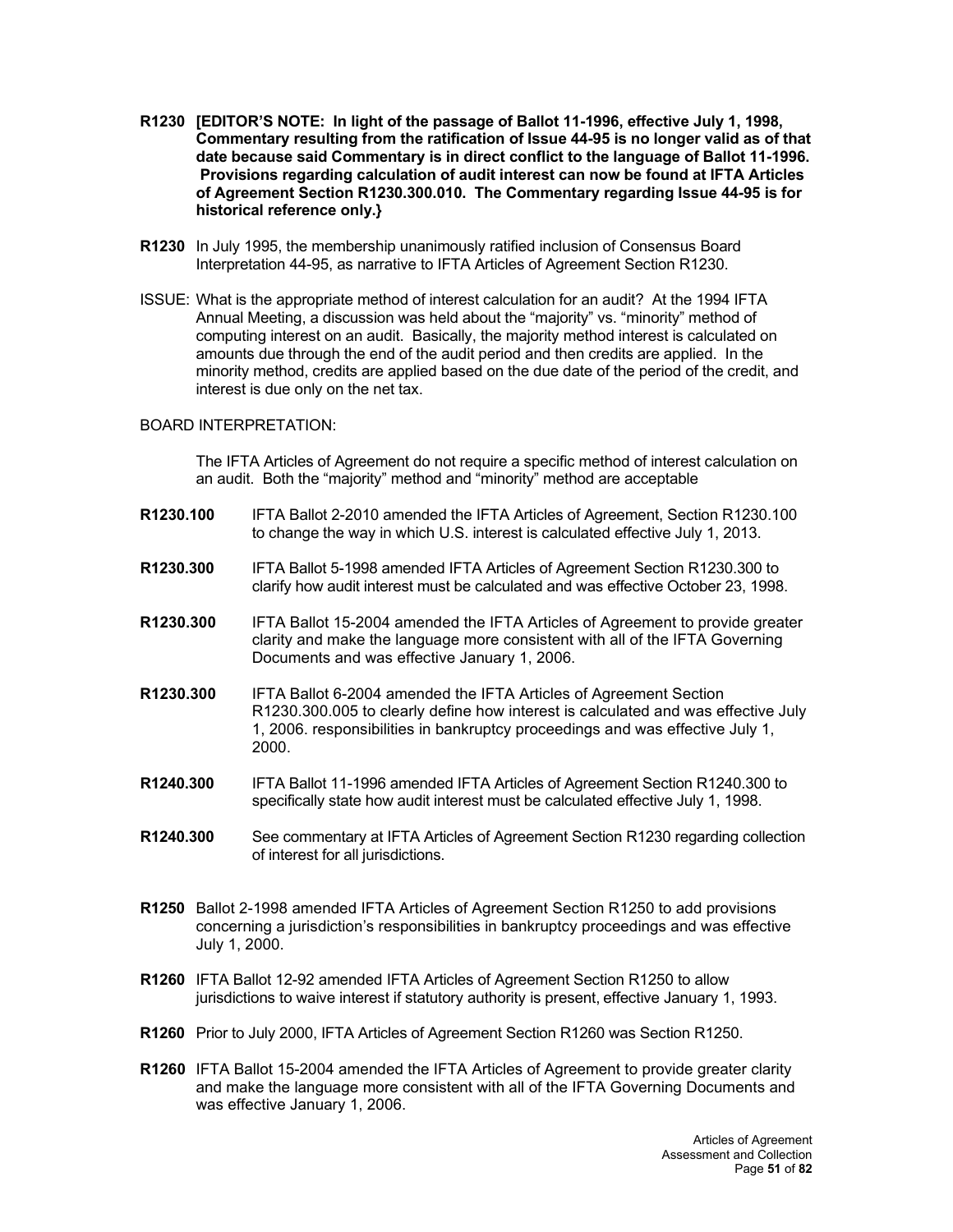- **R1270** See commentary at IFTA Articles of Agreement Sections R410.200 and R420.200 regarding the applicability of a base jurisdiction's own administrative procedures laws.
- **R1270** Prior to July 2000, IFTA Articles of Agreement Section R1270 was Section R1260.
- **R1270** IFTA Ballot 5-2005 amended the IFTA Articles of Agreement to provide that notices regarding license revocation shall be sent in accordance with jurisdiction law and was effective January 1, 2007.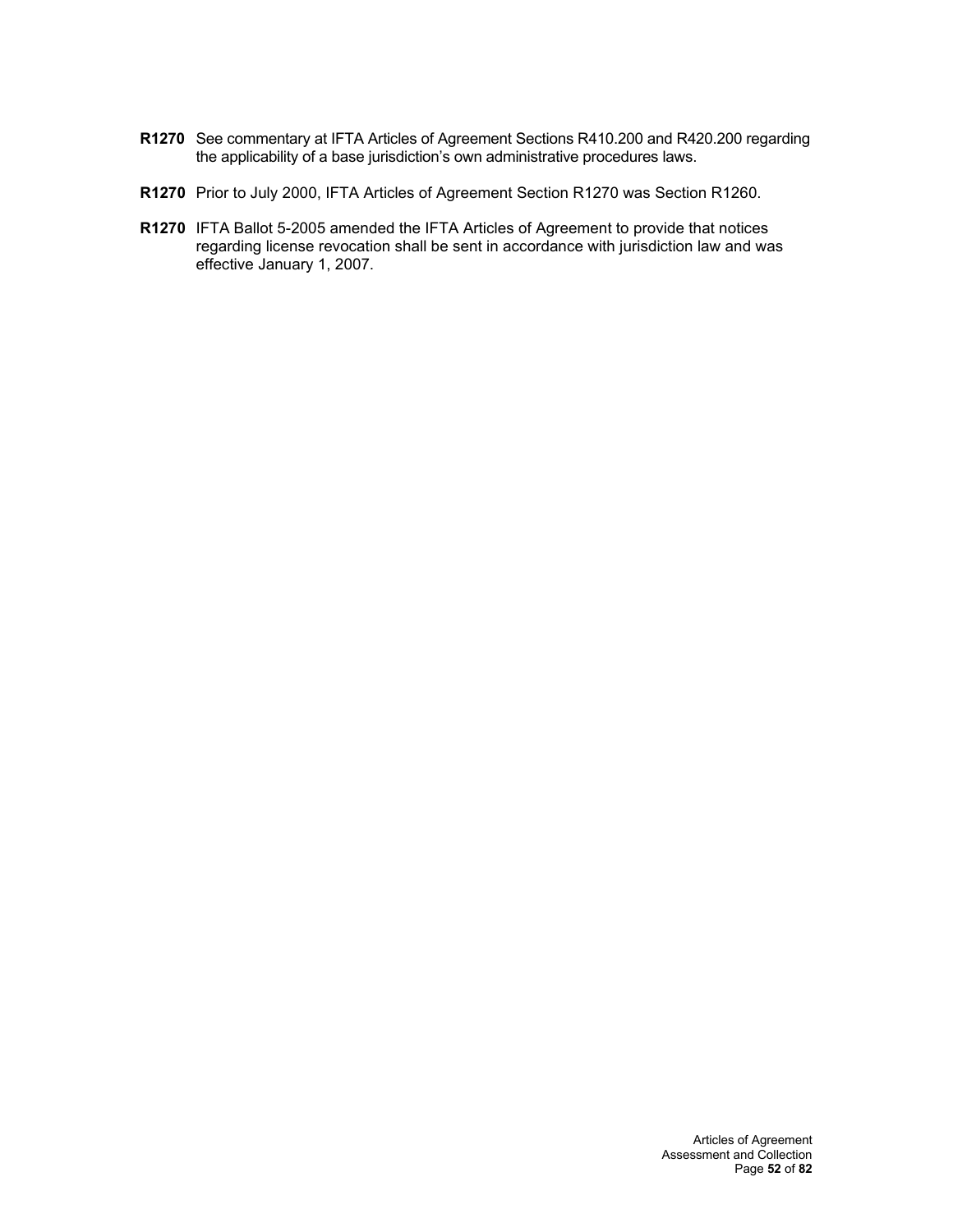# **ARTICLE XIII**

### **R1300 AUDITS**

## **R1310 LICENSEE AUDITS**

The base jurisdiction shall audit its licensees on behalf of all member jurisdictions. This shall not preclude another jurisdiction from also auditing a licensee. In that event, that jurisdiction shall pay all its audit expenses.

### **R1320 AUDIT REQUIREMENTS**

Audits conducted by member jurisdictions under this Article shall comply with all the requirements contained in the Agreement, Procedures Manual and Audit Manual.

## **\*R1330 AUDIT MANUAL**

The Audit Manual shall contain rules for the performance of audits conducted under this Agreement, and for the maintenance by member jurisdictions of an audit staff sufficient to perform such audits.

# **R1340 REVIEW / REVISION OF AUDIT REQUIREMENTS**

- **.100** The Audit Committee shall review the audit requirements of this Agreement at least once every three years.
- **.200** Proposed changes shall be subject to approval by the member jurisdictions in accordance with IFTA Articles of Agreement Section R1600.
- **.300** Changes to the Audit Manual shall not be effective with less than a one-year notification, unless unanimously approved for an earlier date.

#### **R1350 JOINT AUDITS**

An audit of a licensee may be conducted jointly by the base jurisdiction and one or more other member jurisdictions. In such cases, the base jurisdiction shall direct the conduct of the audit. Non-base jurisdictions are responsible for their own audit expenses. Each member jurisdiction that participates in a joint audit shall receive full credit under A250 for the performance of an audit.

### **\*R1360 RE-AUDIT AND RE-EXAMINATION**

- **.100** A member jurisdiction may re-examine a base jurisdiction's audit findings if the member jurisdiction reviews the audit work papers and, within 45 days of receipt of the Interjurisdictional Audit Report by the member jurisdiction, notifies the base jurisdiction of any errors found during such review and of its intention to conduct the re-examination. Such re-examination by a member jurisdiction must be based exclusively on the audit sample period utilized by the base jurisdiction in conducting its audit.
- **.200** A member jurisdiction may re-audit a licensee if said member jurisdiction notifies the base jurisdiction and the licensee of reasonable cause for the re-audit.
- **.300** The re-audit or re-examination by a member jurisdiction must be performed in cooperation with the base jurisdiction. An adjustment to original audit findings as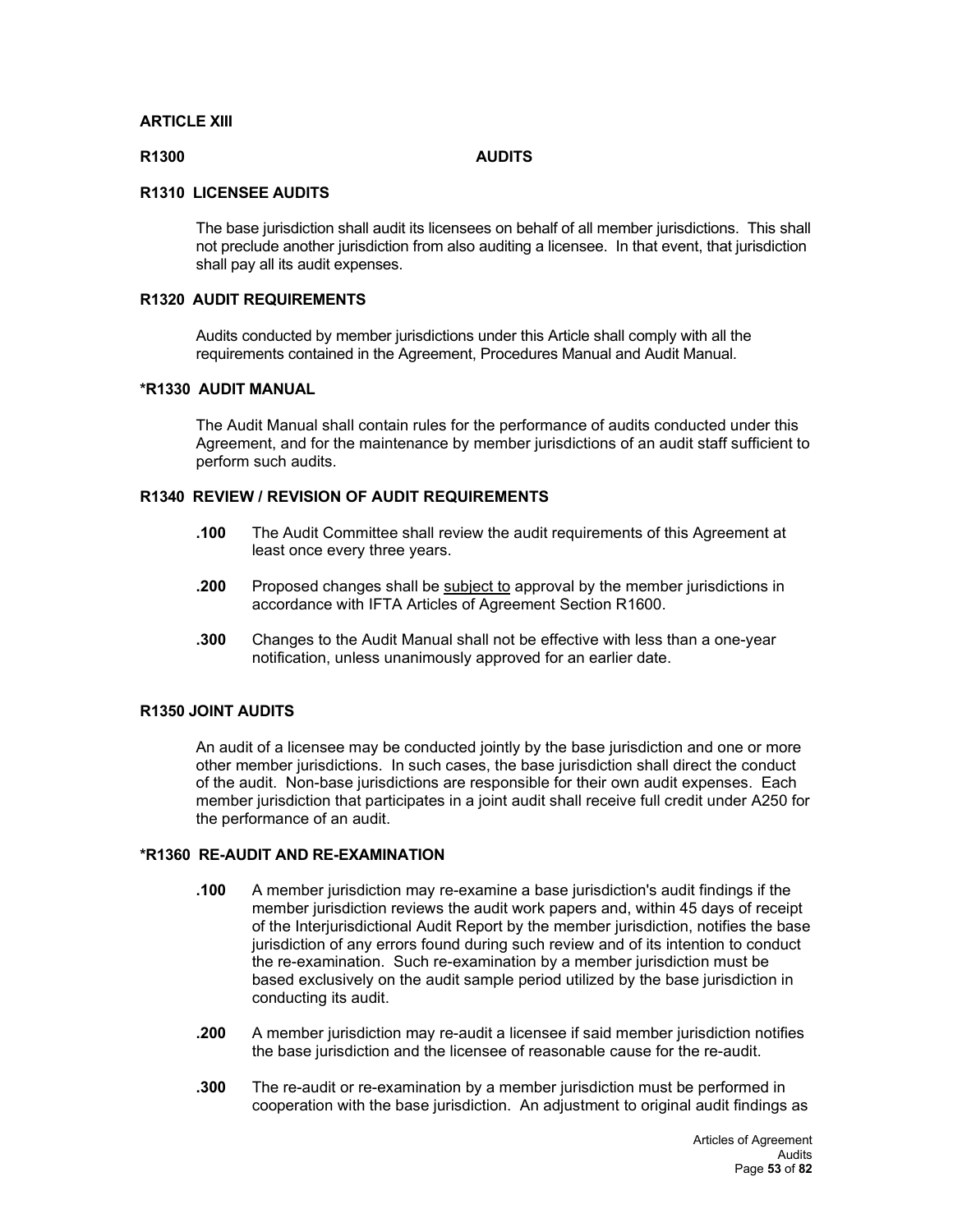a result of such re-audit or re-examination must be reconciled with the original audit findings issued by the base jurisdiction. New audit findings shall be issued by the base jurisdiction. A member jurisdiction conducting a re-audit or reexamination shall pay its own expenses.

# **R1370 AUDIT REPORTS**

- **.100** In accordance with A460, upon the completion of an audit, the base jurisdiction shall provide an audit report to the licensee and to all member jurisdictions in which the licensee reported or should have reported distance or fuel during the period covered by the audit. The time periods specified in Sections R1360 and R1390 shall begin on the date on which the base jurisdiction provides the final audit report to the licensee**.**
- **.200** The base jurisdiction shall, on request, furnish copies of audit reports and audit work papers to another member jurisdiction. A copy of the audit report, work papers, supporting documentation and any pertinent post-audit communications must be maintained by the base jurisdiction as part of the audit file for the period set forth in P910.
- **.300** Any schedules and worksheets used to support the audit findings must be made available to the licensee if requested.

# **R1380 COMMUNICATION OF AUDIT FINDINGS**

Fuel tax adjustments resulting from audit findings will be documented and included on monthly transmittals.

In the event that the results of an audit indicate funds owed to affected member jurisdictions and the licensee remits payment in full on or before the due date established by the base jurisdiction, such funds shall be remitted by the base jurisdiction to affected member jurisdictions in the manner and at the time prescribed by P1040.

In the event the base jurisdiction sends or causes to be sent a transmittal to a member jurisdiction which shows money owing to the base jurisdiction, the jurisdiction being billed shall remit payment to the base jurisdiction as prescribed by P1040.

Should a licensee fail to remit payment in full on or before the due date established by the base jurisdiction, the base jurisdiction may choose one of the following options in remitting audit funds to affected member jurisdictions:

## **Option 1**

The base jurisdiction may remit any additional money owed by a licensee to affected member jurisdictions when payment is received. Upon receipt of a partial payment, the base jurisdiction must remit the payment on a pro-rata basis to affected member jurisdictions by the last day of the month following the month in which payment is received from the licensee. Credits due the licensee from one or more affected member jurisdictions shall be considered a payment made by the licensee. Total credits due the licensee and actual payments made by the licensee shall be allocated to each affected member jurisdiction owed based on the following formula:

**Net Amount Due a Jurisdiction X** Payments Available<br>The Muslim and Jurisdictions to allocate **Total Amount Due all Jurisdictions** 

**Credits and/or**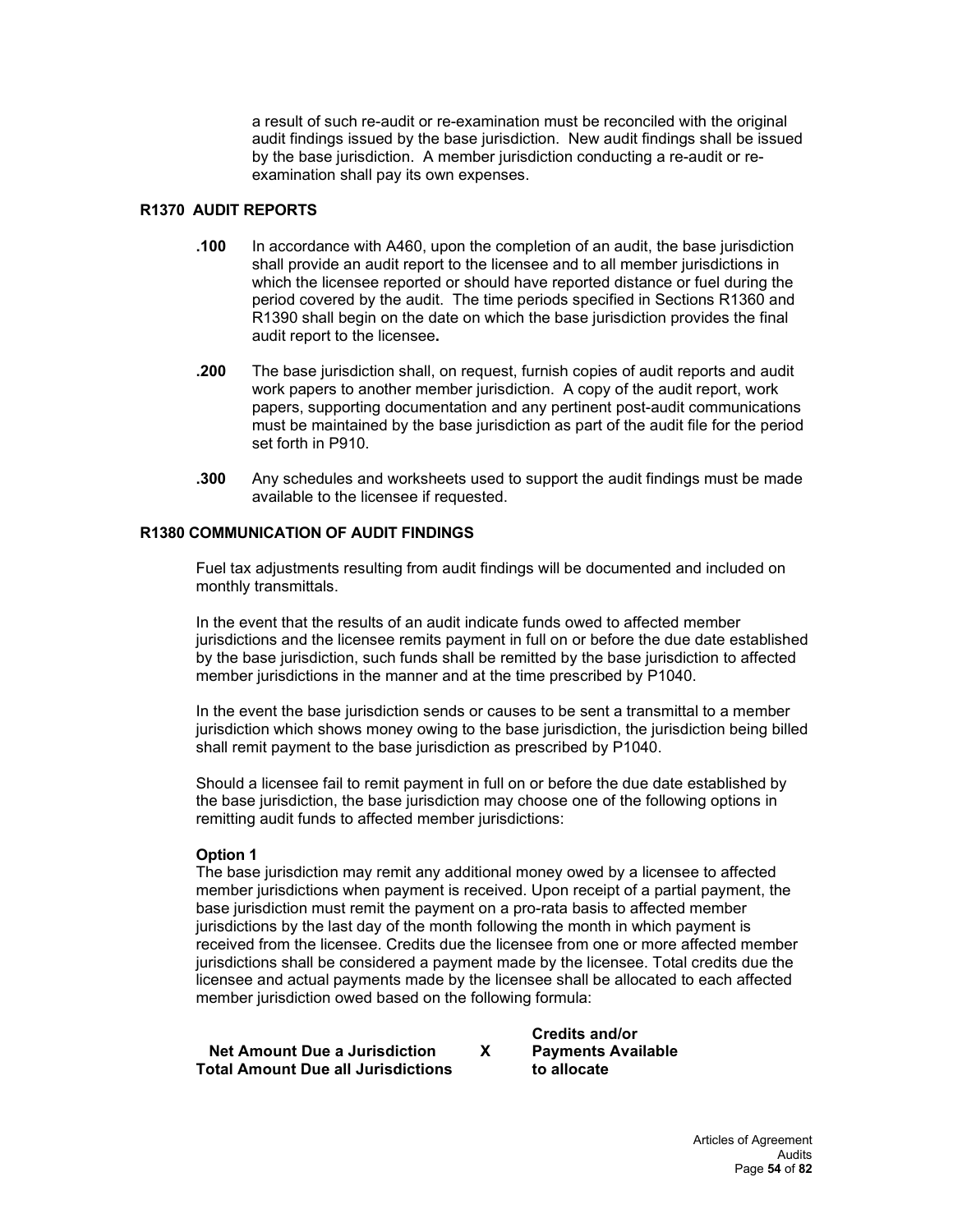Any audit liability identified by the base jurisdiction but not previously remitted by the base jurisdiction to the affected member jurisdictions, and which is deemed to be uncollectible for one or more of the reasons stated in the IFTA Procedures Manual Section P1060.200.010, must be reported to the affected member jurisdictions as such within 60 days of the after the uncollectible determination.

## **Option 2**

The base jurisdiction may make payment of an audit liability in full to each affected member jurisdiction. If all or a portion of the funds originally remitted to the affected member jurisdictions is subsequently deemed uncollectible for one or more of the reasons stated in the IFTA Procedures Manual Section P1060.200.010, the base jurisdiction will be entitled to a refund of money previously remitted. If a portion of the money previously remitted is deemed to be uncollectible, the amount of the refund due from each affected member jurisdiction shall be calculated on a pro-rata basis applying the same formula set forth in Option1. Such refund shall be made by an adjustment to a future monthly transmittal. Adjustments made to previously remitted audit results deemed to be uncollectible must be indicated as such on the transmittal.

# **R1390 AUDIT APPEALS**

The base jurisdiction shall provide a licensee at least 30 calendar days from the date the licensee is notified of the findings of an audit or a re-examination to file a written appeal of the audit or reexamination with the base jurisdiction. Such an appeal shall proceed in accordance with the administrative and appellate procedures of the base jurisdiction. Upon the conclusion of the appeal process, the base jurisdiction shall notify all affected member jurisdictions of the results of the appeal.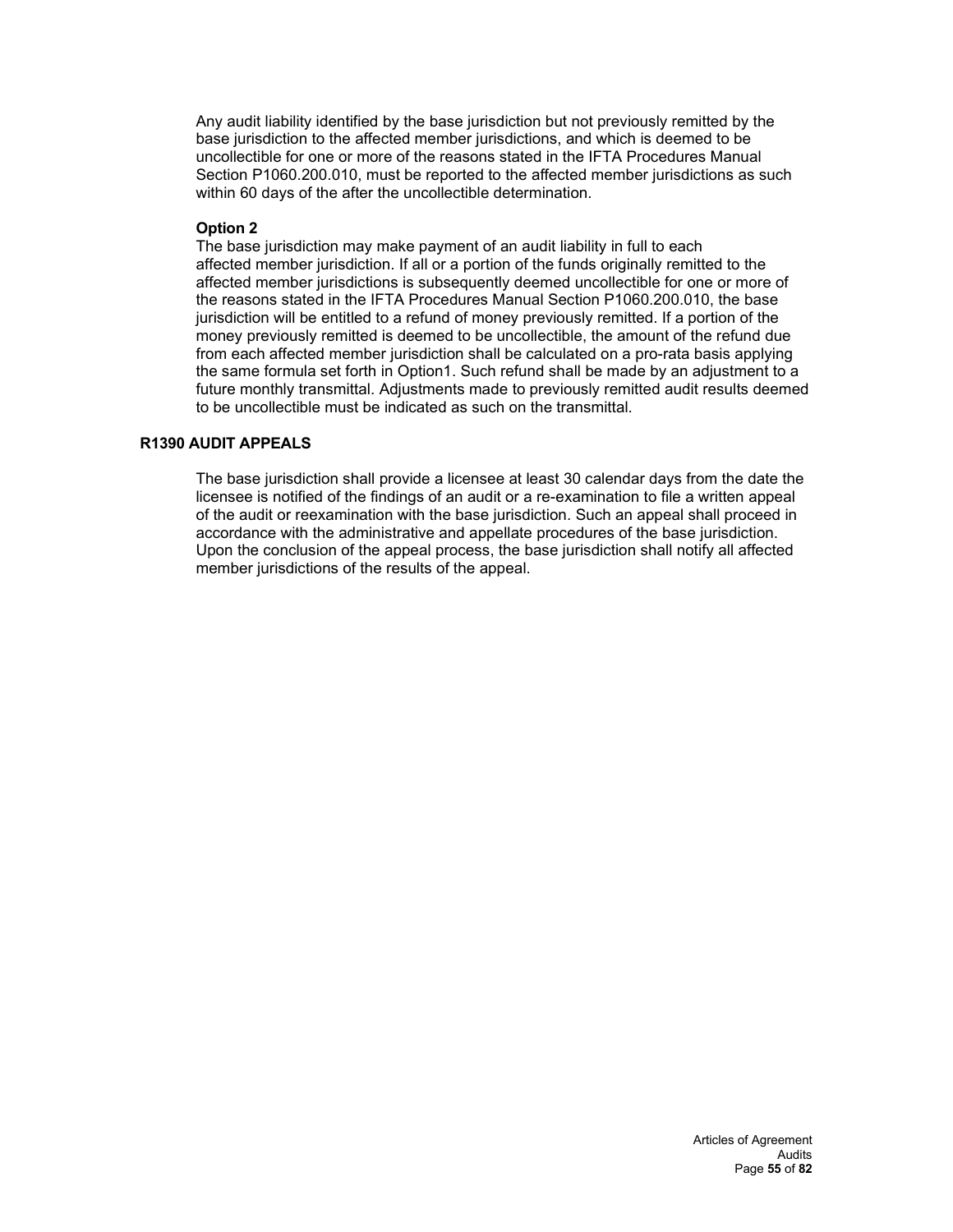## **Commentary to Article XIII**

- **R1300** IFTA Ballot 3-2014 amended several sections under R1300: R1320, R1330, R1340, R1350, and R1370. R1380 and R1390 was new language. R1310 and R1360 remained unchanged. Effective date was January 1, 2017.
- **R1330** See commentary at IFTA Audit Manual A310 and A320 regarding computation of a jurisdiction's high and low distance audit accountability.
- **R1330** See commentary at IFTA Audit Manual A660.100 regarding required licensee audit report content.
- **R1360** At the IFTA annual business meeting in Denver, Colorado, in July 1990, southern states expressed concerns regarding audit policies and procedures. Ballot 90-316-1 became effective January 14, 1992, replacing IFTA Articles of Agreement Section R1360 and modifying procedures for re-audit of a licensee.
- **R1360.100** IFTA Ballot 6-1997 amended the IFTA Articles of Agreement Section R1360.100 by replacing the term "audit findings" with "Interjurisdictional Audit Report" and was effective July 1, 1999.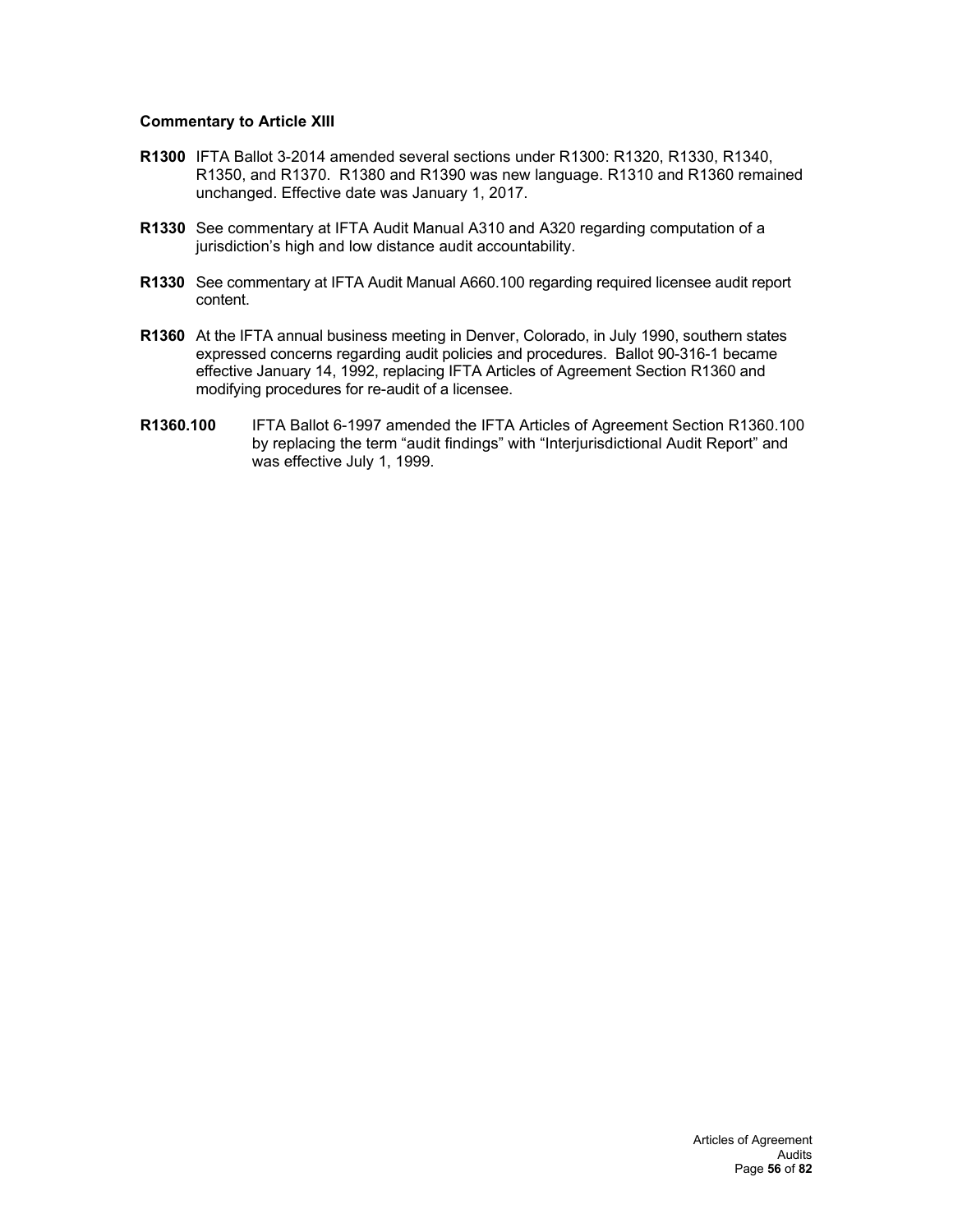# **ARTICLE XIV**

### **\*R1400 APPEAL PROCEDURES**

The appeal process shall be conducted in accordance with the procedures established by the base jurisdiction. R1410, R1420, and R1430 only apply where a base jurisdiction does not have provisions in its administrative procedures laws for appeals of actions or audit findings.

## **\*R1410 REQUEST FOR HEARING**

A licensee or applicant may appeal an action or audit finding issued by the commissioner of any member base jurisdiction by making a written request for a hearing within 30 days after the service of notice of the original action or finding. If the hearing is not requested in writing within 30 days, the original finding or action is final.

# **R1420 NOTICE OF HEARING**

The hearing shall be held expeditiously, but may be continued for reasonable cause being shown by either party. The base jurisdiction shall give at least 20 days' written notice of the time and place of the hearing.

## **R1430 PROCEDURES FOR HEARING**

- **.100** The appellant may appear in person and/or be represented by counsel at the hearing and is entitled to produce witnesses, documents, or other pertinent material to substantiate the appeal.
- **.200** If the licensee appeals an assessment for one or more jurisdictions, it will be the responsibility of the base jurisdiction to participate in the appeal process on behalf of the other jurisdictions.

# **R1440 NOTICE OF FINDINGS**

The base jurisdiction will notify the appellant of the findings of fact and the ruling on the appeal.

# **R1450 FURTHER REQUESTS FOR APPEAL**

- **.100** Further appeal of any jurisdiction's finding will proceed in accordance with that jurisdiction's laws.
- **.200** In the case of an audit, if the licensee is still in disagreement with the original finding, the licensee may request any or every jurisdiction to audit the licensee's records. Each jurisdiction to whom a request is made may elect to accept or deny the request. Each jurisdiction electing to audit the licensee's records will audit only for its own portion of the licensee's operations. The licensee shall make records available at the office of the jurisdiction or at a place designated by the jurisdiction or pay reasonable per diem and travel expenses associated with conducting an audit at the licensee's place of business.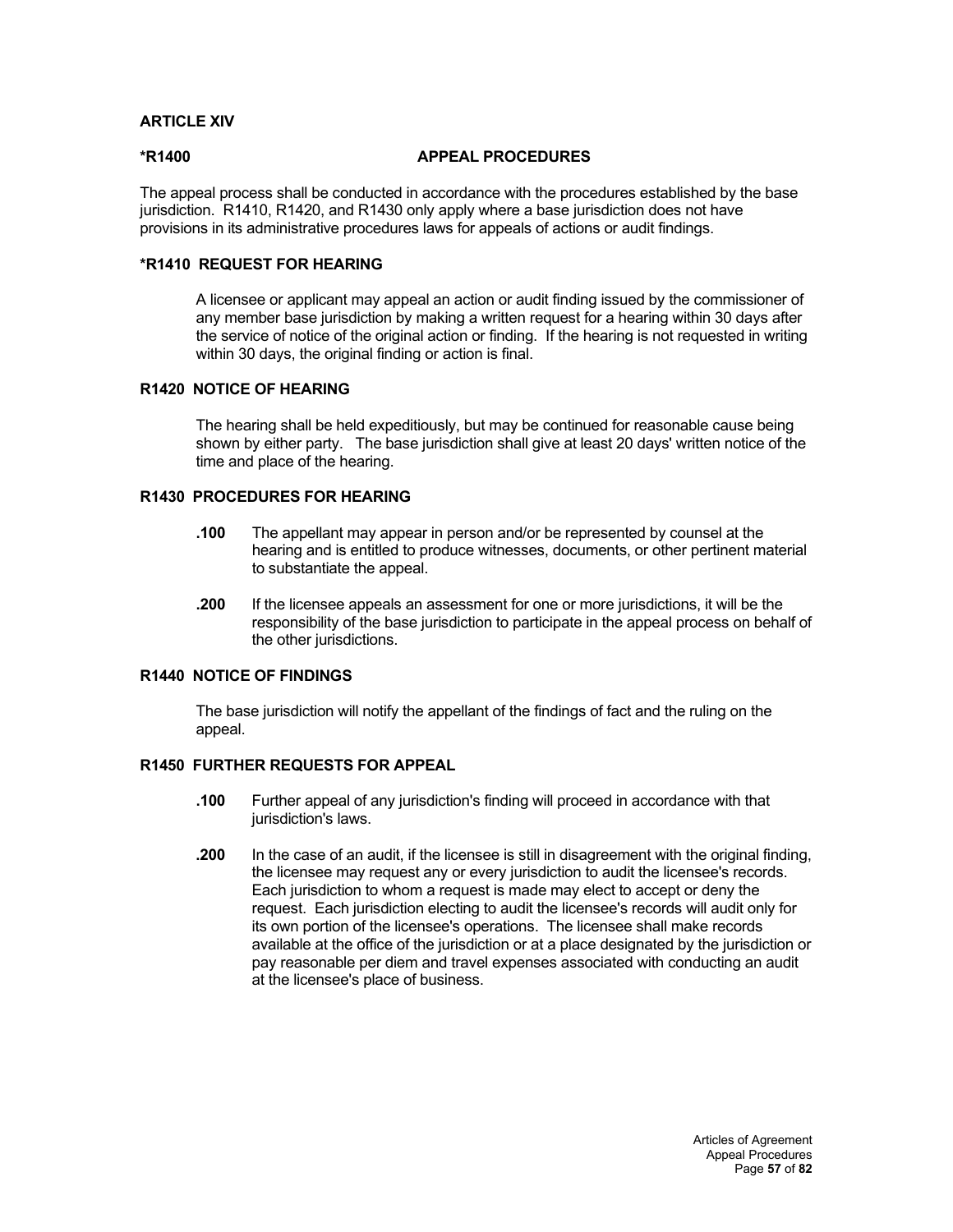# **Commentary to Article XIV**

- **R1400** IFTA Ballot 2-2002 amended IFTA Articles of Agreement R1400 to add the language that R1410, R1420 and R1430 only apply if no jurisdiction laws for appeals exist and was effective January 1, 2004.
- **R1410** See commentary at IFTA Articles of Agreement Sections R410.200 and R420.200 regarding the applicability of a base jurisdiction's own administrative procedures laws.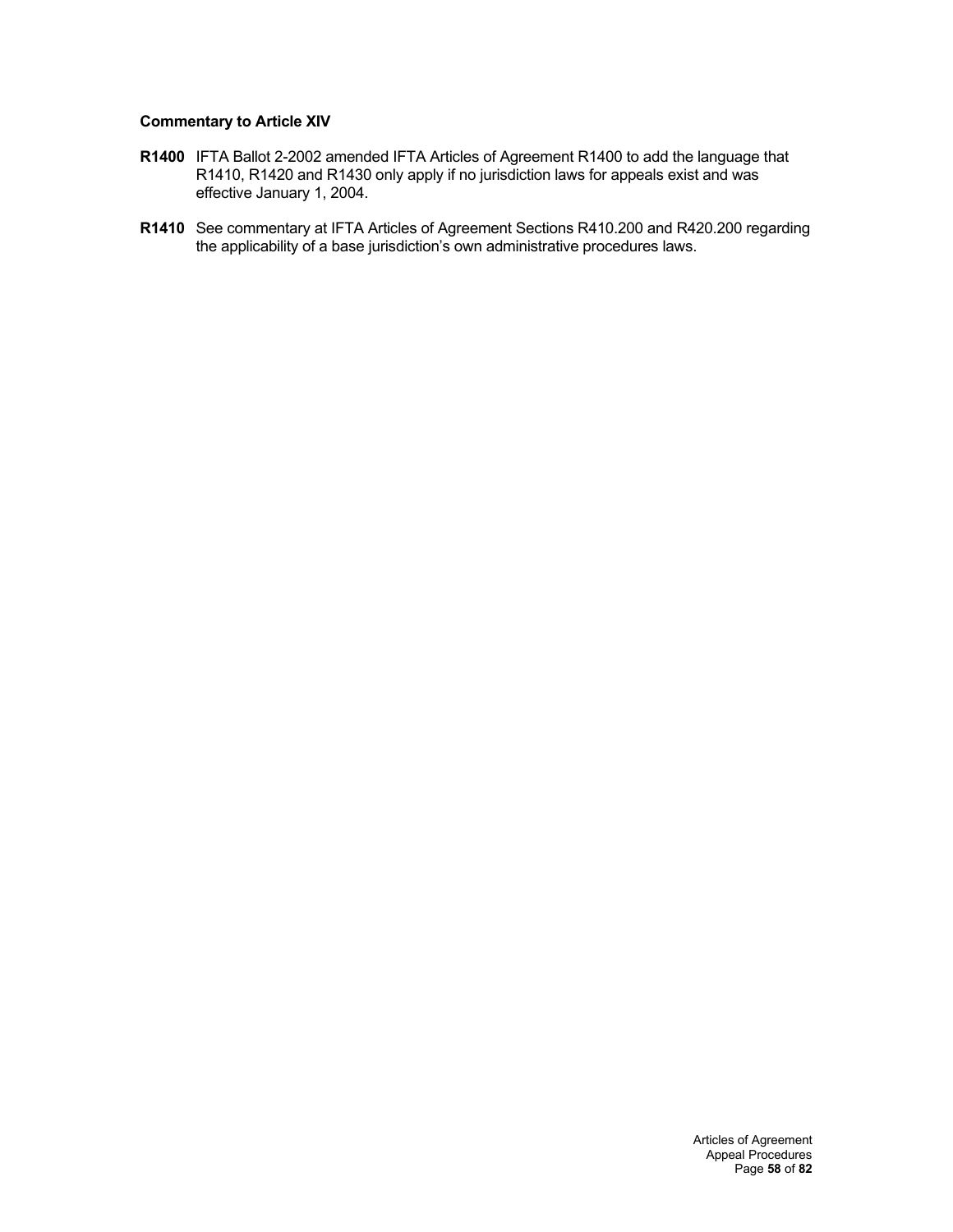# **ARTICLE XV**

#### **R1500 MEMBERSHIP**

## **\*R1505 APPLICATION FOR MEMBERSHIP**

Any jurisdiction may apply for entry into the Agreement by submitting the prescribed adopting resolution and attachments to the repository for balloting by member jurisdictions. Entry into the Agreement constitutes membership in the International Fuel Tax Association, Inc. which administers the Agreement.

## **\*R1510 CONDITIONS FOR MEMBERSHIP**

The applicant shall agree to abide by all terms, conditions, and requirements of the Articles of Agreement, Procedures Manual, Audit Manual and the Bylaws of the Association and to:

- **.100** Comply with all audit policies and procedures, including employment of a sufficient number of auditors to assure that audit of IFTA licensees are completed as prescribed in section A240 of the IFTA Audit Manual.
- **.200** Submit to a program compliance review to determine compliance with the Agreement. Such review shall be performed after one year of implementation and once every five years thereafter unless a review is ordered as prescribed by his Agreement; and
- **.300** Submit an annual report to the repository as specified in the Procedures Manual.

### **\*R1515 ADOPTING RESOLUTION**

The adopting resolution shall contain statements relating to the conditions for membership into the Agreement and shall include the following:

- **.100** A copy of the enabling statute authorizing the jurisdiction to enter into and abide by the obligations of the Agreement;
- **.200** A statement of taxable fuels and tax rates for these fuels; and
- **.300** A statement as to the number of:
	- .005 Prospective licensees based in the jurisdiction;
	- .010 Audit personnel who will be dedicated to auditing under this Agreement; and
	- .015 Supervisory and clerical personnel who will be dedicated to receipting, processing, and disbursing funds received under the provisions of the Agreement.

# **R1520 APPROVAL OF ADOPTING RESOLUTION**

An electronic voting booth to approve the adopting resolution shall be made available to membership by the repository. Only eligible members with voting privileges shall vote. Entry shall be granted to the applicant unless more than one negative vote is received. Failure of an eligible jurisdiction to submit its vote on the ballot within 120 days of receipt shall be considered a vote for approval of the application.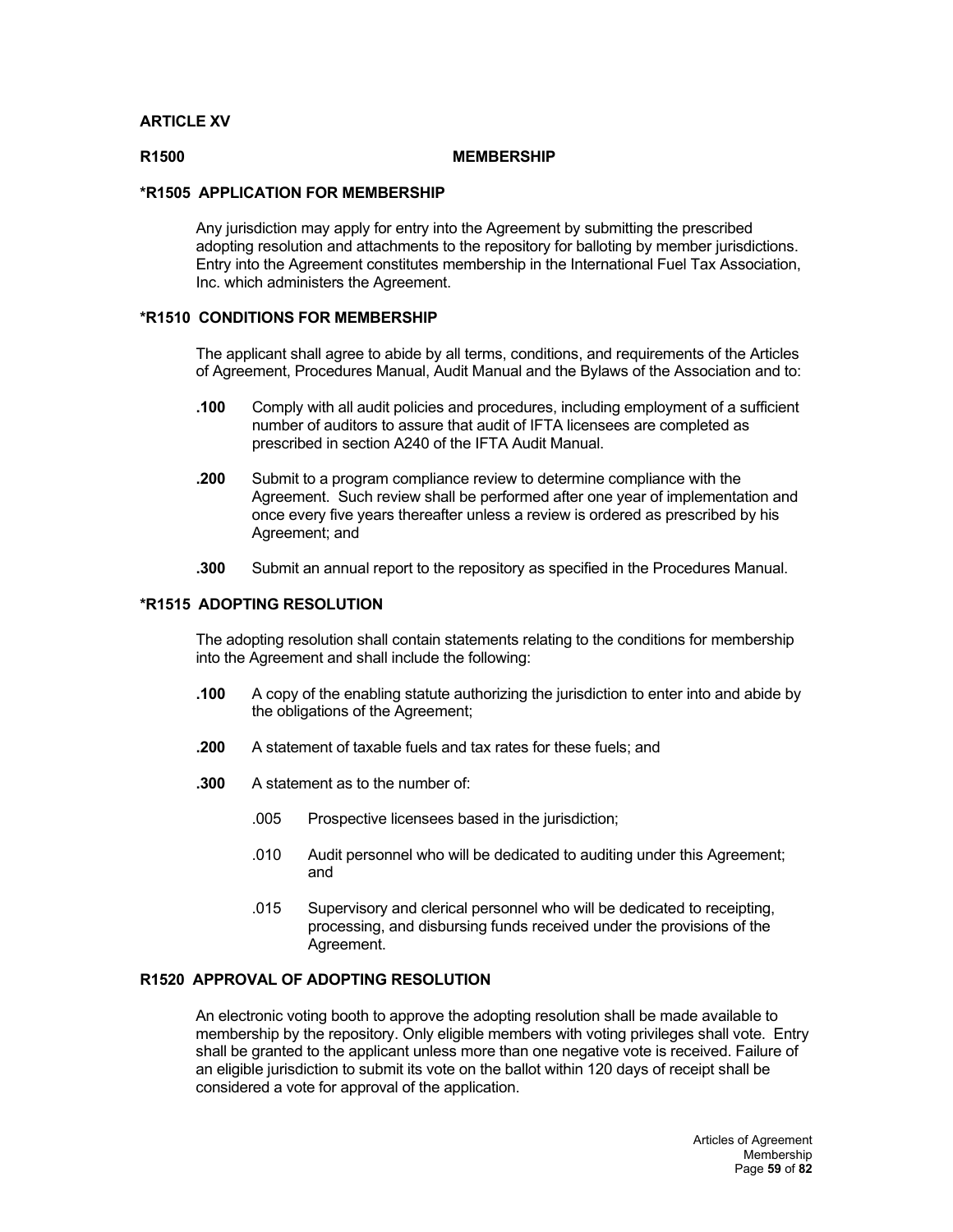# **R1525 MEMBERSHIP EFFECTIVE DATE**

Membership shall become effective upon approval by the member jurisdictions and the payment of the required membership fees.

## **\*R1530 IMPLEMENTATION EFFECTIVE DATE**

- **.100** The effective date for implementation of the Agreement by a new member shall be January 1 or July 1 following two complete calendar quarters after the membership effective date; or
- **.200** An alternate implementation date stated in the adopting resolution and agreed to by all member jurisdictions.

## **R1535 IMPLEMENTING LICENSING IN THE NEW JURISDICTION**

- **.100** The new member jurisdiction shall forward to each member jurisdiction a complete printout of all member jurisdiction carriers who are presently fuel tax licensees and who operate in the new member jurisdiction.
- **.200** Each member jurisdiction shall forward to the new member jurisdiction a complete printout of all accounts in the new jurisdiction that presently hold a member jurisdiction fuel tax license.
- **.300** The new member jurisdiction shall issue IFTA credentials to their carriers, canceling any existing fuel tax accounts.
- **.400** Upon receipt of the IFTA applications for the new member jurisdiction, the member jurisdiction shall cancel the fuel tax accounts of those carriers based in the new member jurisdiction.

# **R1540 FAILURE TO IMPLEMENT**

If the Agreement is not implemented on the implementation effective date, the applicant shall be required to re-apply.

## **\*R1545 ACTIVE MEMBERSHIP STATUS**

To retain active membership status, the jurisdiction must:

- **.100** Collect and transfer fees for other jurisdictions in a timely manner;
- **.200** Pay membership fees in a timely manner; and
- **.300** Comply with all other provisions of the Agreement.

Voting privileges provided in Articles of Agreement R1546 are granted only to eligible members jurisdictions holding active membership status.

## **R1546 VOTING PRIVILEGES**

**.100** Voting privileges are granted to eligible member jurisdictions as defined by IFTA Articles of Agreement Section R220. Voting privileges are determined at the time the jurisdiction votes. If a jurisdiction fails to vote, voting privileges are determined on the last day that a vote could have been cast.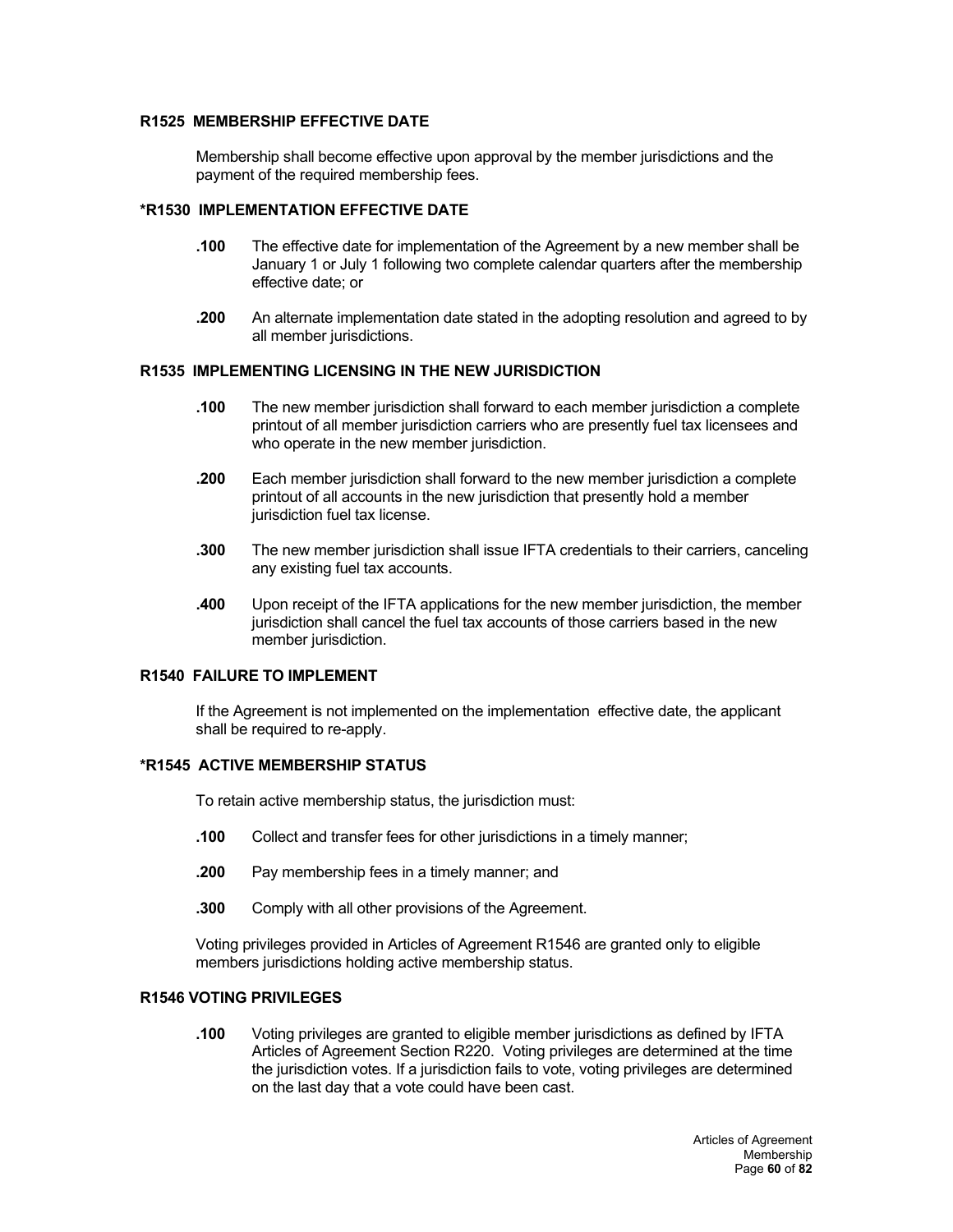**.200** The total number of eligible member jurisdictions shall be calculated based on whether the jurisdiction had voting privileges as provided in this section.

# **R1550 MEMBERSHIP CANCELLATION**

A member may withdraw from the Agreement by giving at least two full calendar quarters' written notification to all member jurisdictions. Each member jurisdiction shall notify each of its licensees of the cancellation at least one full calendar quarter prior to the cancellation date. However, cancellation by one jurisdiction shall not affect this Agreement between other jurisdictions. All evidence of motor fuels licensing issued under the Agreement by the canceling jurisdiction shall be valid until the effective date of the cancellation.

## **\*R1555 COMPLIANCE MATTERS**

### **.100 Dispute Resolution Process**

Disputes concerning issues of compliance with the International Fuel Tax Agreement may be resolved pursuant to the IFTA Dispute Resolution Process. The IFTA Dispute Resolution Process may be utilized to resolve only:

- .005 Compliance disputes between member jurisdictions;
- .010 Compliance disputes between member jurisdictions and IFTA licensees in those matters where no administrative remedy to the IFTA licensee is available within the member jurisdiction involved in the dispute. Compliance disputes subject to this section shall not include disputes between member jurisdictions and IFTA licensees over matters of substantive jurisdiction law, including but not limited to, laws governing the imposition, assessment, and collection of jurisdiction motor fuel use taxes collected pursuant to the International Fuel Tax Agreement; and
- .015 Compliance matters where (i) the Program Compliance Review Process, including follow-up has been completed; and (ii) a Final Determination Finding of Non-Compliance has been issued by the Program Compliance Review Committee related to Sections R970, R1210, R1230, R1260, R1270, R1370, R1380, P1040, A250 or A260.

## **.200 Submission of a Final Determination Finding of Non-Compliance**

A Final Determination Finding of Non-Compliance issued by the Program Compliance Review Committee related to Sections R970, R1210, R1230, R1260, R1270, R1370, R1380, P1040, A250, or A260, where follow-up has been completed, shall be forwarded to the IFTA Dispute Resolution Committee, to be heard as a dispute, with a copy to the Executive Director of IFTA, Inc. for notification to all member jurisdictions.

#### **.300 Expulsion Process**

- .005 The IFTA, Inc. Board of Trustees shall request a resolution to expel a member jurisdiction which has failed to bring its IFTA program into compliance one year following its loss of voting power under the penalty provisions of the IFTA Dispute Resolution Process.
- .010 The Board shall issue a resolution of expulsion to the IFTA membership for approval. A ballot by which a member jurisdiction may vote on the resolution will be attached to the resolution. A copy of the resolution will be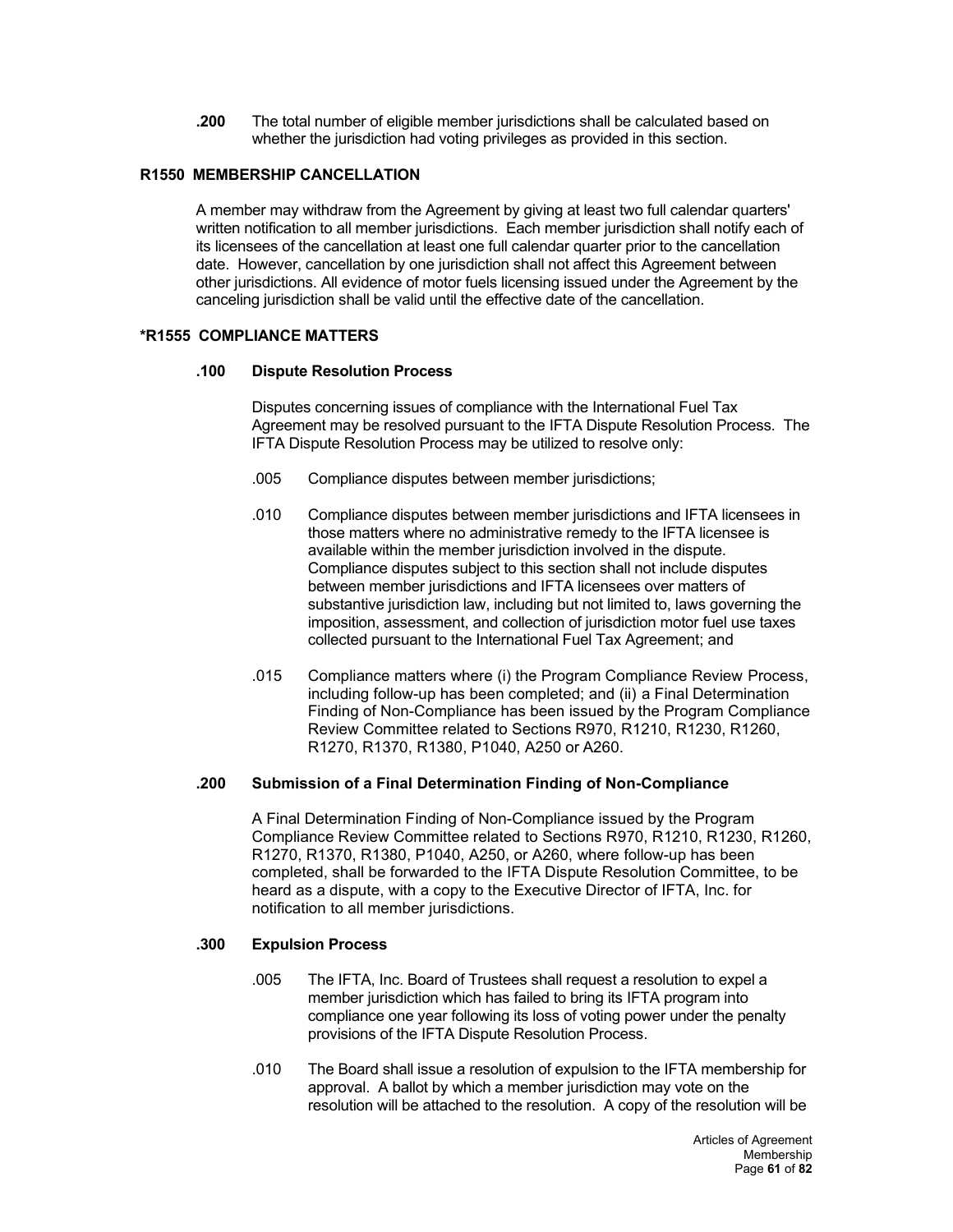sent to the jurisdiction which is the subject of the resolution but said jurisdiction will not be allowed to vote on the resolution.

- .015 A resolution expelling a member jurisdiction from the Agreement shall require the affirmative vote in writing of three-fourths of the total eligible member jurisdictions, excluding the jurisdiction which is the subject of the resolution. For purposes of this section, a vote submitted electronically through a mechanism provided by the International Fuel Tax Association, Inc. is deemed a vote in writing.
- .020 Eligible member jurisdictions will have sixty (60) days from the date of issuance of the resolution to vote on the resolution of expulsion. Failure of an eligible member jurisdiction to submit its vote shall be deemed a vote against the resolution of expulsion.
- .025 If the member jurisdictions approve the resolution for expulsion, the Board of Trustees will notify the subject jurisdiction of its expulsion from the Agreement. A copy of the resolution will be forwarded to the Governor of the subject United States jurisdiction or the Premier of the subject Canadian Province and to the Secretary of Transportation of the United States.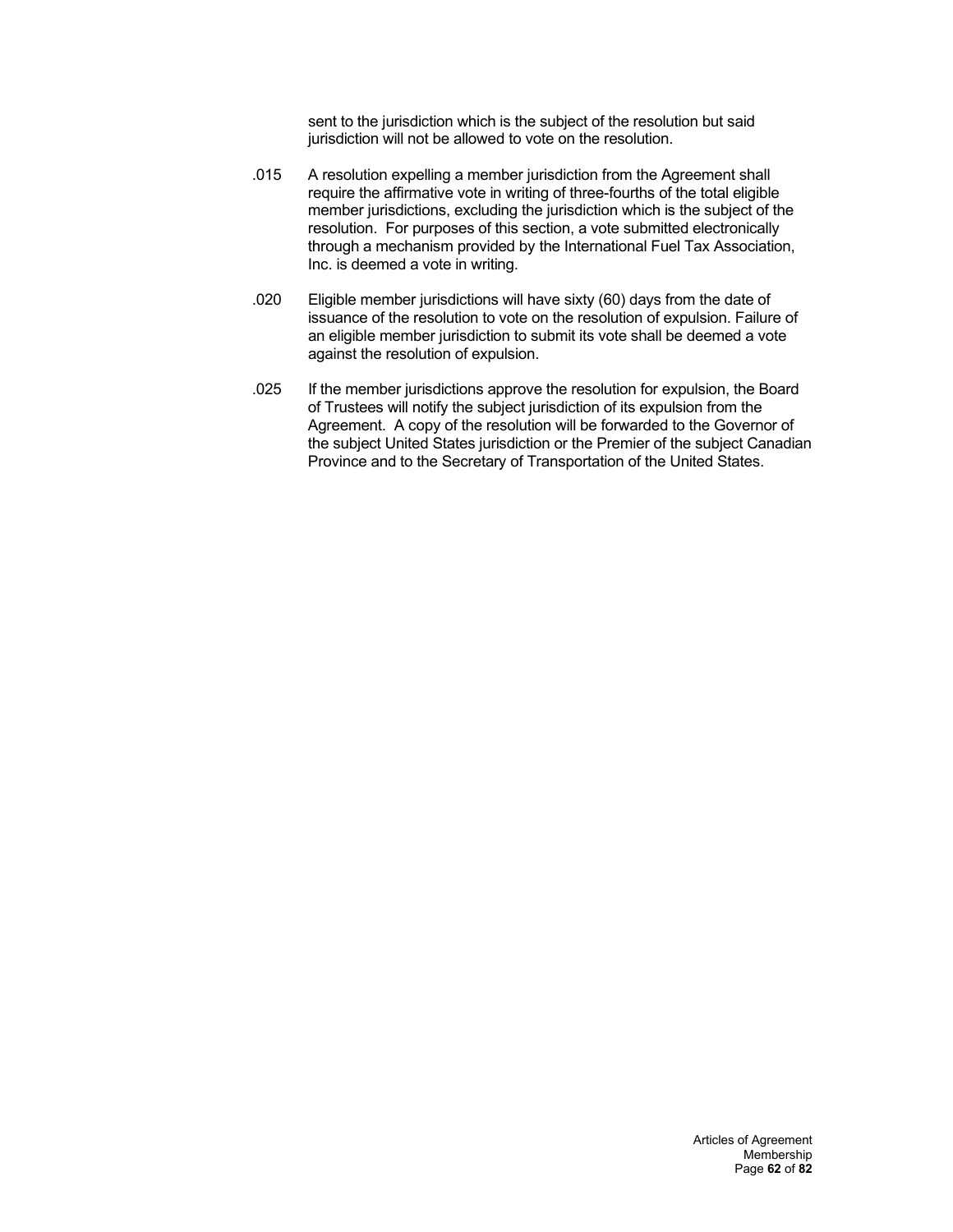## **Commentary to Article XV**

- **R1505** Ballot 90-312-1 amended the Articles of Agreement to provide for the establishment of the International Fuel Tax
- **R1510** Association, Inc., effective February 25, 1991. The Articles of Agreement sections affected by ballot were R1510.100, R1510.200, R1510.300, R1515, R1545, R1810.100, R1810.200, R1810.300, R1810.400, R1810.600, R1820.100, and R1820.200.
- **R1510.100** See commentary at IFTA Audit Manual A660.100 regarding required licensee audit report content.
- **R1510.100 {EDITOR'S NOTE: In light of the passage of Ballot 14-1995 effective July 1, 1997, Commentary resulting from the ratification of Issue 8, Question 1 is for historical reference only. Language regarding the implementation of the IFTA audit requirements can now be found at IFTA Audit Manual Section A310.]**
- **R1510.100** In July 1991, the membership unanimously ratified inclusion of Consensus Board Interpretation, Issue 8, questions 1 and 2, as narrative to IFTA Articles of Agreement Section R1510.100.
- QUESTION 1: Most states do not begin their IFTA audit program until at least one year's worth of returns are filed. Does the five-year audit requirement begin on the date the state's audit program begins, on the date the state's membership became effective, on the date the state became approved for membership, or on the date that the first threeyear audit can be conducted (three years after the first IFTA return was filed)?

#### BOARD INTERPRETATION:

The Board consensus was that a jurisdiction should begin its IFTA audit program on its implementation date. The beginning of an IFTA audit program should include, but not be limited to, the hiring of sufficient audit personnel to meet the audit requirements and development and implementation of an auditor training program. Audits will not be performed until one year from the jurisdiction's implementation date.

QUESTION 2: Effective January 14, 1992, the IFTA audit requirement will change due to Ballot 90-316-2 which changes the percentage from "25 percent every three years to "15 percent every five years". Is the change retroactive or do states have to provide 25 percent coverage up to the effective date and then 15 percent thereafter?

# BOARD INTERPRETATION:

The Board consensus was that the change in percentage of audits from 25 percent every three years to 15 percent every three [sic] years is retroactive to the date of the jurisdiction's implementation.

- **R1510.100** Ballot 90-316-2 amended IFTA Articles of Agreement Section R1510.100, modifying the minimum percentage of audits to be performed in a five-year period. The effective date of Ballot 90-316-2 was January 14, 1992.
- **R1510.100** In July 1996, the membership unanimously ratified inclusion of Consensus Board Interpretation, Issue 49-96, as narrative to the IFTA Articles of Agreement Section R1510.100.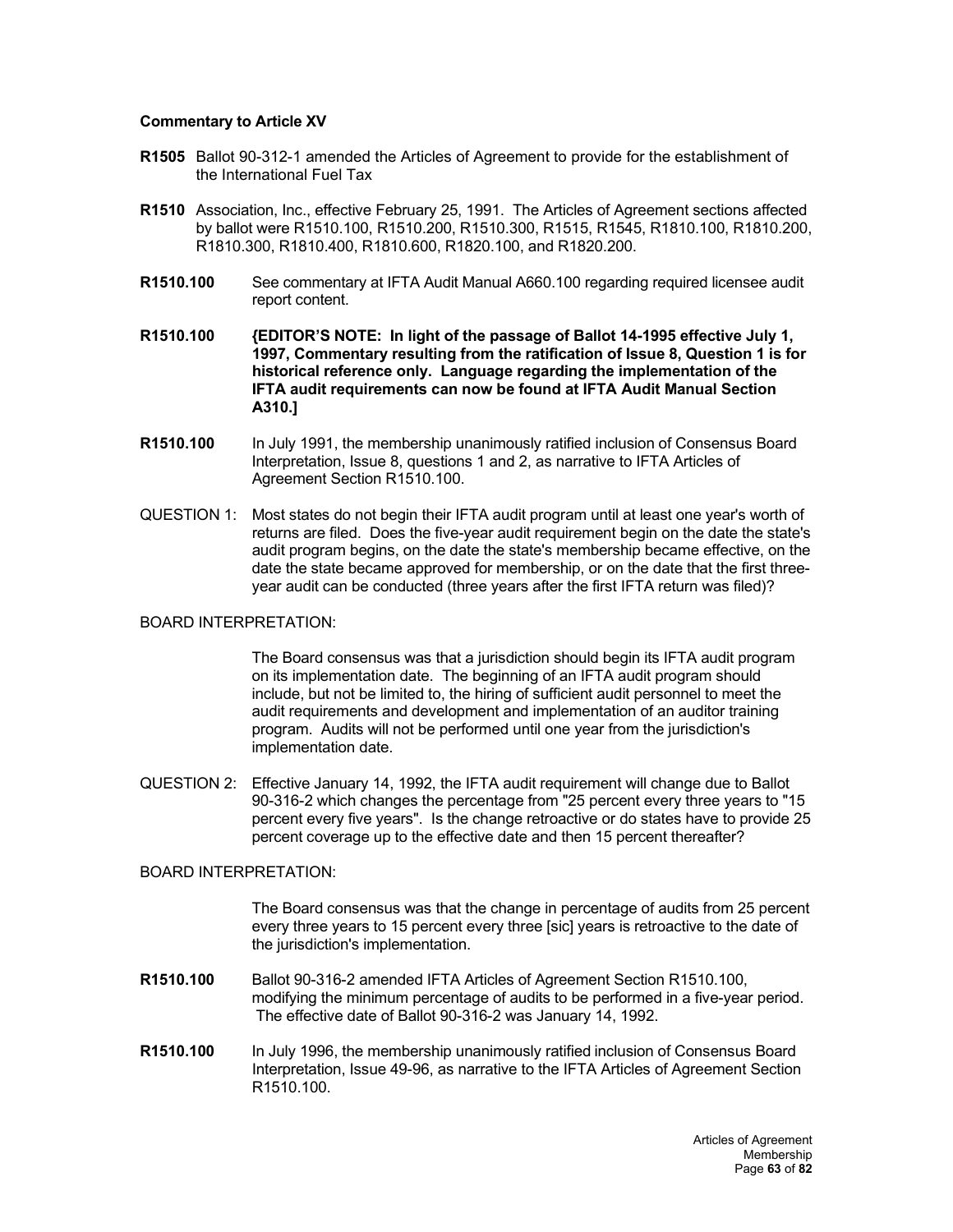ISSUE: For jurisdictions implementing on dates other than January 1, can the required 5-year/15% audit requirement be proportionally reduced to equate to the number of months the jurisdiction is in IFTA that year?

## BOARD INTERPRETATION:

For a jurisdiction implementing on a date other than January 1, an average of 3% per year to equate to the required audits of 15% of a jurisdiction's licensees in a 5-year period, will be proportionally reduced to equate to the number of months in IFTA that year. The requirement will be based on the full calendar year for each year after implementation.

- **R1510.100** IFTA Ballot 4-2001 amended IFTA Articles of Agreement Section R1510.100 to state that a sufficient number of auditors must be employed to complete audits as prescribed in the IFTA Audit Manual and was effective November 26, 2001.
- **R1510.100** IFTA Ballot 2-2009 amended IFTA Articles of Agreement Section R1510.100 to change the IFTA program compliance review cycle from four (4) to five (5) years and was effective January 1, 2011.
- **R1510.200** IFTA Ballot 4-1995 amended IFTA Articles of Agreement Section R1510.200 to change terminology from "operations" review to "program compliance review" and to make other changes consistent with a long-range program compliance package ratified by the membership at the 1995 Annual Business Meeting and was effective January 1, 1996.
- **R1515** See commentary at IFTA Articles of Agreement Section R1505 regarding the establishment of the International Fuel Tax Association.
- **R1520** IFTA Ballot 1-2020 amended the Articles of Agreement to provide a representative denominator on which the majority vote of eligible member jurisdictions is based and became effective January 1, 2022.
- **R1530.100** IFTA Ballot 3-92 amended the IFTA Articles of Agreement Section R1530 to state that new jurisdictions must begin implementation on January 1 or July 1, effective January 1, 1993.
- **R1545** IFTA Ballot 1-2020 amended the Articles of Agreement to provide a representative denominator on which the majority vote of eligible member jurisdictions is based and became effective January 1, 2022.
- **R1545** See commentary at IFTA Articles of Agreement R1505 regarding the establishment of the International Fuel Tax Association.
- **R1546** IFTA Ballot 1-2020 amended the Articles of Agreement to provide a representative denominator on which the majority vote of eligible member jurisdictions is based and became effective January 1, 2022.
- **R1555** IFTA Ballot 7-1995 amended IFTA Articles of Agreement R1555 to add a provision to allow a dispute resolution process pursuant to which member jurisdictions may resolve disputes among each other and to allow restrictive use of the process by IFTA licensees. The expulsion provisions of this Article were also amended. Ballot 7-1995 was effective July 1, 1997.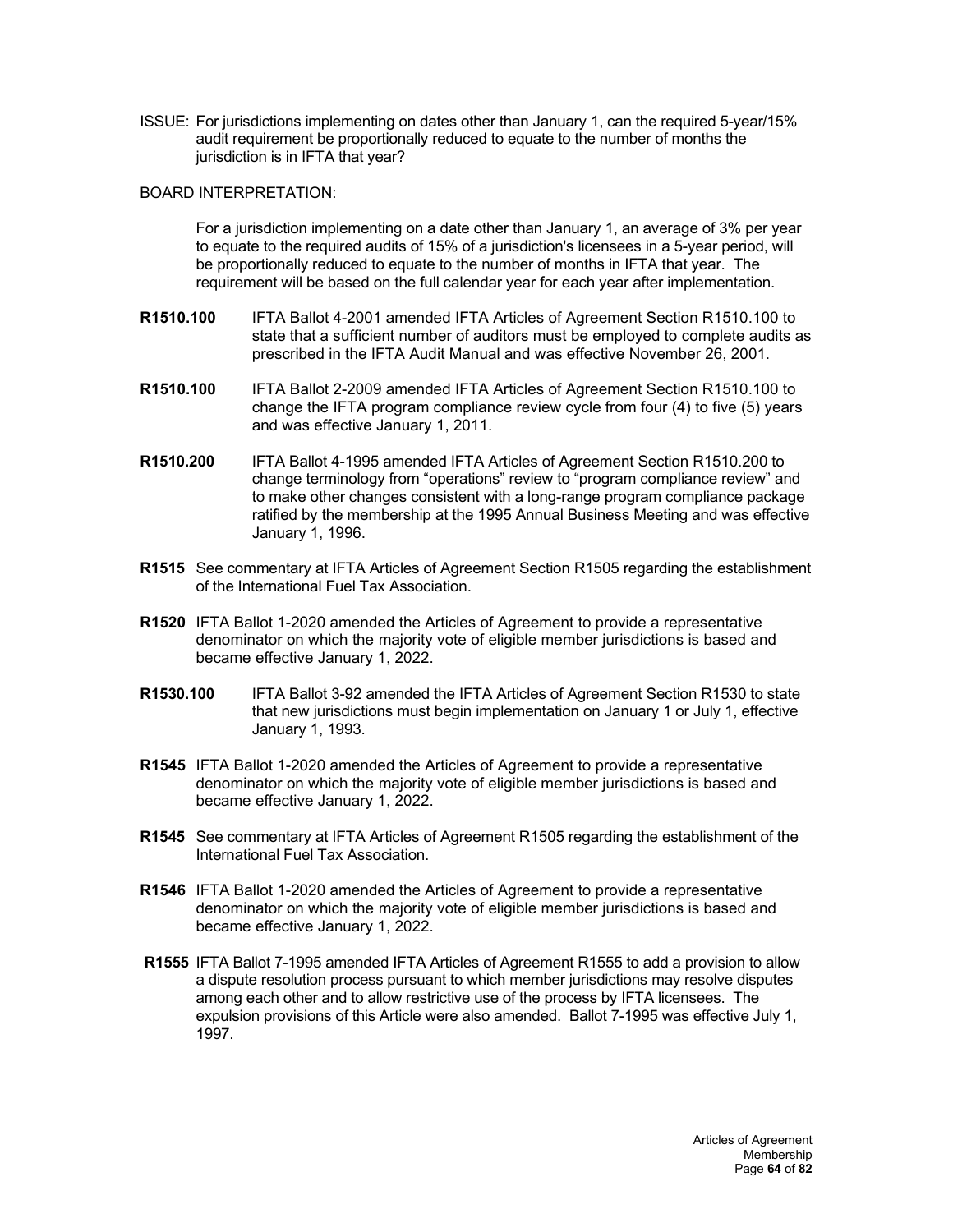- **R1555** IFTA Ballot 1-2009 amended the IFTA Articles of Agreement to amend the IFTA Articles of Agreement to require the PCRC to recommend to the membership that a dispute be initiated against a member jurisdiction that: has been found non-compliant on the subject articles of the governing documents following completion of the Program Compliance Review process, including a follow-up and/or reassessment; and 2) has been issued a Final Determination Finding of Non-Compliance by the PCRC and was effective January 1, 2010.
- **R1555** IFTA Ballot 3-2014 amended the IFTA Articles of Agreement correcting Section number in .100.015 and .200 and was effective January 1, 2017.
- **R1555** IFTA Ballot 6-2015 amended the IFTA Articles of Agreement, Section R1555 to require the PCRC to recommend to the membership that a dispute be initiated against a member jurisdiction that has been found non-compliant on the subject of Licensee Audits by not auditing on behalf of all member jurisdictions (Section R1310). Ballot 6-2015 was effective upon passage, March 25, 2016.
- **R1555** IFTA Ballot 1-2020 amended the Articles of Agreement, R1555.300 and R1555.400 to provide a representative denominator on which the majority vote of eligible member jurisdictions is based and became effective January 1, 2022.
- **R1555** IFTA Ballot 1-2021 amended the IFTA Articles of Agreement, R1555, 200 and R1555.300 to remove the requirement for a member jurisdiction vote on permitting a Final Determination of Non-Compliance to be advanced as a dispute and was effective January 28, 2022.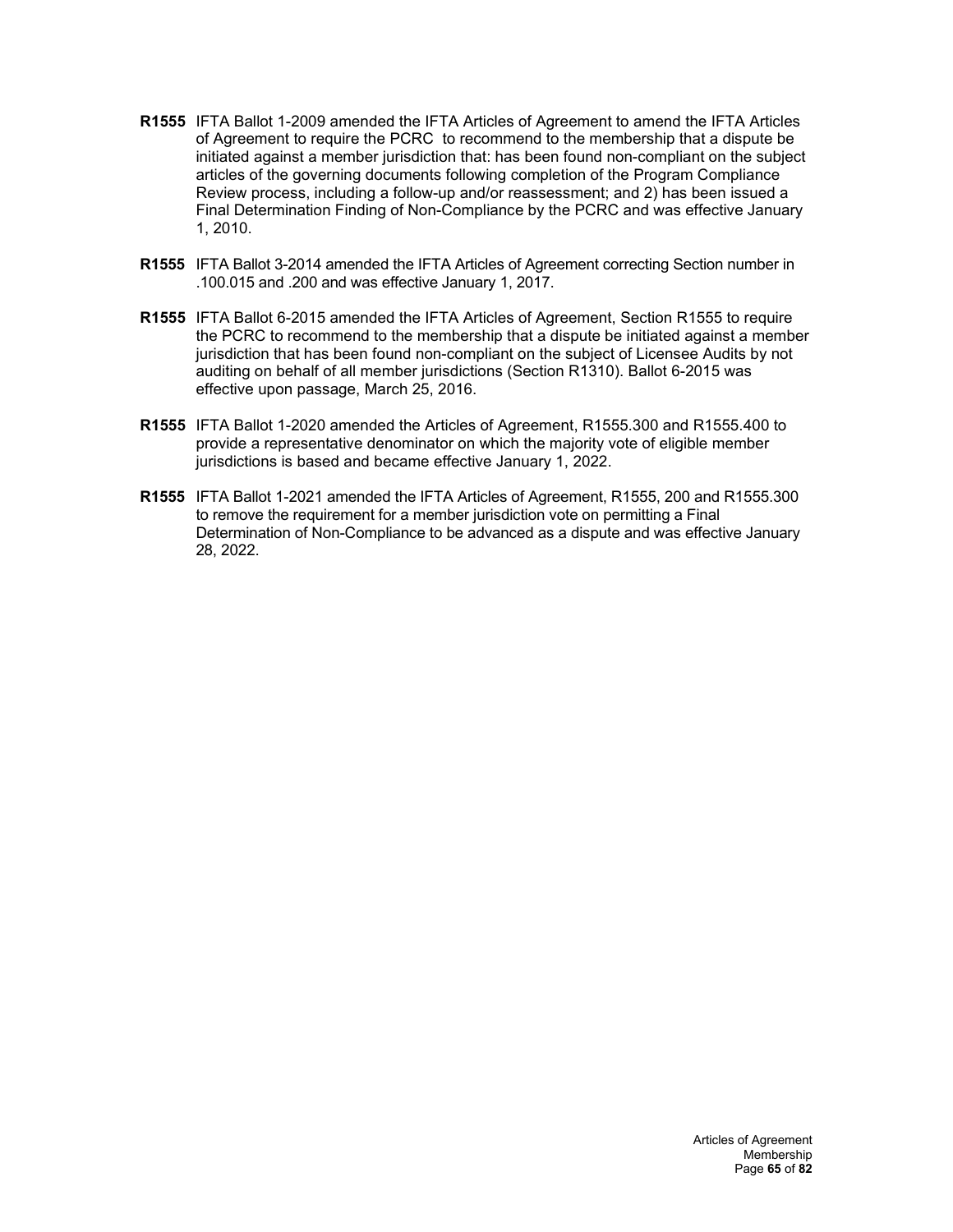# **ARTICLE XVI**

## **\*R1600 AMENDMENT**

Proposals for amendment and requests for non-substantive changes of the Agreement, Procedures Manual, or Audit Manual may be made by any member jurisdiction, the Audit Committee, the Agreement Procedures Committee, the Clearinghouse Advisory Committee, the Law Enforcement Committee, the Program Compliance Review Committee or the Board of Trustees of the Association.

# **R1605 SUBMISSION OF NON-SUBSTANTIVE CHANGES FOR BOARD REVIEW AND DECISION**

- **.100** In accordance with subsection .200 of this section, non-substantive changes may be made to the Articles of Agreement, Procedures Manual, or Audit Manual without submitting the change as a ballot proposal. The changes must be nonsubstantive and cannot change the meaning of the document. The changes are limited to the following: amendments to fix a typographical error; amendments to the title, font, or format; and amendments to fix grammatical errors. Proposed changes that do not fall within the specified limits or meet the conditions provided in subsection .200 of this section must be submitted as a ballot proposal.
- **.200** Non-substantive changes may be made in accordance with all of the following:
	- **.005** A member jurisdiction or committee submits a proposed change to the repository.
	- **.010** The repository determines that the proposed change is non-substantive and does not change the meaning of the current language.
	- **.015** The repository circulates the proposed change to all member jurisdictions and the standing committees for a 30-calendar-day review period.
	- **.020** No jurisdiction or standing committee objects in writing to the proposed change within the 30-calendar-day review period.
	- **.025** After the 30-calendar-day review period, the proposed change receives three-fourths affirmative vote from the Board of Trustees.

## **R1610 SUBMISSION OF BALLOT PROPOSALS FOR COMMENT**

- **.100** A proposed amendment is to be submitted to the repository at least 60 calendar days before an open meeting of the commissioners. The repository will circulate the proposed amendment as a ballot proposal to all member jurisdictions and the standing committees of the Association for a 30-calendar-day comment period.
- **.200** At the end of the 30-calendar-day comment period, the ballot proposal must be submitted to the repository for consideration at the next open meeting of the commissioners. The comment period must be completed, and notification given to the repository at least 30 calendar days before the next open meeting of the commissioners.
- **.300** The repository will notify the member jurisdictions of ballot proposals that havequalified for consideration at the next open meeting of the member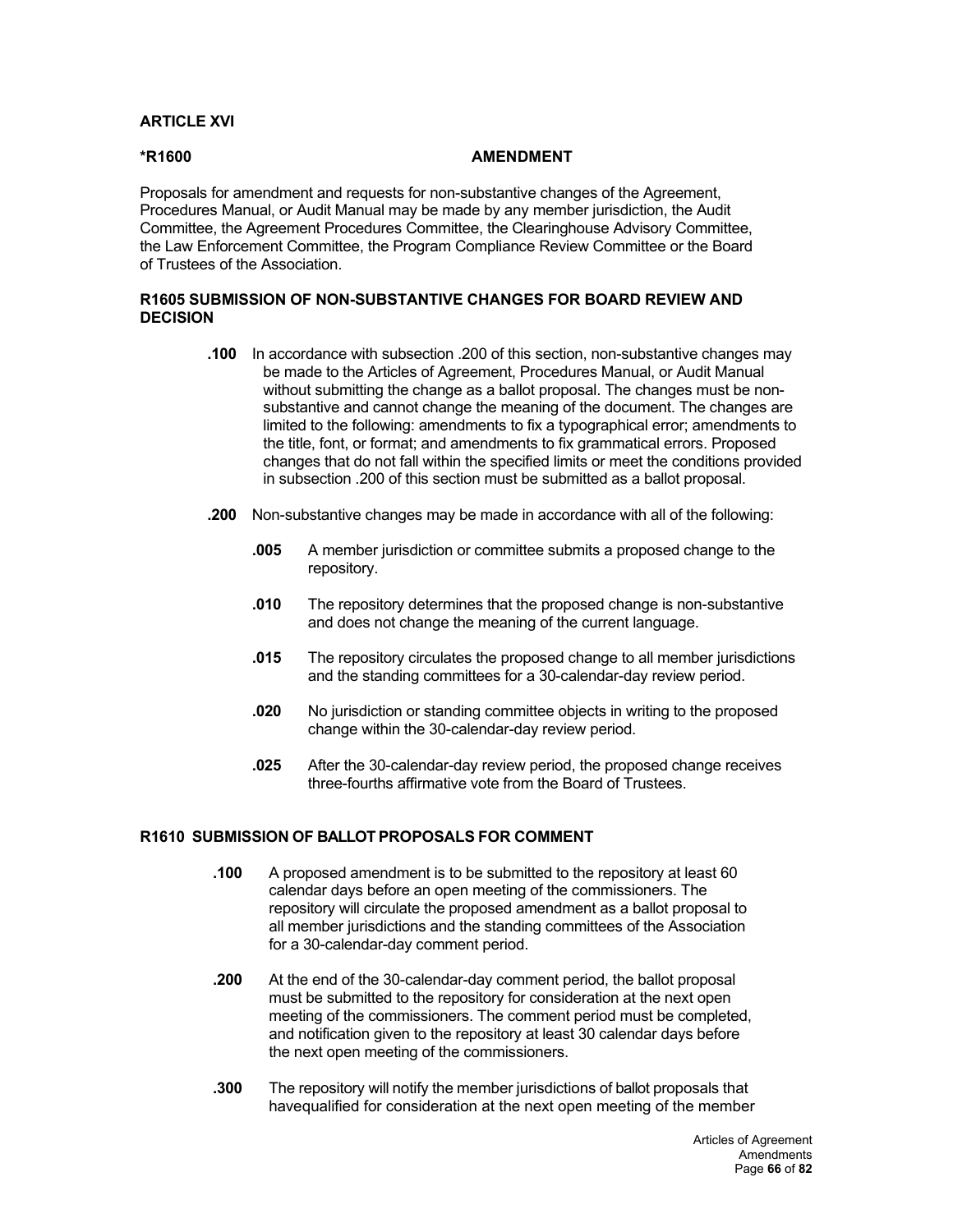jurisdictions and provide the text of the proposals and any comments received.

## **R1615 BALLOT PROPOSAL REQUIREMENTS**

Ballot proposals must contain the following:

- **.100** The precise language to be considered;
- **.200** If the ballot proposal is an amended ballot proposal:
	- **.005** the language originally contained in the previous ballot proposal; and
	- **.010** all comments received during the comment period;
- **.300** If applicable, the date by which voting must be completed; and
- **.400** The effective date of the amendment.

#### **\*R1620 BALLOT PROPOSAL PROCEDURES**

- **.100** Ballot proposals must be discussed at an open meeting of the commissioners.
- **.200** Ballot proposals may be voted on at the meeting and be adopted in accordance with IFTA Articles of Agreement Section R1630.
- **.300** If a ballot proposal is not voted on at the open meeting or does not receive the affirmative votes required by IFTA Articles of Agreement Section R1630, the ballot may proceed as follows:
	- **.005** Within 30 calendar days of the open meeting, the sponsoring jurisdiction or committee must submit its ballot proposal to the repository for a 30 calendar-day comment period.
	- **.010** The repository must circulate the ballot proposal to the member jurisdictions and the standing committees of the Association for a 30-calendar-day comment period.
	- **.015** At the end of the 30-calendar-day comment period, the sponsoring jurisdiction or committees must submit the ballot proposal to the repository for circulation to the member jurisdictions. Member jurisdictions have 45 calendar days to vote on the ballot proposal submitted under this subsection.

# **R1625 AMENDMENTS TO BALLOT PROPOSALS**

A ballot proposal may be amended to incorporate comments received in a comment period or to make technical or grammatical changes prior to circulation for vote by the member jurisdictions. If changes made to the ballot proposal are substantive, the sponsoring jurisdiction or committee must resubmit the ballot proposal for an additional 30-day-calendar comment period. The sponsoring jurisdiction or committee has discretion to determine whether changes are substantive or non-substantive. However, if two or more jurisdictions indicate in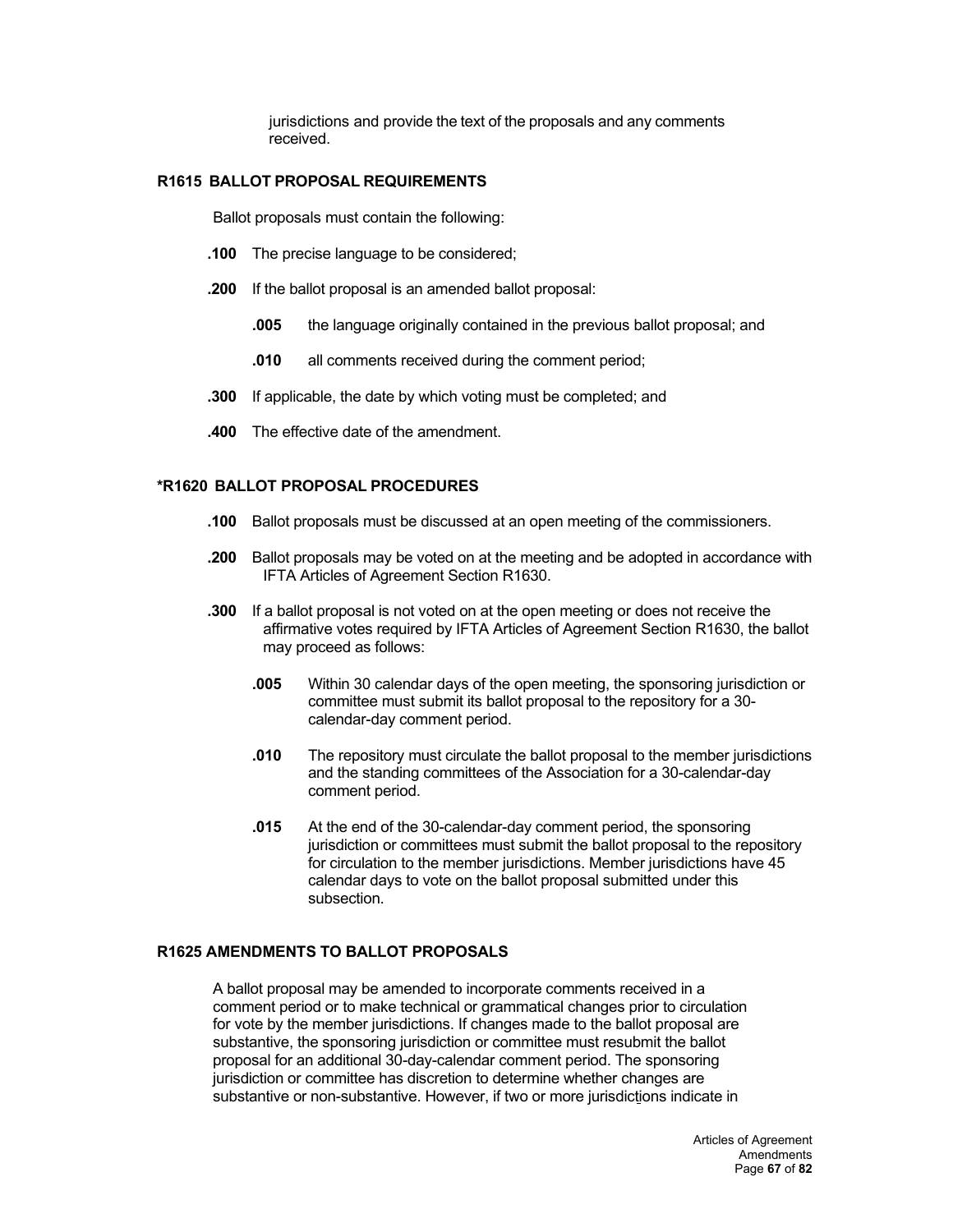writing to the repository that they consider a change substantive, it must be resubmitted for an additional 30-calendar-day comment period.

## **R1630 ACCEPTANCE OF AMENDMENTS, INTERPRETATIONS, AND ROLL CALL VOTES**

- **.100** Votes on amendments, interpretations, or roll calls must be cast by the commissioner or a delegate named in writing by the commissioner.
- **.200** An affirmative vote in writing of three-fourths of the total eligible member jurisdictions is required to amend the Articles of Agreement, Procedures Manual, or Audit Manual. For purposes of this section, a vote submitted electronically through a mechanism provided by the International Fuel Tax Association, Inc. is deemed a vote in writing.
- **.300** Jurisdictions may abstain from voting, but a final ballot proposal may still not be adopted without the affirmative vote of three-fourths of the total eligible member jurisdictions.
- **.400** Eligible member jurisdictions that do not vote on an amendment within the required time limits are considered to have voted in the negative, except as provided in IFTA Articles of Agreement Section R1635.

# **R1635 EFFECTIVE DATE OF AMENDMENTS**

The effective date of all amendments, unless otherwise specified, is the first day of January or July, whichever occurs first, following the completion of 12 complete months following the close of the voting period. An alternate effective date may be allowed if it receives the support of three-fourths of the total eligible member jurisdictions. If an alternate effective date is requested, it must be voted separately from the amendment. Eligible jurisdictions that do not vote on an alternate effective date within the required time limits are considered to have voted in the negative.

# **R1640 WITHDRAWAL OF AMENDMENT PROPOSALS**

.

An amendment proposal may be withdrawn by the sponsoring jurisdiction or committee atany time during the amendment process.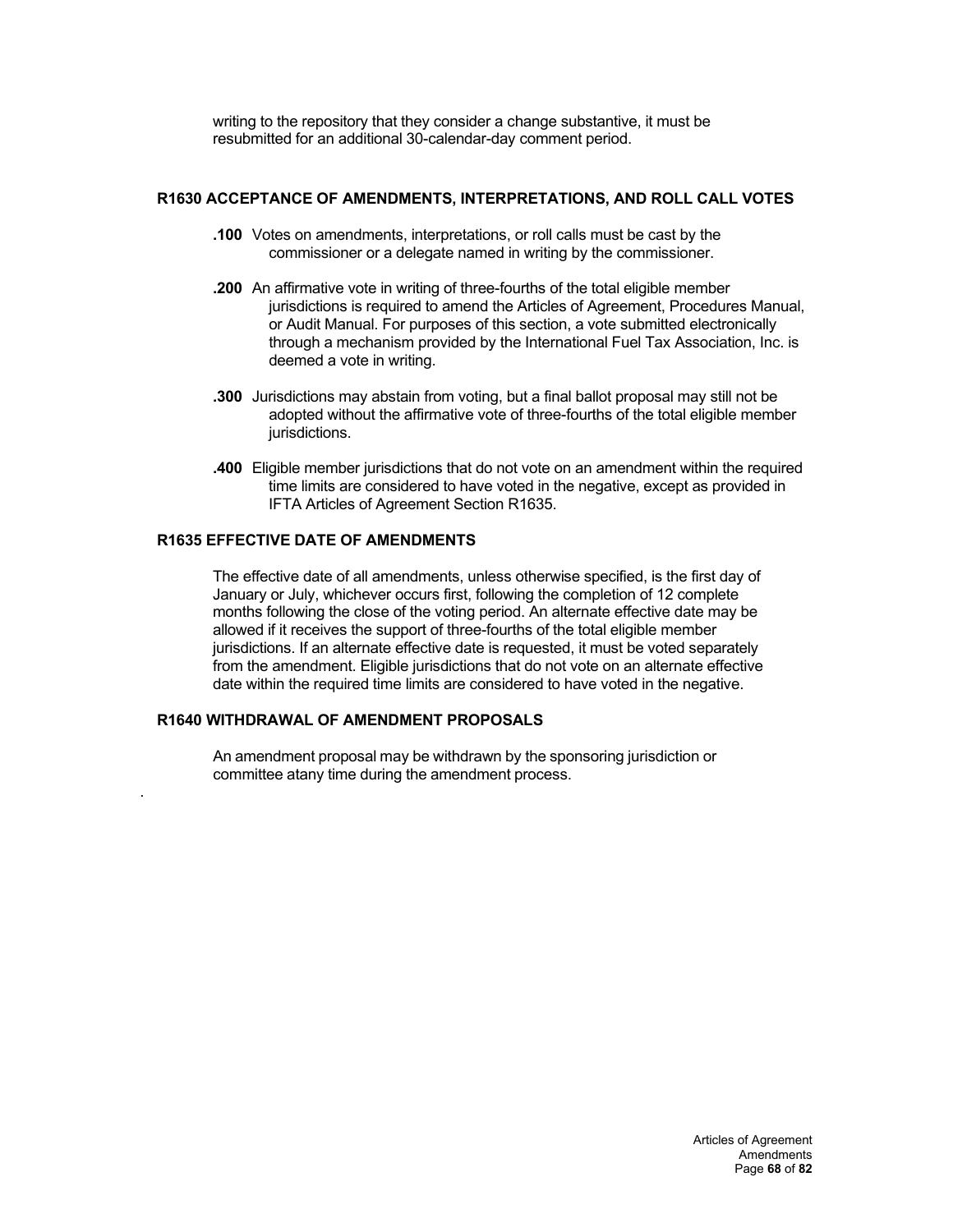## **Commentary to Article XVI**

- **R1600** The current ballot process was determined to be cumbersome and too lengthy. Ballot 90- 312-2 became effective January 7, 1992, amending IFTA Articles of Agreement Section R1600 and streamlining the ballot process.
- **R1600** IFTA Ballot 9-2000 amended IFTA Articles of Agreement R1600 to authorize the Law Enforcement Committee and the Program Compliance Review Committee to submit proposals for amendment to the IFTA governing and was effective October 24, 2000.
- **R1600** IFTA Ballot 4-2009 amended IFTA Articles of Agreement R1600 to create the Clearinghouse Advisory Committee as a standing committee of the International Fuel Tax Agreement and to authorize the committee to propose ballots and was effective January 1, 2010.
- **R1600** IFTA Ballot 1-2020 amended the Articles of Agreement, sections R1610.200, R1620.100 and .200, R1625, R1630, R1635, R1650 and R1655 to provide a representative denominator on which the majority vote of eligible member jurisdictions is based and became effective January 1, 2022.
- **R1600** IFTA Ballot 3-2022 amended Articles of Agreement Section R1600 to modernize and streamline IFTA balloting procedures and became effective January 1, 2022.
- **R1605.100** IFTA Ballot 2-2003 Amended IFTA Articles of Agreement Subsection R1605.100 to reduce the preliminary comment period for full track ballot proposals from 90 days to 45 days and was effective January 1, 2005.
- **R1630** IFTA Ballot 2-2001 amended IFTA Articles of Agreement R1630 to change the sponsor revision period and the second comment period from 90 to 45 days and was effective November 26, 2001.
- **1630.300** IFTA Ballot 2-2003 amended IFTA Articles of Agreement Subsection R1630.300 to reduce from 90 days to 60 days the time within which jurisdictions may vote on full track final ballot proposals and was effective January 1, 2005.
- **R1640** IFTA Ballot 2-2001 amended IFTA Articles of Agreement R1640 to change the additional comment period from 90 to 45 days and was effective November 26, 2001.
- **R1650.200** IFTA Ballot 2-2001 amended IFTA Articles of Agreement R1650.200 to state that a vote submitted electronically is considered a vote in writing and was effective November 26, 2001.
- **R1655** IFTA Ballot 5-2004 amended the IFTA Articles of Agreement, Section R1655 to change the requirements of R1655 to be consistent with R1650 and was effective July 1, 2006.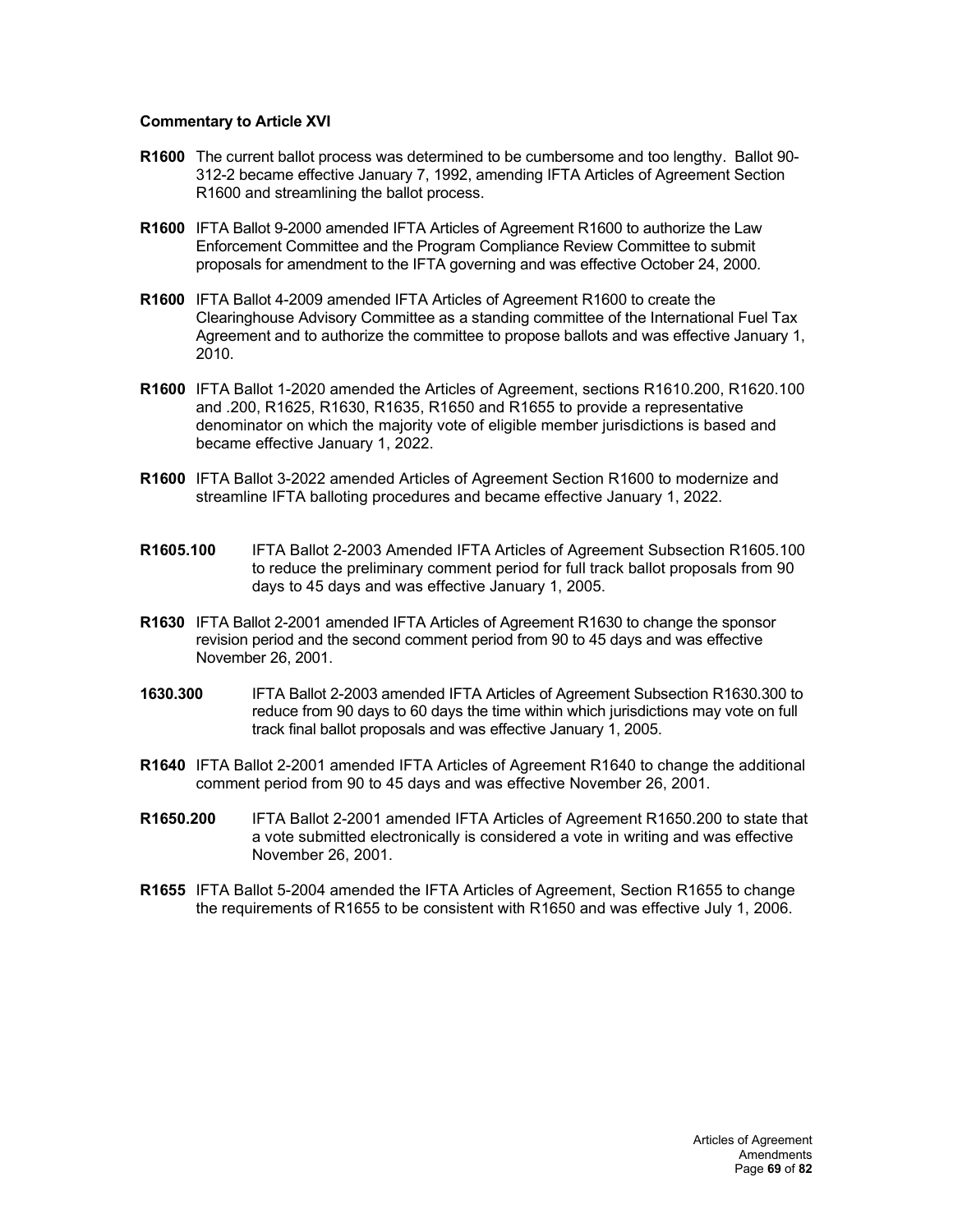# **ARTICLE XVII**

## **\*R1700 ISSUE PAPERS AND CONSENSUS BOARD INTERPRETATIONS**

### **R1710 ISSUE PAPERS**

Requests for clarification/interpretation of IFTA requirements stated in the Articles of Agreement, Procedures Manual, or Audit Manual may be submitted to IFTA, Inc. by any member jurisdiction, established committee, or Board of Trustees of the Association.

## **\*R1720 CONSENSUS BOARD INTERPRETATIONS**

- **.100** The Board of Trustees of the Association shall issue Consensus Board Interpretations in response to requests for clarification or notify the requesting party why a Consensus Board Interpretation will not be issued. Consensus Board Interpretations will be presented for consideration at the annual business meeting and require an affirmative vote of three-fourths of the eligible member jurisdictions for ratification and inclusion as commentary in the IFTA governing documents.
- **.200** An included commentary is binding on the member jurisdictions, unless the section to which the commentary refers is subsequently amended as provided in this agreement.
- **.300** Interpretations which fail to receive sufficient votes for ratification may be balloted according to the process outlined in R1600.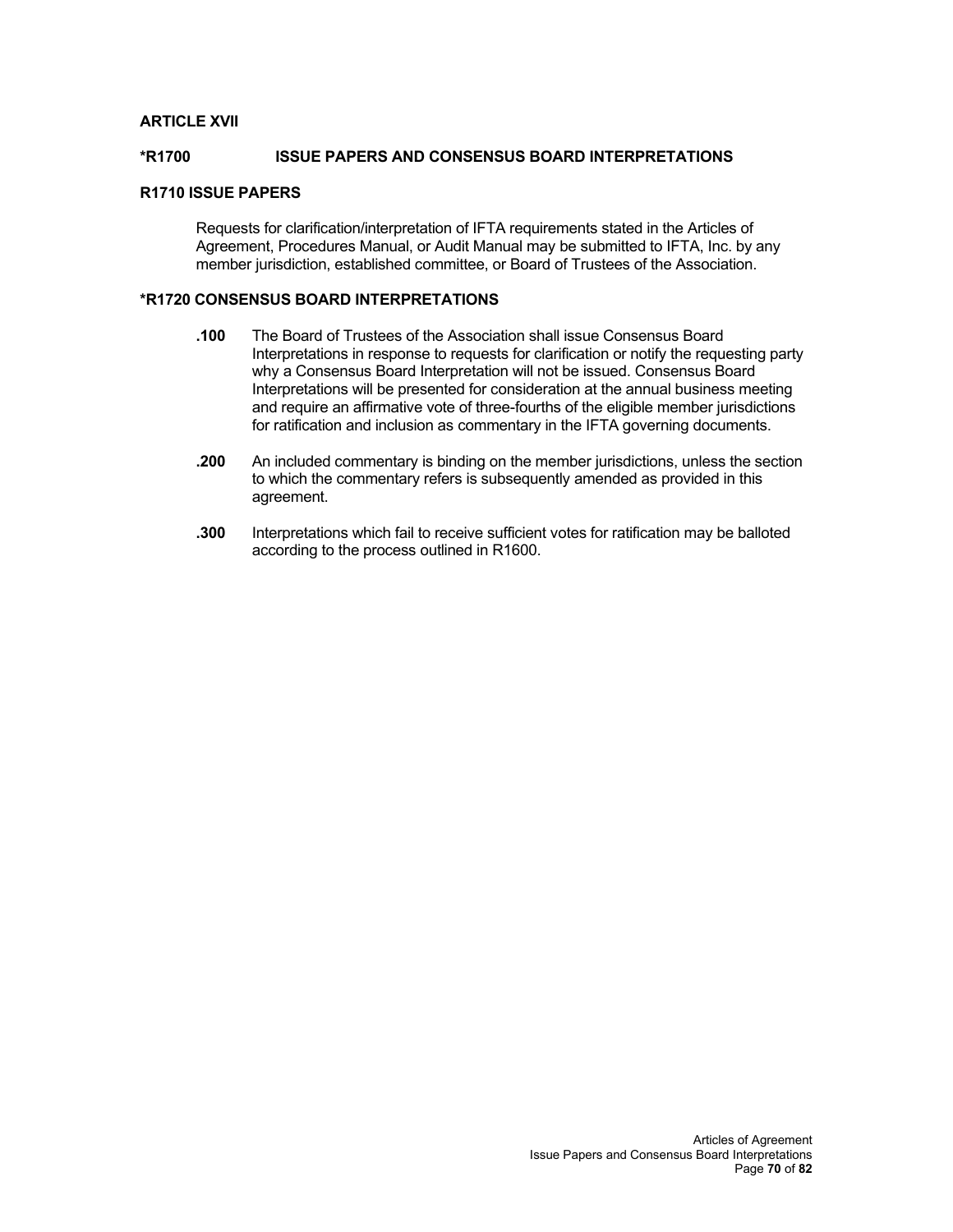## **Commentary to Article XVII**

- **R1700** Ballot 15-1995 amended IFTA Articles of Agreement to add R1700 to formalize the process by which the Board of Trustees of the Association interprets the governing documents and offer such interpretations for ratification by the membership and was effective July 1, 1997.
- **R1720** IFTA Ballot 3-2001 amended IFTA Articles of Agreement Section R1710 to require that the IFTA, Inc. Board of Trustees either issue an interpretation or notify the requesting party why such an interpretation will not be issued and was effective July 1, 2003.
- **R1720.200** IFTA Ballot 3-2001 added IFTA Articles of Agreement Subsection R1720.200 which makes added commentary binding on the member jurisdictions unless the section to which the commentary applies is subsequently changed by ballot and was effective July 1, 2003. In addition, the previous Subsection R1720.200 was renumbered to R1720.300.
- **R1720** IFTA Ballot 1-2020 amended the Articles of Agreement to provide a representative denominator on which the majority vote of eligible member jurisdictions is based and became effective January 1, 2022.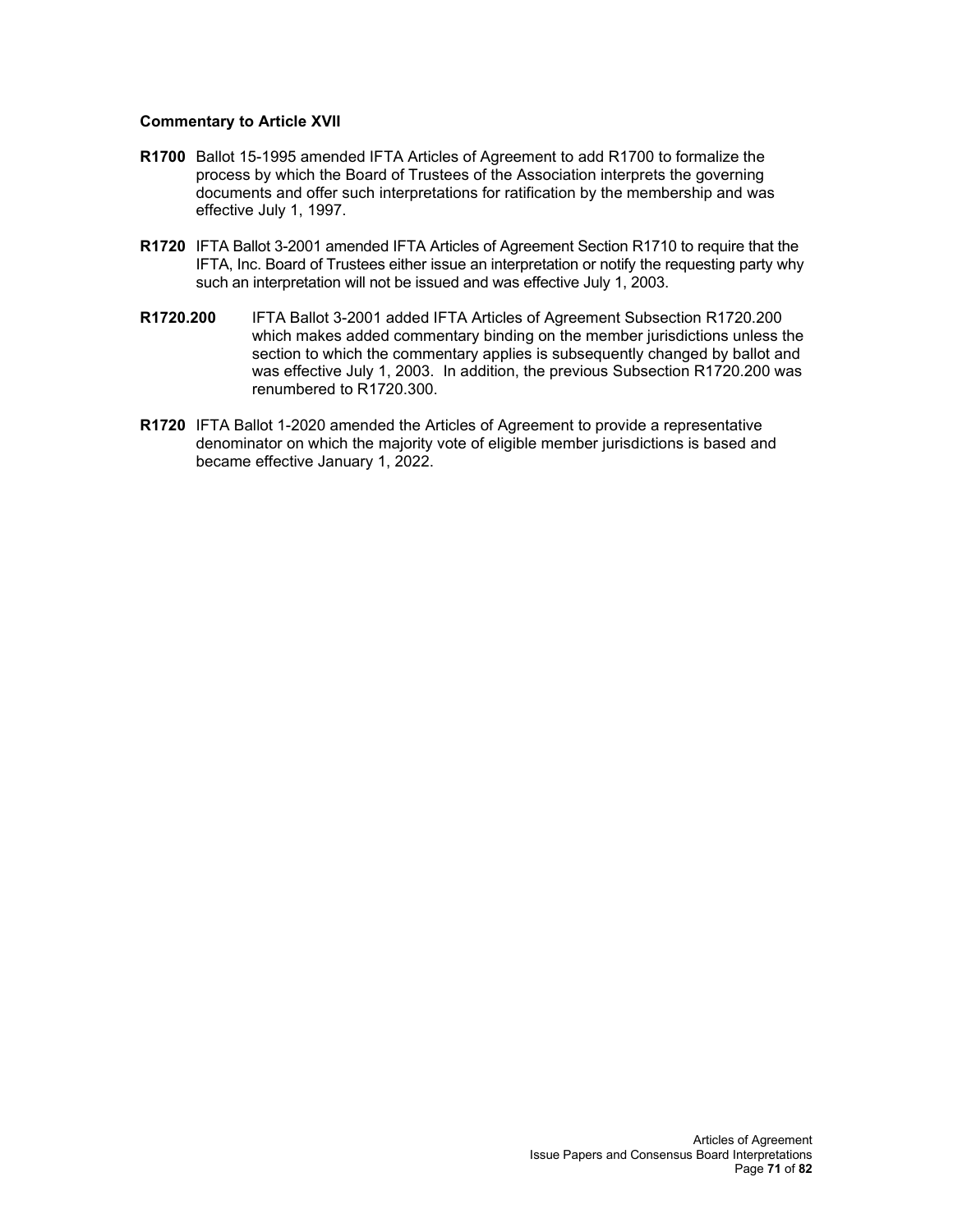## **ARTICLE XVIII**

## **R1800 ADMINISTRATION**

## **\*R1810 INTERNATIONAL FUEL TAX ASSOCIATION, INC.**

There is established the International Fuel Tax Association, Inc. (hereinafter referred to as "the Association") which is responsible for administering the Agreement. Entry into the Agreement constitutes membership in the Association.

## **.100 Association Bylaws**

The Bylaws of the Association Shall outline and govern the establishment, selection, and responsibilities of the Board of Trustees and officers. The Bylaws shall also govern the 12 memberships of the Audit Committee, the Agreement Procedures Committee, and the Industry Advisory Committee, and the Attorney Advisory Committee, and govern the creation and membership of other standing and special committees. Member jurisdictions agree to abide by the Bylaws as a condition for participation in the Agreement.

## **.200 Committees**

.010 Procedures Committee

There is established an Agreement Procedures Committee which is responsible for the review and maintenance of the IFTA Procedures Manual.

.020 Audit Committee

There is established an Audit Committee which is responsible for the review and maintenance of the IFTA Audit Manual.

.030 Industry Advisory Committee

There is established an Industry Advisory Committee to advise and assist both the Agreement Procedures Committee and the Audit Committee.

.040 Program Compliance Review Committee

There is established a Program Compliance Review Committee which shall be selected as outlined in the IFTA Program Compliance Review Guide and shall perform such functions and duties delineated in that Guide. The Program Compliance Review Committee shall also perform the functions and duties as otherwise provided in these Articles of Agreement.

.050 Law Enforcement Committee

There is established a Law Enforcement Committee to advise the IFTA membership concerning enforcement matters through reports to the IFTA, Inc. Board of Trustees. Committee members will be representatives of law enforcement agencies of member jurisdictions having the responsibility to enforce laws affecting motor carriers, including IFTA. Issues will be assigned to the Law Enforcement Committee by the Board.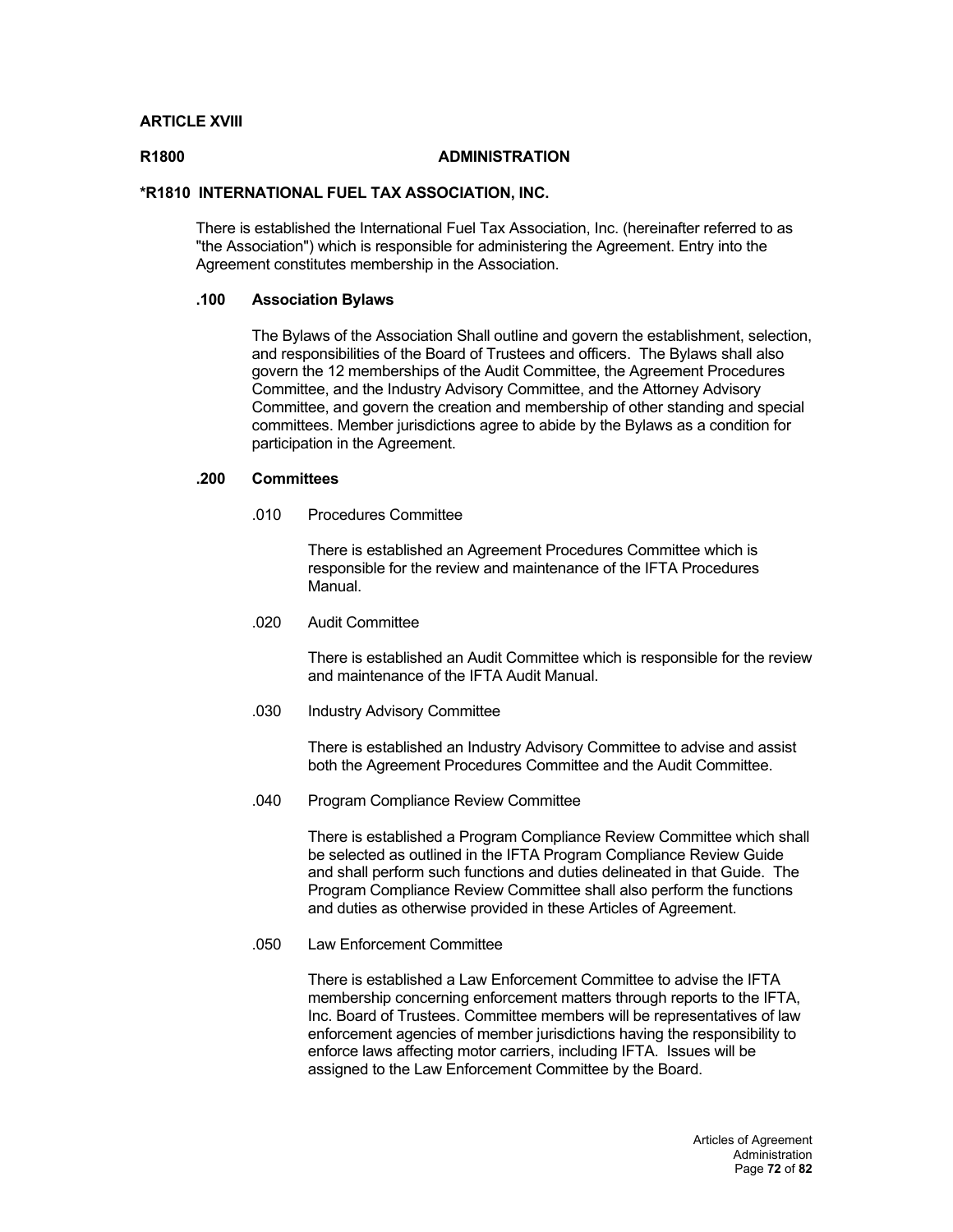## .060 Dispute Resolution Committee

There is established a Dispute Resolution Committee to hear disputes filed pursuant to Section R1555 herein. Members of the Committee will be selected pursuant to the Committee Charter and will perform the functions as outlined in the Dispute Resolution Process.

## .070 Clearinghouse Advisory Committee

There is established a Clearinghouse Advisory Committee which has the responsibility of advising the Board and the Executive Director of IFTA, Inc. of business rules for the operation of the Clearinghouse, ensuring the Clearinghouse operates within the IFTA requirements, suggesting enhancements to the Clearinghouse, proposing ballots, and serving as a technical resource for membership.

## .080 Attorney Advisory Committee

There is established an Attorney Advisory Committee to provide support on legal issues to the Association, its committees, the Board of Trustees, and member jurisdictions., The Attorney Advisory Committee will provide training to legal personnel from participating member jurisdictions, facilitate cooperation between member jurisdictions with respect to legal issues, assist in the preparation and review of ballots, by-law amendments and other proposals as they arise, and to perform other services as requested by the Board.

## **.300 Membership Fees**

To cover administrative costs, a membership fee shall be levied on every member jurisdiction. The fee shall be paid annually and be based upon a budget adopted by majority vote of the eligible member jurisdictions at the annual IFTA meeting. The fee shall be equally prorated among current members. The fees will be based upon a fiscal year of July 1 through June 30.

#### **.400 New Member Fees**

A new member being admitted to the Agreement will be assessed a membership fee as follows:

The annual amount assessed each current member, divided by 12, and multiplied by the number of full months remaining in the fiscal year from date of receipt of the necessary ballots approving membership.

Fees will not be refunded to a jurisdiction failing to implement the Agreement.

## **.500 Annual Meeting**

The member jurisdictions shall convene an annual IFTA meeting for the purpose of administering the Agreement.

## **\*R1820 REPOSITORY**

# **.100 Selection**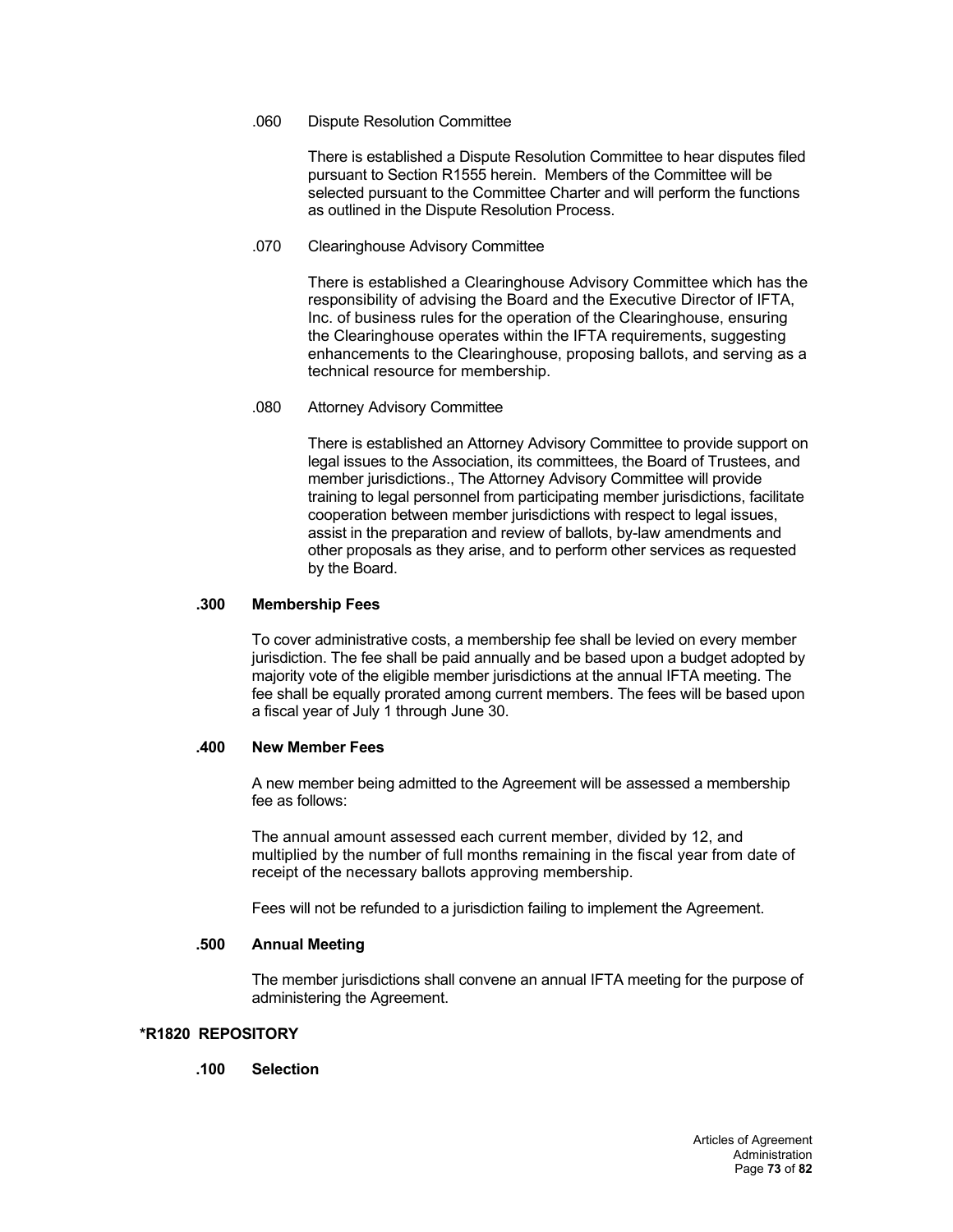A repository shall be selected by majority vote of the eligible member jurisdictions.

## **.200 Duties**

The repository shall perform duties as specified in the Agreement, the Association Bylaws, and the contract with the Association.

- .005 All agendas, meeting notices, rate increases, and other IFTA information shall be mailed from the repository.
- .010 The Repository is responsible for revising and maintaining the Agreement, the Procedures Manual, and the Audit Manual.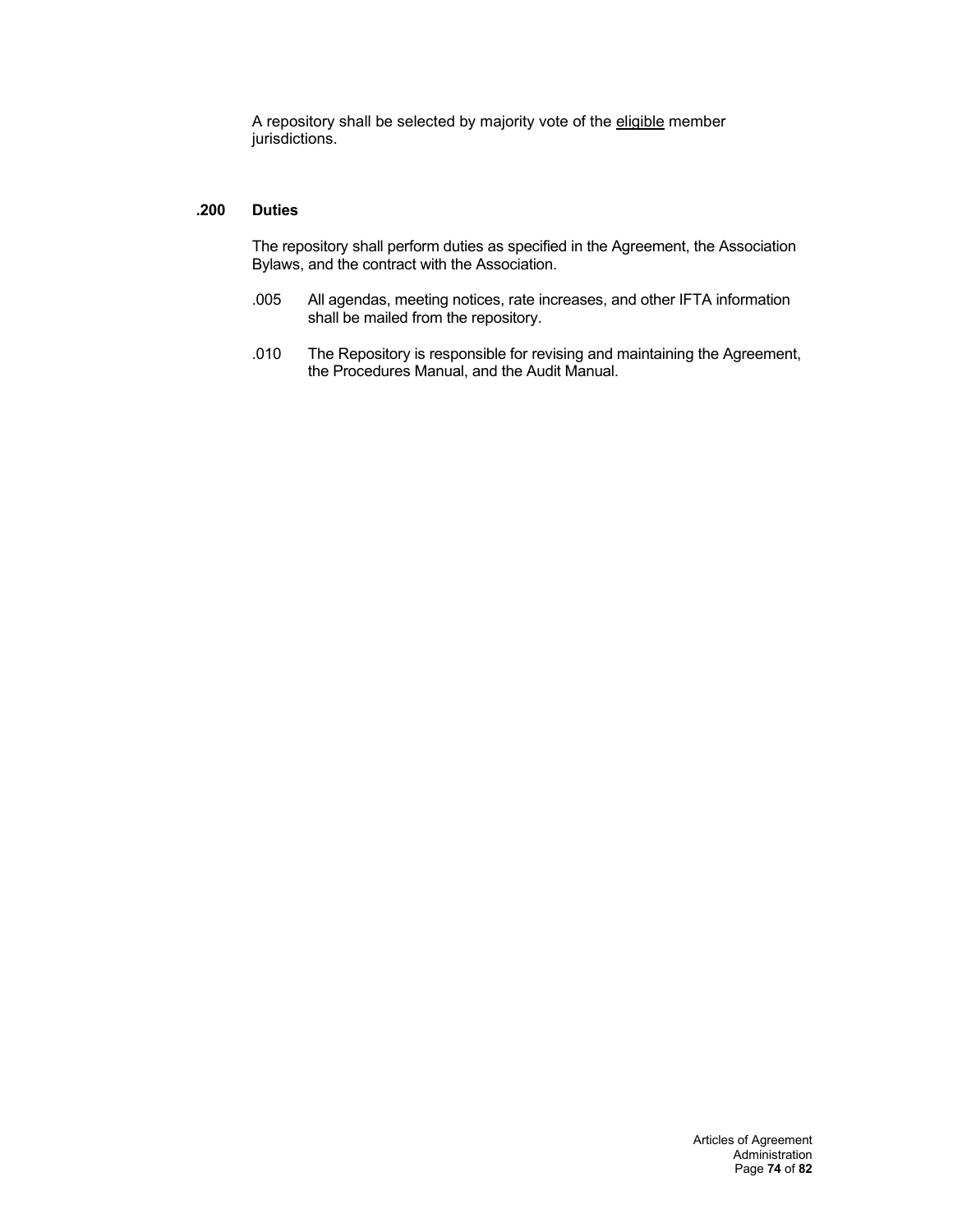## **Commentary to Article XVIII**

- **R1810.100** See commentary at IFTA Articles of Agreement Section R1510 regarding establishment of the International Fuel Tax Association **R1810.100** IFTA Ballot 2-2020 amended the IFTA Articles of Agreement to reflect
- Association Bylaws addition of the Attorney Committee and was effective December 30, 2020.

**R1810.200**

**R1810.300 R1810.400**

- **R1810.200** IFTA Ballot 2-2005 amended IFTA Articles of Agreement Section R1810 by renaming R1810.200 and renumbering thereafter to add subsections regarding the IFTA Standing Committees. In addition, the Dispute Resolution Committee was added as a Standing Committee. All changes were effective January 1, 2007.
- **R1810.200** IFTA Ballot 4-2009 amended IFTA Articles of Agreement R1800 to create the Clearinghouse Advisory Committee as a standing committee of the International Fuel Tax Agreement and to authorize the committee to propose ballots and was effective January 1, 2010.
- **R1810.200** IFTA Ballot 2-2020 amended the IFTA Articles of Agreement to create the Attorney Committee as a standing committee of the International Fuel Tax Agreement and was effective December 30, 2020.
- **R1810.300** IFTA Ballot 1-2020 amended the Articles of Agreement to provide a representative denominator on which the majority vote of eligible member jurisdictions is based and became effective January 1, 2022.
- **R1810.500** IFTA Ballot 5-1995 amended IFTA Articles of Agreement Section R1810.500 to create the Program Compliance Review Committee as a standing committee and was effective January 1, 1997.
- **R1810.600** IFTA Ballot 2-1994 added IFTA Articles of Agreement R1810.600 to create the Law Enforcement Committee as a standing committee and was effective July 1, 1996.
- **R1810.700** See commentary at IFTA Articles of Agreement Section R1510 regarding the establishment of the International Fuel Tax Association.

## **{Editor's Note: The references to R1810.500, R1810.600 and R1810.700 above are to R1810.200.040, R1810.050 and R1810.300 as of January 1, 2007. See Commentary to R1810.200 above.}**

- **R1820** See commentary at IFTA Articles of Agreement Section R1510 regarding the establishment of the International Fuel Tax Association.
- **R1820.100** IFTA Ballot 1-2020 amended the Articles of Agreement to provide a representative denominator on which the majority vote of eligible member jurisdictions is based and became effective January 1, 2022.
- **1992** Ballot 27-91 modified the IFTA Articles of Agreement for typographical, spelling and consistency error.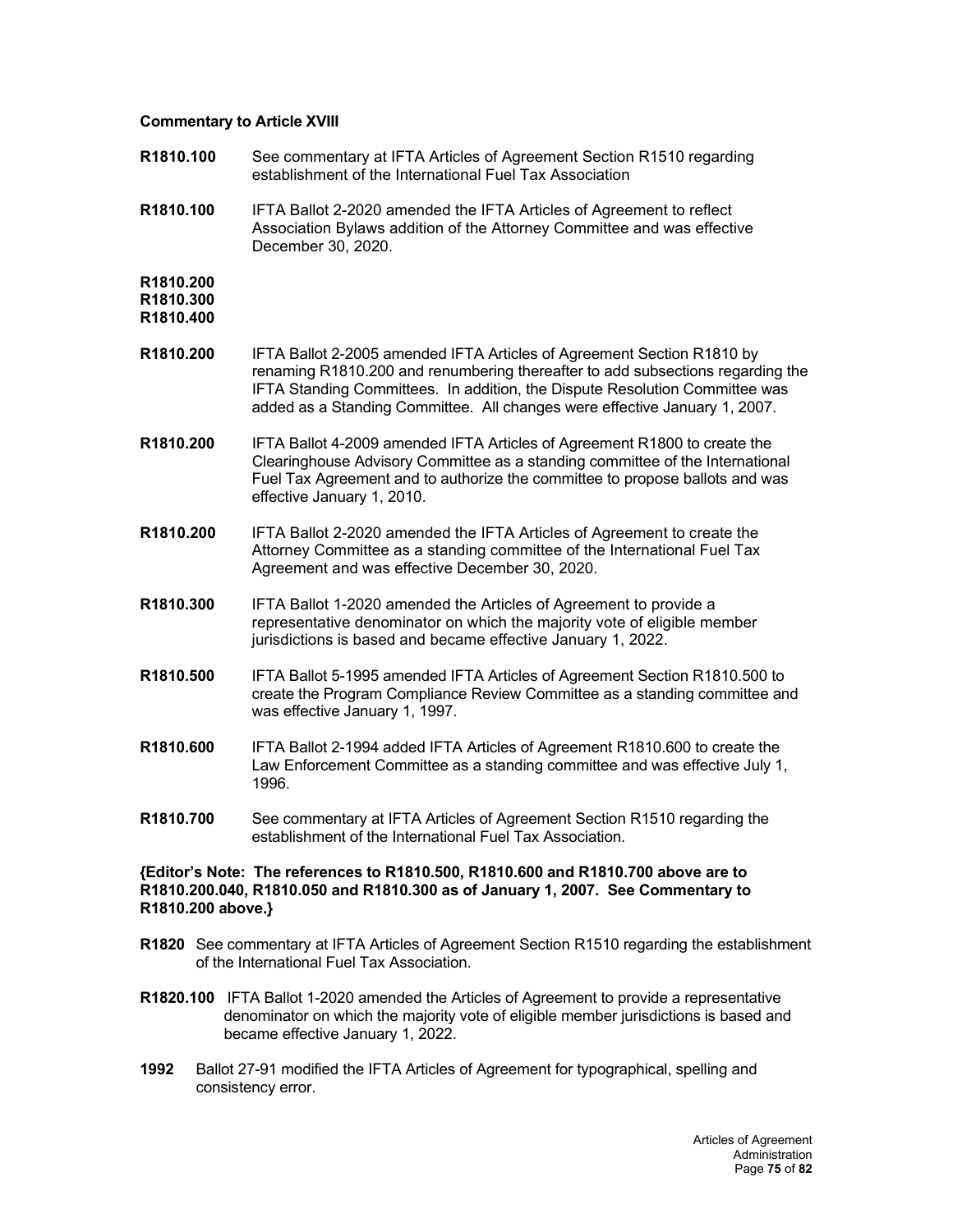## **ARTICLE XIX**

## **\*R1900 COOPERATION WITH REGIONAL FUEL TAX AGREEMENT**

## **Commentary**

- **R1900** IFTA Ballot 9-1995 amended IFTA Articles of Agreement to add R1900 to provide for a cooperative agreement between the members of the International Fuel Tax Agreement (IFTA) and the Regional Fuel Tax Agreement (RFTA). The cooperative agreement would allow motor carriers to operate in and among the IFTA and RFTA jurisdictions with one set of credentials, either IFTA or RFTA. Ballot 9-1995 was effective July 1, 1997.
- **R1900** IFTA Ballot 10-2001 amended IFTA Articles of Agreement to delete R1900 and was effective January 1, 2002.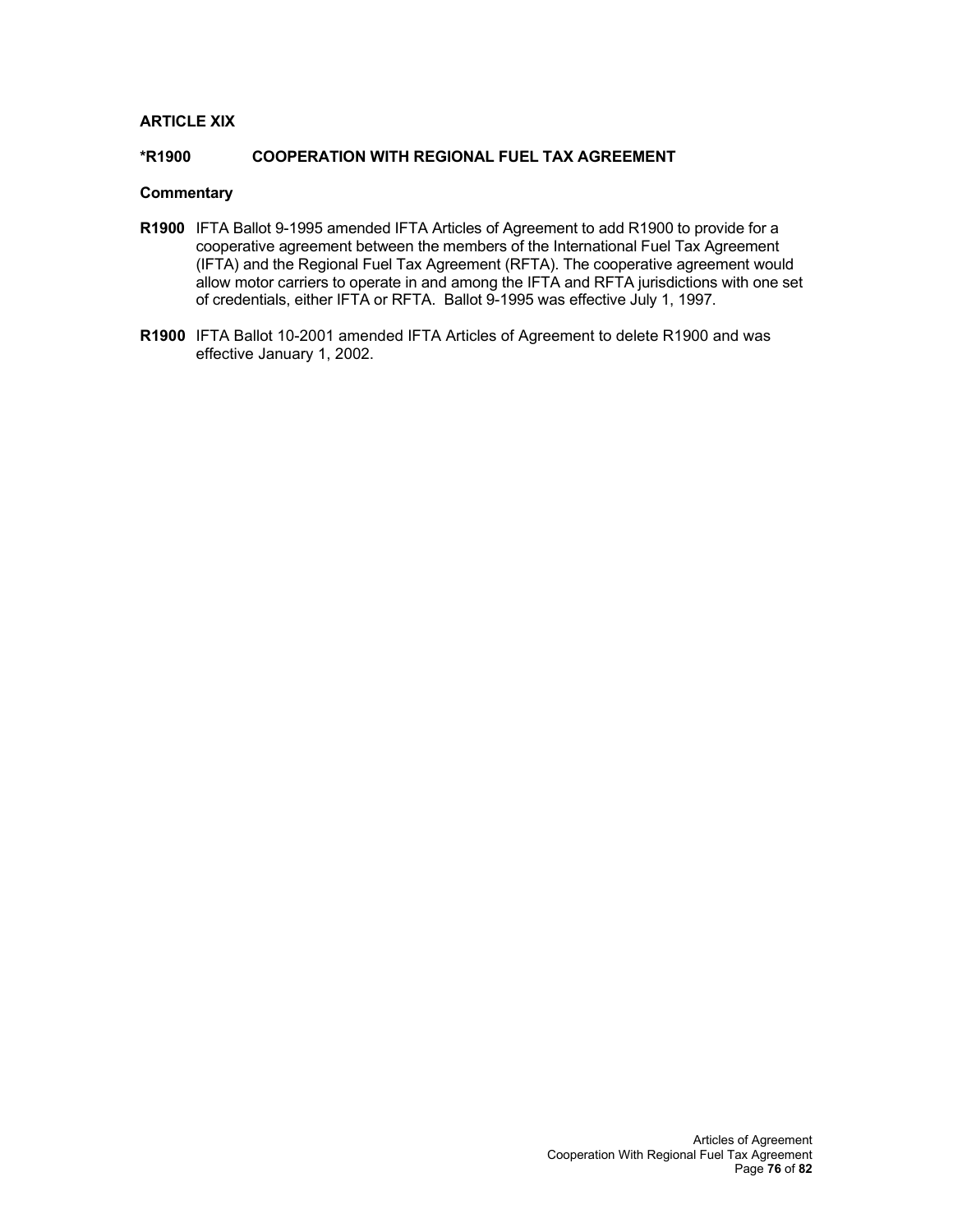## **ARTICLE XX**

## **\*R2000 ADOPTION OF RECODIFICATION OF IFTA MANUALS**

## **R2010 ADOPTION**

- **.100** The January 1996 Recodification of the IFTA Articles of Agreement, the IFTA Procedures Manual and the IFTA Audit Manual are adopted as the governing documents of the International Fuel Tax Agreement effective July 1, 1998, replacing the IFTA Articles of Agreement, the IFTA Procedures Manual and the IFTA Audit Manual, dated February 1993 as revised.
- **.200** Any amendment to the IFTA Articles of Agreement, the IFTA Procedures Manual or the IFTA Audit Manual (dated February 1993 as revised) passed during 1996 and 1997 shall, to the extent the amendment conflicts with said Recodification, be deemed to amend such Recodification. R2010.200 expires January 1, 1999.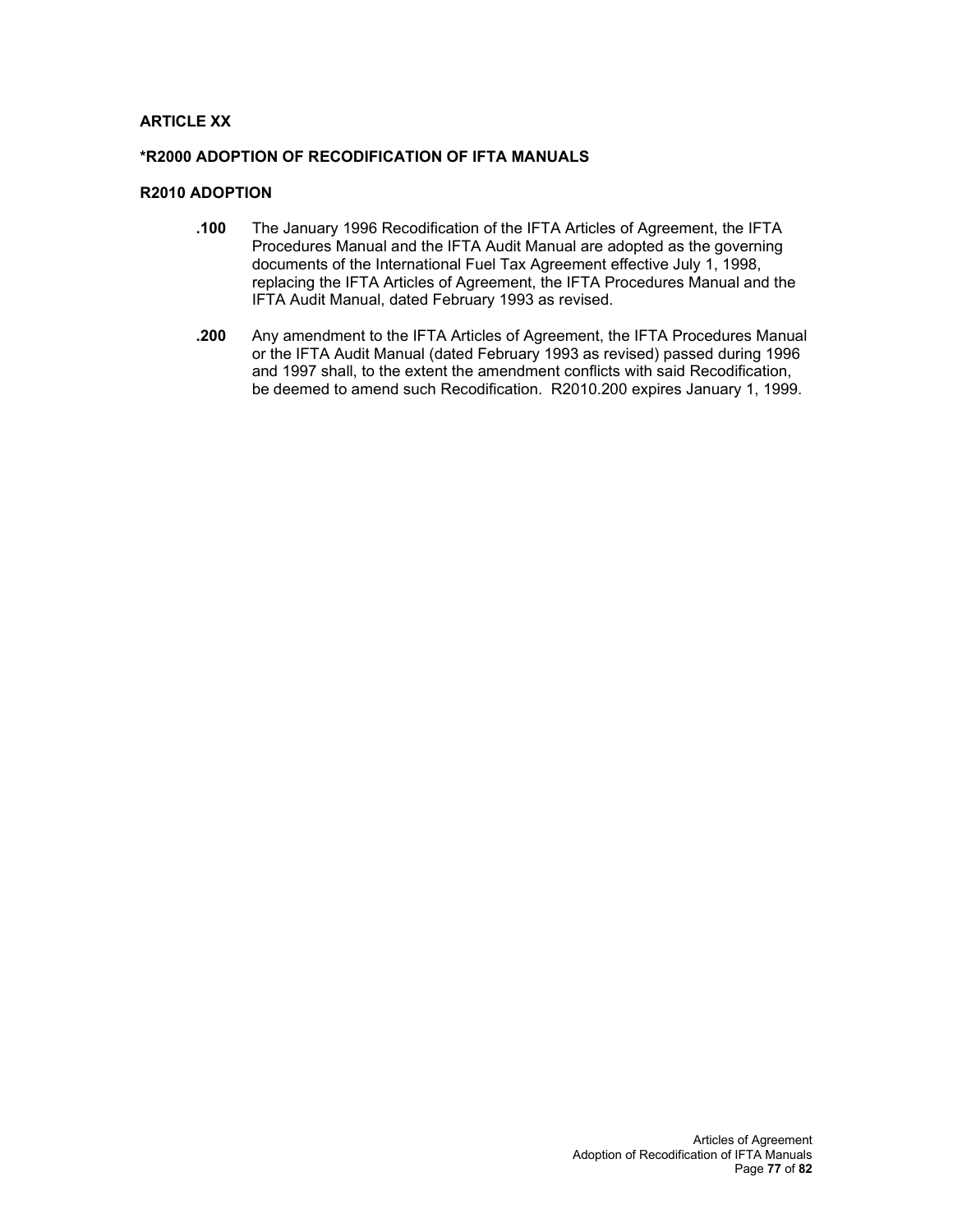# **Commentary to Article XX**

**R2000** IFTA Ballot 1-1996 added IFTA Articles of Agreement Section R2000 to adopt, as the IFTA governing documents, the January 1996 draft of the Recodification of the IFTA Articles of Agreement, the IFTA Procedures Manual, and the IFTA Audit Manual effective July 1, 1998.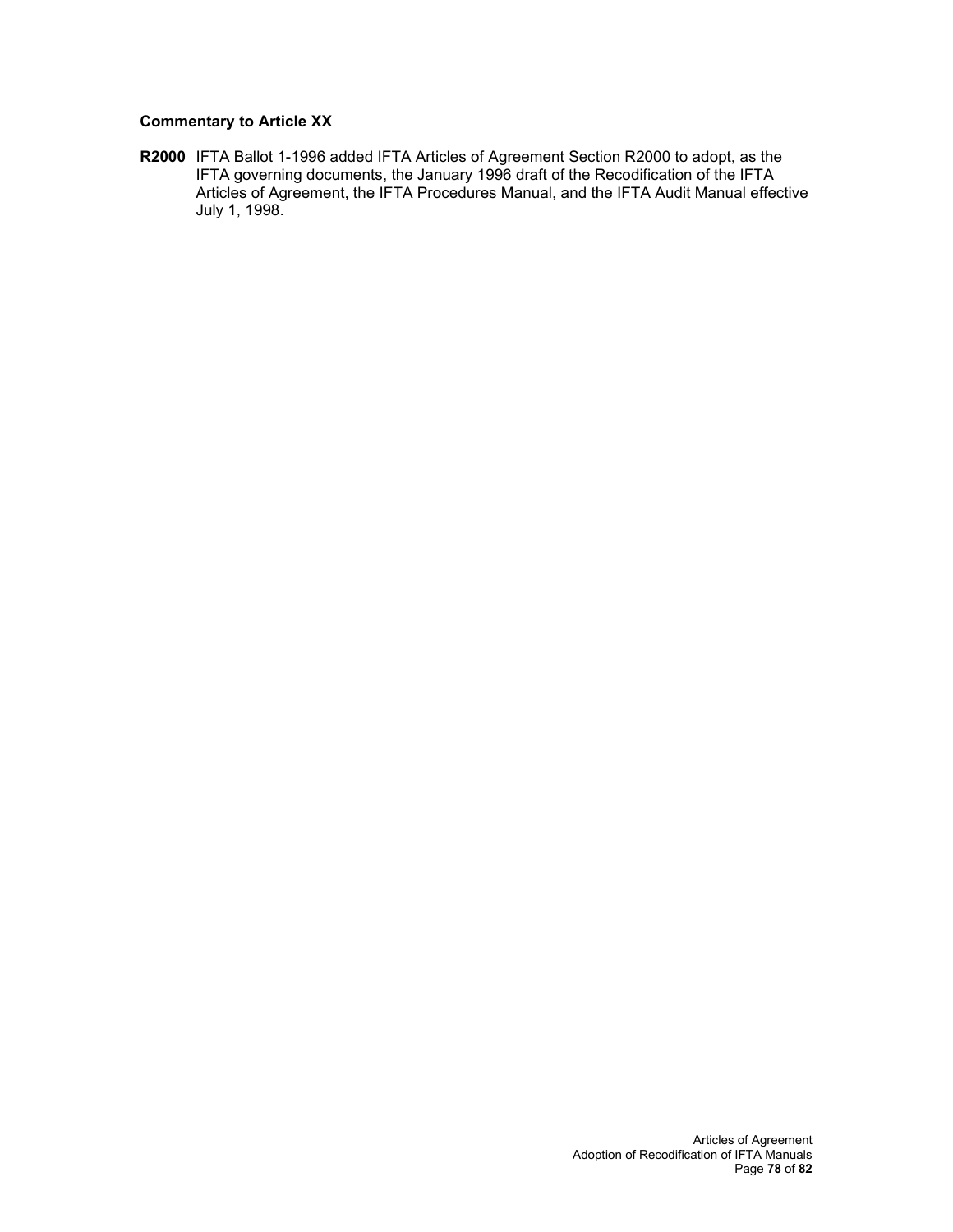## **ARTICLE XXI**

#### **\*R2100 INTERNATIONAL FUEL TAX ASSOCIATION, INC. ("IFTA, INC.") CLEARINGHOUSE**

## **\*R2110 IFTA, INC. CLEARINGHOUSE**

There is established the IFTA, Inc. Clearinghouse (hereafter referred to as the "clearinghouse") which is responsible for the maintenance and administration of licensee demographic and transmittal data transmitted by participating members. The clearinghouse is also responsible for providing a mechanism for the exchange of Interjurisdictional Audit Reports. The participating members may electronically view and retrieve the clearinghouse data.

- **.100** "Participating members" are those jurisdictions that have entered into an agreement with IFTA, Inc. to access the clearinghouse and that have submitted licensee demographic or transmittal data to the clearinghouse.
- **.200** Licensee demographic data includes licensee name, address, IFTA license number, license status and other information identified in the IFTA, Inc. Clearinghouse Access Agreement.
- **.300** Transmittal data includes the information required in the IFTA Procedures Manual Section P1040.
- **.400** Interjurisdictional Audit Reports include the information required in the IFTA Audit Manual Section A460.

## **\*R2120 REQUIRED EXCHANGE OF LICENSEE DEMOGRAPHIC AND TRANSMITTAL DATA AND INTERJURISDICTIONAL AUDIT REPORTS**

## **.100 Licensee Demographic Data**

When the exchange of licensee demographic data is required of the participating members by the IFTA Articles of Agreement and the IFTA Procedures Manual, such requirements shall be deemed satisfied by the successful and timely transmission of the full demographic data as defined in R2110.200 to the clearinghouse each business day.

IFTA, Inc. shall be responsible for providing the data from the participating members to all other member jurisdictions.

## **.200 Transmittal Data**

When the exchange of a transmittal data listing is required among the participating members by the IFTA Articles of Agreement and the IFTA Procedures Manual, such requirements shall be deemed satisfied by the successful and timely transmission of the data to the clearinghouse.

The participating members shall be required to provide a transmittal data listing to all other member jurisdictions as required by the IFTA Procedures Manual Section P1040.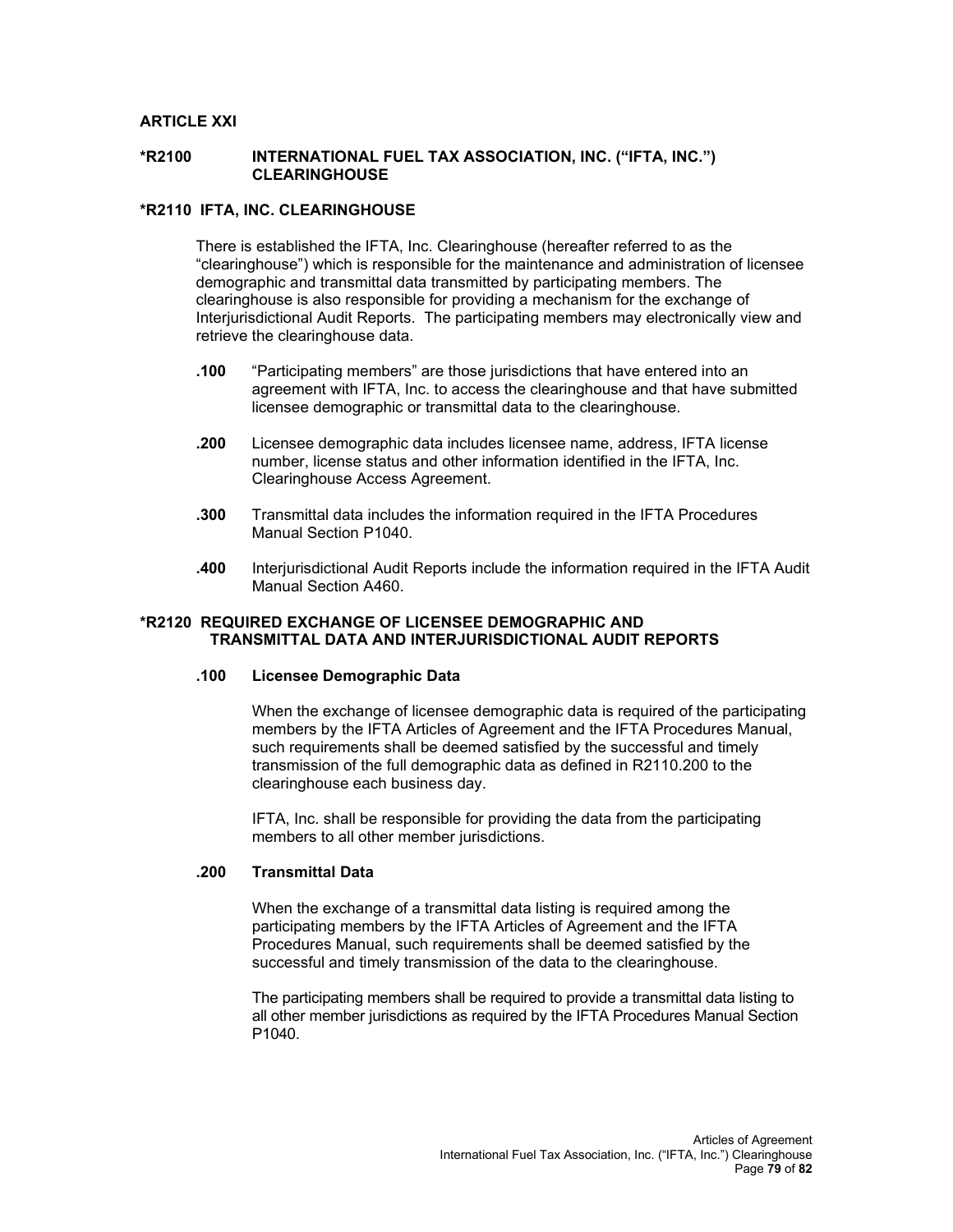## **.300 Interjurisdictional Audit Reports**

When the exchange of Interjurisdictional Audit Reports is required among the participating members by the IFTA Audit Manual, such requirements shall be deemed satisfied by the successful and timely upload of the reports to the clearinghouse for those jurisdictions that participate in the clearinghouse.

The participating members shall be required to provide Interjurisdictional Audit Reports to all other member jurisdictions as required by the IFTA Audit Manual Section A460.